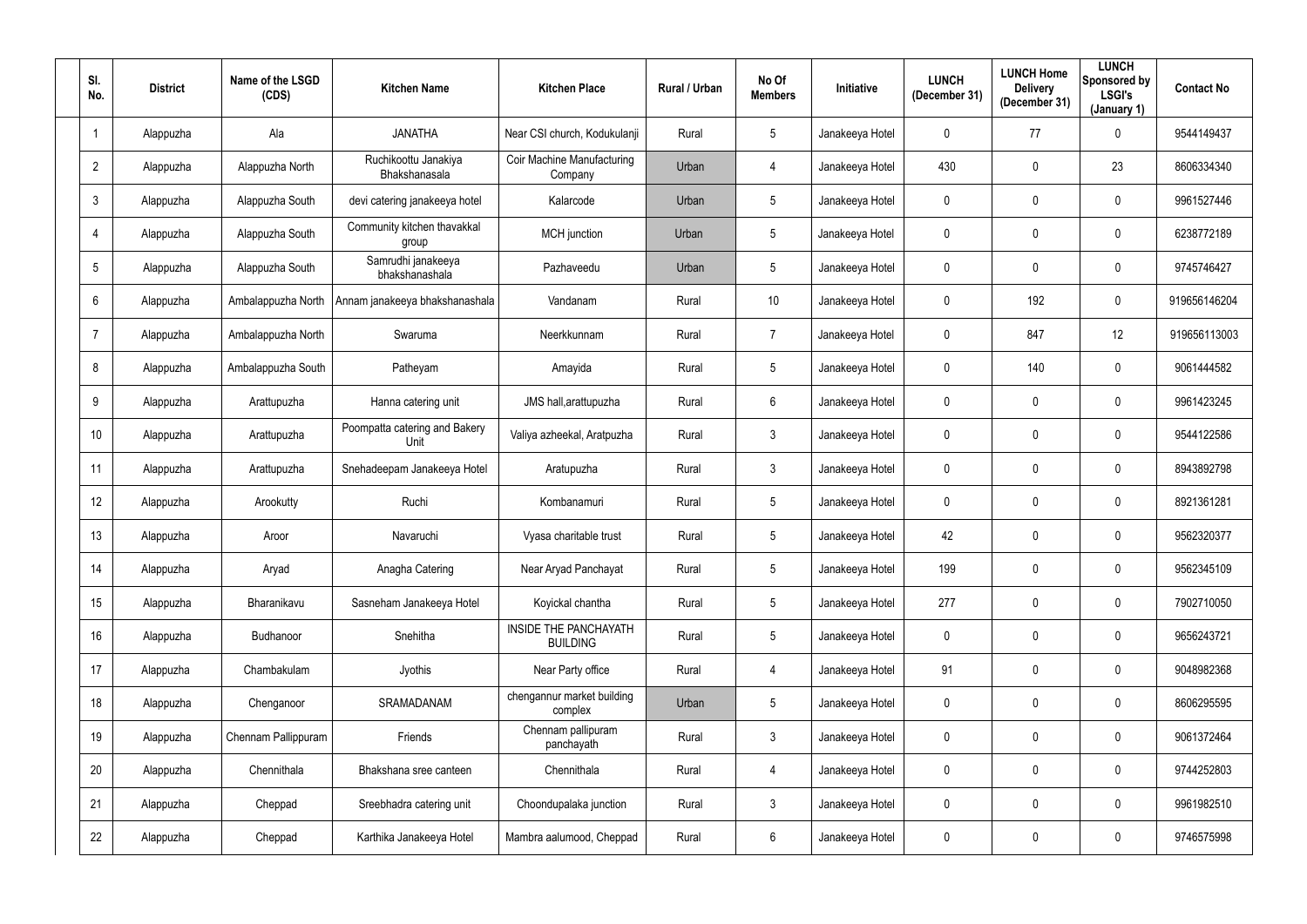|    | SI.<br>No. | <b>District</b> | Name of the LSGD<br>(CDS)     | <b>Kitchen Name</b>                     | <b>Kitchen Place</b>                    | Rural / Urban | No Of<br><b>Members</b> | <b>Initiative</b> | <b>LUNCH</b><br>(December 31) | <b>LUNCH Home</b><br><b>Delivery</b><br>(December 31) | <b>LUNCH</b><br>Sponsored by<br>LSGI's<br>(January 1) | <b>Contact No</b> |
|----|------------|-----------------|-------------------------------|-----------------------------------------|-----------------------------------------|---------------|-------------------------|-------------------|-------------------------------|-------------------------------------------------------|-------------------------------------------------------|-------------------|
|    | 23         | Alappuzha       | Cheriyanad                    | <b>DARSANA</b>                          | Near GOLDEN PALACE<br><b>AUDITORIUM</b> | Rural         | 5                       | Janakeeya Hotel   | $\mathbf 0$                   | 105                                                   | $\overline{0}$                                        | 9747958424        |
|    | 24         | Alappuzha       | <b>Cherthala Municipality</b> | Santwanam                               | Ward 10                                 | Urban         | 5                       | Janakeeya Hotel   | $\mathbf 0$                   | $\mathbf 0$                                           | $\overline{0}$                                        | 8848178001        |
|    | 25         | Alappuzha       | Cherthala Municipality        | <b>NULM</b> canteen                     | Cherthala Municipality                  | Urban         | 5                       | Janakeeya Hotel   | $\mathbf 0$                   | $\mathbf 0$                                           | $\mathbf 0$                                           | 6282870356        |
|    | 26         | Alappuzha       | Cherthala South               | Kashinandana                            | Cherthala <sub>S</sub>                  | Rural         | 10 <sup>°</sup>         | Janakeeya Hotel   | $\overline{0}$                | $\mathbf 0$                                           | $\overline{0}$                                        | 9745940057        |
|    | 27         | Alappuzha       | Cheruthana                    | Sreedurga janakeeya hotel               | Near govt HSS aayaparambu               | Rural         | 4                       | Janakeeya Hotel   | $\overline{0}$                | $\mathbf 0$                                           | $\mathbf 0$                                           | 9961178936        |
|    | 28         | Alappuzha       | Chettikulangara               | SREE VINAYAKA JANAKEEYA<br><b>HOTEL</b> | <b>KARIPUZHA</b>                        | Rural         | $\mathbf{3}$            | Janakeeya Hotel   | $\overline{0}$                | $\mathbf 0$                                           | $\mathbf 0$                                           | 9656810109        |
|    | 29         | Alappuzha       | Chingoli                      | souhridam unit                          | karthikappally I p school               | Rural         | $\mathbf{3}$            | Janakeeya Hotel   | $\overline{0}$                | $\mathbf 0$                                           | $\mathbf 0$                                           | 7559808470        |
|    | 30         | Alappuzha       | Chunakkara                    | Vanitha Canteen                         | Chunakkara                              | Rural         | $\mathbf{3}$            | Janakeeya Hotel   | 147                           | 0                                                     | $\mathbf 0$                                           | 9400509985        |
|    | 31         | Alappuzha       | Devikulangara                 | Thripthi                                | Buds school, devikulangara              | Rural         | 4                       | Janakeeya Hotel   | $\mathbf 0$                   | 0                                                     | $\mathbf 0$                                           | 9746712528        |
|    | 32         | Alappuzha       | Edathua                       | Theertham                               | Edathua market                          | Rural         | 3                       | Janakeeya Hotel   | 110                           | $\mathbf 0$                                           | $\mathbf 0$                                           | 9544351169        |
|    | 33         | Alappuzha       | Ezhupunna                     | Neethipeedam                            | Eramalloor                              | Rural         | 8                       | Janakeeya Hotel   | 112                           | $\mathbf 0$                                           | $\mathbf 0$                                           | 9946790986        |
|    | 34         | Alappuzha       | Harippad                      | Swad                                    | A private Hotel's Kitchen               | Urban         | 4                       | Janakeeya Hotel   | $\overline{0}$                | $\mathbf 0$                                           | $\mathbf 0$                                           | 9562373933        |
|    | 35         | Alappuzha       | Kadakkarappally               | Soorya                                  | Kandamangalam temple<br>auditorium      | Rural         | 5                       | Janakeeya Hotel   | $\overline{0}$                | $\mathbf 0$                                           | $\mathbf 0$                                           | 9895266763        |
|    | 36         | Alappuzha       | Kainakary                     | Sivakashi                               | Near Panchayath                         | Rural         | 5                       | Janakeeya Hotel   | 60                            | 0                                                     | $\mathbf 0$                                           | 8111821552        |
|    | 37         | Alappuzha       | Kandalloor                    | Annapoorna Hotel                        | Near Velanchira junction                | Rural         | $\overline{4}$          | Janakeeya Hotel   | $\mathbf 0$                   | 0                                                     | $\mathbf 0$                                           | -9747600181       |
|    | 38         | Alappuzha       | Kanjikuzhy                    | Santhwanam                              | Opposite NSS college                    | Rural         | $5\phantom{.0}$         | Janakeeya Hotel   | $\mathbf 0$                   | $\pmb{0}$                                             | $\mathbf 0$                                           | 9605307328        |
|    | 39         | Alappuzha       | Karthikappally                | Ruchi                                   | Community hall                          | Rural         | $6\phantom{.}6$         | Janakeeya Hotel   | $\mathbf 0$                   | $\mathbf 0$                                           | $\mathbf 0$                                           | 9747607478        |
|    | 40         | Alappuzha       | Karuvatta                     | Karunya janakeeya hotel                 | Near Aashramam junction                 | Rural         | $6\phantom{.0}$         | Janakeeya Hotel   | $\mathbf 0$                   | 0                                                     | $\overline{0}$                                        | 916282508791      |
|    | 41         | Alappuzha       | Kavalam                       | Koottukari Janakeeya Hotel              | <b>Near Permanent Outlet</b>            | Rural         | $5\phantom{.0}$         | Janakeeya Hotel   | 132                           | $\pmb{0}$                                             | $\mathbf 0$                                           | 9744173219        |
|    | 42         | Alappuzha       | Kayamkulam West               | palazhy catering unit                   | Kallummood junction                     | Urban         | $5\phantom{.0}$         | Janakeeya Hotel   | $\mathbf 0$                   | $\pmb{0}$                                             | $\overline{0}$                                        | 9388819110        |
|    | 43         | Alappuzha       | Kodamthurath                  | <b>MATRUSAKTHI</b>                      | KUTHIYATHODE                            | Rural         | $5\phantom{.0}$         | Janakeeya Hotel   | 69                            | $\pmb{0}$                                             | $\mathbf 0$                                           | 8281687439        |
| 87 | 44         | Alappuzha       | Krishnapuram                  | Kanivu catering unit                    | Near SCB, kappil                        | Rural         | $\overline{4}$          | Janakeeya Hotel   | $\mathbf 0$                   | $\boldsymbol{0}$                                      | $\overline{0}$                                        | 9544047480        |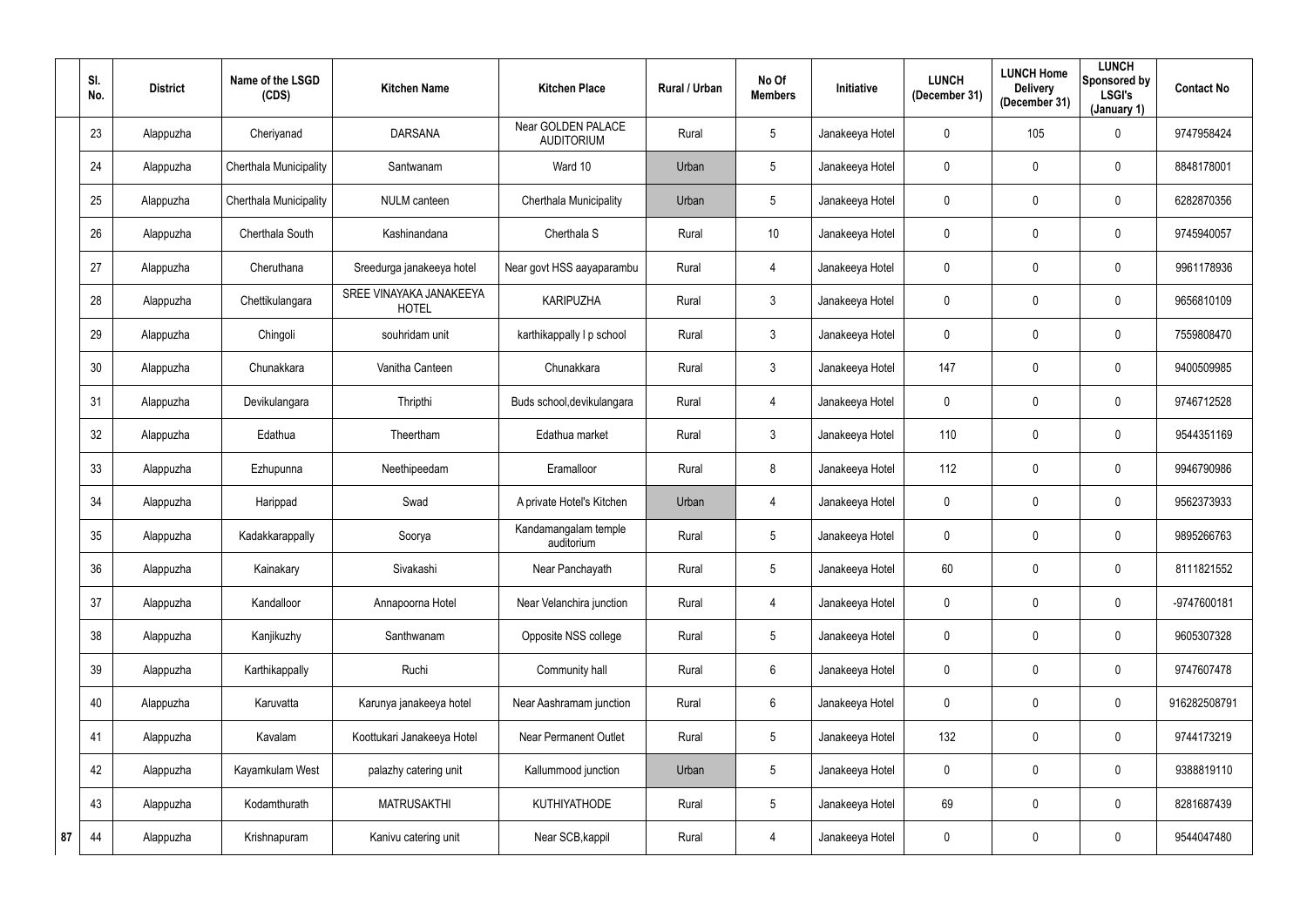| SI.<br>No. | <b>District</b> | Name of the LSGD<br>(CDS)   | <b>Kitchen Name</b>                | <b>Kitchen Place</b>                        | Rural / Urban | No Of<br><b>Members</b> | Initiative      | <b>LUNCH</b><br>(December 31) | <b>LUNCH Home</b><br><b>Delivery</b><br>(December 31) | <b>LUNCH</b><br>Sponsored by<br>LSGI's<br>(January 1) | <b>Contact No</b> |
|------------|-----------------|-----------------------------|------------------------------------|---------------------------------------------|---------------|-------------------------|-----------------|-------------------------------|-------------------------------------------------------|-------------------------------------------------------|-------------------|
| 45         | Alappuzha       | Kumarapuram                 | Mahadeva jankeeya hotel            | Near kavarattu temple                       | Rural         | $\mathbf{3}$            | Janakeeya Hotel | $\mathbf 0$                   | 0                                                     | $\mathbf 0$                                           | 918606736168      |
| 46         | Alappuzha       | Kumarapuram                 | Navodhaya janakeeya hotel          | Kumarapuram                                 | Rural         | $\mathbf{3}$            | Janakeeya Hotel | $\mathbf 0$                   | 0                                                     | $\overline{0}$                                        | 9037499871        |
| 47         | Alappuzha       | Kuthiyathode                | Ruchi Janakeeya Hotel              | Near kuthiyathode panchayath<br>office      | Rural         | $5\overline{)}$         | Janakeeya Hotel | 92                            | 0                                                     | $\overline{0}$                                        | 9249269374        |
| 48         | Alappuzha       | Mannanchery                 | Snehitha                           | Panchayat building                          | Rural         | 4                       | Janakeeya Hotel | 46                            | 45                                                    | $\overline{0}$                                        | 9544461740        |
| 49         | Alappuzha       | Mannar                      | Snehadhara                         | Kunnathur devasom                           | Rural         | $5\overline{)}$         | Janakeeya Hotel | $\mathbf 0$                   | 0                                                     | $\mathbf 0$                                           | 9567853570        |
| 50         | Alappuzha       | Mararikulam South           | Snehasparsham                      | Kattoor                                     | Rural         | 4                       | Janakeeya Hotel | $\mathbf 0$                   | 10                                                    | $\mathbf 0$                                           | 9747881642        |
| 51         | Alappuzha       | Mavelikara<br>Municipality  | Ruchi janakeeya hotel              | Municipality building                       | Urban         | 10                      | Janakeeya Hotel | $\mathbf 0$                   | 0                                                     | $\overline{0}$                                        | 8289996136        |
| 52         | Alappuzha       | Mavelikkara<br>Thamarakulam | Thripthi Catering                  | Thamarakulam                                | Rural         | $5\phantom{.0}$         | Janakeeya Hotel | 135                           | 0                                                     | $\overline{0}$                                        | 8281558036        |
| 53         | Alappuzha       | Mavelikkara<br>Thekkekara   | Bhai catering                      | Pallarimangalam                             | Rural         | $5\overline{)}$         | Janakeeya Hotel | $\mathbf 0$                   | 0                                                     | $\overline{0}$                                        | 9539851155        |
| 54         | Alappuzha       | Muhamma                     | <b>SNV Catering</b>                | <b>Near Community Health</b><br>Centre      | Rural         | $5\overline{)}$         | Janakeeya Hotel | 180                           | 0                                                     | $\mathbf 0$                                           | 9605388763        |
| 55         | Alappuzha       | Mulakkuzha                  | Snehathanal                        | Mulakkuzha                                  | Rural         | $5\overline{)}$         | Janakeeya Hotel | $\overline{0}$                | 39                                                    | $\mathbf 0$                                           | 9037085079        |
| 56         | Alappuzha       | Muttar                      | Ruchi Catering Unit                | Panchayat Building                          | Rural         |                         | Janakeeya Hotel | 99                            | 0                                                     | $\overline{0}$                                        | 9072276826        |
| 57         | Alappuzha       | Nedumudy                    | Oruma                              | Champakulam                                 | Rural         | $5\phantom{.0}$         | Janakeeya Hotel | 141                           | 0                                                     | $\mathbf 0$                                           | 9188536147        |
| 58         | Alappuzha       | Neelamperoor                | Amrutha Janakeeya<br>Bhakshanasala | Panchayat Building                          | Rural         | $\mathbf{3}$            | Janakeeya Hotel | 39                            | $\mathbf 0$                                           | $\mathbf 0$                                           | 9656167060        |
| 59         | Alappuzha       | Nooranad                    | Amma Canteen                       | Inside market place, Noornad                | Rural         | $5\overline{)}$         | Janakeeya Hotel | 204                           | 0                                                     | $\mathbf 0$                                           | 7034377340        |
| 60         | Alappuzha       | Palamel                     | Arogya Canteen                     | Panchayat office compound                   | Rural         | $\overline{4}$          | Janakeeya Hotel | 348                           | 0                                                     | $\mathbf 0$                                           | 9497107651        |
| 61         | Alappuzha       | Pallippad                   | Annapoorneswari catering unit      | Irattakulangara junction                    | Rural         | $5\overline{)}$         | Janakeeya Hotel | $\mathbf 0$                   | $\mathbf 0$                                           | $\mathbf 0$                                           | 9562318624        |
| 62         | Alappuzha       | Panavally                   | Harikrishnan                       | near nalpatheneswaram<br>temple             | Rural         |                         | Janakeeya Hotel | $\mathbf 0$                   | $\mathbf 0$                                           | $\mathbf 0$                                           | 9961774363        |
| 63         | Alappuzha       | Pandanad                    | Sreebhadra                         | Muthavazhi                                  | Rural         | $5\phantom{.0}$         | Janakeeya Hotel | $\mathbf 0$                   | 133                                                   | $\mathbf 0$                                           | 9947120239        |
| 64         | Alappuzha       | Pathiyoor                   | Dakshina catering unit             | Mahalekshmi auditorium,<br>kareelakulangara | Rural         | $5\overline{)}$         | Janakeeya Hotel | $\mathbf 0$                   | 0                                                     | $\mathbf 0$                                           | 9048200655        |
| 65         | Alappuzha       | Pattanakkad                 | Aparna                             | Opposite of pattanakkad<br>gramapanchayath  | Rural         | $5\overline{)}$         | Janakeeya Hotel | 138                           | 0                                                     | $\mathbf 0$                                           | 9037450634        |
| 66         | Alappuzha       | Perumbalam                  | Amritham                           | Near by govt hospital                       | Rural         | 4                       | Janakeeya Hotel | $\boldsymbol{0}$              | 0                                                     | $\mathbf 0$                                           | 8592809257        |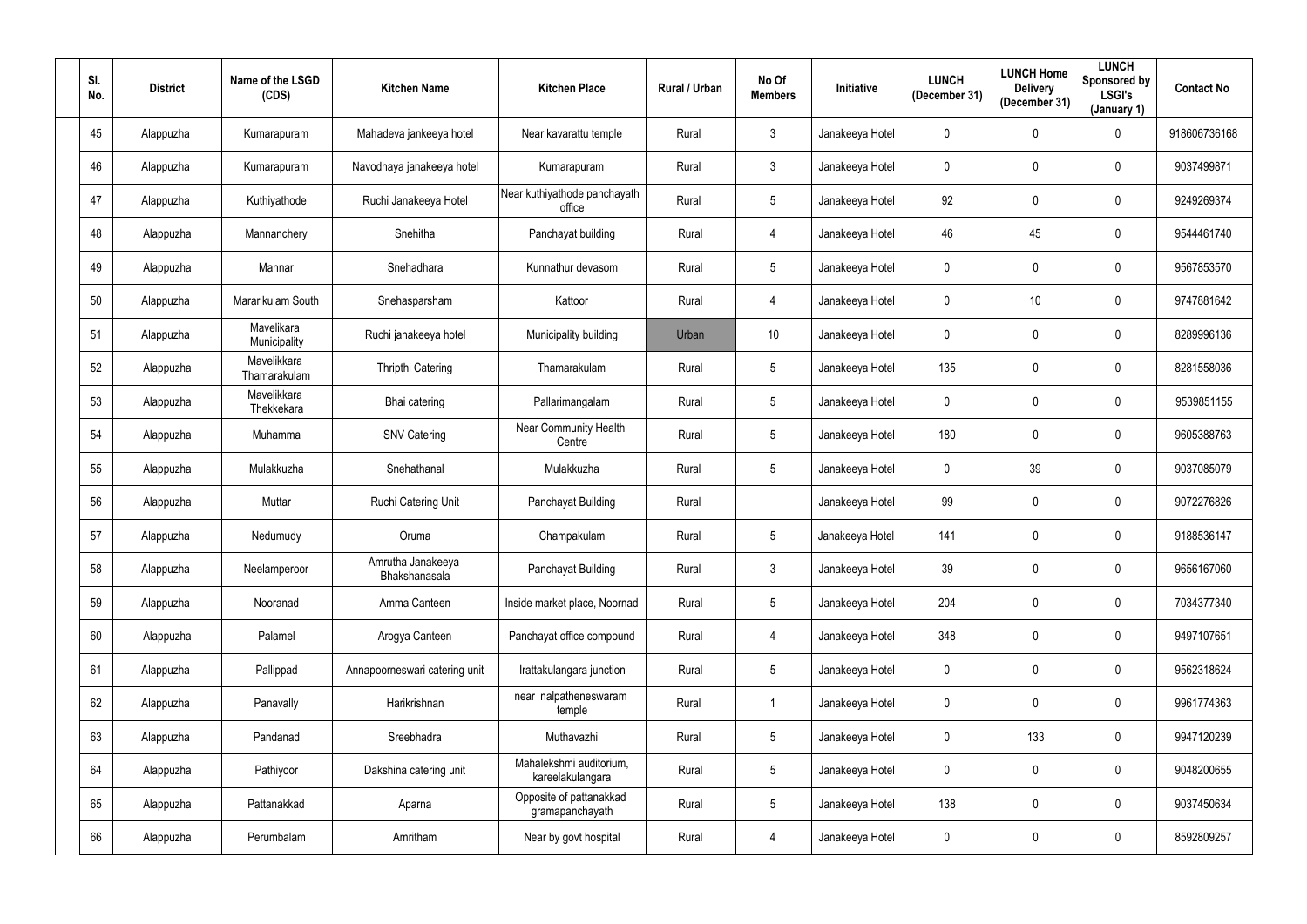|    | SI.<br>No. | <b>District</b> | Name of the LSGD<br>(CDS) | <b>Kitchen Name</b>         | <b>Kitchen Place</b>                                        | Rural / Urban | No Of<br><b>Members</b> | Initiative      | <b>LUNCH</b><br>(December 31) | <b>LUNCH Home</b><br><b>Delivery</b><br>(December 31) | <b>LUNCH</b><br>Sponsored by<br><b>LSGI's</b><br>(January 1) | <b>Contact No</b> |
|----|------------|-----------------|---------------------------|-----------------------------|-------------------------------------------------------------|---------------|-------------------------|-----------------|-------------------------------|-------------------------------------------------------|--------------------------------------------------------------|-------------------|
|    | 67         | Alappuzha       | Pulincunnu                | Nanma Janakeeya Hotel       | Near Krishi Bhavan                                          | Rural         | $5\phantom{.0}$         | Janakeeya Hotel | 87                            | $\mathbf 0$                                           | $\mathbf 0$                                                  | 9544752465        |
|    | 68         | Alappuzha       | Puliyoor                  | <b>UPPUM MULAKUM</b>        | <b>INSIDE PANCHAYATH</b><br>COMPOUND                        | Rural         | $5\phantom{.0}$         | Janakeeya Hotel | $\mathbf 0$                   | 75                                                    | $\overline{0}$                                               | 6238836314        |
|    | 69         | Alappuzha       | Punnapra North            | Annapoorneshwary            | Janajagrithi                                                | Rural         | 4                       | Janakeeya Hotel | 38                            | 80                                                    | $\mathbf 0$                                                  | 8129450136        |
|    | 70         | Alappuzha       | Punnapra South            | Thripthy janakeeya hotel    | Punnapra south                                              | Rural         | 9                       | Janakeeya Hotel | $\mathbf 0$                   | 90                                                    | $\overline{0}$                                               | 9846179646        |
|    | 71         | Alappuzha       | Purakad                   | Pulari                      | Purakkad gp                                                 | Rural         | $5\phantom{.0}$         | Janakeeya Hotel | $\overline{0}$                | $\mathbf 0$                                           | $\mathbf 0$                                                  | 7034494313        |
|    | 72         | Alappuzha       | Purakad                   | Thiruvonam catering service | Thottappally                                                | Rural         | 4                       | Janakeeya Hotel | $\overline{0}$                | 145                                                   | $\overline{0}$                                               |                   |
|    | 73         | Alappuzha       | Ramankary                 | Kudumbashree Vanitha Hotel  | Ramankary Town, Opposite<br>Judicial First Class Magistrate | Rural         | 4                       | Janakeeya Hotel | 105                           | $\mathbf 0$                                           | $\overline{0}$                                               | 8281314746        |
|    | 74         | Alappuzha       | Thaicattussery            | Unarv                       | Thyakattusheri junction                                     | Rural         | 4                       | Janakeeya Hotel | 27                            | 15                                                    | $\overline{0}$                                               | 9605897567        |
|    | 75         | Alappuzha       | Thakazhy                  | Thripthi Thakazhy           | <b>GBHSS Thakazhy</b>                                       | Rural         | $6\phantom{.}$          | Janakeeya Hotel | 110                           | $\mathbf 0$                                           | $\overline{0}$                                               | 9747405368        |
|    | 76         | Alappuzha       | Thalavady                 | Sakthi                      | Panayanbnoorkavu Temple<br>Auditorium                       | Rural         | $5\phantom{.0}$         | Janakeeya Hotel | $\overline{0}$                | $\mathbf 0$                                           | $\overline{0}$                                               |                   |
|    | 77         | Alappuzha       | Thannermukkom             | Patheyam                    | Panchayath office                                           | Rural         | 4                       | Janakeeya Hotel | $\overline{0}$                | $\mathbf 0$                                           | $\mathbf 0$                                                  | 9633933288        |
|    | 78         | Alappuzha       | Thazhakkara               | Akshaya catering            | Building at glassfactory<br>junction                        | Rural         | $5\phantom{.0}$         | Janakeeya Hotel | $\overline{0}$                | $\mathbf 0$                                           | $\overline{0}$                                               | 9847177930        |
|    | 79         | Alappuzha       | Thiruvanvandoor           | <b>SREE KRISHNA</b>         | Near pravinkoodu junction,                                  | Rural         | 5                       | Janakeeya Hotel | $\mathbf 0$                   | 113                                                   | $\mathbf 0$                                                  | 9446627175        |
|    | 80         | Alappuzha       | Thrikkunnappuzha          | Akshara janakeeya hotel     | KV jetty road                                               | Rural         | $5\overline{)}$         | Janakeeya Hotel | 283                           | $\mathbf 0$                                           | $\overline{0}$                                               | 918891921223      |
|    | 81         | Alappuzha       | Thuravoor                 | RUCHI JANAKEEYA HOTEL       | Near alakkaparambu                                          | Rural         | $5\phantom{.0}$         | Janakeeya Hotel | 82                            | $\mathbf 0$                                           | $\mathbf 0$                                                  | 8157934346        |
|    | 82         | Alappuzha       | Vallikunnam               | Samthripthi                 | Padayanivattom temple<br>Auditorium                         | Rural         | $\overline{4}$          | Janakeeya Hotel | 61                            | 0                                                     | $\mathbf 0$                                                  | 8078962129        |
|    | 83         | Alappuzha       | Vayalar                   | Five star                   | Near Nagamkulangara Market                                  | Rural         | $5\phantom{.0}$         | Janakeeya Hotel | 82                            | 35                                                    | $\mathbf 0$                                                  | 8606081847        |
|    | 84         | Alappuzha       | Veeyapuram                | Swad 2                      | Veeyapuram jn                                               | Rural         | $5\phantom{.0}$         | Janakeeya Hotel | 600                           | $\pmb{0}$                                             | $\overline{0}$                                               |                   |
|    | 85         | Alappuzha       | Veeyapuram                | Karuthal                    | Payippad LPS                                                | Rural         | $5\phantom{.0}$         | Janakeeya Hotel | $\overline{0}$                | 0                                                     | $\mathbf 0$                                                  | 8606846513        |
|    | 86         | Alappuzha       | Veliyanad                 | Manus Janakeeya Hotel       | Kurishmoodu, Near Veliyanadu<br>Grama Panchayat             | Rural         | $\mathfrak{Z}$          | Janakeeya Hotel | 57                            | $\pmb{0}$                                             | $\mathbf 0$                                                  | 8086782924        |
|    | 87         | Alappuzha       | Venmoney                  | Annapoorna                  | Poyka                                                       | Rural         | $5\phantom{.0}$         | Janakeeya Hotel | $\overline{0}$                | 0                                                     | $\mathbf 0$                                                  |                   |
| 86 |            |                 |                           |                             |                                                             |               | 413                     |                 | 4623                          | 2141                                                  | 35                                                           |                   |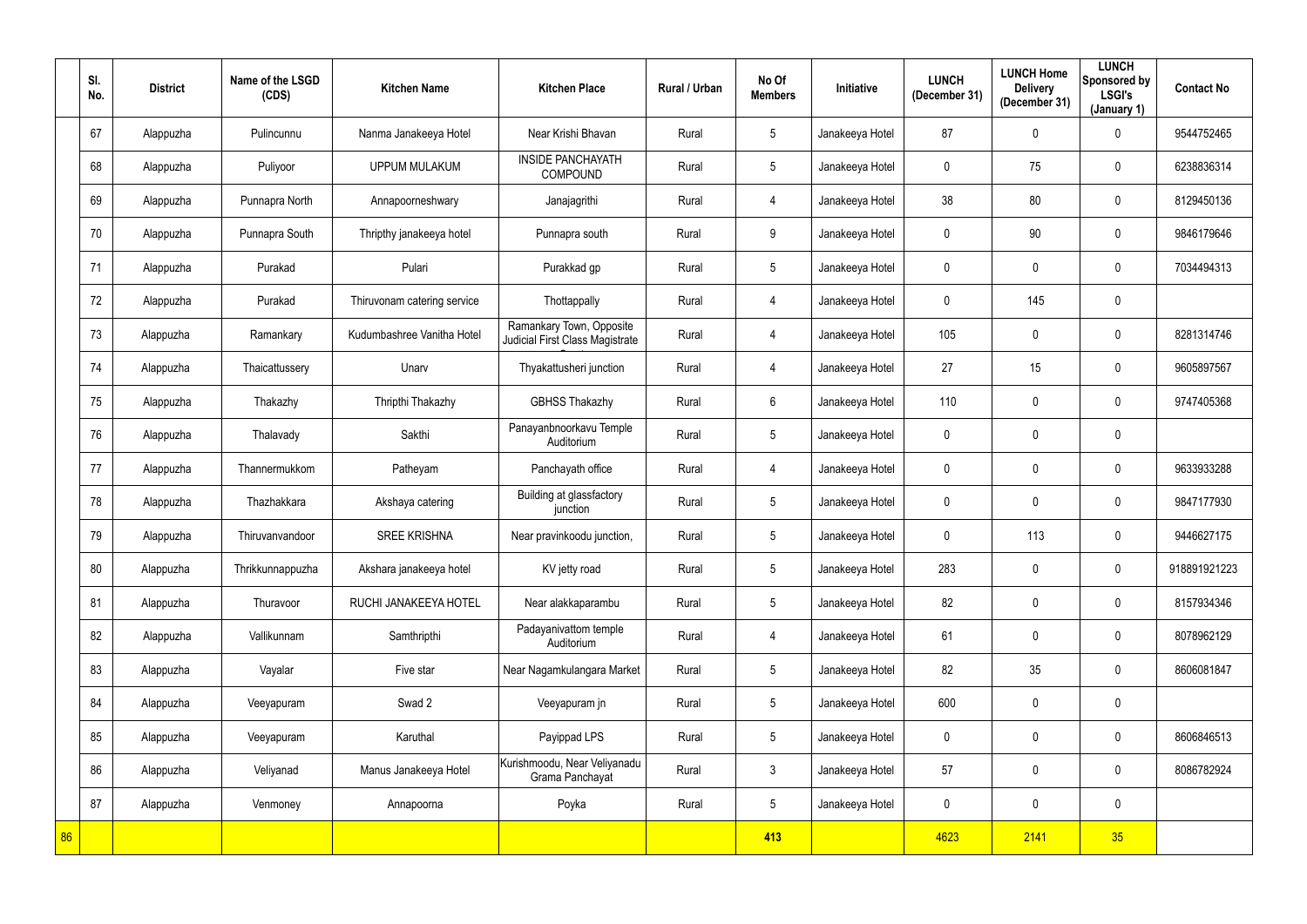| SI.<br>No.      | <b>District</b> | Name of the LSGD<br>(CDS) | <b>Kitchen Name</b>                  | <b>Kitchen Place</b>         | Rural / Urban | No Of<br><b>Members</b> | Initiative      | <b>LUNCH</b><br>(December 31) | <b>LUNCH Home</b><br><b>Delivery</b><br>(December 31) | <b>LUNCH</b><br>Sponsored by<br><b>LSGI's</b><br>(January 1) | <b>Contact No</b> |
|-----------------|-----------------|---------------------------|--------------------------------------|------------------------------|---------------|-------------------------|-----------------|-------------------------------|-------------------------------------------------------|--------------------------------------------------------------|-------------------|
|                 | Ernakulam       | Aikkaranad                | Subiksha Janakeeya Hotel             | Kolancherry                  | Rural         | 4                       | Janakeeya Hotel | 496                           | $\mathbf 0$                                           | $\overline{0}$                                               | 9074033529        |
| $\overline{2}$  | Ernakulam       | Alengade                  | Kasthurba kitchen                    | Neerikkode                   | Rural         | $\mathbf{3}$            | Janakeeya Hotel | 119                           | 0                                                     | $\overline{0}$                                               | 9388462558        |
| $\mathbf{3}$    | Ernakulam       | Alengade                  | Thanima foods                        | Koduvazhanga                 | Rural         | $\mathbf{3}$            | Janakeeya Hotel | 66                            |                                                       | $\overline{0}$                                               | 9349013322        |
| $\overline{4}$  | Ernakulam       | Alengade                  | Mr.Bakers                            | Malikam peedika              | Rural         | $\mathbf{3}$            | Janakeeya Hotel | 20                            | $\mathbf 0$                                           | $\mathbf 0$                                                  | 9633887779        |
| 5               | Ernakulam       | Aluva                     | Ruchi janakeeya hotel                | Aluva                        | Urban         | 4                       | Janakeeya Hotel | 102                           | $\mathbf 0$                                           | $\overline{0}$                                               | 9947236080        |
| 6               | Ernakulam       | Amballoor                 | Dhanshree catering                   | St.ignatius schools Amballur | Rural         | $5\phantom{.0}$         | Janakeeya Hotel | 163                           | $\mathbf 0$                                           | $\overline{0}$                                               | 8330081552        |
| $\overline{7}$  | Ernakulam       | Angamaly                  | Cafe Shree Canteen                   | <b>Municipality Canteen</b>  | Urban         | $5\phantom{.0}$         | Janakeeya Hotel | 512                           | $\mathbf 0$                                           | $\mathbf 0$                                                  | 9656619614        |
| 8               | Ernakulam       | Angamaly                  | Cafe Kudumbashree                    | T B Junction                 | Urban         | $\mathbf{3}$            | Janakeeya Hotel | 148                           | 0                                                     | $\mathbf 0$                                                  | 9447924974        |
| 9               | Ernakulam       | Arakuzha                  | Ruchi Janakeeya hotel, Arakkuzha     | Pandappilly                  | Rural         | $5\phantom{.0}$         | Janakeeya Hotel | 140                           | $\mathbf 0$                                           | $\mathbf 0$                                                  | 9744864225        |
| 10              | Ernakulam       | Assamannoor               | New Life kudumbasree Hotel           | Cherukunnam                  | Rural         | $\mathfrak{Z}$          | Janakeeya Hotel | 143                           | 0                                                     | $\overline{0}$                                               | 9656729450        |
| 11              | Ernakulam       | Avoly                     | Janakeeya Hotel, Avoli               | Hostel Junction, Avoli       | Rural         | $\mathbf{3}$            | Janakeeya Hotel | 193                           | 0                                                     | $\overline{0}$                                               | 9847983621        |
| 12 <sup>°</sup> | Ernakulam       | Ayavana                   | Keralashree Janakeeya hotel          | Ayavana                      | Rural         | $5\phantom{.0}$         | Janakeeya Hotel | 52                            | 0                                                     | $\mathbf 0$                                                  | 9744864210        |
| 13              | Ernakulam       | Ayyampuzha                | Sneha Janakeeya Hotel                | Ayyamppuzha                  | Rural         | 4                       | Janakeeya Hotel | 265                           | $\mathbf 0$                                           | $\overline{0}$                                               | 8590753551        |
| 14              | Ernakulam       | Ayyampuzha                | Five Star Hotel and Catering         | Panchayat Junction           | Rural         | $\overline{4}$          | Janakeeya Hotel | 92                            | $\mathbf 0$                                           | $\mathbf 0$                                                  | 9744836324        |
| 15              | Ernakulam       | Chendamangalam            | Anugraha Kudumbashree hotel          | Vadakkumpuram                | Rural         | $5\phantom{.0}$         | Janakeeya Hotel | 137                           | $\pmb{0}$                                             | $\overline{0}$                                               | 9061419729        |
| 16              | Ernakulam       | Chengamanade              | Mythri janakeeya hotel               | Purayar                      | Rural         | $5\phantom{.0}$         | Janakeeya Hotel | 202                           | 0                                                     | $\mathbf 0$                                                  | 9496818865        |
| 17              | Ernakulam       | Cheranalloor              | Adukkala                             | Chittoor                     | Rural         | $5\phantom{.0}$         | Janakeeya Hotel | $\overline{0}$                | 0                                                     | $\mathbf 0$                                                  | 9846423001        |
| 18              | Ernakulam       | Cheranalloor              | Chaithanya Janakeeya hotel           | Vishnupuram                  | Rural         | $5\phantom{.0}$         | Janakeeya Hotel | $\overline{0}$                | 0                                                     | $\mathbf 0$                                                  | 9747411465        |
| 19              | Ernakulam       | Chittattukara             | Swadh Janakeeya Hotel                | Neendoor                     | Rural         | $5\phantom{.0}$         | Janakeeya Hotel | 175                           | 0                                                     | $\overline{0}$                                               | 9447812788        |
| 20              | Ernakulam       | Choornikkara              | Metro hotel                          | Ambattukavu                  | Rural         | 3 <sup>7</sup>          | Janakeeya Hotel | 300                           | 0                                                     | $\mathbf 0$                                                  | 9605319455        |
| 21              | Ernakulam       | Chottanikkara             | Ahalya Cafe                          | Kottayatthupara              | Rural         | $6\phantom{.0}$         | Janakeeya Hotel | 81                            | $\pmb{0}$                                             | $\overline{0}$                                               | 9567512337        |
| 22              | Ernakulam       | Edakkattuvayal            | SANDHVANAM JANAKEEYA<br><b>HOTEL</b> | <b>PEPPATHI</b>              | Rural         | $\mathbf{3}$            | Janakeeya Hotel | 31                            | 0                                                     | $\pmb{0}$                                                    | 9447047980        |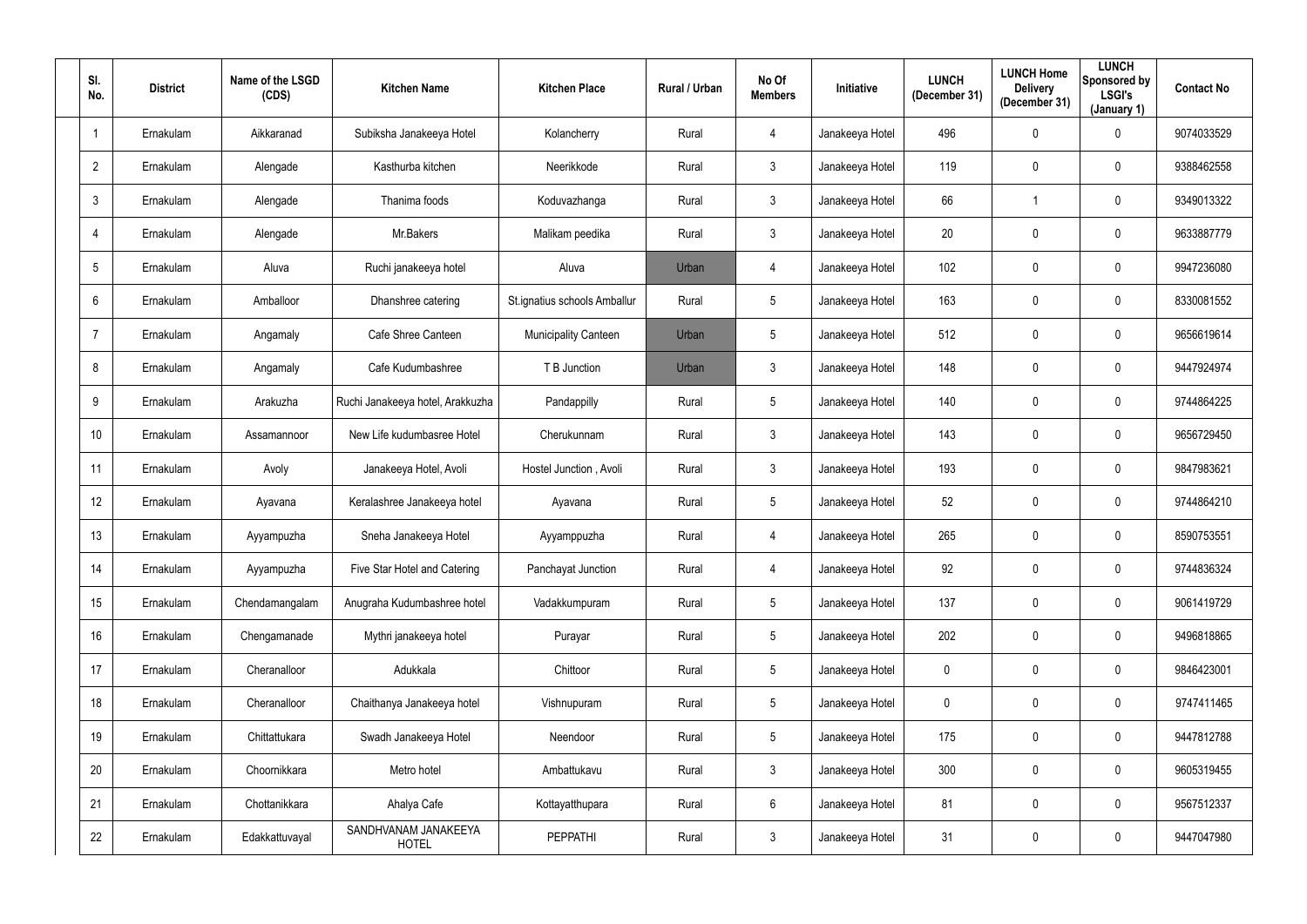| SI.<br>No.      | <b>District</b> | Name of the LSGD<br>(CDS) | <b>Kitchen Name</b>                   | <b>Kitchen Place</b>                 | Rural / Urban | No Of<br><b>Members</b> | <b>Initiative</b> | <b>LUNCH</b><br>(December 31) | <b>LUNCH Home</b><br><b>Delivery</b><br>(December 31) | <b>LUNCH</b><br>Sponsored by<br>LSGI's<br>(January 1) | <b>Contact No</b> |
|-----------------|-----------------|---------------------------|---------------------------------------|--------------------------------------|---------------|-------------------------|-------------------|-------------------------------|-------------------------------------------------------|-------------------------------------------------------|-------------------|
| 23              | Ernakulam       | Edathala                  | Souhridam Kudumbashree canteen        | Edathala                             | Rural         | $\mathbf{3}$            | Janakeeya Hotel   | $\mathbf 0$                   | $\mathbf 0$                                           | $\mathbf 0$                                           | 7593057378        |
| 24              | Ernakulam       | Edathala                  | Veetiloru oonne                       | Manalimukke                          | Rural         | $\mathbf{3}$            | Janakeeya Hotel   | 241                           | 0                                                     | $\mathbf 0$                                           |                   |
| 25              | Ernakulam       | Edavanakkad               | Royal Hotel                           | Edavanakad                           | Rural         | $\mathbf{3}$            | Janakeeya Hotel   | 78                            | 0                                                     | $\mathbf 0$                                           | 9446742863        |
| 26              | Ernakulam       | Elanji                    | janakiya hotel elanji                 | elanji punjayathu junction           | Rural         | $5\phantom{.0}$         | Janakeeya Hotel   | 85                            | 0                                                     | $\mathbf 0$                                           | 8921266850        |
| 27              | Ernakulam       | Eloor                     | Nalanandhana janakeeya hotel          | Eloor                                | Urban         | $\mathbf{3}$            | Janakeeya Hotel   | 116                           | 0                                                     | $\mathbf 0$                                           | 8848524108        |
| 28              | Ernakulam       | Ezhikkara                 | Sree Rajarajeswari Janakeeya<br>Hotel | Ezhikkara                            | Rural         | $5\overline{)}$         | Janakeeya Hotel   | 205                           | 0                                                     | $\mathbf 0$                                           | 7558020438        |
| 29              | Ernakulam       | Kadungalloor              | Snehitha janakeeya hotel              | Kadungalloor                         | Rural         | $\mathbf{3}$            | Janakeeya Hotel   | 219                           | 0                                                     | $\mathbf 0$                                           | $9.20E + 11$      |
| 30 <sup>°</sup> | Ernakulam       | Kalady                    | Jyothi Vanitha Canteen                | Kalady                               | Rural         | $5\phantom{.0}$         | Janakeeya Hotel   | 396                           | 0                                                     | $\mathbf 0$                                           | 9544624439        |
| 31              | Ernakulam       | <b>Kalamassery East</b>   | Nanma janakeeya hotel                 | HMT, kalammassery                    | Urban         | 3 <sup>1</sup>          | Janakeeya Hotel   | 347                           | 0                                                     | $\overline{0}$                                        | 9061986861        |
| 32              | Ernakulam       | <b>Kalamassery East</b>   | Thanima Janakeeya Hotel               | Kangarappady Medical college<br>Road | Urban         | $\mathbf{3}$            | Janakeeya Hotel   | 340                           | 0                                                     | $\mathbf 0$                                           | 9745481742        |
| 33              | Ernakulam       | Kalamassery West          | Pulari janakeeya hotel                | Kunamthai                            | Urban         | $\mathbf{3}$            | Janakeeya Hotel   | 437                           | 0                                                     | $\mathbf 0$                                           | 7736594305        |
| 34              | Ernakulam       | Kalamassery West          | Kismath janakeeya hotel               | Vattekkunnam                         | Urban         | 3 <sup>1</sup>          | Janakeeya Hotel   | 165                           | 0                                                     | $\mathbf 0$                                           | 9895049873        |
| 35              | Ernakulam       | Kalloorkkad               | Puthuma Janakeeya Hotel               | Kallorkkad                           | Rural         | $\mathbf{3}$            | Janakeeya Hotel   | 240                           | 0                                                     | $\mathbf 0$                                           | 7558091353        |
| 36              | Ernakulam       | Kanjoor                   | Ammachiyude Adukkala                  | Parappuram                           | Rural         | $\mathbf{3}$            | Janakeeya Hotel   | 120                           | 0                                                     | $\mathbf 0$                                           | 8547064578        |
| 37              | Ernakulam       | Karukutty                 | Anugraha Janakeeya Hotel              | Pallissery                           | Rural         | 5 <sub>5</sub>          | Janakeeya Hotel   | 100                           | 0                                                     | $\mathbf 0$                                           | 8943838295        |
| 38              | Ernakulam       | Karumalloor               | Koottayma janakeeya hotel             | Kariyachira                          | Rural         | 4                       | Janakeeya Hotel   | $\mathbf 0$                   | 0                                                     | $\mathbf 0$                                           | 8281548828        |
| 39              | Ernakulam       | Kavalangad                | Five star Janakeeya Hotel             | Nellimattom                          | Rural         | $5\phantom{.0}$         | Janakeeya Hotel   | 320                           | 0                                                     | $\mathbf 0$                                           | 9744705648        |
| 40              | Ernakulam       | Keerampara                | Abhaya Janakeeya Hotel                | Punnekkad                            | Rural         | $\overline{4}$          | Janakeeya Hotel   | 103                           | 0                                                     | $\mathbf 0$                                           | 9074528135        |
| 41              | Ernakulam       | Keezhmad                  | Sadyalayam janakeeya hotel            | Keezhmad                             | Rural         | $5\phantom{.0}$         | Janakeeya Hotel   | 98                            | 0                                                     | $\mathbf 0$                                           | 7012778281        |
| 42              | Ernakulam       | Kochi East                | ANNAPOORNA JANAKEEYA<br><b>HOTEL</b>  | ALINCHUVADU                          | Urban         | $5\phantom{.0}$         | Janakeeya Hotel   | 234                           | 0                                                     | $\mathbf 0$                                           | 9567529849        |
| 43              | Ernakulam       | Kochi East                | YUMMEES KITCHEN                       | VADUTHALA                            | Urban         | $5\overline{)}$         | Janakeeya Hotel   | 151                           | 30 <sub>2</sub>                                       | $\overline{2}$                                        | 9497680558        |
| 44              | Ernakulam       | Kochi East                | ORUMA KITCHEN                         | <b>PACHALAM</b>                      | Urban         | $\mathfrak{Z}$          | Janakeeya Hotel   | 280                           | 0                                                     | $\overline{0}$                                        | 9497680558        |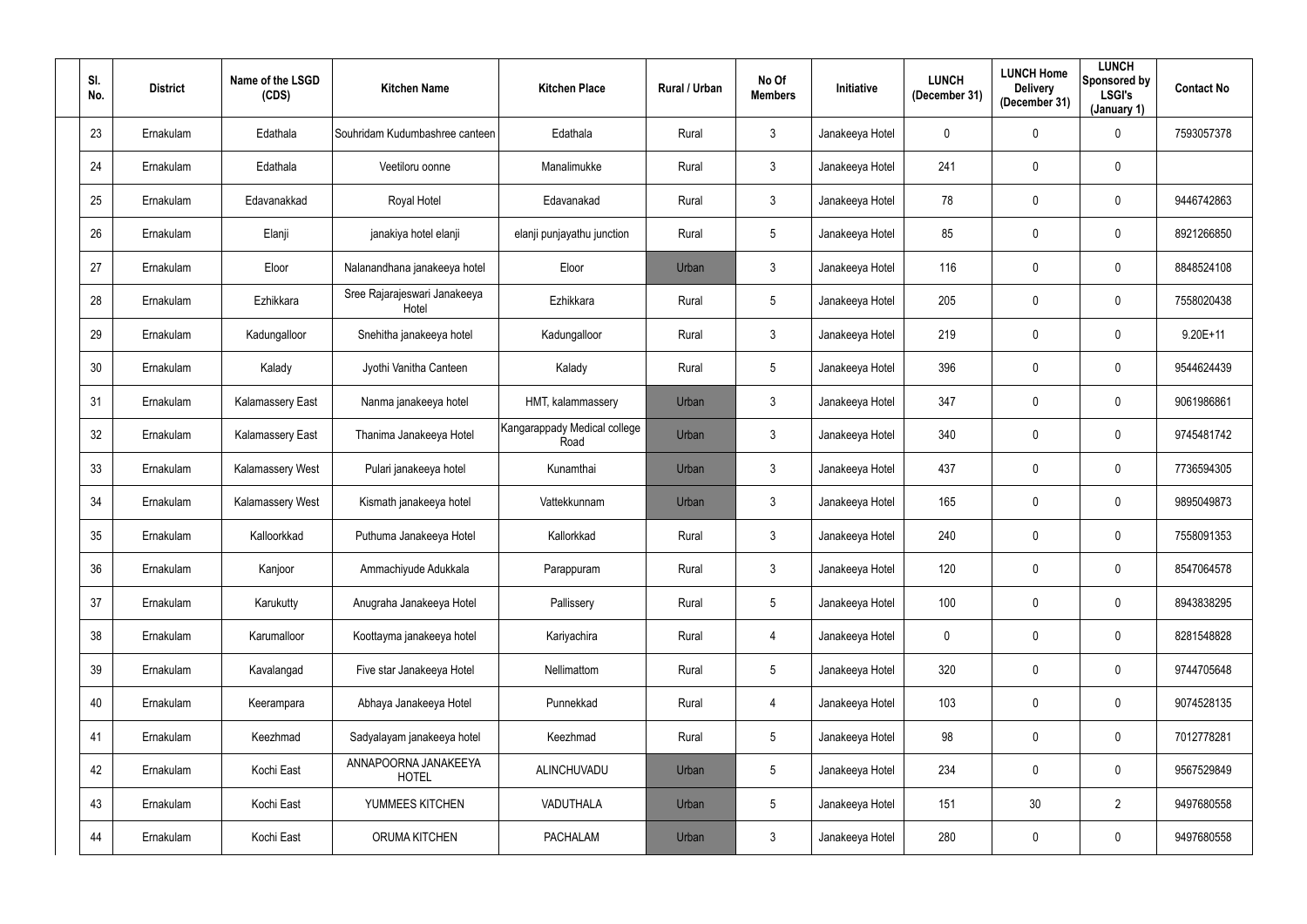|     | SI.<br>No. | <b>District</b> | Name of the LSGD<br>(CDS) | <b>Kitchen Name</b>                       | <b>Kitchen Place</b>                      | Rural / Urban | No Of<br><b>Members</b> | <b>Initiative</b> | <b>LUNCH</b><br>(December 31) | <b>LUNCH Home</b><br><b>Delivery</b><br>(December 31) | <b>LUNCH</b><br>Sponsored by<br><b>LSGI's</b><br>(January 1) | <b>Contact No</b> |
|-----|------------|-----------------|---------------------------|-------------------------------------------|-------------------------------------------|---------------|-------------------------|-------------------|-------------------------------|-------------------------------------------------------|--------------------------------------------------------------|-------------------|
|     | 45         | Ernakulam       | Kochi East                | <b>PONPULARI</b>                          | <b>KEERHI NAGAR,</b><br><b>ELAMAKKARA</b> | Urban         | $\mathfrak{Z}$          | Janakeeya Hotel   | 268                           | $\mathbf 0$                                           | $5\phantom{.0}$                                              | 9446607548        |
|     | 46         | Ernakulam       | Kochi East                | <b>RUCHI CATERING</b>                     | <b>PUNNACKAL</b>                          | Urban         | $5\phantom{.0}$         | Janakeeya Hotel   | 288                           | $\mathbf 0$                                           | $\mathbf 0$                                                  | 9947080022        |
|     | 47         | Ernakulam       | Kochi East                | Samrudhi @ Kochi                          | Ernakulam North                           | Urban         | 14                      | Janakeeya Hotel   | 1881                          | 1089                                                  | $\bf{0}$                                                     | 9048609615        |
|     | 48         | Ernakulam       | Kochi South               | <b>NEW AKSHAYA HOTEL</b>                  | <b>PONNURUNNI</b>                         | Urban         | 5                       | Janakeeya Hotel   | 553                           | $\mathbf 0$                                           | $\mathbf 0$                                                  | 8547855284        |
|     | 49         | Ernakulam       | Kochi South               | <b>AMMAS KITCHEN</b>                      | <b>THEVARA</b>                            | Urban         | $\overline{4}$          | Janakeeya Hotel   | 451                           | $\mathbf 0$                                           | $\mathbf 0$                                                  | 8547855284        |
|     | 50         | Ernakulam       | Kochi South               | <b>FRIENDS</b>                            | <b>MINI PARK</b>                          | Urban         | $5\phantom{.0}$         | Janakeeya Hotel   | 119                           | $\mathbf 0$                                           | $\mathbf 0$                                                  | 9567127064        |
|     | 51         | Ernakulam       | Kochi West                | NAMMUDE ADUKKALA                          | ERAVELI COLONY                            | Urban         | $5\phantom{.0}$         | Janakeeya Hotel   | 693                           | $\mathbf 0$                                           | $\mathbf 0$                                                  | 9496025576        |
|     | 52         | Ernakulam       | Kochi West                | <b>USHUS KUDUMBASHREE</b><br><b>HOTEL</b> | <b>FORT KOCHI</b>                         | Urban         | 4                       | Janakeeya Hotel   | 435                           | $\mathbf 0$                                           | $\mathbf 0$                                                  | 9847866090        |
|     | 53         | Ernakulam       | Kochi West                | PUTHUMA KUDUMBASHREE<br><b>HOTEL</b>      | PALLURUTHY NADA                           | Urban         | 5                       | Janakeeya Hotel   | 250                           | $\mathbf 0$                                           | $\mathbf 0$                                                  | 9496025576        |
|     | 54         | Ernakulam       | Koothattukulam            | Niravu janakeeya hotel                    | Near ksrtc bus stand<br>koothattukulam    | Urban         | $\mathbf{3}$            | Janakeeya Hotel   | $\mathbf 0$                   | $\mathbf 0$                                           | $\mathbf 0$                                                  | 9656619614        |
|     | 55         | Ernakulam       | Koovappady                | Kaipunyam Janakeeya hotel                 | Koovappady                                | Rural         | 5 <sup>5</sup>          | Janakeeya Hotel   | 109                           | $\mathbf 0$                                           | $\mathbf 0$                                                  | 9526628158        |
|     | 56         | Ernakulam       | Kothamangalam             | P.K Janakeeya hotel                       | Kothamangalam                             | Urban         | $\mathfrak{Z}$          | Janakeeya Hotel   | 300                           | $\mathbf 0$                                           | $\bf{0}$                                                     | 8156869114        |
|     | 57         | Ernakulam       | Kothamangalam             | Thanima catering unit                     | Kothamangalam                             | Urban         | 3                       | Janakeeya Hotel   | 76                            | $\mathbf 0$                                           | $\mathbf 0$                                                  | 9846664377        |
| 114 | 58         | Ernakulam       | Kottapady                 | Janakeeya Hotel                           | Kottappady junction                       | Rural         | $\mathfrak{Z}$          | Janakeeya Hotel   | 197                           | $\mathbf 0$                                           | $\mathbf 0$                                                  | 9497406993        |
|     | 59         | Ernakulam       | Kottuvally                | Amritha Janakeeya Hotel                   | kottuvally                                | Rural         | $5\phantom{.0}$         | Janakeeya Hotel   | $70\,$                        | $\pmb{0}$                                             | $\overline{0}$                                               | 8590034196        |
|     | 60         | Ernakulam       | Kumbalam                  | JANAKEEYA HOTEL KUMBALAM                  | <b>MADAVANA</b>                           | Rural         | $5\overline{)}$         | Janakeeya Hotel   | 257                           | 0                                                     | $\overline{0}$                                               | 9746652717        |
|     | 61         | Ernakulam       | Kumbalangy                | St Antoneys kudumbashree                  | OLD POST OFFICE                           | Rural         | $\mathbf{3}$            | Janakeeya Hotel   | 122                           | $\mathbf 0$                                           | $\overline{0}$                                               | 8138860764        |
|     | 62         | Ernakulam       | Kunnathunad               | Thripthi Janakeeya Hotel                  | Pallikkara                                | Rural         | $6\phantom{.}6$         | Janakeeya Hotel   | 88                            | $\pmb{0}$                                             | $\overline{0}$                                               | 9744561425        |
|     | 63         | Ernakulam       | Kunnukara                 | Greenchilly cafe                          | Kunnukara                                 | Rural         | 3 <sup>1</sup>          | Janakeeya Hotel   | 38                            | 0                                                     | $\overline{0}$                                               | 9496852989        |
|     | 64         | Ernakulam       | Kunnukara                 | Thanima canteen                           | North aduvassery                          | Rural         | $5\overline{)}$         | Janakeeya Hotel   | 55                            | 0                                                     | $\overline{0}$                                               | 9744200583        |
|     | 65         | Ernakulam       | Kuttampuzha               | Nila kudumbashree janakiya hotel          | Mini stadium, vadattupara                 | Rural         | $6\overline{6}$         | Janakeeya Hotel   | $\mathbf 0$                   | 0                                                     | $\overline{0}$                                               | 9496754018        |
|     | 66         | Ernakulam       | Kuzhippilly               | Janakeeya hotel                           | Kuzhupilli                                | Rural         | $\mathbf{0}$            | Janakeeya Hotel   | 96                            | 0                                                     | $\overline{0}$                                               | 9744631998        |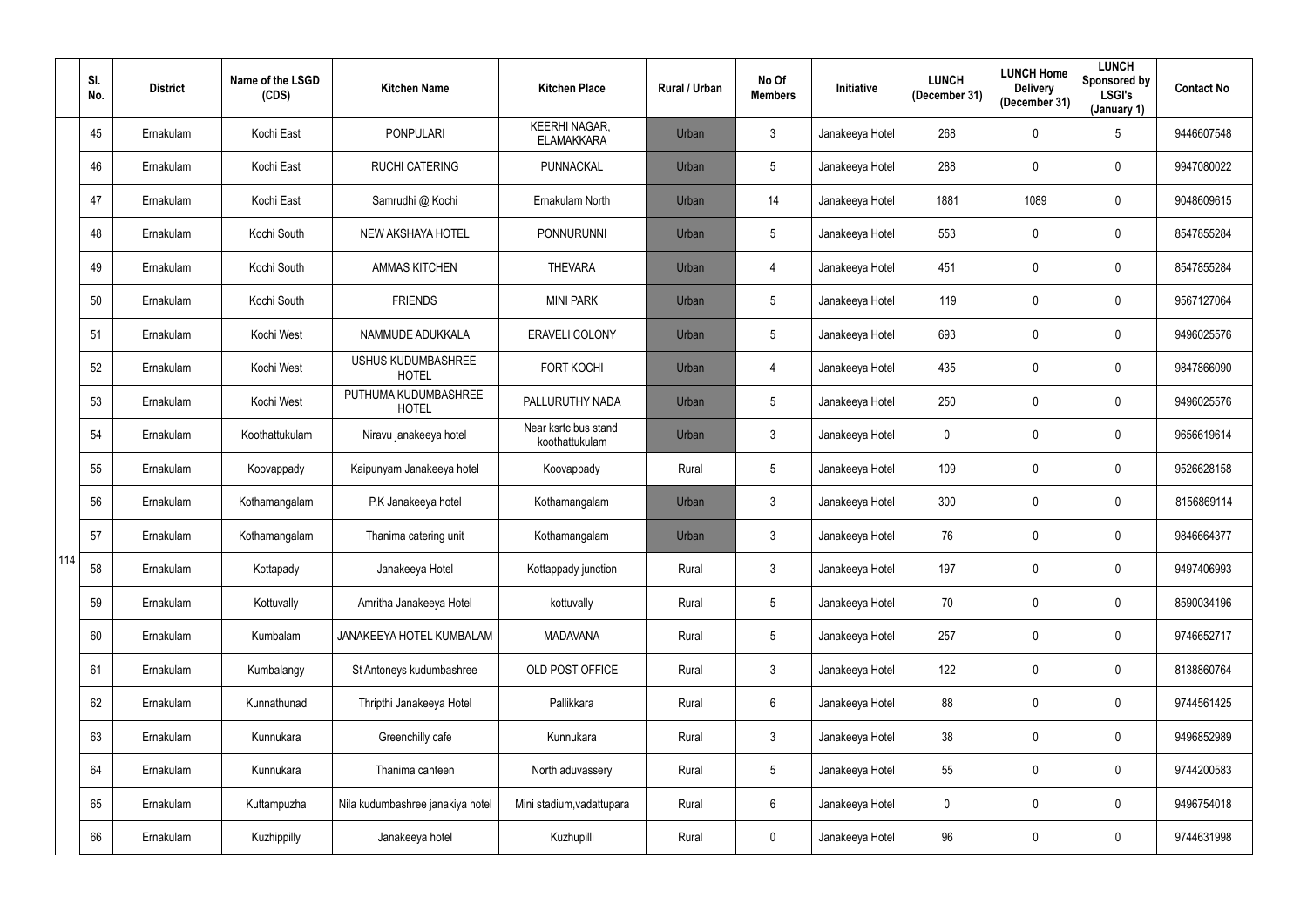| SI.<br>No. | <b>District</b> | Name of the LSGD<br>(CDS) | <b>Kitchen Name</b>            | <b>Kitchen Place</b>        | Rural / Urban | No Of<br><b>Members</b> | Initiative      | <b>LUNCH</b><br>(December 31) | <b>LUNCH Home</b><br><b>Delivery</b><br>(December 31) | <b>LUNCH</b><br>Sponsored by<br><b>LSGI's</b><br>(January 1) | <b>Contact No</b> |
|------------|-----------------|---------------------------|--------------------------------|-----------------------------|---------------|-------------------------|-----------------|-------------------------------|-------------------------------------------------------|--------------------------------------------------------------|-------------------|
| 67         | Ernakulam       | Malayattoor               | Whats app Janakeeya Hotel      | Thottuva                    | Rural         | $\mathbf{3}$            | Janakeeya Hotel | 367                           | $\mathbf 0$                                           | $\mathbf 0$                                                  | $9.19E+11$        |
| 68         | Ernakulam       | Malayattoor               | Natturuchi Janakeeya Hotel     | Ettakkadavu                 | Rural         | $\mathbf{3}$            | Janakeeya Hotel | 306                           | $\mathbf 0$                                           | $\mathbf 0$                                                  | 9745470234        |
| 69         | Ernakulam       | Maneed                    | Coral Island                   | Maneed                      | Rural         | $\overline{4}$          | Janakeeya Hotel | 128                           | $\mathbf 0$                                           | $\mathbf 0$                                                  | 7012652495        |
| 70         | Ernakulam       | Manjalloor                | Thanima Kudumbashree hotel     | Vazhakkulam                 | Rural         | $5\phantom{.0}$         | Janakeeya Hotel | 283                           | 0                                                     | $\mathbf 0$                                                  | 7306907918        |
| 71         | Ernakulam       | Manjapra                  | Sara's Kitchen                 | Puthenpalli                 | Rural         | $\mathbf{3}$            | Janakeeya Hotel | 268                           | $\mathbf 0$                                           | $\mathbf 0$                                                  | 8547392730        |
| 72         | Ernakulam       | Maradu                    | <b>VANITHA HOTEL</b>           | <b>KUNDANNOR JN</b>         | Urban         | $\overline{4}$          | Janakeeya Hotel | 65                            | $\mathbf 0$                                           | $\mathbf 0$                                                  | 9349505008        |
| 73         | Ernakulam       | Marady                    | Janakeeya hotel, Marady        | Unnakkuppa                  | Rural         | $\overline{4}$          | Janakeeya Hotel | 30                            | $\mathbf 0$                                           | $\mathbf 0$                                                  | 9947943177        |
| 74         | Ernakulam       | Mazhuvannoor              | Sruthi Janakeeya Hotel         | Valayanchirangara           | Rural         | $\mathbf{3}$            | Janakeeya Hotel | 215                           | $\pmb{0}$                                             | $\mathbf 0$                                                  | 9747924485        |
| 75         | Ernakulam       | Mookkannoor               | Mammaks Kitchen                | Mookkannoor                 | Rural         | $\mathbf{3}$            | Janakeeya Hotel | 243                           | 0                                                     | $\mathbf 0$                                                  | $9.19E + 11$      |
| 76         | Ernakulam       | Mudakkuzha                | Janakeeya Hotel                | Mudakkuzha                  | Rural         | $\mathbf{3}$            | Janakeeya Hotel | $\mathbf 0$                   | 0                                                     | $\mathbf 0$                                                  | $9.19E+11$        |
| 77         | Ernakulam       | Mulanthuruthy             | Sulabha                        | karikode, mulanthuruthy     | Rural         | $\mathbf 0$             | Janakeeya Hotel | 215                           | $\mathbf 0$                                           | $\mathbf 0$                                                  | 9633427553        |
| 78         | Ernakulam       | Mulavukad                 | Kudumbashree Veetile bakshanam | Mulavukad                   | Rural         | $5\overline{)}$         | Janakeeya Hotel | 146                           | $\mathbf 0$                                           | $\mathbf 0$                                                  | 9061339557        |
| 79         | Ernakulam       | Muvattupuzha              | Oottupura                      | Muvattupuzha                | Urban         | $\mathbf{3}$            | Janakeeya Hotel | 294                           | $\mathbf 0$                                           | $\mathbf 0$                                                  |                   |
| 80         | Ernakulam       | Nayarambalam              | Four star cafe                 | Nayarambalam                | Rural         | $\mathbf{3}$            | Janakeeya Hotel | 105                           | $\mathbf 0$                                           | $\mathbf 0$                                                  | 8891755948        |
| 81         | Ernakulam       | Nedumbassery              | Thani Nadan                    | Athani                      | Rural         | $5\phantom{.0}$         | Janakeeya Hotel | 234                           | $\mathbf 0$                                           | $\overline{0}$                                               | 8138917514        |
| 82         | Ernakulam       | Nellikuzhy                | Janakeeya Hotel                | Nellikkuzhi                 | Rural         | 3 <sup>1</sup>          | Janakeeya Hotel | 245                           | $\mathbf 0$                                           | $\overline{0}$                                               | 9562713076        |
| 83         | Ernakulam       | Njarakkal                 | Kripa Catering Unit            | Njarakkal                   | Rural         | 3 <sup>5</sup>          | Janakeeya Hotel | 58                            | $\mathbf 0$                                           | $\mathbf 0$                                                  | 9567534006        |
| 84         | Ernakulam       | Okkal                     | Manna Janakeeya Hotel          | Edavoor                     | Rural         | $\overline{4}$          | Janakeeya Hotel | $\pmb{0}$                     | $\mathbf 0$                                           | $\mathbf 0$                                                  | 9539507674        |
| 85         | Ernakulam       | Paingottoor               | Janakeeya hotel                | Paingottoor                 | Rural         | $\overline{7}$          | Janakeeya Hotel | 51                            | $\mathbf 0$                                           | $\mathbf 0$                                                  | 9656855730        |
| 86         | Ernakulam       | Paipra                    | Nanma Janakeeya Hotel          | Pezhakkappilly              | Rural         | $3\phantom{.0}$         | Janakeeya Hotel | 167                           | $\mathbf 0$                                           | $\mathbf 0$                                                  | 9567747725        |
| 87         | Ernakulam       | Pallarimangalam           | Janakeeya Hotel                | Janakeeya Hotel, Koovalloor | Rural         | $\overline{4}$          | Janakeeya Hotel | 118                           | $\mathbf 0$                                           | $\mathbf 0$                                                  | 7025992310        |
| 88         | Ernakulam       | Pallipuram                | SANTHWANAM Janakeeyahotel      | Pothen valav                | Rural         | $5\overline{)}$         | Janakeeya Hotel | 241                           | $\overline{0}$                                        | $\overline{0}$                                               | 9747525176        |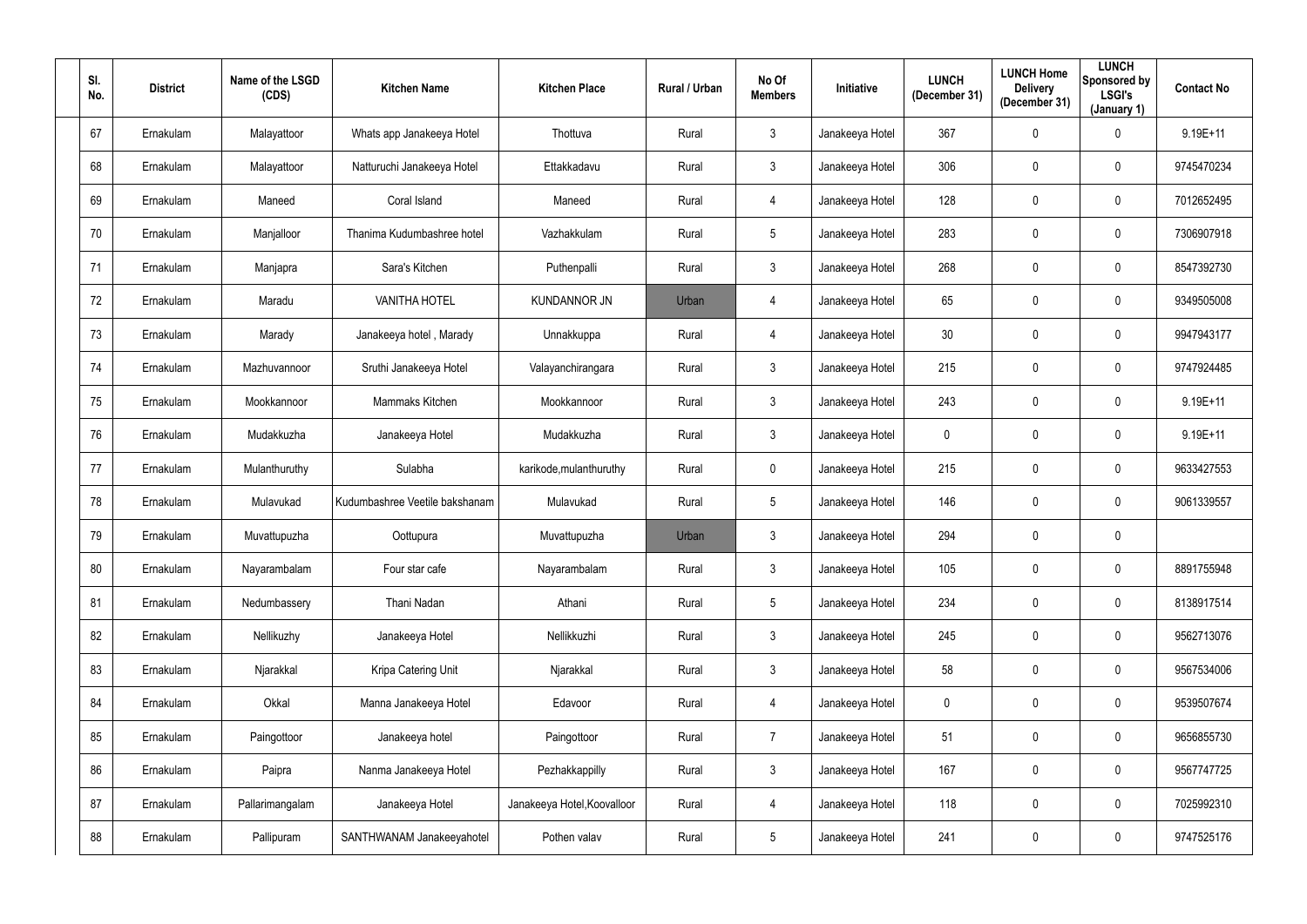| SI.<br>No. | <b>District</b> | Name of the LSGD<br>(CDS) | <b>Kitchen Name</b>                                      | <b>Kitchen Place</b>                        | Rural / Urban | No Of<br><b>Members</b> | Initiative      | <b>LUNCH</b><br>(December 31) | <b>LUNCH Home</b><br><b>Delivery</b><br>(December 31) | <b>LUNCH</b><br>Sponsored by<br><b>LSGI's</b><br>(January 1) | <b>Contact No</b> |
|------------|-----------------|---------------------------|----------------------------------------------------------|---------------------------------------------|---------------|-------------------------|-----------------|-------------------------------|-------------------------------------------------------|--------------------------------------------------------------|-------------------|
| 89         | Ernakulam       | Pambakkuda                | viswastha catering unit                                  | pambakkuda block punjayathu<br>building     | Rural         | 4                       | Janakeeya Hotel | 85                            | 0                                                     | $\mathbf 0$                                                  | 9946404045        |
| 90         | Ernakulam       | Parakkadave               | Thejus catering unit                                     | Moozhikkulam                                | Rural         | 10                      | Janakeeya Hotel | $\mathbf 0$                   | 0                                                     | $\overline{0}$                                               | 9847936303        |
| 91         | Ernakulam       | Paravoor                  | sree vigneswara sc cafe                                  | Govt.boys' HSS, N.Paravur                   | Urban         | 4                       | Janakeeya Hotel | 80                            | 0                                                     | $\mathbf 0$                                                  |                   |
| 92         | Ernakulam       | Perumbavoor               | JANAKEEYA HOTEL MINI CIVIL<br><b>STATION PERUMBAVOOR</b> | <b>CIVIL STATION</b>                        | Urban         | 3 <sup>1</sup>          | Janakeeya Hotel | 457                           | 0                                                     | $\overline{0}$                                               | 9847008734        |
| 93         | Ernakulam       | Perumbavoor               | Swath kudumbashree canteen                               | Perumbavoor                                 | Urban         | 3 <sup>1</sup>          | Janakeeya Hotel | 300                           | 0                                                     | $\mathbf 0$                                                  | 9847015470        |
| 94         | Ernakulam       | Perumbavoor               | Janakeeya Hotel                                          | Kanjirakkad pallippady                      | Urban         | 3 <sup>1</sup>          | Janakeeya Hotel | 266                           | 0                                                     | $\mathbf 0$                                                  | 9847015470        |
| 95         | Ernakulam       | Pindimana                 | Janakeeya hotel                                          | Muthamkuzhi                                 | Rural         | 4                       | Janakeeya Hotel | 65                            | 0                                                     | $\overline{0}$                                               | 9656297799        |
| 96         | Ernakulam       | Piravam                   | sneha canteen                                            | municipality building base floor<br>piravom | Urban         | 4                       | Janakeeya Hotel | 300                           | 0                                                     | $\overline{0}$                                               | 8075376906        |
| 97         | Ernakulam       | Pootrikka                 | <b>GRANDMA JANAKEEYA HOTEL</b>                           | <b>CHOONDI</b>                              | Rural         | $\mathfrak{Z}$          | Janakeeya Hotel | $\mathbf 0$                   | 0                                                     | $\overline{0}$                                               | 9400550287        |
| 98         | Ernakulam       | Pothanikkad               | Taj hotel                                                | Pothanikkad                                 | Rural         | $\mathbf{3}$            | Janakeeya Hotel | 128                           | 0                                                     | $\mathbf 0$                                                  | 9645079573        |
| 99         | Ernakulam       | Puthanvelikkara           | Panjami cafe kudumbashree                                | Near panjayath office                       | Rural         | 5 <sup>5</sup>          | Janakeeya Hotel | $\overline{0}$                | $\mathbf 0$                                           | $\mathbf 0$                                                  | 9645530669        |
| 100        | Ernakulam       | Ramamangalam              | Kalavara janakeeya hotel                                 | ramamngalam                                 | Rural         | 4                       | Janakeeya Hotel | $\mathbf 0$                   | 0                                                     | $\mathbf 0$                                                  | 9961344346        |
| 101        | Ernakulam       | Rayamangalam              | Arya canteen                                             | Kuruppampady                                | Rural         | 3 <sup>1</sup>          | Janakeeya Hotel | 176                           | $\mathbf 0$                                           | $\overline{0}$                                               | 8281825730        |
| 102        | Ernakulam       | Thirumarady               | janakiya hotel thirumarady                               | edappara jn.                                | Rural         | $\mathfrak{Z}$          | Janakeeya Hotel | $\mathbf 0$                   | 0                                                     | $\mathbf 0$                                                  | 7594811868        |
| 103        | Ernakulam       | Thiruvaniyoor             | Thanima                                                  | Thiruvaniyoor                               | Rural         | $\mathbf 0$             | Janakeeya Hotel | $\mathbf 0$                   | 0                                                     | $\mathbf 0$                                                  | 9061239698        |
| 104        | Ernakulam       | Thrikkakkara East         | Thanima Janakeeya Hotel                                  | Kakkanad                                    | Urban         | 8                       | Janakeeya Hotel | 96                            | 0                                                     | $\mathbf 0$                                                  | 9207134763        |
| 105        | Ernakulam       | Thrikkakkara west         | Janakeeya hotel                                          | Chembumukku                                 | Urban         | $5\phantom{.0}$         | Janakeeya Hotel | 98                            | 0                                                     | $\mathbf 0$                                                  | 9496530576        |
| 106        | Ernakulam       | Thuravoor                 | e-grill Janakeeya Hotel                                  | Yudapuram                                   | Rural         | $\overline{4}$          | Janakeeya Hotel | 495                           | 0                                                     | $\mathbf 0$                                                  | 9526845935        |
| 107        | Ernakulam       | Tripunithura              | Janakeeya Hotel Tripunithura                             | Eroor                                       | Urban         | $\mathbf{3}$            | Janakeeya Hotel | 123                           | 0                                                     | $\overline{0}$                                               | 8137977644        |
| 108        | Ernakulam       | Vadakkekkara              | vadakkekkara kudumbasree<br>janakeeya hotel              | Madaplathuruth                              | Rural         | $\overline{4}$          | Janakeeya Hotel | 153                           | 0                                                     | $\mathbf 0$                                                  | 8301806778        |
| 109        | Ernakulam       | Vadavukode<br>Puthancruz  | <b>JANAKEEYA HOTEL</b>                                   | Puthencruz                                  | Rural         | $\mathfrak{Z}$          | Janakeeya Hotel | $\boldsymbol{0}$              | 0                                                     | $\overline{0}$                                               | $9.19E + 11$      |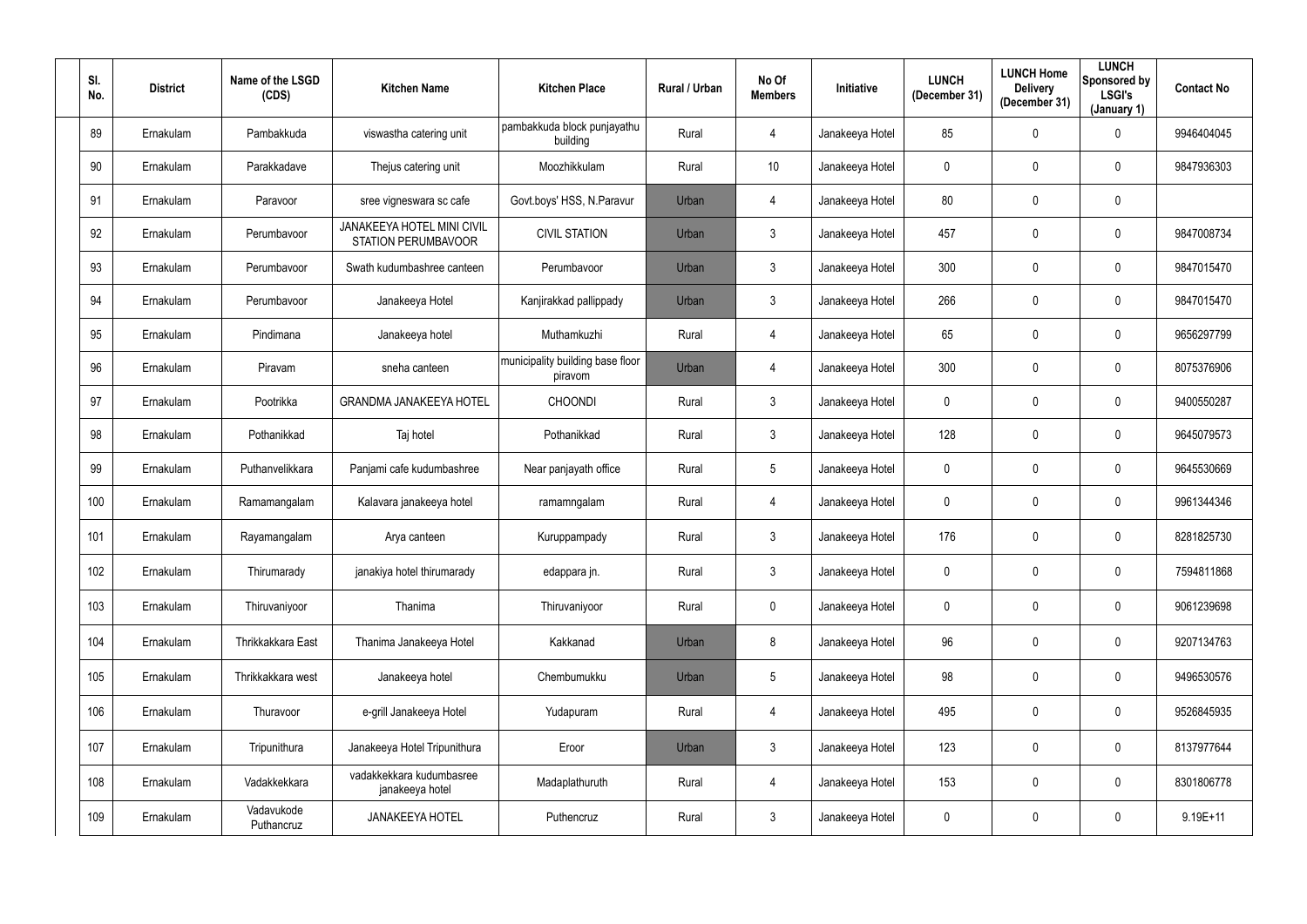|            | SI.<br>No.     | <b>District</b> | Name of the LSGD<br>(CDS) | <b>Kitchen Name</b>          | <b>Kitchen Place</b>                              | Rural / Urban | No Of<br><b>Members</b> | Initiative      | <b>LUNCH</b><br>(December 31) | <b>LUNCH Home</b><br><b>Delivery</b><br>(December 31) | <b>LUNCH</b><br>Sponsored by<br>LSGI's<br>(January 1) | <b>Contact No</b> |
|------------|----------------|-----------------|---------------------------|------------------------------|---------------------------------------------------|---------------|-------------------------|-----------------|-------------------------------|-------------------------------------------------------|-------------------------------------------------------|-------------------|
|            | 110            | Ernakulam       | Valakom                   | Ruchi                        | Valakom                                           | Rural         | $5\phantom{.0}$         | Janakeeya Hotel | 109                           | 0                                                     | $\overline{0}$                                        | 9074232700        |
|            | 111            | Ernakulam       | Varapuzha                 | <b>DURGA ACTIVITY</b>        | CHETTIBHAGAM                                      | Rural         | 8                       | Janakeeya Hotel | 132                           | 0                                                     | 4                                                     | 9496160074        |
|            | 112            | Ernakulam       | Vazhakulam                | Three Star Hotel             | Marampally                                        | Rural         | $\mathbf{3}$            | Janakeeya Hotel | 281                           | 0                                                     | $\mathbf 0$                                           | 6282644893        |
|            | 113            | Ernakulam       | Vengola                   | Janakeeya Hotel              | Pathipalam                                        | Rural         | $5\phantom{.0}$         | Janakeeya Hotel | 95                            | 0                                                     | $\mathbf 0$                                           | 8137887455        |
|            | 114            | Ernakulam       | Vengoor                   | <b>JANAKEEYA HOTEL</b>       | Choorathod                                        | Rural         | 4                       | Janakeeya Hotel | 111                           | 0                                                     | $\overline{0}$                                        | 9656904682        |
| <b>114</b> |                |                 |                           |                              |                                                   |               | 449                     |                 | 21387                         | 1120                                                  | 11                                                    |                   |
|            |                | Idukki          | Adimaly                   | Friends Janakeeya Hotel      | Adimaly                                           | Rural         | 4                       | Janakeeya Hotel | 182                           | 0                                                     | $\mathbf 0$                                           | 9961635779        |
|            | $\overline{2}$ | Idukki          | Alackode                  | Five Star Canteen            | Elamdesham Block<br>Panchayath Building, Alakode  | Rural         | $5\phantom{.0}$         | Janakeeya Hotel | 30                            | 0                                                     | $\mathbf 0$                                           | 9961482164        |
|            | 3              | Idukki          | Arakkulam                 | Sabhalyam                    | Moolamattom                                       | Rural         | 4                       | Janakeeya Hotel | 256                           | 0                                                     | $\mathbf 0$                                           | 8848124921        |
|            |                | Idukki          | Ayyappancovil             | Maria Janakeeya Hotel        | Parappu                                           | Rural         | $\mathbf{3}$            | Janakeeya Hotel | 157                           | 0                                                     | $\mathbf 0$                                           | 9544622096        |
|            | 5              | Idukki          | Bysonvalley               | Famous Janakiya Hotel        | Pottankad                                         | Rural         | 4                       | Janakeeya Hotel | 126                           | 0                                                     | $\mathbf 0$                                           | 9744566398        |
|            | 6              | Idukki          | Chakkupallam              | Vanithasree Janakeeya Hotel  | Anakkara                                          | Rural         | $\mathfrak{Z}$          | Janakeeya Hotel | 282                           | 0                                                     | $\mathbf 0$                                           | 8075143547        |
|            |                | Idukki          | Devikulam                 | Kudumbashree Janakeeya Hotel | Echo point                                        | Rural         | $\mathbf{3}$            | Janakeeya Hotel | $\mathbf 0$                   | 0                                                     | $\mathbf 0$                                           | 8281640208        |
|            | 8              | Idukki          | Edavetty                  | Kudumbashree Janakeeya Hotel | Edavetty                                          | Rural         | $\mathbf{3}$            | Janakeeya Hotel | $\mathbf 0$                   | 0                                                     | $\mathbf 0$                                           | 6238694173        |
|            | 9              | Idukki          | Erattayar                 | Vanitha Janakeeya Hotel      | Erattayar                                         | Rural         | $\overline{4}$          | Janakeeya Hotel | 99                            | $\mathbf 0$                                           | $\mathbf 0$                                           | 9188166929        |
|            | 10             | Idukki          | Kamakshi                  | Kripa Catering               | Thankamani                                        | Rural         | $5\phantom{.0}$         | Janakeeya Hotel | 320                           | $\pmb{0}$                                             | $\mathbf 0$                                           | 9544021398        |
|            | 11             | Idukki          | Kanchiyar                 | Swadh Janakeeya Hotel        | Kanchiyar                                         | Rural         | $5\phantom{.0}$         | Janakeeya Hotel | 134                           | 0                                                     | $\mathbf 0$                                           | 8606856496        |
|            | 12             | Idukki          | Kanjikkuzhi               | Samarppanam                  | Kanjikkuzhi                                       | Rural         | $\overline{4}$          | Janakeeya Hotel | 182                           | $\pmb{0}$                                             | $\overline{2}$                                        | 9447169262        |
|            | 13             | Idukki          | Kanthaloor                | Morningstar Janakeeya Hotel  | Sahayagiri complex, near<br>Kanthalloor Bus stand | Rural         | $\overline{4}$          | Janakeeya Hotel | 155                           | 0                                                     | $\mathbf 0$                                           | 9447941632        |
|            | 14             | Idukki          | Karimannoor               | Rujiya Catering Unit         | Karimannoor                                       | Rural         | $5\phantom{.0}$         | Janakeeya Hotel | 145                           | $\overline{0}$                                        | $\overline{0}$                                        | 9497454952        |
|            | 15             | Idukki          | Karunapuram               | Karuna Hotel                 | Panchayathu complex                               | Rural         | 4                       | Janakeeya Hotel | 224                           | $\pmb{0}$                                             | $\mathbf 0$                                           | 9961152820        |
|            | 16             | Idukki          | Kattappana                | Karunya Janakeeya Hotel      | Kattappana                                        | Urban         | $5\phantom{.0}$         | Janakeeya Hotel | 285                           | 0                                                     | $\mathbf 0$                                           | 9497684477        |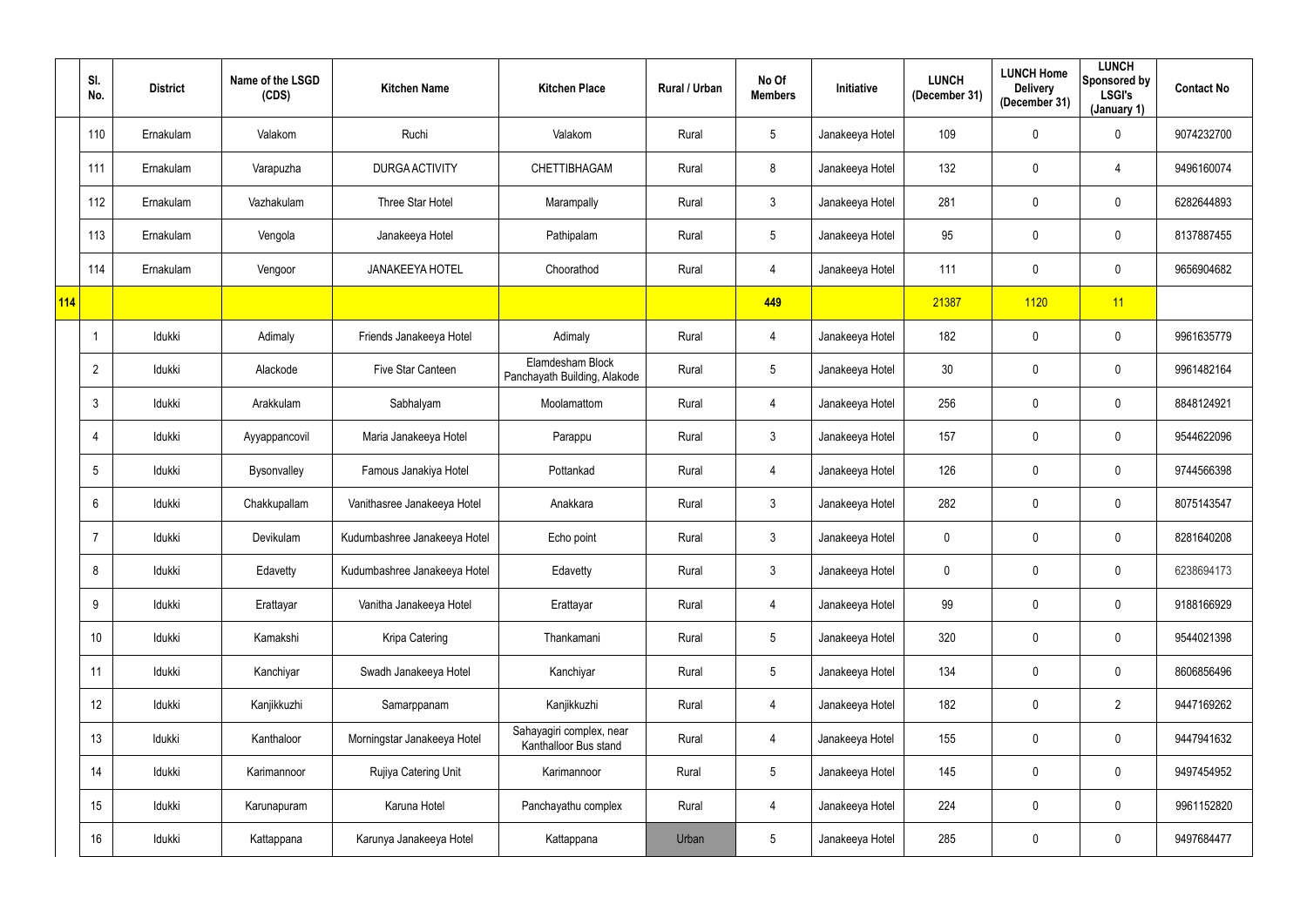|    | SI.<br>No. | <b>District</b> | Name of the LSGD<br>(CDS) | <b>Kitchen Name</b>                   | <b>Kitchen Place</b>          | Rural / Urban | No Of<br><b>Members</b> | Initiative      | <b>LUNCH</b><br>(December 31) | <b>LUNCH Home</b><br><b>Delivery</b><br>(December 31) | <b>LUNCH</b><br>Sponsored by<br><b>LSGI's</b><br>(January 1) | <b>Contact No</b> |
|----|------------|-----------------|---------------------------|---------------------------------------|-------------------------------|---------------|-------------------------|-----------------|-------------------------------|-------------------------------------------------------|--------------------------------------------------------------|-------------------|
|    | 17         | Idukki          | Kodikkulam                | Kulirma Janakiya Hotel                | Kodikkulam                    | Rural         | $6^{\circ}$             | Janakeeya Hotel | 29                            | 0                                                     | $\mathbf 0$                                                  | 9605111852        |
|    | 18         | Idukki          | Kokkayar                  | Sevana Janakeeya hotel                | 35th Mile                     | Rural         | $\mathbf{3}$            | Janakeeya Hotel | 22                            | 0                                                     | $\mathbf 0$                                                  | 9562067674        |
|    | 19         | Idukki          | Konnathadi                | Friends Janakeeya Hotel               | Panickankudi                  | Rural         | $6\overline{6}$         | Janakeeya Hotel | 52                            | 0                                                     | $\mathbf 0$                                                  | 9544048878        |
|    | 20         | Idukki          | Konnathadi                | Janapriya Janakeeya Hotel             | Konnathadi                    | Rural         | $\mathfrak{Z}$          | Janakeeya Hotel | 190                           | 0                                                     | $\mathbf 0$                                                  | 9895147074        |
|    | 21         | Idukki          | Kudayathoor               | Kudumbashree Janakeeya Hotel          | Kanjar                        | Rural         | $\mathbf{3}$            | Janakeeya Hotel | 91                            | 0                                                     | $\mathbf 0$                                                  | 9526762560        |
|    | 22         | Idukki          | Kumaramangalam            | Kumaramangalam Janakeeya<br>Hotel     | Kumaramangalam                | Rural         | 4                       | Janakeeya Hotel | 125                           | 0                                                     | $\mathbf 0$                                                  | 9745633509        |
|    | 23         | Idukki          | Kumili                    | Ruchi Hotel                           | Kumili                        | Rural         | 4                       | Janakeeya Hotel | 212                           | 0                                                     | $\mathbf 0$                                                  | 9447980637        |
|    | 24         | Idukki          | Manakkadu                 | Vanitha Hotel                         | Chittoor                      | Rural         | $3\phantom{.0}$         | Janakeeya Hotel | 52                            | 0                                                     | $\mathbf 0$                                                  | 8330097933        |
|    | 25         | Idukki          | Mankulam                  | Jeevanam Catering Janakeeya<br>Hotel  | Panchayathu Building          | Rural         | 4                       | Janakeeya Hotel | 68                            | 0                                                     | $\overline{0}$                                               | 9495060505        |
| 51 | 26         | Idukki          | Mankulam                  | Happy Janakéeya Hotel                 | Aanakkulam                    | Rural         | $\mathbf{3}$            | Janakeeya Hotel | 51                            | 0                                                     | $\mathbf 0$                                                  | 9496251027        |
|    | 27         | Idukki          | Marayoor                  | Malabar food court Janakeeya<br>Hotel | Marayoor Near IDCB bank       | Rural         | 4                       | Janakeeya Hotel | 183                           | 0                                                     | $\mathbf 0$                                                  | 9446925610        |
|    | 28         | Idukki          | Mariyapuram               | Anaswara Hotel & Catering             | Idukki                        | Rural         | 4                       | Janakeeya Hotel | 214                           | 0                                                     |                                                              | 9526329438        |
|    | 29         | Idukki          | Munnar                    | Annapoorna catering                   | Lorry stand, old munnar       | Rural         | $5\overline{)}$         | Janakeeya Hotel | 230                           | 0                                                     | $\overline{0}$                                               | 8281009478        |
|    | 30         | Idukki          | Muttom                    | Nila Janakeeya Hotel                  | Muttom                        | Rural         | $\mathfrak{Z}$          | Janakeeya hotel | 238                           | $\pmb{0}$                                             | $\mathbf 0$                                                  | 9961104818        |
|    | 31         | Idukki          | Nedumkandam               | Annus catering                        | Nedumkandam<br>Kizhakkekavala | Rural         | $\overline{4}$          | Janakeeya Hotel | 197                           | $\mathbf 0$                                           | $\mathbf 0$                                                  | 9747458576        |
|    | 32         | Idukki          | Pallivasal                | <b>Blessing Janakeeya Hotel</b>       | Pallivasal                    | Rural         | $\overline{4}$          | Janakeeya Hotel | 180                           | $\pmb{0}$                                             | $\mathbf 0$                                                  | 9947981574        |
|    | 33         | Idukki          | Pampadumpara              | Thripthy Janakeeya Hotel              | Pampadumpara                  | Rural         | 3 <sup>1</sup>          | Janakeeya Hotel | 172                           | $\overline{0}$                                        | $\mathbf 0$                                                  | 9207150558        |
|    | 34         | Idukki          | Peermedu                  | Thripthy Janakeeya Hotel              | Peermedu                      | Rural         | 3 <sup>1</sup>          | Janakeeya Hotel | 118                           | 0                                                     | $\mathbf 0$                                                  | 9633311267        |
|    | 35         | Idukki          | Peruvanthanam             | Janakeeya Hotel                       | Peruvanthanam                 | Rural         | $5\phantom{.0}$         | Janakeeya Hotel | 65                            | $\pmb{0}$                                             | $\mathbf 0$                                                  | 9562274720        |
|    | 36         | Idukki          | Purappuzha                | Ammas Janakeeya Hotel                 | Purappuzha                    | Rural         | 3 <sup>1</sup>          | Janakeeya Hotel | 40                            | 0                                                     | $\overline{0}$                                               | 9744954032        |
|    | 37         | Idukki          | Rajakkadu                 | Janakeeya Hotel                       | Rajakkadu Town                | Rural         | $3\phantom{.0}$         | Janakeeya Hotel | 442                           | $\mathbf 0$                                           | $\mathbf 0$                                                  | 9446766999        |
|    | 38         | Idukki          | Rajakumari                | Aiswarya Vanitha Restaurent           | Rajakumari South              | Rural         | 4                       | Janakeeya Hotel | 365                           | $\boldsymbol{0}$                                      | $\overline{0}$                                               | 9526570410        |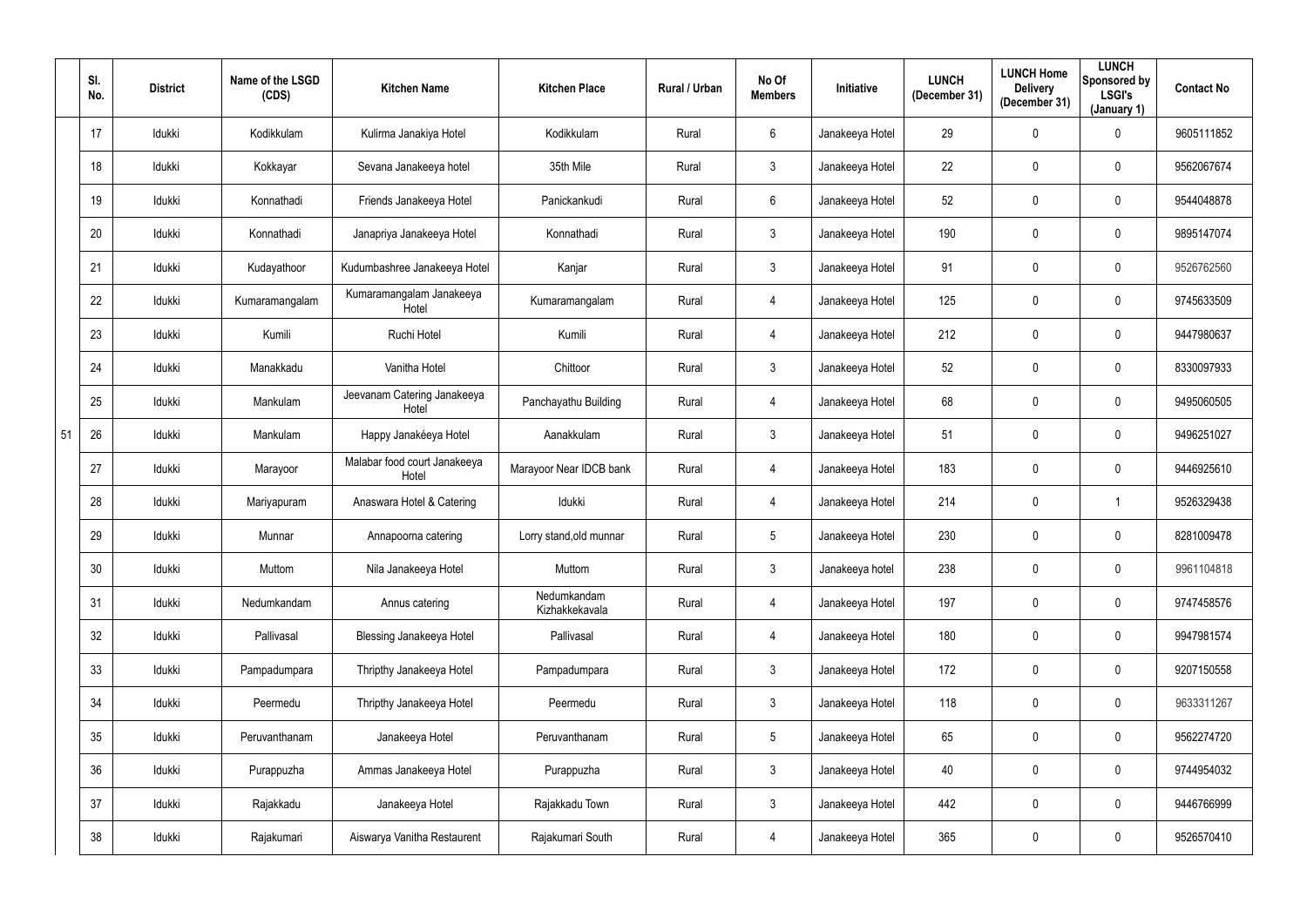|    | SI.<br>No.      | <b>District</b> | Name of the LSGD<br>(CDS) | <b>Kitchen Name</b>                       | <b>Kitchen Place</b>                      | Rural / Urban | No Of<br><b>Members</b> | <b>Initiative</b> | <b>LUNCH</b><br>(December 31) | <b>LUNCH Home</b><br><b>Delivery</b><br>(December 31) | <b>LUNCH</b><br>Sponsored by<br><b>LSGI's</b><br>(January 1) | <b>Contact No</b> |
|----|-----------------|-----------------|---------------------------|-------------------------------------------|-------------------------------------------|---------------|-------------------------|-------------------|-------------------------------|-------------------------------------------------------|--------------------------------------------------------------|-------------------|
|    | 39              | Idukki          | Santhanpara               | Janakeeya Hotel                           | Santhanpara                               | Rural         | 4                       | Janakeeya Hotel   | 168                           | 0                                                     | $\mathbf 0$                                                  | 9526174553        |
|    | 40              | Idukki          | Senapathy                 | Ammoose Hotel                             | Mangathotty                               | Rural         | $\mathfrak{Z}$          | Janakeeya Hotel   | $\mathbf 0$                   | 0                                                     | $\mathbf 0$                                                  | 9539396626        |
|    | 41              | Idukki          | Udumbannoor               | Kudumbashree Janakeeya Hotel              | Udumbannor                                | Rural         | $\mathfrak{Z}$          | Janakeeya Hotel   | 214                           | 0                                                     | $\pmb{0}$                                                    | 9633678438        |
|    | 42              | Idukki          | Upputhara                 | Samarppitha Janakeeya hotel               | Upputhara                                 | Rural         | $5\overline{)}$         | Janakeeya Hotel   | 131                           | $\mathbf 0$                                           | $\pmb{0}$                                                    | 9526590710        |
|    | 43              | Idukki          | Vandanmedu                | Dharshana Janakeeya Hotel                 | Vandanmedu                                | Rural         | 4                       | Janakeeya Hotel   | 164                           | 0                                                     | $\mathbf 0$                                                  | 9744038737        |
|    | 44              | Idukki          | Vandiperiyar              | Vandiperiyar Janakeeya Hotel              | Vandiperiyar                              | Rural         | $5\phantom{.0}$         | Janakeeya Hotel   | 260                           | $\mathbf 0$                                           | $\overline{0}$                                               | 8086863254        |
|    | 45              | Idukki          | Vannappuram               | Souhrudham Janakeeya Hotel                | Vannappuram                               | Rural         | $5\phantom{.0}$         | Janakeeya Hotel   | $\mathbf 0$                   | $\mathbf 0$                                           | $\mathbf 0$                                                  | 8113054492        |
|    | 46              | Idukki          | Vathikudy                 | Karthika                                  | Thopramkudi                               | Rural         | 4                       | Janakeeya Hotel   | $\mathbf 0$                   | 0                                                     | $\overline{0}$                                               | 9947636989        |
|    | 47              | Idukki          | Vathikudy                 | Mahima                                    | Murickassery                              | Rural         | 3                       | Janakeeya Hotel   | 200                           | $\mathbf 0$                                           | $\overline{2}$                                               | 8289945652        |
|    | 48              | Idukki          | Vattavada                 | Vattavada Kudumbashree<br>Janakeeya Hotel | Keekkara, Kovilur                         | Rural         | 4                       | Janakeeya Hotel   | 276                           | 0                                                     | $\mathbf 0$                                                  | 9497790469        |
|    | 49              | Idukki          | Vazhathoppu               | Grahalakshmi Hotel & Catering             | Cheruthoni                                | Rural         | 4                       | Janakeeya Hotel   | 180                           | $\mathbf 0$                                           | 1                                                            | 9496178884        |
|    | 50              | Idukki          | Vellathooval              | Flowers Janakeeya Hotel                   | Vellathooval                              | Rural         | 4                       | Janakeeya Hotel   | 53                            | $\mathbf 0$                                           | $\mathbf 0$                                                  | 9961419892        |
|    | 51              | Idukki          | Velliyamattam             | Padhayam Kudumbashree<br>Janakeeya Hotel  | Velliyamattam                             | Rural         | 4                       | Janakeeya Hotel   | 62                            | $\mathbf 0$                                           | $\mathbf 0$                                                  | 7902854627        |
| 51 |                 |                 |                           |                                           |                                           |               | 201                     |                   | 7621                          | $\bullet$                                             | 6                                                            |                   |
|    |                 | Kannur          | Maloor                    | Maloor Janakeeya Hotel                    | Thrikandaripoyil, PO-<br>Thrikandaripoyil | Rural         | $3\phantom{.0}$         | Janakeeya Hotel   | 160                           | $\mathbf 0$                                           | $\overline{0}$                                               | 9656132294        |
|    | $\overline{2}$  | Kannur          | Kolachery                 | Janakeeya Hotel                           | Kolachery Paramba, PO-<br>Kolacheri       | Rural         | $5\phantom{.0}$         | Janakeeya Hotel   | 205                           | 0                                                     | $\mathbf{3}$                                                 | 9895324699        |
|    | 3               | Kannur          | Pinarayi                  | Janakeeya hotel, Pinarayi                 | Pinarayi                                  | Rural         | $6\overline{6}$         | Janakeeya Hotel   | 173                           | 0                                                     | $\mathbf 0$                                                  | 9447215211        |
|    | $\overline{4}$  | Kannur          | Muzhakunnu                | Thripthy Janakeeya Hotel                  | Kakkayangad, Muzhakkunnu                  | Rural         | 5 <sup>5</sup>          | Janakeeya Hotel   | 331                           | 0                                                     | $\overline{2}$                                               | 9526047538        |
|    | $5\phantom{.0}$ | Kannur          | Chapparappadavu           | Kudumbasree janakeeya hotel               | Near village office,<br>Chapparappadav    | Rural         | $3\phantom{.0}$         | Janakeeya Hotel   | 137                           | $\pmb{0}$                                             | $\overline{0}$                                               | 9605413324        |
|    | $6^{\circ}$     | Kannur          | Iritty                    | Roopasree Kudumbashree hotel              | Koolichembra                              | Urban         | 8                       | Janakeeya Hotel   | 418                           | 0                                                     | $\overline{0}$                                               | 8589921533        |
|    | $\overline{7}$  | Kannur          | Dharmadam                 | Dharmadam Janakeeya hotel                 | Near Andalloor kav,<br>Dharmadam          | Rural         | $\mathbf{3}$            | Janakeeya Hotel   | 137                           | 0                                                     | $\overline{0}$                                               | 9526975778        |
|    | 8               | Kannur          | Peralassery               | Janakeeya Hotel                           | Peralassery Town, PO -<br>Mundallur       | Rural         | 9                       | Janakeeya Hotel   | 421                           | $\pmb{0}$                                             | $\pmb{0}$                                                    | 70256213909       |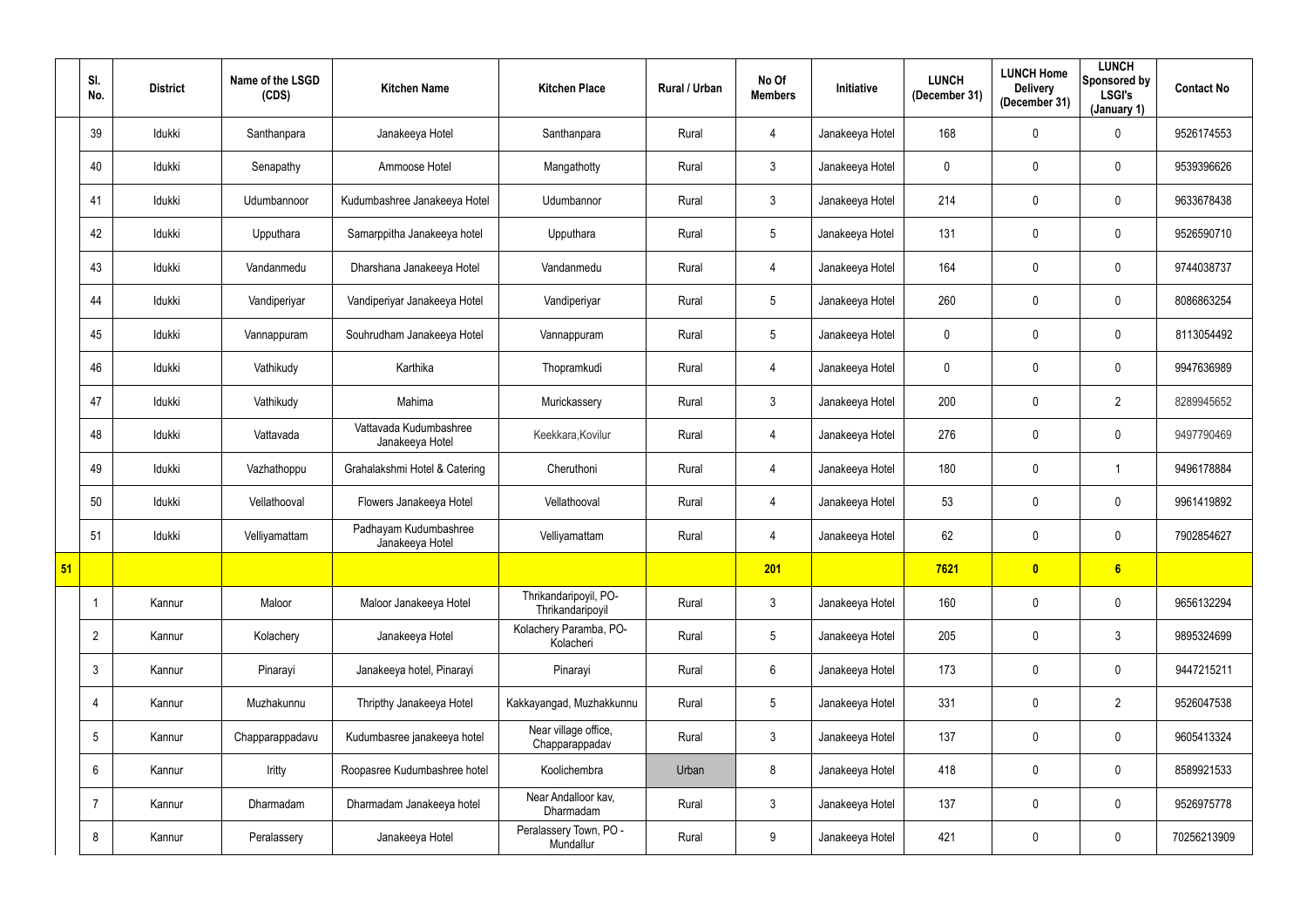| SI.<br>No. | <b>District</b> | Name of the LSGD<br>(CDS)   | <b>Kitchen Name</b>                                | <b>Kitchen Place</b>                           | Rural / Urban | No Of<br><b>Members</b> | Initiative      | <b>LUNCH</b><br>(December 31) | <b>LUNCH Home</b><br><b>Delivery</b><br>(December 31) | <b>LUNCH</b><br>Sponsored by<br>LSGI's<br>(January 1) | <b>Contact No</b> |
|------------|-----------------|-----------------------------|----------------------------------------------------|------------------------------------------------|---------------|-------------------------|-----------------|-------------------------------|-------------------------------------------------------|-------------------------------------------------------|-------------------|
| 9          | Kannur          | Kadannappalli<br>Panappuzha | Kudumbasree janakeeya hotel                        | Chanthappura                                   | Rural         | 4                       | Janakeeya Hotel | 118                           | 0                                                     | $\overline{0}$                                        | 9961089935        |
| 10         | Kannur          | Anthur                      | Janakeeya hotel                                    | Dharmasala                                     | Urban         | $5\overline{)}$         | Janakeeya Hotel | 118                           | 0                                                     | $\overline{0}$                                        | 9544138650        |
| 11         | Kannur          | Cheruthazham                | Janakeeya Hotel (Thripthi<br>Kudumbashree Canteen) | Pilathara                                      | Rural         | $\mathfrak{Z}$          | Janakeeya Hotel | 201                           | 0                                                     | $\mathbf 0$                                           | 9947540361        |
| 12         | Kannur          | Peravoor                    | Kudumbashree Janakeeya Hotel                       | Peravoor Bus stand, Peravoor<br>P <sub>O</sub> | Rural         | 3 <sup>1</sup>          | Janakeeya Hotel | 268                           | 0                                                     | $\mathbf 0$                                           | 9947567857        |
| 13         | Kannur          | Kalliassery                 | Janakeeya Hotel                                    | Irinav Road, Payyattam, PO-<br>Irinav          | Rural         | 4                       | Janakeeya Hotel | 279                           | $\mathbf 0$                                           | $\mathbf 0$                                           | 8848330570        |
| 14         | Kannur          | Panniyannur                 | Janakeeya Hotel                                    | Panoor Block office compound                   | Rural         | 6                       | Janakeeya Hotel | 288                           | 0                                                     | $\mathbf 0$                                           | 9447449875        |
| 15         | Kannur          | Kannapuram                  | Janakeeya Hotel                                    | Chynaclay road, Kannapuram                     | Rural         | 5 <sup>5</sup>          | Janakeeya Hotel | 149                           | 0                                                     | $\overline{2}$                                        | 8089127045        |
| 16         | Kannur          | Sreekandapuram              | Janakeeya Hotel                                    | Sreekandapuram, near bus<br>stand              | Urban         | 5 <sup>5</sup>          | Janakeeya Hotel | 436                           | 0                                                     | $\mathbf 0$                                           | 7591948757        |
| 17         | Kannur          | Thalasseri                  | Janakeeya Hotel                                    | New bus stand, Thalasseri                      | Urban         | 6                       | Janakeeya Hotel | 792                           | 0                                                     | $\mathbf 0$                                           | 9446263864        |
| 18         | Kannur          | Chokli                      | Janakeeya Hotel                                    | Olavilam, Chokli                               | Rural         | 5 <sup>5</sup>          | Janakeeya Hotel | 105                           | 0                                                     | $\mathbf 0$                                           | 9846892821        |
| 19         | Kannur          | Udayagiri                   | Janakeeya Hotel                                    | Karthikapuram                                  | Rural         | 4                       | Janakeeya Hotel | 283                           | $\mathbf 0$                                           | $\mathbf 0$                                           | 9562375342        |
| 20         | Kannur          | Karivellur Peralam          | Janakeeya Hotel                                    | Panchayah building,<br>Onakkunnu               | Rural         | 4                       | Janakeeya Hotel | 227                           | 0                                                     | $\mathbf 0$                                           | 7025519714        |
| 21         | Kannur          | Muzhappilangad              | Janakeeya Hotel                                    | Near FCI godown,<br>Muzhappilangad             | Rural         | $5\phantom{.0}$         | Janakeeya Hotel | 289                           | 0                                                     | $\mathbf 0$                                           | 7306005267        |
| 22         | Kannur          | Narath                      | Janakeeya Hotel                                    | Janakeeya Hotel, Kambil,<br>Narath             | Rural         | $\overline{7}$          | Janakeeya Hotel | 130                           | $\mathbf 0$                                           |                                                       | 9747441162        |
| 23         | Kannur          | Payyannur                   | Janakeeya Hotel                                    | Municipality compoud,<br>Payyannur             | Urban         | 3 <sup>1</sup>          | Janakeeya Hotel | 270                           | 0                                                     | $\mathbf 0$                                           | 9526620805        |
| 24         | Kannur          | Kangol Alappadamba          | Janakeeya Hotel                                    | Mathil, Near Kangol<br>Alappadamba Panchayath  | Rural         | $\overline{4}$          | Janakeeya Hotel | 102                           | 0                                                     | $\mathbf 0$                                           | 9495296142        |
| 25         | Kannur          | Naduvil                     | Janakeeya Hotel                                    | Panchayath compound,<br>Naduvil town           | Rural         | $\overline{4}$          | Janakeeya Hotel | 173                           | $\mathbf 0$                                           | $\mathbf 0$                                           | 7902902490        |
| 26         | Kannur          | Koothuparamba               | Janakeeya Hotel                                    | Manghad Vayal, Near HSS<br>Koothuparamba, PO-  | Urban         | 8                       | Janakeeya Hotel | 368                           | 0                                                     | $\mathbf 0$                                           | 9645608253        |
| 27         | Kannur          | Kuttiatoor                  | Janakeeya Hotel                                    | Near Panchayath office,<br>Chattukappara       | Rural         | $5\phantom{.0}$         | Janakeeya Hotel | 135                           | 0                                                     | $\mathbf 0$                                           | 9544644195        |
| 28         | Kannur          | Kathirur                    | Janakeeya Hotel                                    | Panchayath office building,<br>Kathirur        | Rural         | 5 <sub>5</sub>          | Janakeeya Hotel | 224                           | 0                                                     |                                                       | 8129404833        |
| 29         | Kannur          | Panoor                      | Janakeeya Hotel                                    | Elangode, Panoor                               | Urban         | 5 <sup>5</sup>          | Janakeeya Hotel | 156                           | 0                                                     | $\mathbf 0$                                           | 9605852157        |
| 30         | Kannur          | Chirakkal                   | Janakeeya Hotel                                    | Chirakkal weavers,<br>Puthiyatheru             | Rural         | 5 <sub>5</sub>          | Janakeeya Hotel | 281                           | 0                                                     | $\mathbf 0$                                           | 9895854873        |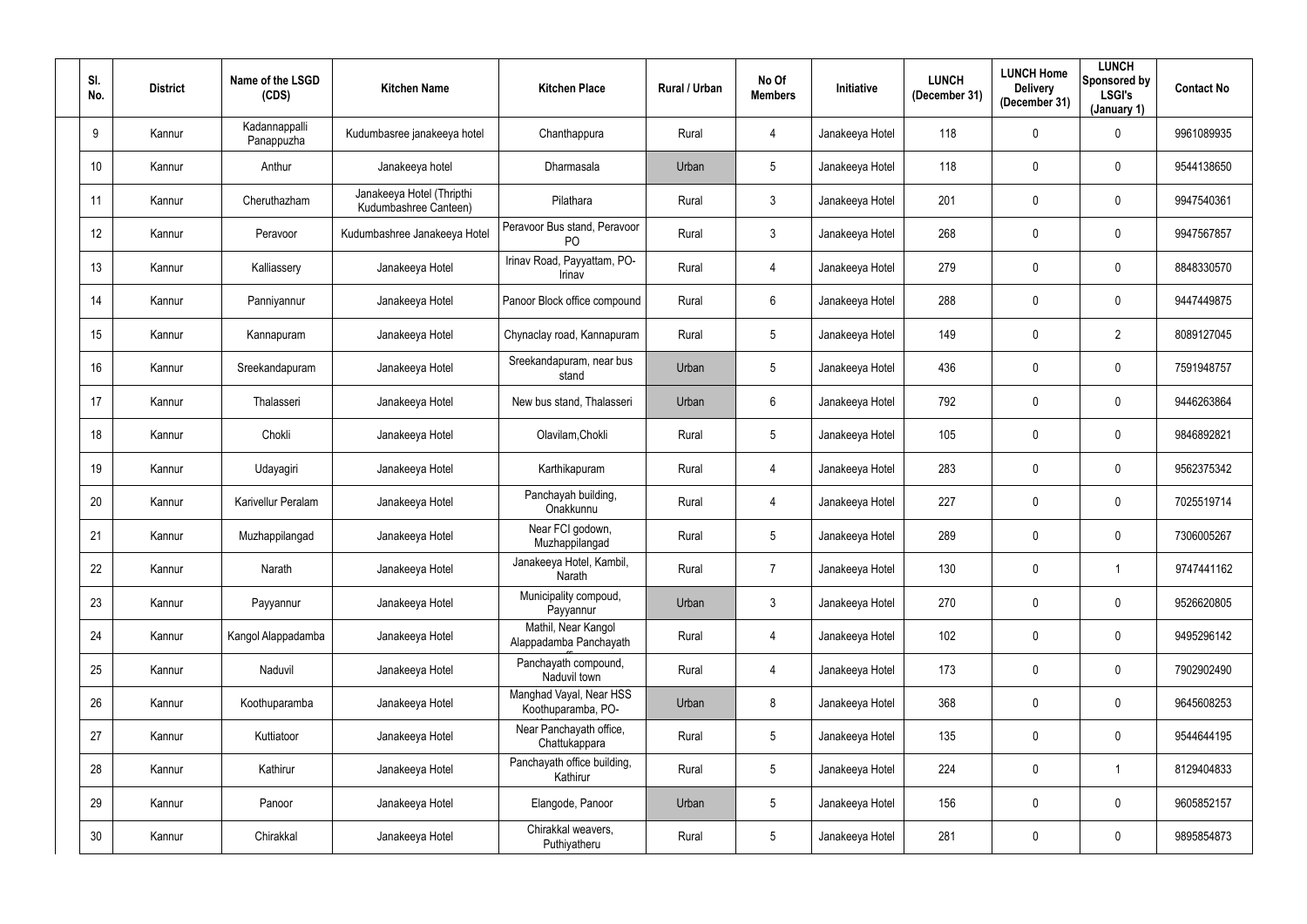|    | SI.<br>No. | <b>District</b> | Name of the LSGD<br>(CDS) | <b>Kitchen Name</b> | <b>Kitchen Place</b>                                                                     | Rural / Urban | No Of<br><b>Members</b> | <b>Initiative</b> | <b>LUNCH</b><br>(December 31) | <b>LUNCH Home</b><br><b>Delivery</b><br>(December 31) | <b>LUNCH</b><br>Sponsored by<br><b>LSGI's</b><br>(January 1) | <b>Contact No</b> |
|----|------------|-----------------|---------------------------|---------------------|------------------------------------------------------------------------------------------|---------------|-------------------------|-------------------|-------------------------------|-------------------------------------------------------|--------------------------------------------------------------|-------------------|
|    | 31         | Kannur          | Eranjoli                  | Janakeeya Hotel     | Near Thalassery RTO office,<br>Chungam                                                   | Rural         | $5\phantom{.0}$         | Janakeeya Hotel   | 230                           | $\mathbf 0$                                           | $\mathbf 0$                                                  | 9656368808        |
|    | 32         | Kannur          | Payam                     | Janakeeya Hotel     | Near Panchayath office,<br>Madathil                                                      | Rural         | 4                       | Janakeeya Hotel   | 246                           | 0                                                     | $\mathbf 0$                                                  | 9496554678        |
|    | 33         | Kannur          | Eramam Kuttoor            | Janakeeya Hotel     | Mathamangalam, Near CDS<br>office                                                        | Rural         | 4                       | Janakeeya Hotel   | 147                           | 0                                                     | $\overline{0}$                                               | 9562473576        |
|    | 34         | Kannur          | Ramanthally               | Janakeeya hotel     | Ramanthally                                                                              | Rural         | 4                       | Janakeeya Hotel   | 162                           | 0                                                     | $\mathbf 0$                                                  | 9496705429        |
|    | 35         | Kannur          | Thripangottur             | Janakeeya Hotel     | Kallikkandy, Thripangottur                                                               | Rural         | $\mathfrak{Z}$          | Janakeeya Hotel   | 334                           | 0                                                     | $\overline{0}$                                               | 9495191659        |
|    | 36         | Kannur          | Madayi                    | Janakeeya Hotel     | Eripuram, Near Vrindhavan<br>Residency, PO Pazhayangadi                                  | Rural         | $\mathfrak{Z}$          | Janakeeya Hotel   | 146                           | 0                                                     | $\mathbf 0$                                                  | 7561006271        |
|    | 37         | Kannur          | Kelakam                   | Janakeeya Hotel     | Kelakam PO                                                                               | Rural         | $\mathfrak{Z}$          | Janakeeya Hotel   | 133                           | 0                                                     | $\mathbf 0$                                                  | 8113866296        |
|    | 38         | Kannur          | Kurumathoor               | Janakeeya Hotel     | Near GVHSS, Kurumathoor                                                                  | Rural         | 3 <sup>1</sup>          | Janakeeya Hotel   | 122                           | 0                                                     | $\overline{0}$                                               | 9633816470        |
|    | 39         | Kannur          | Peringome Vayakkara       | Janakeeya Hotel     | Peringome, Near Police station                                                           | Rural         | $5\overline{)}$         | Janakeeya Hotel   | 135                           | $\mathbf 0$                                           | $\overline{0}$                                               | 9961413726        |
|    | 40         | Kannur          | Munderi                   | Janakeeya Hotel     | Kanjirode Karakkadu, Munderi                                                             | Rural         | 4                       | Janakeeya Hotel   | 262                           | 0                                                     | $\mathbf 0$                                                  | 8547609196        |
|    | 41         | Kannur          | Anjarakandy               | Janakeeya Hotel     | Panayatham Paramba,<br>Anjarankandy                                                      | Rural         | 4                       | Janakeeya Hotel   | 170                           | 0                                                     | $\overline{0}$                                               | 9496900755        |
| 89 | 42         | Kannur          | Ayyankkunnu               | Janakeeya Hotel     | Ayyankunnu Panchayth<br>Anghadikkadavu                                                   | Rural         | 4                       | Janakeeya Hotel   | 138                           | 0                                                     | $\mathbf 0$                                                  | 9946734976        |
|    | 43         | Kannur          | Padiyoor                  | Janakeeya Hotel     | Padiyoor PO                                                                              | Rural         |                         | Janakeeya Hotel   | 46                            | $\mathbf 0$                                           | $\boldsymbol{0}$                                             | 9539028498        |
|    | 44         | Kannur          | Ezhome                    | Janakeeya Hotel     | Pazhayangadi bus stand,<br>Ezhom                                                         | Rural         | $5\overline{)}$         | Janakeeya Hotel   | 308                           | 0                                                     | $\overline{0}$                                               | 8086910862        |
|    | 45         | Kannur          | Koodali                   | Janakeeya Hotel     | Near Koodali Panchayath<br>Office, Kololam, PO -<br>Edavannoor<br>Near EMS Smaraka Govt. | Rural         | $\overline{4}$          | Janakeeya Hotel   | 146                           | 0                                                     | $\overline{0}$                                               | 9526524230        |
|    | 46         | Kannur          | Pappinisseri              | Janakeeya Hotel     | Higher secondary school,                                                                 | Rural         | 4                       | Janakeeya Hotel   | 249                           | 0                                                     | $\overline{0}$                                               | 9605727307        |
|    | 47         | Kannur          | Mattannur                 | Janakeeya Hotel     | Near Municipality office,<br>Mattannur                                                   | Urban         | 5 <sup>5</sup>          | Janakeeya Hotel   | 369                           | $\pmb{0}$                                             | $\overline{0}$                                               | 7510706897        |
|    | 48         | Kannur          | Chenghalayi               | Janakeeya Hotel     | Valakai, Chenghalayi                                                                     | Rural         | 3 <sup>1</sup>          | Janakeeya Hotel   | 130                           | 0                                                     | $\overline{0}$                                               | 8547696233        |
|    | 49         | Kannur          | Pattiam                   | Janakeeya Hotel     | Cheruvancheri PO,<br>Cheruvancheri                                                       | Rural         | $\overline{4}$          | Janakeeya Hotel   | 317                           | 0                                                     | $\overline{0}$                                               | 7025025275        |
|    | 50         | Kannur          | Thaliparamba              | Janakeeya Hotel     | Municipality compoud,<br>Thaliparamba                                                    | Urban         | $\overline{4}$          | Janakeeya Hotel   | 167                           | 0                                                     | $\overline{0}$                                               | 8547849019        |
|    | 51         | Kannur          | Payyavoor                 | Janakeeya Hotel     | Payyavoor - PO, Payyavoor                                                                | Rural         | $5\phantom{.0}$         | Janakeeya Hotel   | 298                           | $\pmb{0}$                                             | $\boldsymbol{0}$                                             | 9495311608        |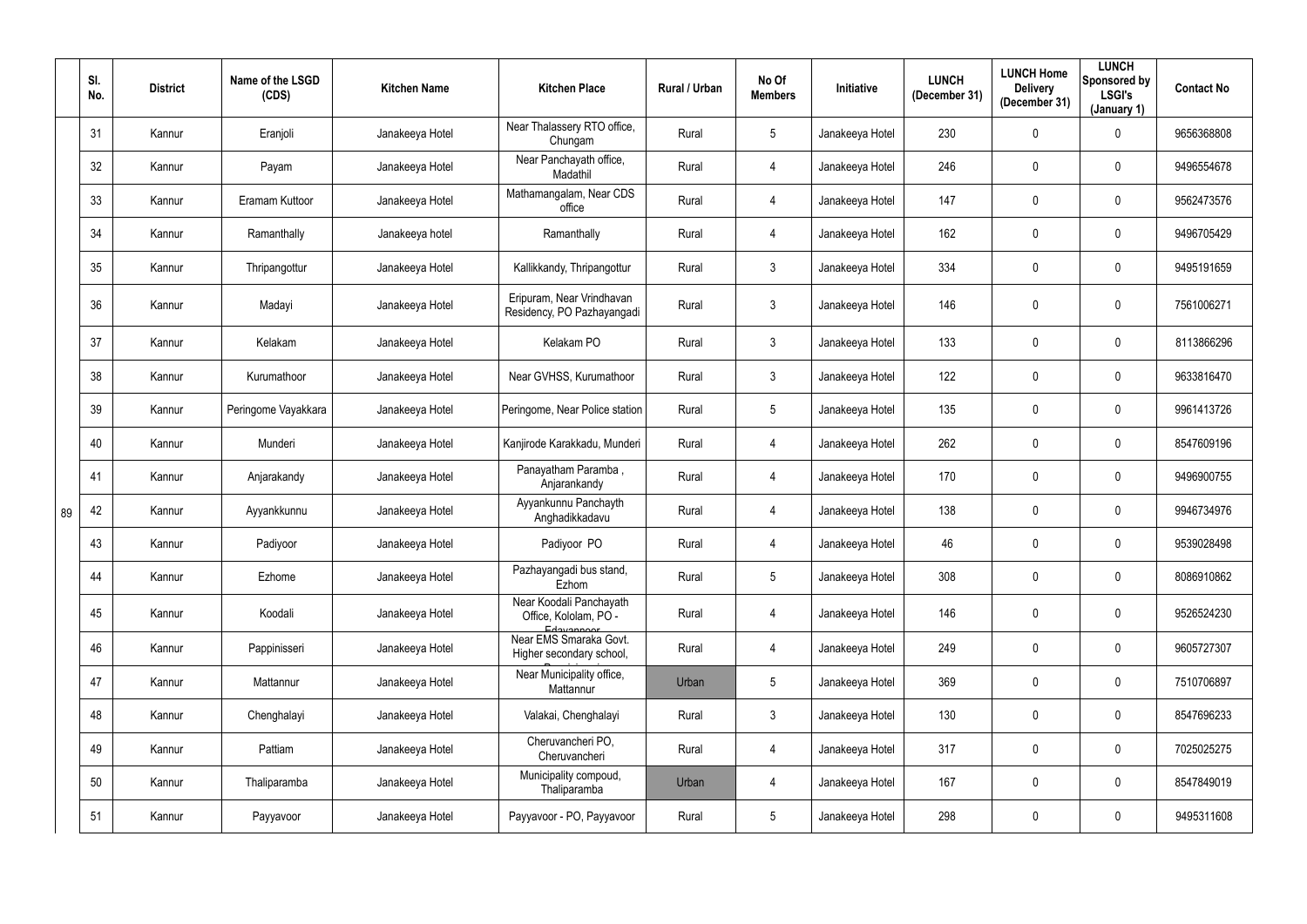| SI.<br>No. | <b>District</b> | Name of the LSGD<br>(CDS) | <b>Kitchen Name</b>                          | <b>Kitchen Place</b>                                    | Rural / Urban | No Of<br><b>Members</b> | Initiative      | <b>LUNCH</b><br>(December 31) | <b>LUNCH Home</b><br><b>Delivery</b><br>(December 31) | <b>LUNCH</b><br>Sponsored by<br><b>LSGI's</b><br>(January 1) | <b>Contact No</b> |
|------------|-----------------|---------------------------|----------------------------------------------|---------------------------------------------------------|---------------|-------------------------|-----------------|-------------------------------|-------------------------------------------------------|--------------------------------------------------------------|-------------------|
| 52         | Kannur          | Kottiyoor                 | Janakeeya Hotel                              | Neendunokki, Kottiyoor - PO                             | Rural         | 5                       | Janakeeya Hotel | 148                           | 0                                                     | $\mathbf 0$                                                  | 6282565854        |
| 53         | Kannur          | Kunnothparamba            | Janakeeya Hotel                              | Kunnothparamba PO,<br>Kunnothparamba                    | Rural         | $\mathbf{3}$            | Janakeeya Hotel | 241                           | 0                                                     | $\overline{0}$                                               | 8156840487        |
| 54         | Kannur          | Pariyaram                 | Janakeeya Hotel                              | Near Panchayath Office,<br>Chithappile poyil, Pariyaram | Rural         | 4                       | Janakeeya Hotel | 131                           | 0                                                     | $\mathbf 0$                                                  | 9744385083        |
| 55         | Kannur          | Kunjimangalam             | Janakeeya Hotel                              | Old Post office building,<br>Andamkovil, Kunjimangalam  | Rural         | 4                       | Janakeeya Hotel | 157                           | 0                                                     | $\overline{0}$                                               | 9526981326        |
| 56         | Kannur          | Thillenkeri               | Janakeeya Hotel                              | Thekkam poyil, Near Uliyil<br>Town                      | Rural         | $\mathfrak{Z}$          | Janakeeya Hotel | 263                           | $\mathbf 0$                                           | $\mathbf 0$                                                  | 9745059451        |
| 57         | Kannur          | Chittariparamba           | Janakeeya Hotel                              | Poovathinkeezhil, PO-<br>Chittariparamba                | Rural         | 6                       | Janakeeya Hotel | 160                           | 0                                                     | $\mathbf 0$                                                  | 8943506825        |
| 58         | Kannur          | Mayyil                    | Janakeeya Hotel                              | Near Mayyil Panchayath office,<br>Mayyil                | Rural         | 4                       | Janakeeya Hotel | 170                           | 0                                                     | $\mathbf 0$                                                  | 9526072638        |
| 59         | Kannur          | Cherukunnu                | Janakeeya Hotel                              | Pallichal, PO - Cherukunnu,<br>Pin -670301              | Rural         | 4                       | Janakeeya Hotel | 173                           | 0                                                     | $\overline{2}$                                               | 8547361298        |
| 60         | Kannur          | Aaralam                   | Janakeeya Hotel                              | Athikkal, PO - Keezhpally                               | Rural         | 5                       | Janakeeya Hotel | 342                           | 0                                                     | $\mathbf 0$                                                  | 9961285762        |
| 61         | Kannur          | Alakkode                  | Janakeeya Hotel                              | Therthally, Therthally PO,<br>Alakkode                  | Rural         | 5                       | Janakeeya Hotel | 164                           | 0                                                     | $\mathbf 0$                                                  | 8547045070        |
| 62         | Kannur          | Malappattam               | Janakeeya Hotel                              | Near Malappattam<br>panchayath, Malappattam             | Rural         | 3                       | Janakeeya Hotel | 167                           | $\mathbf 0$                                           | $\mathbf 0$                                                  | 9400571842        |
| 63         | Kannur          | Kanichar                  | Janakeeya Hotel                              | Kanichar PO, Kanichar                                   | Rural         | $\mathbf{3}$            | Janakeeya Hotel | 208                           | 0                                                     | $\mathbf 0$                                                  | 9526167667        |
| 64         | Kannur          | Mokeri                    | Kudumbashree Janakeeya Hotel,<br>Mokeri      | Vallangad, Mokeri                                       | Rural         | 5                       | Janakeeya Hotel | 269                           | 0                                                     | $\mathbf 0$                                                  | 9947037223        |
| 65         | Kannur          | Anjarakandy 2             | Kudumbashree Janakeeya Hotel,<br>Anjarakandy | Kavinmoola, Anjarakandy                                 | Rural         | $5\phantom{.0}$         | Janakeeya Hotel | 219                           | $\mathbf 0$                                           | $\mathbf 0$                                                  | 9446657510        |
| 66         | Kannur          | Newmahi                   | Kudumbashree Janakeeya Hotel                 | Newmahi bridge, Newmahi                                 | Rural         | $\mathfrak{Z}$          | Janakeeya Hotel | 199\$                         | 0\$                                                   | 0\$                                                          | 9946056862        |
| 67         | Kannur          | Keezhallur                | Janakeeya Hotel                              | Kummanam, Elambara                                      | Rural         | 3 <sup>1</sup>          | Janakeeya Hotel | 239                           | 0                                                     | $\overline{0}$                                               | 9947648580        |
| 68         | Kannur          | Chembilode                | Janakeeya hotel                              | Chakkarakal bus stand,<br>mowanchery                    | Rural         | $5\phantom{.0}$         | Janakeeya Hotel | 617                           | $\pmb{0}$                                             | $\overline{0}$                                               | 9847951631        |
| 69         | Kannur          | vengad                    | Janakeeya hotel                              | mambaram                                                | Rural         | $6\phantom{.}6$         | Janakeeya Hotel | 221                           | 0                                                     | $\overline{0}$                                               | 7902970902        |
| 70         | Kannur          | Azhikode                  | Janakeeya hotel                              | vankulathvayayal                                        | Rural         | $\overline{4}$          | Janakeeya Hotel | 157                           | $\mathbf 0$                                           | $\overline{0}$                                               | 9895910633        |
| 71         | Kannur          | Kolayad                   | Janakeeya hotel                              | kolayad                                                 | rural         | $\mathfrak{Z}$          | janakeeya hotel | 160                           | $\pmb{0}$                                             | $\overline{0}$                                               | 8592065431        |
| 72         | Kannur          | valapattanam              | janakeeya hotel                              | mill road, valapattanam                                 | rural         | $\mathfrak{Z}$          | janakeeya hotel | $\overline{0}$                | 0                                                     | $\overline{0}$                                               | 9061345312        |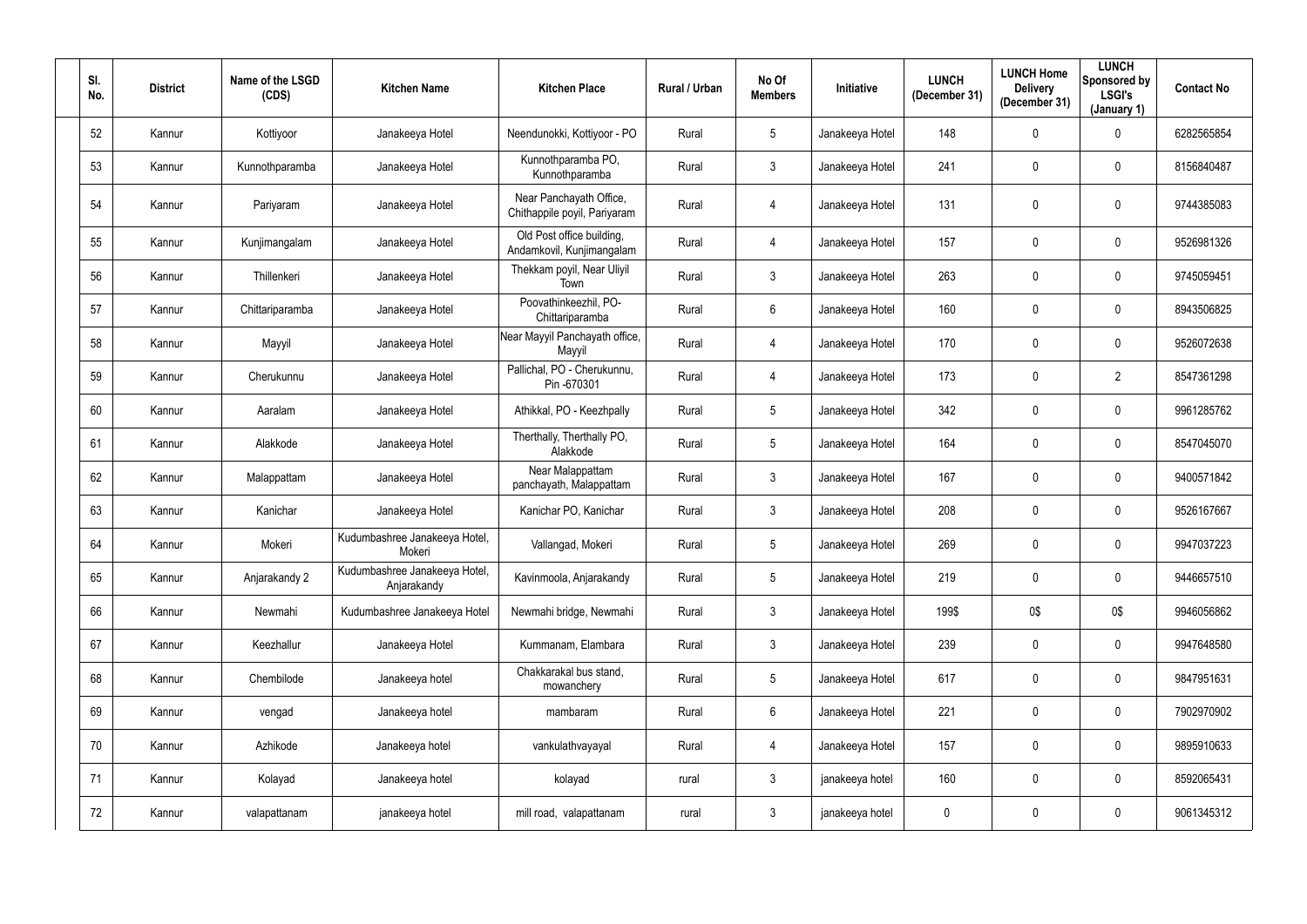|    | SI.<br>No.     | <b>District</b> | Name of the LSGD<br>(CDS) | <b>Kitchen Name</b>             | <b>Kitchen Place</b>                                        | Rural / Urban | No Of<br><b>Members</b> | <b>Initiative</b> | <b>LUNCH</b><br>(December 31) | <b>LUNCH Home</b><br><b>Delivery</b><br>(December 31) | <b>LUNCH</b><br>Sponsored by<br><b>LSGI's</b><br>(January 1) | <b>Contact No</b> |
|----|----------------|-----------------|---------------------------|---------------------------------|-------------------------------------------------------------|---------------|-------------------------|-------------------|-------------------------------|-------------------------------------------------------|--------------------------------------------------------------|-------------------|
|    | 73             | Kannur          | Anthur 2                  | annapoorna janakeeya hotel      | paliyath valapp, po morazha                                 | urban         | 3 <sup>1</sup>          | janakeeya hotel   | 156                           | $\mathbf 0$                                           | $\mathbf 0$                                                  | 9526183004        |
|    | 74             | Kannur          | payyannur 2               | janakeeya hotel                 | kaniyeri, po vellur                                         | urban         | $\mathbf{3}$            | janakeeya hotel   | 45                            | $\mathbf 0$                                           | $\overline{0}$                                               | 8301817232        |
|    | 75             | Kannur          | cherupuzha                | janakeeya hotel                 | near panjayath office,<br>cherupuzha, 670511                | rural         | 4                       | janakeeya hotel   | 334                           | 0                                                     | $\mathbf 0$                                                  | 8547114024        |
|    | 76             | Kannur          | Eruvessy                  | Janakeeya hotel                 | Panchayath office road,<br>Chemberi                         | Rural         | 4                       | Janakeeya hotel   | 337                           | 0                                                     | $\mathbf 0$                                                  | 9544893463        |
|    | 77             | Kannur          | Pattuvam                  | Janakeeya Hotel                 | Near Pattuvam panchayath<br>office, Pattuvam                | Rural         | 5                       | Janakeeya hotel   | 150                           | 0                                                     | $\mathbf 0$                                                  | 9539731430        |
|    | 78             | Kannur          | Mangattidom               | Janakeeya Hotel                 | Kaitheri idam, Nirmalagiri PO,<br>Mangattidom               | Rural         |                         | Janakeeya hotel   | 221                           | $\mathbf 0$                                           | $\mathbf 0$                                                  | 9207253934        |
|    | 79             | Kannur          | Panoor                    | Janakeeya Hotel                 | Thundayi peedika, Pukkom,<br>Panoor PO                      | Urban         | 5                       | Janakeeya hotel   | 186                           | 0                                                     | $\overline{0}$                                               | 9605852157        |
|    | 80             | Kannur          | Kottayam                  | Janakeeya hotel                 | Kottayam malabar, Kottayam<br>panchayath building, Kottayam | Rural         | 5                       | Janakeeya hotel   | 153                           | $\mathbf 0$                                           | $\mathbf 0$                                                  | 9656672187        |
|    | 81             | Kannur          | Ulikkal                   | Janakeeya hotel                 | Vattiyam thodu (po) Mattara,<br>Ulikkal, 670705             | Rural         | 5 <sup>1</sup>          | Janakeeya hotel   | 112                           | 0                                                     | $\mathbf 0$                                                  | 8086777517        |
|    | 82             | Kannur          | Kadambur                  | Janakeeya hotel                 | Kadachira, Kadambur                                         | Rural         | 5 <sub>5</sub>          | Janakeeya hotel   | 149                           | 0                                                     | $\overline{0}$                                               | 9847178332        |
|    | 83             | Kannur          | Irikkoor                  | Janakeeya hotel                 | Peruvalathuparambu, PO -<br>Irikkoor                        | Rural         | 4                       | Janakeeya hotel   | 189                           | $\mathbf 0$                                           | $\mathbf 0$                                                  | 9746864255        |
|    | 84             | Kannur          | Mattool                   | Janakeeya hotel                 | Mattool central, Mattool                                    | Rural         | 5 <sup>5</sup>          | Janakeeya hotel   | $\mathbf 0$                   | $\mathbf 0$                                           | $\overline{0}$                                               | 9895321842        |
|    | 85             | Kannur          | Thalasseri -2             | Janakeeya hotel                 | Thalayi harbour, Thalasseri                                 | Urban         | 5                       | Janakeeya hotel   | 177                           | 0                                                     | $\mathbf 0$                                                  | 9605745402        |
|    | 86             | Kannur          | Kannur                    | Janakeeya hotel                 | Pallipoyil division, Kannur<br>corporation                  | Urban         | $\mathbf{3}$            | Janakeeya hotel   | 198                           | $\mathbf 0$                                           | $\mathbf 0$                                                  | 9745243643        |
|    | 87             | Kannur          | Ulikkal                   | Janakeeya hotel                 | Manikkadavu PO,<br>Manikkadadavu - 670705                   | Rural         | 5 <sup>5</sup>          | Janakeeya hotel   | 200                           | 0                                                     | $\mathbf 0$                                                  | 8547972988        |
|    | 88             | Kannur          | payam                     | Janakeeya hotel                 | vallithod, Kiliyanthara po<br>670706                        | Rural         | 5 <sup>5</sup>          | Janakeeya Hotel   | 380                           | $\pmb{0}$                                             | $\mathbf 0$                                                  | 8848760234        |
|    | 89             | Kannur          | Naduvil                   | Janakeeya Hotel                 | karuvanchal                                                 | Rural         | $6\overline{6}$         | janakeeya hotel   | 460                           | $\pmb{0}$                                             | $\mathbf 0$                                                  | 9495191934        |
| 89 |                |                 |                           |                                 |                                                             |               | 396                     |                   | 19481                         | $\mathbf 0$                                           | 11                                                           |                   |
|    | $\overline{1}$ | kasaragod       | kayyur cheemeni           | janakeeya hotel cheemeni        | cheemeni                                                    | Rural         | 4                       | janakeeya hotel   | 225                           |                                                       |                                                              |                   |
|    | $\overline{2}$ | Kasaragod       | Pilicode                  | Janakeeya Hotel, Pilicode       | Kalikkadavu                                                 | Rural         | $\overline{4}$          | Janakeeya Hotel   | 204                           | $\pmb{0}$                                             | $\mathbf 0$                                                  | 9944087661        |
|    | $\mathfrak{Z}$ | Kasaragod       | Kodom belur               | janakeeya hotel kalichanadukkam | Kalichanadukkam                                             | Rural         | $\overline{4}$          | Janakeeya Hotel   | 116                           | 0                                                     | $\mathbf 0$                                                  | 9562820280        |
|    | 4              | Kasaragod       | Chemnad                   | Oruma janakeeya hotel           | Koliyadkam                                                  | Rural         | 5 <sub>5</sub>          | Janakeeya Hotel   | 267                           | $\pmb{0}$                                             | $\overline{0}$                                               | 9567660603        |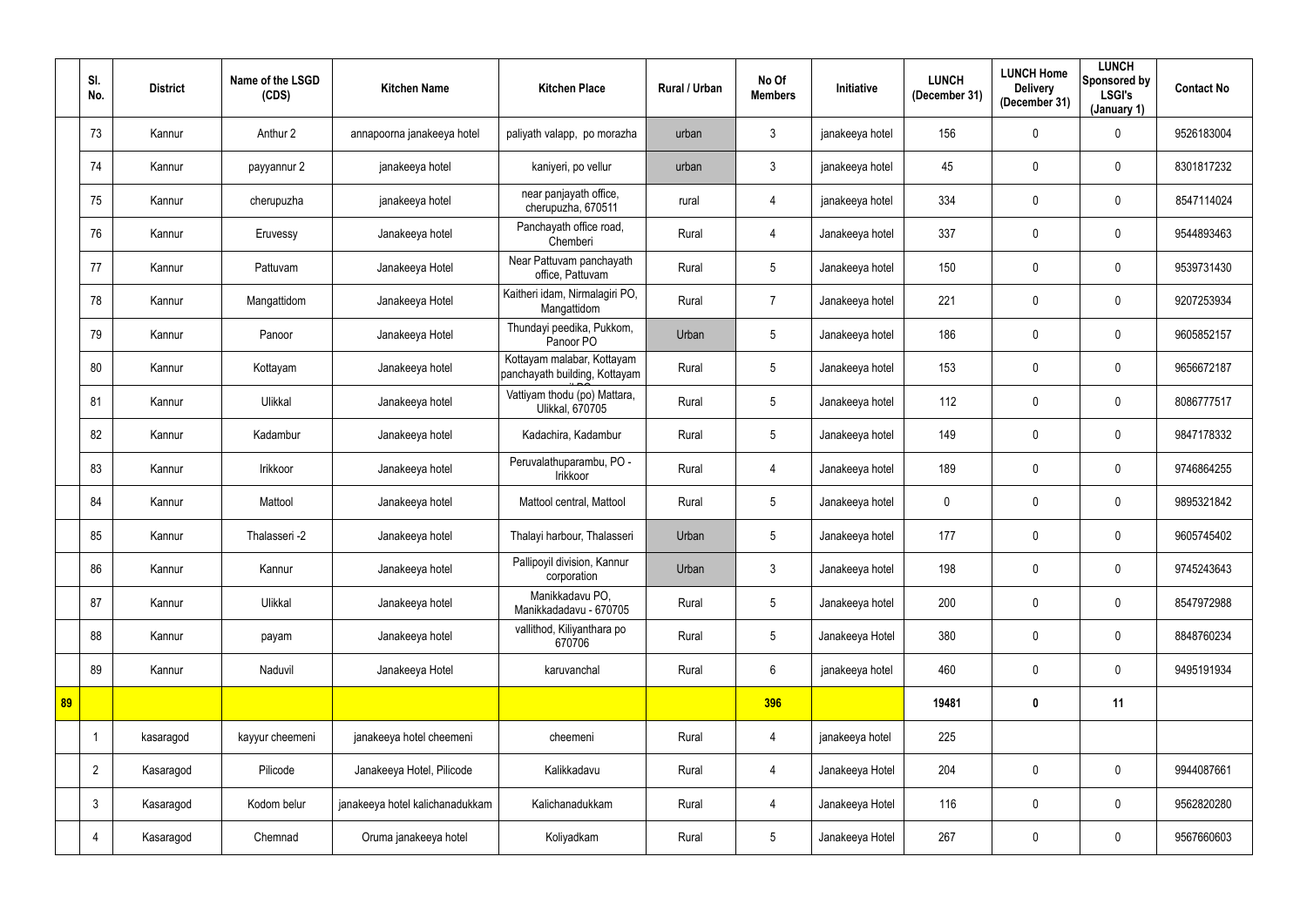| SI.<br>No.      | <b>District</b> | Name of the LSGD<br>(CDS) | <b>Kitchen Name</b>      | <b>Kitchen Place</b>  | Rural / Urban | No Of<br><b>Members</b> | <b>Initiative</b> | <b>LUNCH</b><br>(December 31) | <b>LUNCH Home</b><br><b>Delivery</b><br>(December 31) | <b>LUNCH</b><br>Sponsored by<br><b>LSGI's</b><br>(January 1) | <b>Contact No</b> |
|-----------------|-----------------|---------------------------|--------------------------|-----------------------|---------------|-------------------------|-------------------|-------------------------------|-------------------------------------------------------|--------------------------------------------------------------|-------------------|
| $5\phantom{.0}$ | Kasaragod       | Trikarpur                 | Janakeeya Hotel          | Trikaripur            | Rural         | 5 <sup>5</sup>          | Janakeeya Hotel   | 203                           | $\mathbf 0$                                           | $\mathbf 0$                                                  | 8086392698        |
| 6               | Kasaragod       | Panathady                 | janakeeya hotel panthoor | Panathoor             | Rural         | 4                       | Janakeeya Hotel   | 86                            | $\mathbf 0$                                           | $\overline{0}$                                               | 8943109804        |
|                 | Kasaragod       | West eleri                | Thripthi Janakeeya hotel | Bheemanadi            | Rural         | 4                       | Janakeeya Hotel   | 268                           | 0                                                     | $\mathbf 0$                                                  | 9497847040        |
| 8               | Kasaragod       | Madikai                   | Salkara Janakeeya hotel  | Madikai               | Rural         | 3 <sup>1</sup>          | Janakeeya Hotel   | 105                           | 0                                                     | $\mathbf 0$                                                  | 8281850733        |
| 9               | Kasaragod       | Valiyaparamba             | Janakeeya hotel          | Valiyaparamba         | Rural         | 3 <sup>1</sup>          | Janakeeya Hotel   | 78                            | 0                                                     | $\overline{0}$                                               | 9745962447        |
| 10              | Kasaragod       | Ajanur                    | Janakeeya hotel          | Vellikkoth            | Rural         | 3 <sup>1</sup>          | Janakeeya Hotel   | 270                           | $\mathbf 0$                                           | $\overline{0}$                                               | 7558068272        |
| 11              | Kasaragod       | Badiadka                  | Janakeeya hotel          | Badiadka              | Rural         | 4                       | Janakeeya Hotel   | 55                            | $\mathbf 0$                                           | $\mathbf 0$                                                  | 9539359291        |
| 12              | Kasaragod       | Kuttikkol                 | Janakeeya hotel          | Kuttikkol             | Rural         | 4                       | Janakeeya Hotel   | 165                           | $\pmb{0}$                                             | $\mathbf 0$                                                  | 8547062480        |
| 13              | Kasaragod       | Delampadi                 | Janakeeya hotel          | Delampadi             | Rural         | 4                       | Janakeeya hotel   | 73                            | $\boldsymbol{0}$                                      | $\mathbf 0$                                                  | 9496702505        |
| 14              | Kasaragod       | Meenja                    | Janakeeya hotel          | Miyapadav             | Rural         | 4                       | Janakeeya Hotel   | 31                            | $\mathbf 0$                                           | $\overline{0}$                                               | 9497161960        |
| 15              | Kasaragod       | Puthige                   | Janakeeya hotel          | Puthige               | Rural         | 3 <sup>1</sup>          | Janakeeya hotel   | $\mathbf 0$                   | $\mathbf 0$                                           | $\overline{0}$                                               | 8592071686        |
| 16              | Kasaragod       | Bedaduka                  | Janakeeya hotel          | Kundamkuzhi           | Rural         | 3 <sup>1</sup>          | Janakeeya hotel   | $\mathbf 0$                   | $\pmb{0}$                                             | $\overline{0}$                                               | 8281092860        |
| 17              | Kasaragod       | muliyar                   | Janakeeya Hotel          | Bovikanam             | Rural         | 0.9                     | Janakeeya Hotel   | 208                           | 0                                                     | $\mathbf 0$                                                  | 7034632654        |
| 18              | Kasaragod       | Pallikara                 | Janakeeya Hotel          | Pallikara             | Rural         |                         | Janakeeya Hotel   | 235                           | $\mathbf 0$                                           | $\mathbf 0$                                                  | 7034016505        |
| 19              | Kasaragod       | Kinanoor karinthalam      | Janakeeya Hotel          | Parappa               | Rural         | $5\phantom{.0}$         | Janakeeya hotel   | 251                           | 0                                                     | $\overline{0}$                                               | 9526063885        |
| $20\,$          | Kasaragod       | Nileswaram                | Janakeeya Hotel          | Nileswaram market     | Urban         | $5\overline{)}$         | Janakeeya hotel   | 245                           | $\pmb{0}$                                             | $\overline{0}$                                               | 6235177323        |
| 21              | Kasaragod       | Kanhangad 1               | Janakeeya hotel          | Kanhangad town        | Urban         | $5\phantom{.0}$         | Janakeeya hotel   | 514                           | $\pmb{0}$                                             | $\overline{0}$                                               | 8111858204        |
| 22              | Kasaragod       | Kanhangad 1               | Janakeeya hotel          | Nr.Mini civil station | Urban         | 3 <sup>1</sup>          | Janakeeya hotel   | 134                           | 125                                                   | $\overline{0}$                                               | 9495561250        |
| 23              | Kasaragod       | Paivalige                 | Janakeeya hotel          | Paivalige             | Rural         | $\overline{4}$          | Janakeeya hotel   | 100                           | $\boldsymbol{0}$                                      | $\overline{0}$                                               | 7356491447        |
| 24              | Kasaragod       | Manjeswaram               | Janakeeya Hotel          | Manjeswaram           | Rural         | $\overline{4}$          | Janakeeya Hotel   | 76                            | $\pmb{0}$                                             | $\overline{0}$                                               | 9562867549        |
| 25              | Kasaragod       | Kanhangad 2               | Janakeeya Hotel          | Kottrachal            | Urban         | 3 <sup>1</sup>          | Janakeeya Hotel   | 182                           | $\pmb{0}$                                             | $\overline{0}$                                               | 7025961094        |
| 26              | Kasaragod       | Cheruvathur               | Janakeeya hotel          | Kavumchira            | Rural         | $5\phantom{.0}$         | Janakeeya Hotel   | 250                           | $\boldsymbol{0}$                                      | $\overline{0}$                                               | 9562358039        |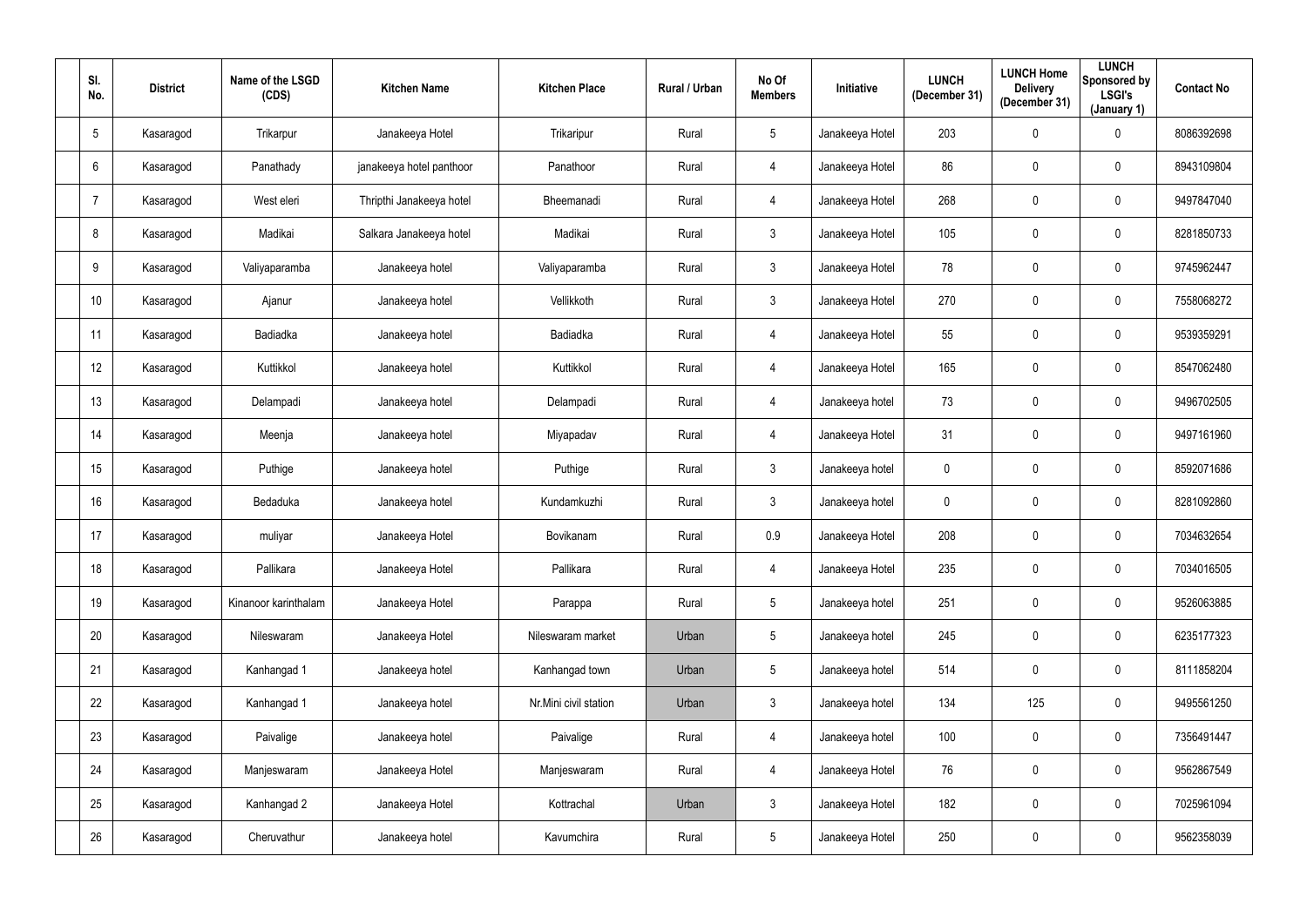|                 | SI.<br>No.      | <b>District</b> | Name of the LSGD<br>(CDS) | <b>Kitchen Name</b>          | <b>Kitchen Place</b>                 | Rural / Urban | No Of<br><b>Members</b> | <b>Initiative</b> | <b>LUNCH</b><br>(December 31) | <b>LUNCH Home</b><br><b>Delivery</b><br>(December 31) | <b>LUNCH</b><br><b>Sponsored by</b><br><b>LSGI's</b><br>(January 1) | <b>Contact No</b> |
|-----------------|-----------------|-----------------|---------------------------|------------------------------|--------------------------------------|---------------|-------------------------|-------------------|-------------------------------|-------------------------------------------------------|---------------------------------------------------------------------|-------------------|
|                 | 27              | Kasaragod       | Padne                     | Janakeeya Hotel              | Nadakkavu                            | Rural         | 3 <sup>1</sup>          | Janakeeya Hotel   | 187                           | $\mathbf 0$                                           | $\mathbf 0$                                                         | 9744087661        |
|                 | 28              | Kasaragod       | Kasaragod                 | Janakeeya Hotel              | Kasaragod                            | Urban         | $\overline{4}$          | Janakeeya Hotel   | 220                           | $\mathbf 0$                                           | $\overline{0}$                                                      | 9633400269        |
|                 | 29              | Kasarkode       | Pallikkara                | Janakeeya Hotel              | Perladukkam                          | Rural         | 4                       | Janakeeya Hotel   | 288                           | $\mathbf 0$                                           | $\mathbf 0$                                                         | 9544582935        |
|                 | 30              | Kasargode       | Kumbala                   | Janakeeya Hotel              | Kumbala                              | Rural         | 3 <sup>1</sup>          | Janakeeya Hotel   | $\mathbf 0$                   | $\mathbf 0$                                           | $\overline{0}$                                                      | 7012142329        |
|                 | 31              | Kasargode       | Karadka                   | Janakeeya Hotel              | Mulleria                             | Rural         | $\overline{7}$          | Janakeeya Hotel   | $\pmb{0}$                     | $\mathbf 0$                                           | $\overline{0}$                                                      | 8281395910        |
|                 | 32              | Kasaragode      | Vorkady                   | Janakeeya Hotel              | Vorkady                              | Rural         | 3 <sup>1</sup>          | Janakeeya Hotel   | $\mathbf 0$                   | $\mathbf 0$                                           | $\overline{0}$                                                      | 8547223339        |
|                 | 33              | Kasaragode      | Balal                     | Janakeeya hotel              | Balal                                | Rural         | 3 <sup>1</sup>          | Janakeeya hotel   | 96                            | $\mathbf 0$                                           | $\overline{0}$                                                      | 7510839676        |
|                 | 34              | Kasaragod       | Nileswaram                | mahima janakeeya hotel       | kanichira                            | urban         | 4                       | janakeeya hotel   | 150                           | $\pmb{0}$                                             | $\mathbf 0$                                                         | 8590121681        |
|                 | 35              | Kasaragode      | Kallar                    | janakeeya hotel              | kallar                               | rural         | 4                       | janakeeya hotel   | 152                           | $\boldsymbol{0}$                                      | $\overline{0}$                                                      | 9562820280        |
|                 | 36              | Kasaragode      | Mangalpady                | janakeeya hotel              | mangalpady                           | rural         | 4                       | janakeeya hotel   | 151                           | $\mathbf 0$                                           | $\overline{0}$                                                      | 9633488309        |
|                 | 37              | kasaragod       | Uduma                     | granma janakeeya hotel       | palakkunnu                           | Rural         | 4                       | janakeeya hotel   | 357                           | $\mathbf 0$                                           | $\overline{0}$                                                      | 8129957159        |
|                 | 38              | Kasaragod       | pullur periya             | Salkara Janakeeya hotel      | periya                               | Rural         | $5\phantom{.0}$         | janakeeya hotel   | 112                           | $\mathbf 0$                                           | $\overline{0}$                                                      | 8547309266        |
|                 | 39              | kasaragod       | kumbadaje                 | janakeeya hotel              | kumbadaje                            | Rural         | $\mathbf{3}$            | janakeeya hotel   | 40                            | $\mathbf 0$                                           | $\mathbf 0$                                                         | 8593848698        |
|                 | 40              | Kasaragod       | Chengala                  | Janakeeya Hotel              | Cherkkala                            | Rural         | 3 <sup>1</sup>          | Janakeeya Hotel   | 115                           | $\mathbf 0$                                           | $\mathbf 0$                                                         |                   |
|                 | 41              | kasaragod       | East eleri                | janakeeya hotel              | east eleri                           | Rural         | 3 <sup>1</sup>          | janakeeya hotel   | 135                           | $\mathbf 0$                                           | $\overline{0}$                                                      |                   |
|                 | 42              | kasaragod       | karadka                   | janakeeya hotel              | karmam thody                         | Rural         | 10 <sup>°</sup>         | janakeeya hotel   | 100                           | $\mathbf 0$                                           | $\overline{0}$                                                      |                   |
| 42 <sup>°</sup> |                 |                 |                           |                              |                                      |               | <b>166.9</b>            |                   | 6444                          | $\mathbf 0$                                           | $\boldsymbol{0}$                                                    |                   |
|                 |                 | Kollam          | Chathannur                | Memsahib                     | Sheemaaty junction                   | Rural         | $5\overline{)}$         | Janakeeya Hotel   | 347                           | $\mathbf 0$                                           | $\overline{0}$                                                      | 9446246685        |
|                 | $\overline{2}$  | Kollam          | Melila                    | Atham Unit                   | Melila                               | Rural         | $\overline{7}$          | Janakeeya Hotel   | 264                           | $\mathbf 0$                                           | $\overline{0}$                                                      | 9961178040        |
|                 | $\mathbf{3}$    | Kollam          | Kulakkada                 | Ruchi Snacks & Catering Unit | Poovattoor                           | Rural         | $\overline{4}$          | Janakeeya Hotel   | 204                           | $\mathbf 0$                                           | $\overline{0}$                                                      | 7907941183        |
|                 | $\overline{4}$  | Kollam          | Ittiva                    | Nanma Janakeeya hotel        | Kattampally                          | Rural         | $5\overline{)}$         | Janakeeya Hotel   | $\pmb{0}$                     | $\mathbf 0$                                           | $\overline{0}$                                                      | 9809171887        |
|                 | $5\phantom{.0}$ | Kollam          | Sooranad North            | Nanma catering unit          | Sooranadu higher secondary<br>school | Rural         | 5 <sub>5</sub>          | Janakeeya Hotel   | 273                           | $\boldsymbol{0}$                                      | $\overline{0}$                                                      | 9846082469        |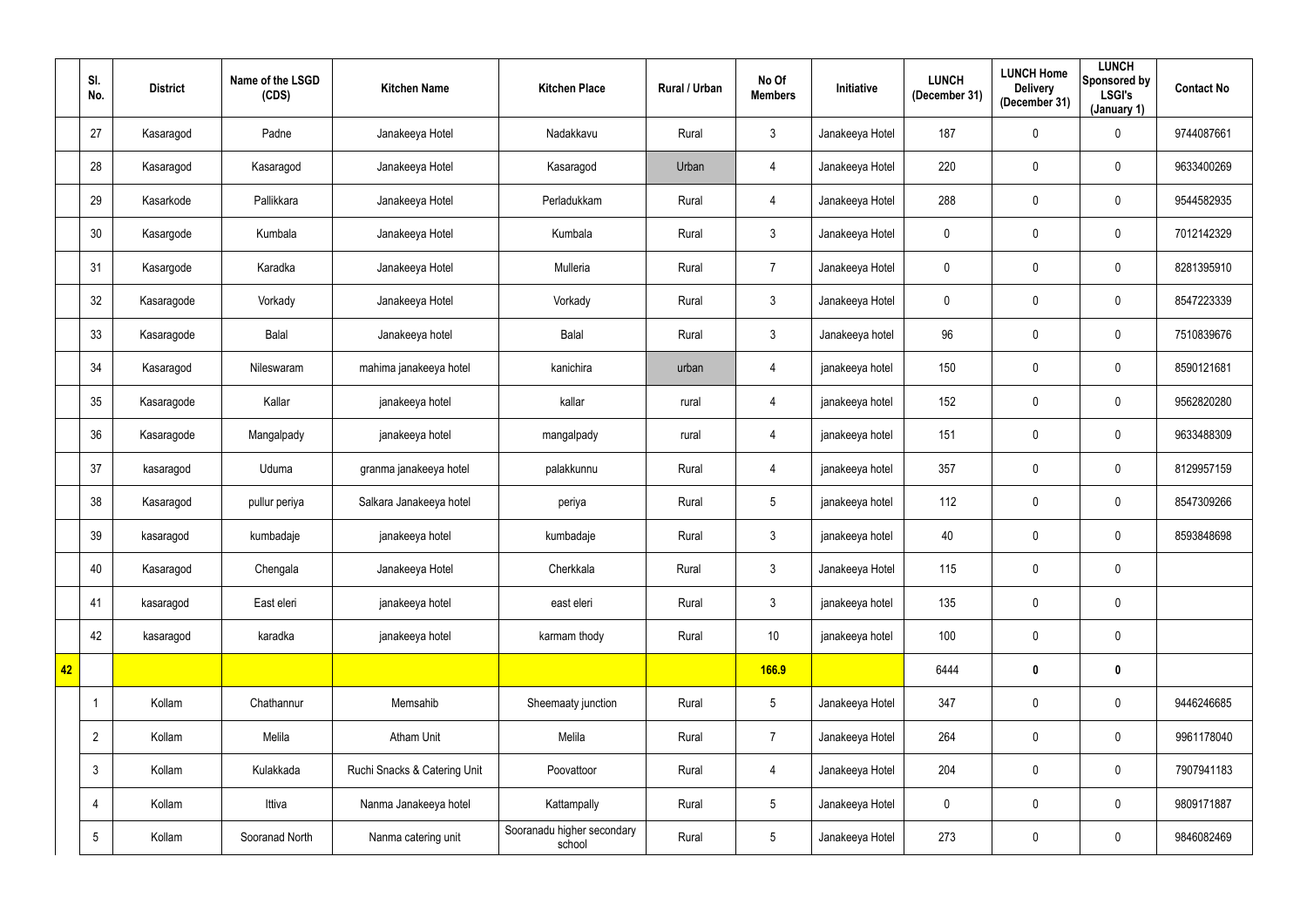| SI.<br>No.     | <b>District</b> | Name of the LSGD<br>(CDS) | <b>Kitchen Name</b>              | <b>Kitchen Place</b>         | Rural / Urban | No Of<br><b>Members</b> | Initiative      | <b>LUNCH</b><br>(December 31) | <b>LUNCH Home</b><br><b>Delivery</b><br>(December 31) | <b>LUNCH</b><br>Sponsored by<br><b>LSGI's</b><br>(January 1) | <b>Contact No</b> |
|----------------|-----------------|---------------------------|----------------------------------|------------------------------|---------------|-------------------------|-----------------|-------------------------------|-------------------------------------------------------|--------------------------------------------------------------|-------------------|
| 6              | Kollam          | Clappana                  | Bismi catering                   | Palakulangara                | Rural         | 5 <sup>5</sup>          | Janakeeya Hotel | $\mathbf 0$                   | $\mathbf 0$                                           | $\overline{0}$                                               | 9847901413        |
| $\overline{7}$ | Kollam          | Mayyanad                  | Krishnas Janakeeya hotel         | Eravipuram                   | Rural         | 3                       | Janakeeya Hotel | 132                           | 0                                                     | $\overline{0}$                                               | 9656477455        |
| 8              | Kollam          | Mayyanad                  | Souhridha Janakeeya hotel        | Pattarumukku,                | Rural         | 9                       | Janakeeya Hotel | $\mathbf 0$                   | 0                                                     | $\overline{0}$                                               | 7902645448        |
| 9              | Kollam          | Kulasekharapuram          | adi sakthi                       | Puthentheruvu.               | Rural         | 5 <sup>5</sup>          | Janakeeya Hotel | 214                           | 0                                                     | $\overline{0}$                                               | 9656890790        |
| 10             | Kollam          | Thekkumbhagam             | Krishna hotel                    | Nadakavu junction            | Rural         | 4                       | Janakeeya Hotel | 77                            | $\mathbf 0$                                           | $\mathbf 0$                                                  | 9961070031        |
| 11             | Kollam          | Oachira                   | Parabhramam catering             | near oachira , ITI canteen,  | Rural         | 4                       | Janakeeya Hotel | $\overline{0}$                | 0                                                     | $\mathbf 0$                                                  | 9562283927        |
| 12             | Kollam          | Thodiyoor                 | Samridhi activity group          | Lpschool thodiyoor           | Rural         | 5 <sub>5</sub>          | Janakeeya Hotel | 214                           | 0                                                     | $\overline{0}$                                               | 9895703572        |
| 13             | Kollam          | Thrikkovilvattom          | Murari catering, janakeeya hotel | Mukhathala                   | Rural         | 4                       | Janakeeya Hotel | 76                            | 0                                                     | $\overline{0}$                                               | 9847072544        |
| 14             | Kollam          | Sasthamcotta              | Sreedurgha catering              | Jemini hotel sasthamcotta    | Rural         | $\overline{7}$          | Janakeeya Hotel | 276                           | 0                                                     | $\overline{0}$                                               | 9744368496        |
| 15             | Kollam          | Kollam                    | Athulya catering                 | Thirumullavaram              | Urban         | 4                       | Janakeeya Hotel | 95                            | 0                                                     | $\overline{0}$                                               | 9048646080        |
| 16             | Kollam          | West Kallada              | Keerthi catering                 | Karalimukku                  | Rural         | 5 <sup>5</sup>          | Janakeeya Hotel | $\overline{0}$                | $\mathbf 0$                                           | $\mathbf 0$                                                  | 9605206907        |
| 17             | Kollam          | Thazhava                  | Pavizham                         | Karutheri junction           | Rural         | $5\phantom{.0}$         | Janakeeya Hotel | 181                           | 0                                                     | $\mathbf 0$                                                  | 8086704216        |
| 18             | Kollam          | Kollam                    | Niravu catering                  | Chinnakkada                  | Urban         | 5                       | Janakeeya Hotel | 276                           | 0                                                     | $\mathbf 0$                                                  | 9633073613        |
| 19             | Kollam          | Kundara                   | Ammu Catering unit               | Mulavana LP school           | Rural         | $\overline{4}$          | Janakeeya Hotel | 94                            | $\mathbf 0$                                           | $\mathbf 0$                                                  | 9633518572        |
| 20             | Kollam          | Neduvathur                | Pooja hotel                      | Thevalappuram                | Rural         | 3 <sup>1</sup>          | Janakeeya Hotel | $\pmb{0}$                     | 0                                                     | $\mathbf 0$                                                  | 9745376675        |
| 21             | Kollam          | Punalur                   | Jyothi Catering                  | Punalur                      | Urban         | $\overline{4}$          | Janakeeya Hotel | 290                           | 0                                                     | $\mathbf 0$                                                  | 9961249345        |
| 22             | Kollam          | Punalur                   | Mahima Catering                  | Punalur                      | Urban         | $5\phantom{.0}$         | Janakeeya Hotel | 355                           | $\mathbf 0$                                           | $\mathbf 0$                                                  | 9496112957        |
| 23             | Kollam          | Punalur                   | Safalyam Catering                | Punalur                      | Urban         | 5 <sub>5</sub>          | Janakeeya Hotel | 246                           | 0                                                     | $\mathbf 0$                                                  | 9495476197        |
| 24             | Kollam          | Thrikkaruva               | Janakeeya Bhakshanashala         | Thinavila Junction Kanjaveli | Rural         | $\overline{4}$          | Janakeeya Hotel | $\mathbf 0$                   | 0                                                     | $\mathbf 0$                                                  | 9645069880        |
| 25             | Kollam          | Chithara                  | AKG Janakeeya Hotel              | Kizhakkumbagom               | Rural         | 5 <sub>5</sub>          | Janakeeya Hotel | 156                           | 0                                                     | $\mathbf 0$                                                  | 9495701987        |
| 26             | Kollam          | South Paravur             | Kshree janakeeya hotel           | Busstand , paravur           | Urban         | 5 <sub>5</sub>          | Janakeeya Hotel | 167                           | 0                                                     | $5\overline{)}$                                              | 8606179380        |
| 27             | Kollam          | Mynagappally              | Anugraha hotel                   | Kadappa                      | Rural         | $5\phantom{.0}$         | Janakeeya Hotel | 213                           | 0                                                     | $\mathbf 0$                                                  | 9995085705        |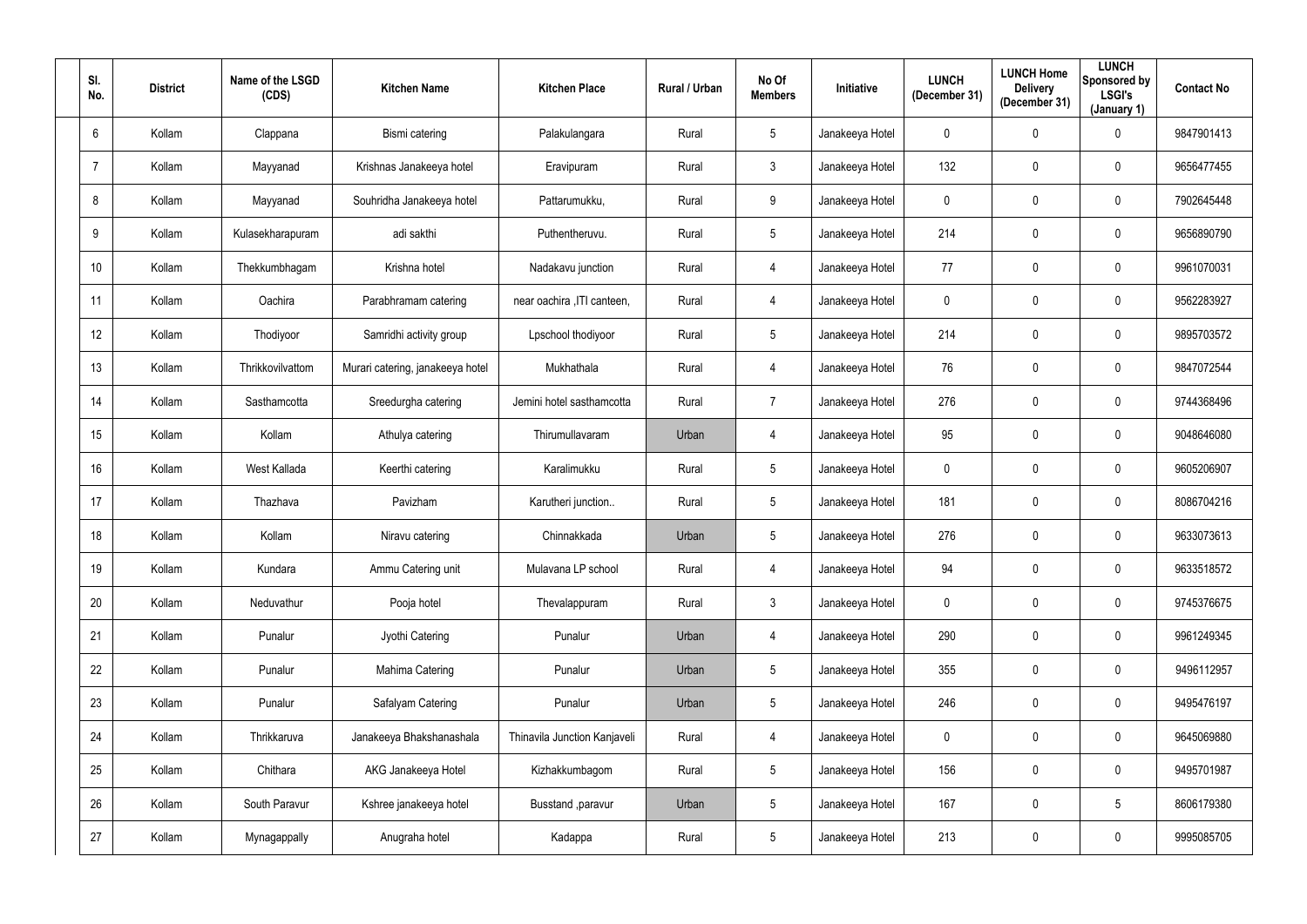|    | SI.<br>No.      | <b>District</b> | Name of the LSGD<br>(CDS) | <b>Kitchen Name</b>         | <b>Kitchen Place</b>              | Rural / Urban | No Of<br><b>Members</b> | Initiative      | <b>LUNCH</b><br>(December 31) | <b>LUNCH Home</b><br><b>Delivery</b><br>(December 31) | <b>LUNCH</b><br>Sponsored by<br><b>LSGI's</b><br>(January 1) | <b>Contact No</b> |
|----|-----------------|-----------------|---------------------------|-----------------------------|-----------------------------------|---------------|-------------------------|-----------------|-------------------------------|-------------------------------------------------------|--------------------------------------------------------------|-------------------|
|    | 28              | Kollam          | Mandrothuruthu            | Janakeeya Bhakshanashala    | Thoombummukham                    | Rural         | 4                       | Janakeeya Hotel | 83                            | $\mathbf 0$                                           | $\overline{0}$                                               | 9526648057        |
|    | 29              | Kollam          | Karungappally             | Bagya catering              | Muncipality                       | Urban         | 4                       | Janakeeya Hotel | $\overline{0}$                | $\mathbf 0$                                           | $\mathbf 0$                                                  | 9947702130        |
|    | 30 <sup>°</sup> | Kollam          | Kollam East               | Bharathlekshmi              | Vadakkevila                       | Urban         | $\mathbf{3}$            | Janakeeya Hotel | 345                           | $\mathbf 0$                                           | $\mathbf 0$                                                  | 9744300901        |
|    | 31              | Kollam          | Chavara                   | Harisree janakeya hotel     | Panchayath                        | Rural         | $\mathfrak{Z}$          | Janakeeya Hotel | 52                            | $\mathbf 0$                                           | $\mathbf 0$                                                  | 9995166343        |
|    | 32              | Kollam          | Pavithreswaram            | Kairali                     | Pavithreswaram                    | Rural         | 4                       | Janakeeya Hotel | 178                           | $\mathbf 0$                                           | $\mathbf 0$                                                  | 9605836414        |
|    | 33              | Kollam          | Veliyam                   | Kantharees                  | Panchayathu building              | Rural         | $5\phantom{.0}$         | Janakeeya Hotel | 141                           | 0                                                     | $\mathbf 0$                                                  | 9562111715        |
|    | 34              | Kollam          | Velinalloor               | Quality Janakeeya hotel     | Alummod , Velinalloor             | Rural         | 4                       | Janakeeya Hotel | 60                            | $\mathbf 0$                                           | $\mathbf 0$                                                  | 9605896303        |
|    | 35              | Kollam          | Elamadu                   | Swaruma janakeeya hotel     | Near cooperative bank,<br>Elamadu | Rural         | $\mathbf{3}$            | Janakeeya Hotel | 156                           | 0                                                     | $\mathbf{3}$                                                 | 8129611321        |
|    | 36              | Kollam          | Kadakkal                  | Nanma janakeeya hotel       | Kadakkal                          | Rural         | 4                       | Janakeeya Hotel | 270                           | 0                                                     | $\overline{0}$                                               | 9847936390        |
|    | 37              | Kollam          | Perayam                   | Janakeeya hotel             | Onambalam                         | Rural         | 4                       | Janakeeya Hotel | $\overline{0}$                | $\mathbf 0$                                           | $\mathbf 0$                                                  | 9446855866        |
|    | 38              | Kollam          | Ezhukone                  | Ezhukone janakeeya hotel    | Near panchayathu office           | Rural         | $5\overline{)}$         | Janakeeya Hotel | 200                           | $\mathbf 0$                                           | $\mathbf 0$                                                  | 8086757275        |
| 80 | 39              | Kollam          | Adichanalloor             | Ruchikkoottu                | Mylakkaadu                        | Rural         | 4                       | Janakeeya Hotel | 122                           | $\mathbf 0$                                           | $\mathbf 0$                                                  | 8136954461        |
|    | 40              | Kollam          | Poruvazhi                 | Amma janakeeya hotel        | Poruvaxhy                         | Rural         | $5\phantom{.0}$         | Janakeeya Hotel | $\overline{0}$                | $\mathbf 0$                                           | $\overline{0}$                                               | 9656421272        |
|    | 41              | Kollam          | Nilamel                   | Vanitha Janakeeya Hotel     | Nilamel                           | Rural         | $\overline{4}$          | Janakeeya Hotel | $\overline{0}$                | $\pmb{0}$                                             | $\mathbf 0$                                                  | 9447407264        |
|    | 42              | Kollam          | Panmana                   | SV janakeeya hotel          | Kollaka CN junction               | Rural         | $\mathfrak{Z}$          | Janakeeya Hotel | $70\,$                        | $\mathbf 0$                                           | $\mathbf 0$                                                  | 8113020216        |
|    | 43              | Kollam          | Ummannoor                 | Thanal                      | Nellikunnam                       | Rural         | 4                       | Janakeeya Hotel | 205                           | $\mathbf 0$                                           | $\mathbf 0$                                                  | 9656194614        |
|    | 44              | Kollam          | Kulathupuzha              | Karunya Janakeeya Hotel     | Thinkal karikkam                  | Rural         | $\overline{4}$          | Janakeeya Hotel | 180                           | $\mathbf 0$                                           | $\mathbf 0$                                                  | 9048034267        |
|    | 45              | Kollam          | Kareepra                  | Kareepra janakeeya hotel    | Panchayathu office junction       | Rural         | $5\phantom{.0}$         | Janakeeya Hotel | 54                            | $\mathbf 0$                                           | $\overline{0}$                                               | 9656783244        |
|    | 46              | Kollam          | Piravanthur               | Thanima catering unit       | Piravanthoor                      | Rural         | $5\phantom{.0}$         | Janakeeya Hotel | 153                           | $\pmb{0}$                                             | $\overline{0}$                                               | 9207907284        |
|    | 47              | Kollam          | Karavaloor                | Sreelekshmi Janakeeya Hotel | Karavalur                         | Rural         | $5\phantom{.0}$         | Janakeeya Hotel | 175                           | $\pmb{0}$                                             | $\overline{0}$                                               | 9745719860        |
|    | 48              | Kollam          | Kunnathur                 | Sneha janakeeya hotel       | Bhoothakuzhi                      | Rural         | $\mathbf{3}$            | Janakeeya Hotel | 178                           | $\pmb{0}$                                             | $\mathbf 0$                                                  | 9061504141        |
|    | 49              | Kollam          | Alayaman                  | Sreelakam Janakeeya Hotel   | Karukone                          | Rural         | $\overline{4}$          | Janakeeya Hotel | 198                           | $\boldsymbol{0}$                                      | $\overline{0}$                                               | 8592858448        |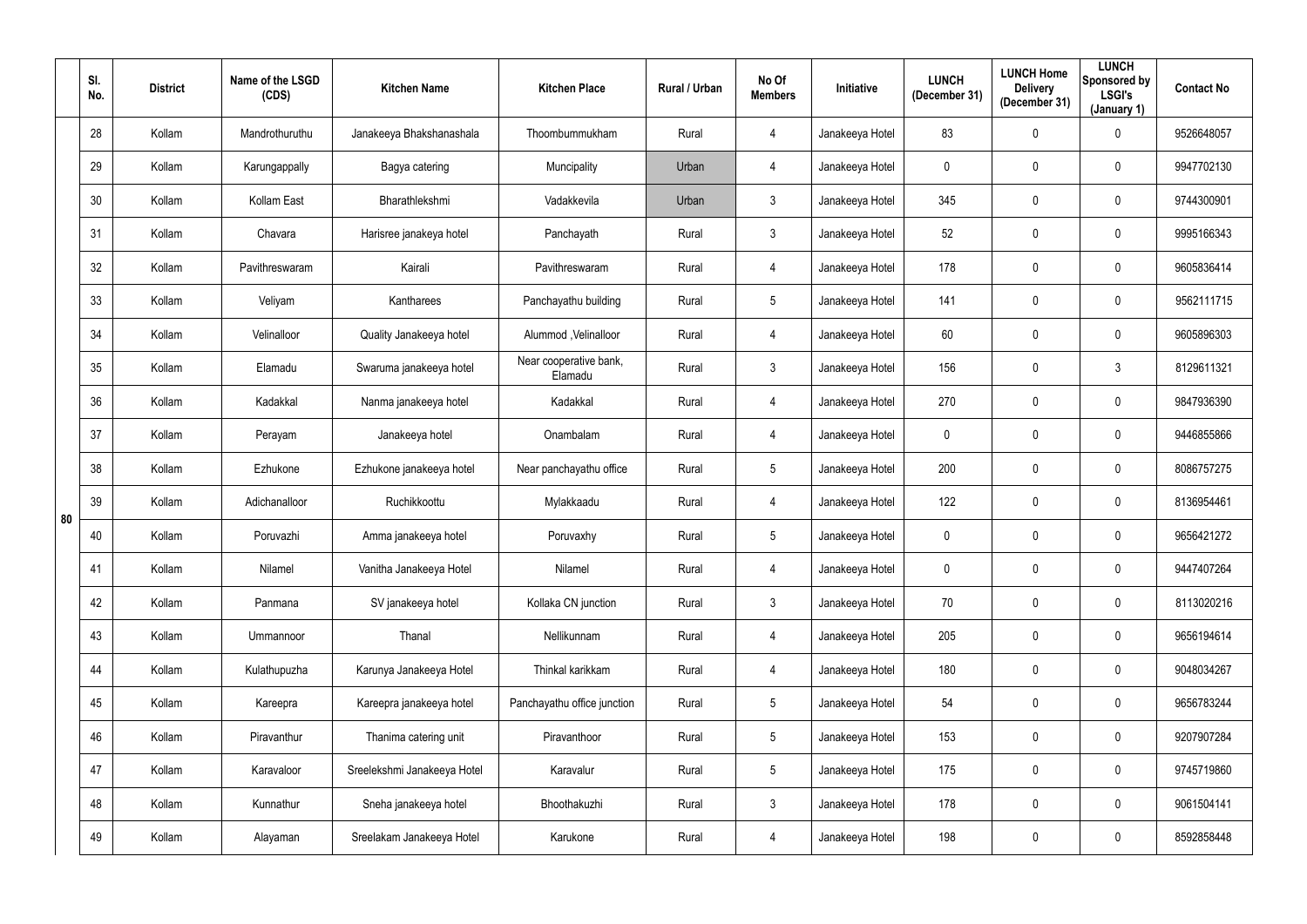| SI.<br>No. | <b>District</b> | Name of the LSGD<br>(CDS) | <b>Kitchen Name</b>                              | <b>Kitchen Place</b>                                 | Rural / Urban | No Of<br><b>Members</b> | Initiative      | <b>LUNCH</b><br>(December 31) | <b>LUNCH Home</b><br><b>Delivery</b><br>(December 31) | <b>LUNCH</b><br>Sponsored by<br><b>LSGI's</b><br>(January 1) | <b>Contact No</b> |
|------------|-----------------|---------------------------|--------------------------------------------------|------------------------------------------------------|---------------|-------------------------|-----------------|-------------------------------|-------------------------------------------------------|--------------------------------------------------------------|-------------------|
| 50         | Kollam          | Kottarakkara              | Ruchi                                            | Kottarakkara christuraj hospital<br>hospital canteen | Urban         | 5 <sup>5</sup>          | Janakeeya Hotel | 178                           | 0                                                     | $\mathbf 0$                                                  | 9447997809        |
| 51         | Kollam          | Chirakkara                | Bhoomika Jh                                      | Bhajanamadam mukku                                   | Rural         | 5 <sub>5</sub>          | Janakeeya Hotel | 192                           | 0                                                     | $\overline{0}$                                               | 9567024263        |
| 52         | Kollam          | Kalluvathukkal            | Deepam Jh                                        | Parippally                                           | Rural         | $\overline{4}$          | Janakeeya Hotel | $\mathbf 0$                   | 0                                                     | $\mathbf 0$                                                  | 8593984144        |
| 53         | Kollam          | Chirakkara                | Niram Jh                                         | Vadakkemukku ,chirakkara                             | Rural         | 4                       | Janakeeya Hotel | 213                           | 0                                                     | $\mathbf 0$                                                  | 9847286593        |
| 54         | Kollam          | Velinalloor               | Mathrika janakeeya hotel                         | Govt PHC canteen                                     | Rural         | 4                       | Janakeeya Hotel | 132                           | $\mathbf 0$                                           | $\mathbf 0$                                                  | 7592859804        |
| 55         | Kollam          | East Kallada              | kudumbashree janakeeya hotel                     | marthandapuram                                       | Rural         | 5 <sub>5</sub>          | Janakeeya Hotel | 239                           | 0                                                     | $\mathbf 0$                                                  | 9746964557        |
| 56         | Kollam          | Anchal                    | Malu janakeeya hotel                             | Anchal, Town ward                                    | Rural         | 3 <sup>1</sup>          | Janakeeya Hotel | 316                           | 0                                                     | $\mathbf 0$                                                  | 9656920091        |
| 57         | Kollam          | Kummil                    | Sreebhadra janakeeya hotel                       | Thachonam                                            | Rural         | 3 <sup>1</sup>          | Janakeeya Hotel | 85                            | 0                                                     | $\overline{0}$                                               | 9846327312        |
| 58         | Kollam          | Yeroor                    | Oottupura janakeeya hotel                        | yeroor                                               | Rural         | 6                       | Janakeeya Hotel | $\overline{0}$                | 0                                                     | $\overline{0}$                                               | 9526031467        |
| 59         | Kollam          | Nedumpana                 | Samthripthy janakeeya hotel                      | Pallimon                                             | Rural         | $\overline{4}$          | Janakeeya Hotel | 48                            | 0                                                     | $\mathbf 0$                                                  | 9539780119        |
| 60         | Kollam          | Kollam                    | Ishwarya janakeeya hotel                         | Near collectorate, Thevally<br>division              | Urban         | 3 <sup>1</sup>          | Janakeeya Hotel | 287                           | $\mathbf 0$                                           | $\mathbf 0$                                                  | 8848893882        |
| 61         | Kollam          | Edamulakkal               | Sahya janakeeya hotel                            | Edamulackal                                          | Rural         | 4                       | Janakeeya Hotel | 147                           | 0                                                     | $\mathbf 0$                                                  | 7025532998        |
| 62         | Kollam          | Mylom                     | Amrutha                                          | Inchakkadu                                           | Rural         | 5                       | Janakeeya Hotel | 122                           | 0                                                     | $\overline{0}$                                               | 9539780965        |
| 63         | Kollam          | Thevalakkara              | Kerala Janakeeya Hotel                           | Thevalakkara                                         | Rural         | $\mathfrak{Z}$          | Janakeeya Hotel | 87                            | $\mathbf 0$                                           | $\mathbf 0$                                                  | 9847291089        |
| 64         | Kollam          | Thalavoor                 | Kudumbasheree Nadan<br>Bhakshanashala            | Pidavoor                                             | Rural         | $\overline{4}$          | Janakeeya Hotel | $\pmb{0}$                     | 0                                                     | $\mathbf 0$                                                  | 9747324839        |
| 65         | Kollam          | Vilakkudy                 | vadhanam                                         | <b>KUNNICODU</b>                                     | Rural         | $5\overline{)}$         | Janakeeya Hotel | $\mathbf 0$                   | 0                                                     | $\mathbf 0$                                                  | 9526354689        |
| 66         | Kollam          | Poothakkulam              | Avani catering                                   | Poothakkulam gp                                      | Rural         | $\overline{4}$          | Janakeeya Hotel | 85                            | $\mathbf 0$                                           | $\mathbf 0$                                                  | 9562782082        |
| 67         | Kollam          | Pathanapuram              | Pathanapuram Grama Panchayath<br>Janakeeya Hotel | Pathanapuram                                         | Rural         | $\overline{4}$          | Janakeeya Hotel | 107                           | 0                                                     | $\mathbf 0$                                                  | 9061291033        |
| 68         | Kollam          | Chadayamangalam           | Real janakeeya hotel                             | Chadayamangalam                                      | Rural         | $\mathfrak{Z}$          | Janakeeya Hotel | 40                            | 0                                                     | $\mathbf 0$                                                  | 9562123039        |
| 69         | Kollam          | Elampalloor               | Kalavara janakeeya hotel                         | Ashupathri mukku, Kundara                            | Rural         | 5 <sub>5</sub>          | Janakeeya Hotel | 291                           | 0                                                     | $\mathbf 0$                                                  | 8943182967        |
| 70         | Kollam          | Kottamkara                | Ishwarya janakeeya hotel                         | Keralapuram                                          | Rural         | 5 <sub>5</sub>          | Janakeeya Hotel | $\mathbf 0$                   | 0                                                     | $\mathbf 0$                                                  | 9747765979        |
| 71         | Kollam          | Vettikavala               | Nanma                                            | Vettikkavala                                         | Rural         | $\mathfrak{Z}$          | Janakeeya Hotel | 164                           | 0                                                     | $\mathbf 0$                                                  | 9645070430        |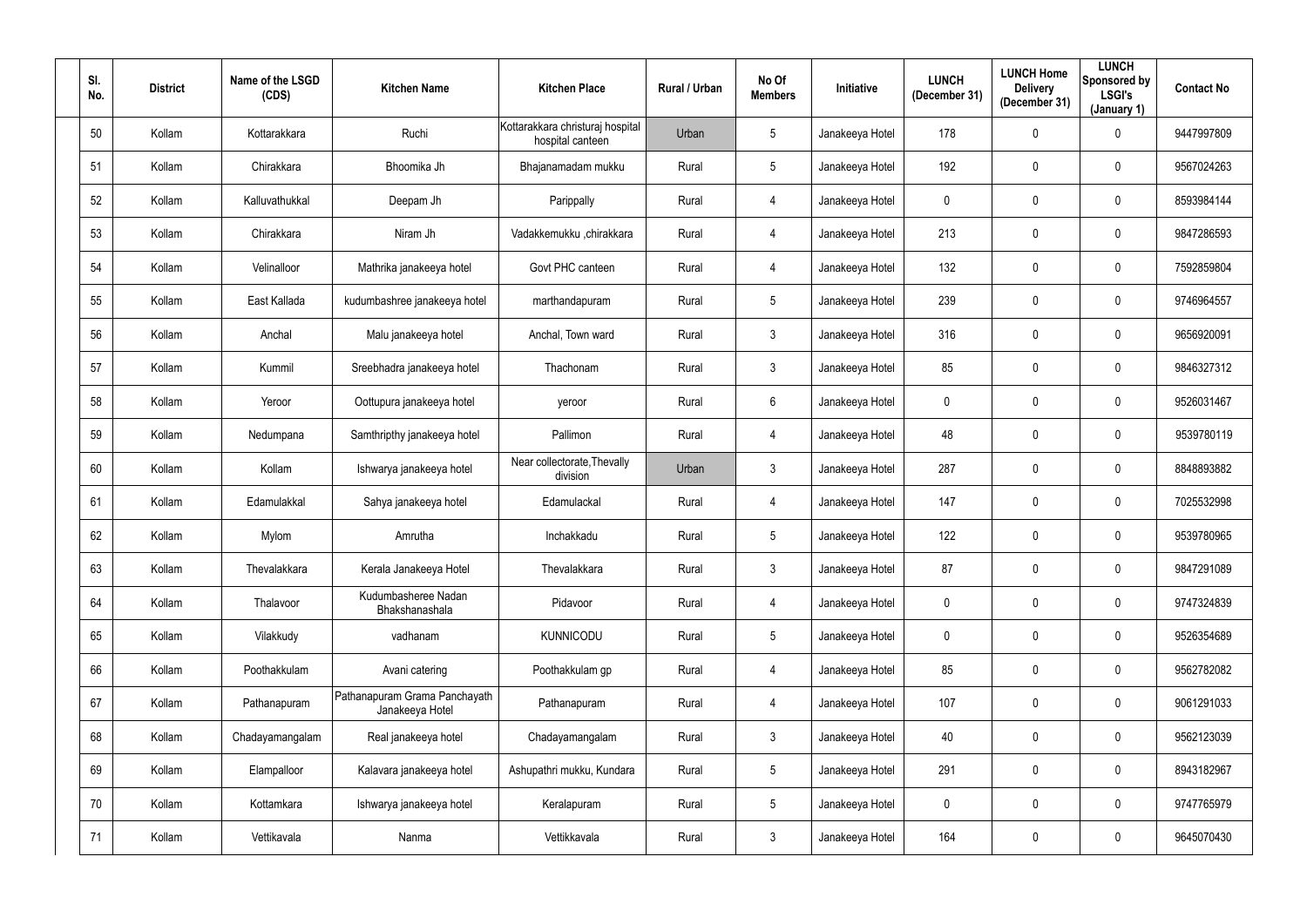|    | SI.<br>No.      | <b>District</b> | Name of the LSGD<br>(CDS) | <b>Kitchen Name</b>                | <b>Kitchen Place</b>                   | Rural / Urban | No Of<br><b>Members</b> | Initiative      | <b>LUNCH</b><br>(December 31) | <b>LUNCH Home</b><br><b>Delivery</b><br>(December 31) | <b>LUNCH</b><br>Sponsored by<br><b>LSGI's</b><br>(January 1) | <b>Contact No</b> |
|----|-----------------|-----------------|---------------------------|------------------------------------|----------------------------------------|---------------|-------------------------|-----------------|-------------------------------|-------------------------------------------------------|--------------------------------------------------------------|-------------------|
|    | 72              | Kollam          | Pooyappally               | Anaswara janakeeya hotel           | Maruthamanpally                        | Rural         | 5                       | Janakeeya Hotel | 181                           | $\overline{0}$                                        | $\mathbf 0$                                                  | 9947289476        |
|    | 73              | Kollam          | Thenmala                  | Nanma janakeeya hotel              | Thennala                               | Rural         | 4                       | Janakeeya Hotel | 300                           | $\mathbf 0$                                           | $\mathbf 0$                                                  | 9446274943        |
|    | 74              | Kollam          | Pattazhi                  | Suprabhatham Catering Unit         | pattazhy                               | Rural         | 4                       | Janakeeya Hotel | 71                            | $\mathbf 0$                                           | $\pmb{0}$                                                    | 9495195796        |
|    | 75              | Kollam          | Neendakara                | Darshana Janakeeya Hotel           | Puthenthura Junction                   | Rural         | 3                       | Janakeeya Hotel | 186                           | $\mathbf 0$                                           | $\pmb{0}$                                                    | 9633106463        |
|    | 76              | Kollam          | Panayam                   | snehadeepam activity group         | Thanikkamukku                          | Rural         | 4                       | Janakeeya Hotel | $\mathbf 0$                   | $\mathbf 0$                                           | $\overline{0}$                                               | 8606117577        |
|    | 77              | Kollam          | Clappana                  | Vijayasree                         | Near alumpeedika junction              | Rural         | 5                       | Janakeeya Hotel | $\mathbf 0$                   | $\overline{0}$                                        | $\mathbf 0$                                                  | 9567797660        |
|    | 78              | Kollam          | Sooranad South            | Akshaya janakeeya hotel            | Patharam                               | Rural         | 4                       | Janakeeya Hotel | 305                           | $\mathbf 0$                                           | $\overline{0}$                                               | 9746919825        |
|    | 79              | Kollam          | Edamulakkal               | Deepam janakeeya hotel             | Edamulackal                            | Rural         | $\mathbf{3}$            | Janakeeya Hotel | 285                           | $\mathbf 0$                                           | $\pmb{0}$                                                    | 9400684494        |
|    | 80              | Kollam          | Aryankavu                 | Sevana janakeeya hotel             | Kazhuthurutty                          | Rural         | $\mathbf{3}$            | Janakeeya Hotel | 160                           | $\overline{0}$                                        | $\pmb{0}$                                                    | 8921381398        |
|    | 81              | Kollam          | Pattazhi Vadakkekara      | Annapoorna                         | Kaduvathode                            | Rural         | 4                       | Janakeeya Hotel | 98                            | $\mathbf 0$                                           | $\pmb{0}$                                                    | 7561013776        |
|    | 82              | Kollam          | Kulasekharapuram          | Vinayaka                           | Puthiykavu                             | Rural         | 4                       | Janakeeya Hotel | 214                           | $\overline{0}$                                        | $\mathbf 0$                                                  | 9947499053        |
| 82 |                 |                 |                           |                                    |                                        |               | 354                     |                 | 11503                         | $\bullet$                                             | 8                                                            |                   |
|    |                 | Kottayam        | Akalakkunnam              | Navaruchi                          | Chengalam                              | Rural         | 5                       | Janakeeya Hotel | 120                           | $\overline{0}$                                        | $\pmb{0}$                                                    | 9188362235        |
|    | $\overline{2}$  | Kottayam        | Arpookkara                | Niravu                             | <b>Medical College</b>                 | Rural         | 8                       | Janakeeya Hotel | 210                           | $\mathbf 0$                                           | $\overline{0}$                                               | 9744719092        |
|    | $\mathbf{3}$    | Kottayam        | Arpookkara                | Ruchi Janakeeya Hotel              | Kaippuzha mutt                         | Rural         | 4                       | Janakeeya Hotel | 122                           | $\pmb{0}$                                             | $\overline{0}$                                               | 9847147156        |
|    | $\overline{4}$  | Kottayam        | Athirampuzha              | Hannas                             | Mannanam                               | Rural         | 4                       | Janakeeya Hotel | 64                            | $\mathbf 0$                                           | $\overline{0}$                                               | 9496136682        |
|    | 5               | Kottayam        | Ayarkunnam                | Panchami Unit                      | Near PHC Ayarkunnam                    | Rural         | $5\phantom{.0}$         | Janakeeya Hotel | 45                            | $\mathbf 0$                                           | $\overline{0}$                                               | 9744560994        |
|    | 6               | Kottayam        | Aymanam                   | Bisiya                             | Aymanam panchayath hall                | Rural         | 3 <sup>1</sup>          | Janakeeya Hotel | 145                           | $\pmb{0}$                                             | $\overline{0}$                                               | 9544560606        |
|    | $\overline{7}$  | Kottayam        | Bharananganam             | Kudumbshree nadan<br>bhakshanasala | Bharananganam                          | Rural         | $3\phantom{.0}$         | Janakeeya Hotel | 160                           | $\mathbf 0$                                           | $\overline{0}$                                               | 8113827680        |
|    | 8               | Kottayam        | Changanassery             | Janakeeya Hotel                    | Near Railway station                   | Urban         | 3 <sup>1</sup>          | Janakeeya Hotel | 158                           | $\pmb{0}$                                             | $\overline{0}$                                               | 7560866821        |
|    | 9               | Kottayam        | Chemp                     | Thanima                            | Chemp                                  | Rural         | 4                       | Janakeeya Hotel | $\mathbf 0$                   | $\mathbf 0$                                           | $\overline{0}$                                               | 9809940907        |
|    | 10 <sup>°</sup> | Kottayam        | Chirakkadav               | <b>Udaya Catering Unit</b>         | Mahatma Gandhi Town Hall,<br>Ponkunnam | Rural         | $5\phantom{.0}$         | Janakeeya Hotel | 118                           | $\pmb{0}$                                             | $\pmb{0}$                                                    | 6282479410        |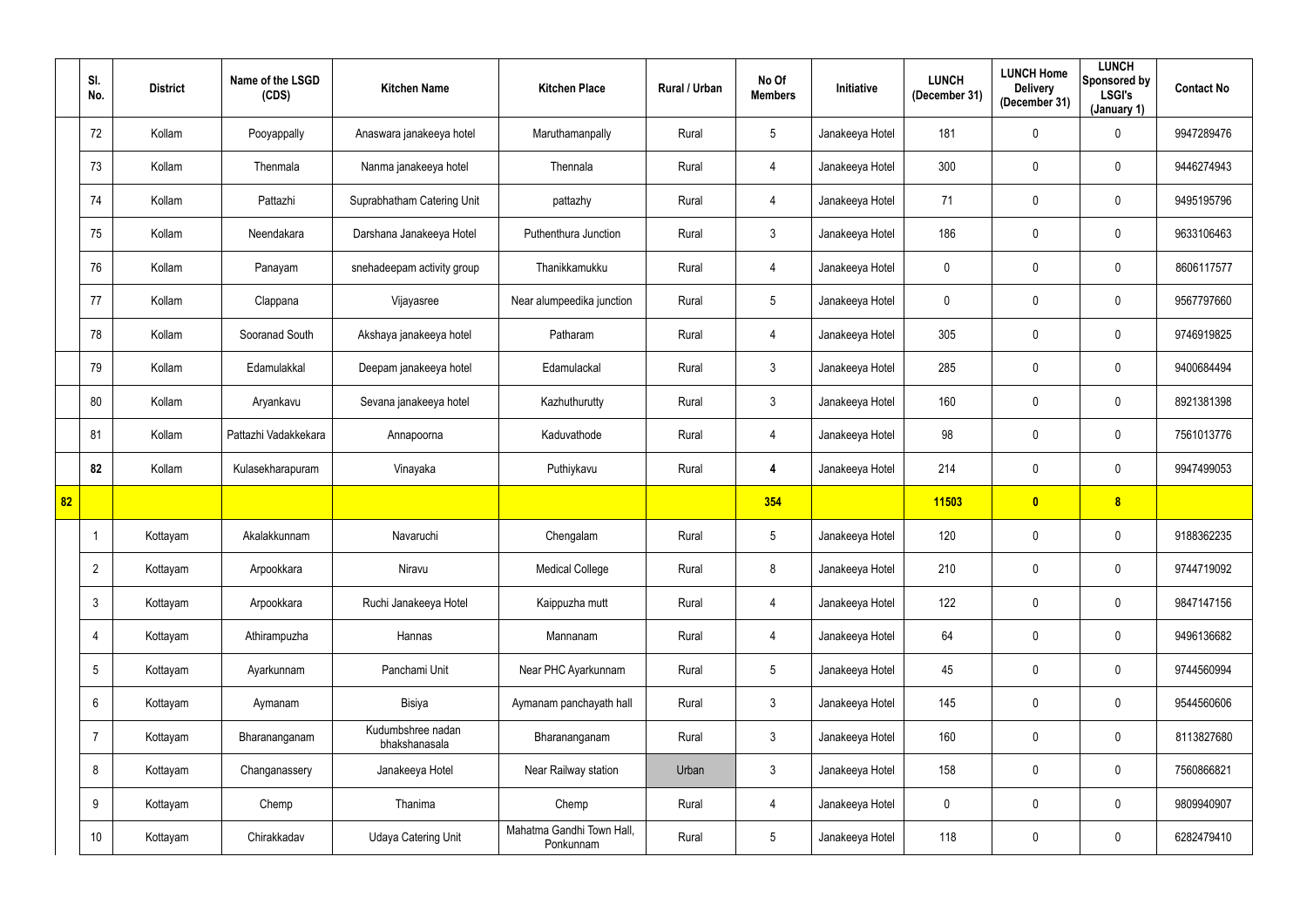| SI.<br>No.      | <b>District</b> | Name of the LSGD<br>(CDS) | <b>Kitchen Name</b>            | <b>Kitchen Place</b>               | Rural / Urban | No Of<br><b>Members</b> | <b>Initiative</b> | <b>LUNCH</b><br>(December 31) | <b>LUNCH Home</b><br><b>Delivery</b><br>(December 31) | <b>LUNCH</b><br>Sponsored by<br><b>LSGI's</b><br>(January 1) | <b>Contact No</b> |
|-----------------|-----------------|---------------------------|--------------------------------|------------------------------------|---------------|-------------------------|-------------------|-------------------------------|-------------------------------------------------------|--------------------------------------------------------------|-------------------|
| 11              | Kottayam        | Chirakkadav               | Sargam                         | Thekkethu Kavala                   | Rural         | $\mathbf{3}$            | Janakeeya Hotel   | 57                            | 0                                                     | $\mathbf 0$                                                  | 9656087110        |
| 12              | Kottayam        | Elikulam                  | Janakeeya Hotel Elikkulam      | Manchakuzhy                        | Rural         | $\mathbf{3}$            | Janakeeya Hotel   | 42                            | 0                                                     | $\mathbf 0$                                                  | 9074768314        |
| 13              | Kottayam        | Ettumanoor                | Gramashree cafe kudumbasree    | Nandanam auditorium,<br>Ettumanoor | Urban         | $5\phantom{.0}$         | Janakeeya Hotel   | 136                           | 0                                                     | $\mathbf 0$                                                  | 9847334071        |
| 14              | Kottayam        | Kadanad                   | Thanal catering                | Kadanad                            | Rural         | $5\phantom{.0}$         | Janakeeya Hotel   | 175                           | 0                                                     | $\overline{0}$                                               | 9048099040        |
| 15              | Kottayam        | Kadaplamattam             | Salt &pepper                   | Near Kadaplamattom CDS             | Rural         | 4                       | Janakeeya Hotel   | 39                            | 36                                                    | $\mathbf 0$                                                  | 9645400860        |
| 16              | Kottayam        | Kadaplamattam             | Kadaplamattam Janakeeya Hotel  | Vayala                             | Rural         | 4                       | Janakeeya Hotel   | 51                            | 46                                                    | $\mathbf 0$                                                  | 9446804954        |
| 17              | Kottayam        | Kaduthuruthy              | Janakeeya Hotel                | Panchayath premise                 | Rural         | $6\phantom{.}6$         | Janakeeya Hotel   | 92                            | 0                                                     | $\overline{0}$                                               | 9847166464        |
| 18              | Kottayam        | Kallara                   | Vasuki Janakeeya hotel         | Kallara                            | Rural         | $\mathbf{3}$            | Janakeeya Hotel   | 100                           | 0                                                     | $\overline{0}$                                               | 9846103478        |
| 19              | Kottayam        | Kanakkari                 | Jesus                          | Pattithanam                        | Rural         | $5\overline{)}$         | Janakeeya Hotel   | 122                           | 0                                                     | $\overline{0}$                                               | 9447192439        |
| 20              | Kottayam        | Kangazha                  | Sulabha                        | Pathanadu                          | Rural         | $5\overline{)}$         | Janakeeya Hotel   | 55                            | 0                                                     | $\overline{0}$                                               | 9847438293        |
| 21              | Kottayam        | Kanjirapally              | Vanitha canteen                | Panchayath premise                 | Rural         | $\mathbf{3}$            | Janakeeya Hotel   | 130                           | 0                                                     | $\mathbf 0$                                                  | 9605391868        |
| 22              | Kottayam        | Karoor                    | Unarvu janakeeya hotel         | Valavoor                           | Rural         | $5\overline{)}$         | Janakeeya Hotel   | 110                           | 0                                                     | $\mathbf 0$                                                  | 8304903250        |
| 23              | Kottayam        | Karukachal                | <b>Sukrutham Catering Unit</b> | Karukachal                         | Rural         | $5\phantom{.0}$         | Janakeeya Hotel   | 62                            | 0                                                     | $\overline{0}$                                               | 9847766843        |
| 24              | Kottayam        | Kidangoor                 | Janakeeya hotel                | Kidangoor Panchayath               | Rural         | $\mathfrak{Z}$          | Janakeeya Hotel   | 152                           | 0                                                     | $\mathbf 0$                                                  | 9048080292        |
| 25              | Kottayam        | Kooroppada                | Achus Janakeeya Hotel          | Panchayath                         | Rural         | $\mathbf{3}$            | Janakeeya Hotel   | 59                            | 0                                                     | $\mathbf 0$                                                  | 9778121989        |
| 26              | Kottayam        | Koottickal                | Janakeeya hotel                | Koottickal                         | Rural         | $5\overline{)}$         | Janakeeya Hotel   | 105                           | 0                                                     | $\mathbf 0$                                                  | 9645219929        |
| 27              | Kottayam        | Koruthodu                 | Koruthodu Janakeeya Hotel      | Koruthodu                          | Rural         | $6\phantom{.}6$         | Janakeeya Hotel   | 88                            | 0                                                     | $\mathbf 0$                                                  | 7510770418        |
| 28              | Kottayam        | KottayamNorth             | Alfa Canteen                   | Municipality Kottayam              | Urban         | $5\phantom{.0}$         | Janakeeya Hotel   | 256                           | 0                                                     | $\mathbf 0$                                                  | 9846571923        |
| 29              | Kottayam        | KottayamNorth             | Kerala cafe janakeeya hotel    | Choottuveli                        | Urban         | $\mathfrak{Z}$          | Janakeeya Hotel   | 375                           | 0                                                     | $\mathbf 0$                                                  | 8129337294        |
| 30 <sup>°</sup> | Kottayam        | KottayamNorth             | Maria Janakeeya Hotel          | Chungam                            | Urban         | $5\phantom{.0}$         | Janakeeya Hotel   | 240                           | 0                                                     | $\mathbf 0$                                                  | 9744843928        |
| 31              | Kottayam        | KottayamNorth             | Ambady Janakeeya Hotel         | Karapuzha                          | Urban         | 4                       | Janakeeya Hotel   | $\boldsymbol{0}$              | 0                                                     | $\mathbf 0$                                                  | 9496374594        |
| 32              | Kottayam        | Kozhuvanal                | Rohini Janakeeya Hotel         | Vakkappulam                        | Rural         | $\mathfrak{Z}$          | Janakeeya Hotel   | $\boldsymbol{0}$              | 0                                                     | $\overline{0}$                                               | 9400216885        |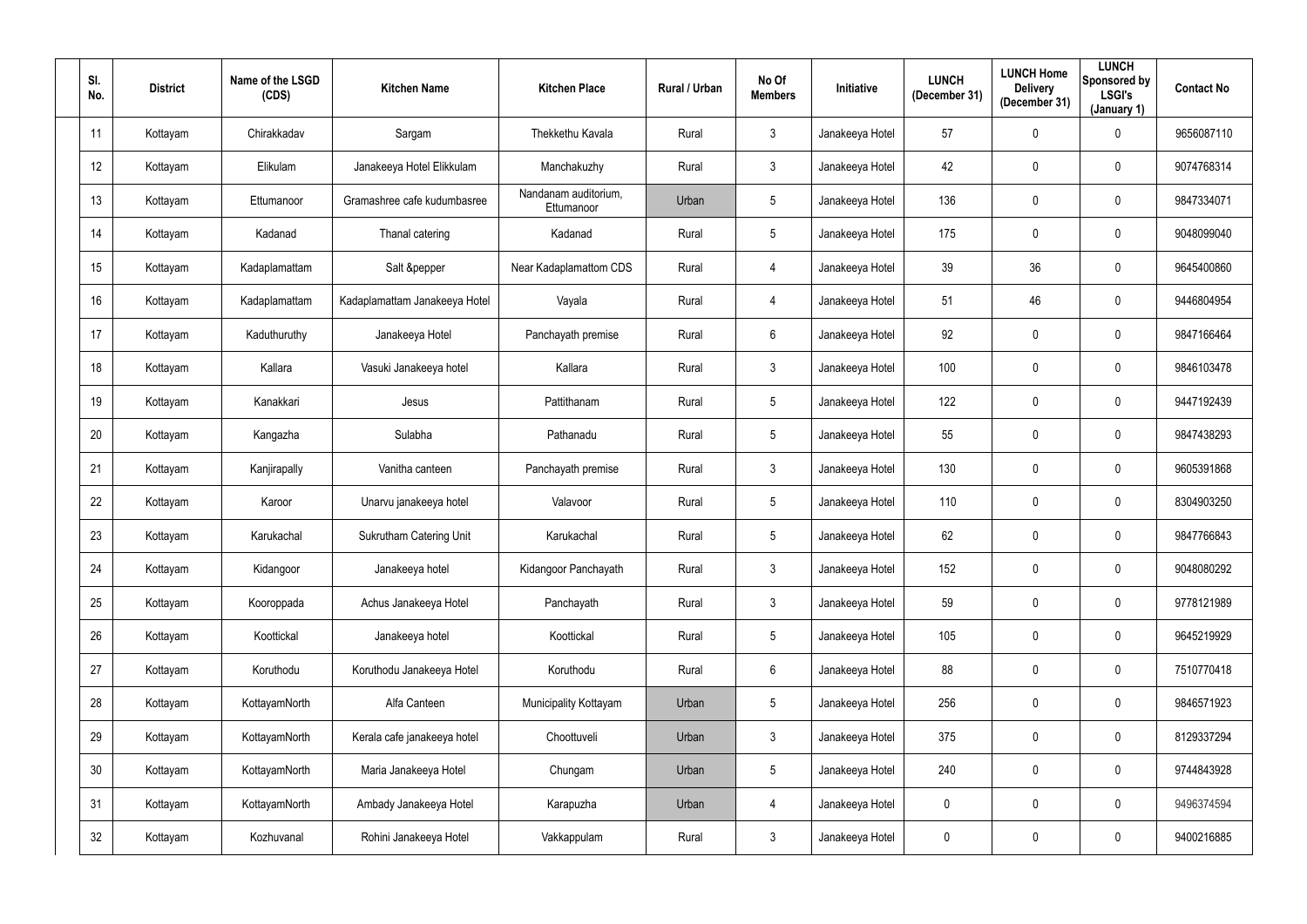|    | SI.<br>No. | <b>District</b> | Name of the LSGD<br>(CDS) | <b>Kitchen Name</b>             | <b>Kitchen Place</b>           | Rural / Urban | No Of<br><b>Members</b> | Initiative      | <b>LUNCH</b><br>(December 31) | <b>LUNCH Home</b><br><b>Delivery</b><br>(December 31) | <b>LUNCH</b><br>Sponsored by<br>LSGI's<br>(January 1) | <b>Contact No</b> |
|----|------------|-----------------|---------------------------|---------------------------------|--------------------------------|---------------|-------------------------|-----------------|-------------------------------|-------------------------------------------------------|-------------------------------------------------------|-------------------|
|    | 33         | Kottayam        | Kuravilangadu             | kudumbashree janakeeya hotel    | kuravilangady by pass junction | Rural         | $5\phantom{.0}$         | Janakeeya Hotel | 121                           | 0                                                     | $\mathbf 0$                                           | 7559022364        |
|    | 34         | Kottayam        | Kurichi                   | Swad Catering                   | Cheruvelippadi                 | Rural         | 4                       | Janakeeya Hotel | 289                           | 0                                                     | $\mathbf 0$                                           | 9847891917        |
|    | 35         | Kottayam        | Madappally                | SR catering                     | Mammoodu                       | Rural         | $\mathfrak{Z}$          | Janakeeya Hotel | 115                           | 0                                                     | $\mathbf 0$                                           | 9747702203        |
|    | 36         | Kottayam        | Manimala                  | Vanitha canteen                 | Manimala                       | Rural         | $\mathfrak{Z}$          | Janakeeya Hotel | 102                           | 0                                                     | $\overline{0}$                                        | 9946318069        |
|    | 37         | Kottayam        | Manjoor                   | Oruma catering unit             | Kuruppanthara                  | Rural         | $5\phantom{.0}$         | Janakeeya Hotel | 95                            | 76                                                    | $\overline{2}$                                        | 9349189590        |
|    | 38         | Kottayam        | Marangattupilly           | Marangattupilly Janakeeya Hotel | Marangattupilly                | Rural         | 4                       | Janakeeya Hotel | 190                           | 0                                                     | $\mathbf 0$                                           | 9544416772        |
|    | 39         | Kottayam        | Maravanthuruth            | Changathi                       | Maravanthuruth                 | Rural         | 4                       | Janakeeya Hotel | 43                            | 0                                                     | $\mathbf 0$                                           | 9744598169        |
|    | 40         | Kottayam        | Meenachil                 | Akshaya Janakeeya hotel         | Idamattam                      | Rural         | 4                       | Janakeeya Hotel | 132                           | 0                                                     | $\mathbf 0$                                           | 9747190979        |
| 82 | 41         | Kottayam        | Meenachil                 | Archana janakeeya Hotel         | Paika                          | Rural         | $5\overline{)}$         | Janakeeya Hotel | 198                           | 0                                                     | $\overline{0}$                                        | 9048759539        |
|    | 42         | Kottayam        | Meenadom                  | <b>Nainus</b>                   | Meenadom                       | Rural         | $\mathbf{3}$            | Janakeeya Hotel | 85                            | 0                                                     | $\mathbf 0$                                           | 9539752801        |
|    | 43         | Kottayam        | Melukavu                  | Seenayi Cafe centre             | Melukavumattam                 | Rural         | $5\phantom{.0}$         | Janakeeya Hotel | $\mathbf 0$                   | 0                                                     | $\mathbf 0$                                           | 9744546703        |
|    | 44         | Kottayam        | Moonnilav                 | Aiswarya                        | Moonnilav                      | Rural         | $\mathbf{3}$            | Janakeeya Hotel | 120                           | 0                                                     | $\mathbf 0$                                           | 8281227689        |
|    | 45         | Kottayam        | Mulakkulam                | Janakeeya Hotel                 | Moorkkattilpadi                | Rural         | 4                       | Janakeeya Hotel | 64                            | 0                                                     | $\mathbf 0$                                           | 9747856382        |
|    | 46         | Kottayam        | Mundakkayam               | Janakeeya Hotel Mundakkayam     | Mundakkayam                    | Rural         | $6\overline{6}$         | Janakeeya Hotel | 130                           | $\pmb{0}$                                             | $\mathbf 0$                                           | 9495314979        |
|    | 47         | Kottayam        | Nedumkunnam               | Nanma Kudumbashree Unit         | Nedumkunnam                    | Rural         | $5\phantom{.0}$         | Janakeeya Hotel | 43                            | 0                                                     | $\overline{2}$                                        | 7306791612        |
|    | 48         | Kottayam        | Neendoor                  | Gruhasree ME Unit               | Panchayath                     | Rural         | $\mathfrak{Z}$          | Janakeeya Hotel | 58                            | $\pmb{0}$                                             | $\mathbf 0$                                           | 9847756958        |
|    | 49         | Kottayam        | Njeezhoor                 | Annapoorna Janakeeya Hotel      | Panchayath                     | Rural         | $\overline{4}$          | Janakeeya Hotel | 82                            | $\mathbf 0$                                           | $\mathbf 0$                                           | 9745246839        |
|    | $50\,$     | Kottayam        | Pala                      | Angel Janakeeya Hotel           | Pala Municipality              | Urban         | $\overline{4}$          | Janakeeya Hotel | 173                           | $\pmb{0}$                                             |                                                       | 9745963125        |
|    | 51         | Kottayam        | Pala                      | Harithasree catering            | Chethimattam                   | Urban         | $5\phantom{.0}$         | Janakeeya Hotel | 243                           | $\pmb{0}$                                             | $\mathbf 0$                                           | 9895154240        |
|    | 52         | Kottayam        | Pallickathodu             | Sangeetha                       | Pallickathodu Bus stand        | Rural         | 3 <sup>1</sup>          | Janakeeya Hotel | 104                           | 0                                                     | $\overline{0}$                                        | 9633814381        |
|    | 53         | Kottayam        | Pampady                   | Thrupthi                        | Pampady Town                   | Rural         | $5\phantom{.0}$         | Janakeeya Hotel | 22                            | $\pmb{0}$                                             | $\mathbf 0$                                           | 9633013622        |
|    | 54         | Kottayam        | Panachikkadu              | Ruchi Canteen                   | Paruthumpara                   | Rural         | $5\phantom{.0}$         | Janakeeya Hotel | 82                            | $\boldsymbol{0}$                                      | $\overline{0}$                                        | 9656411494        |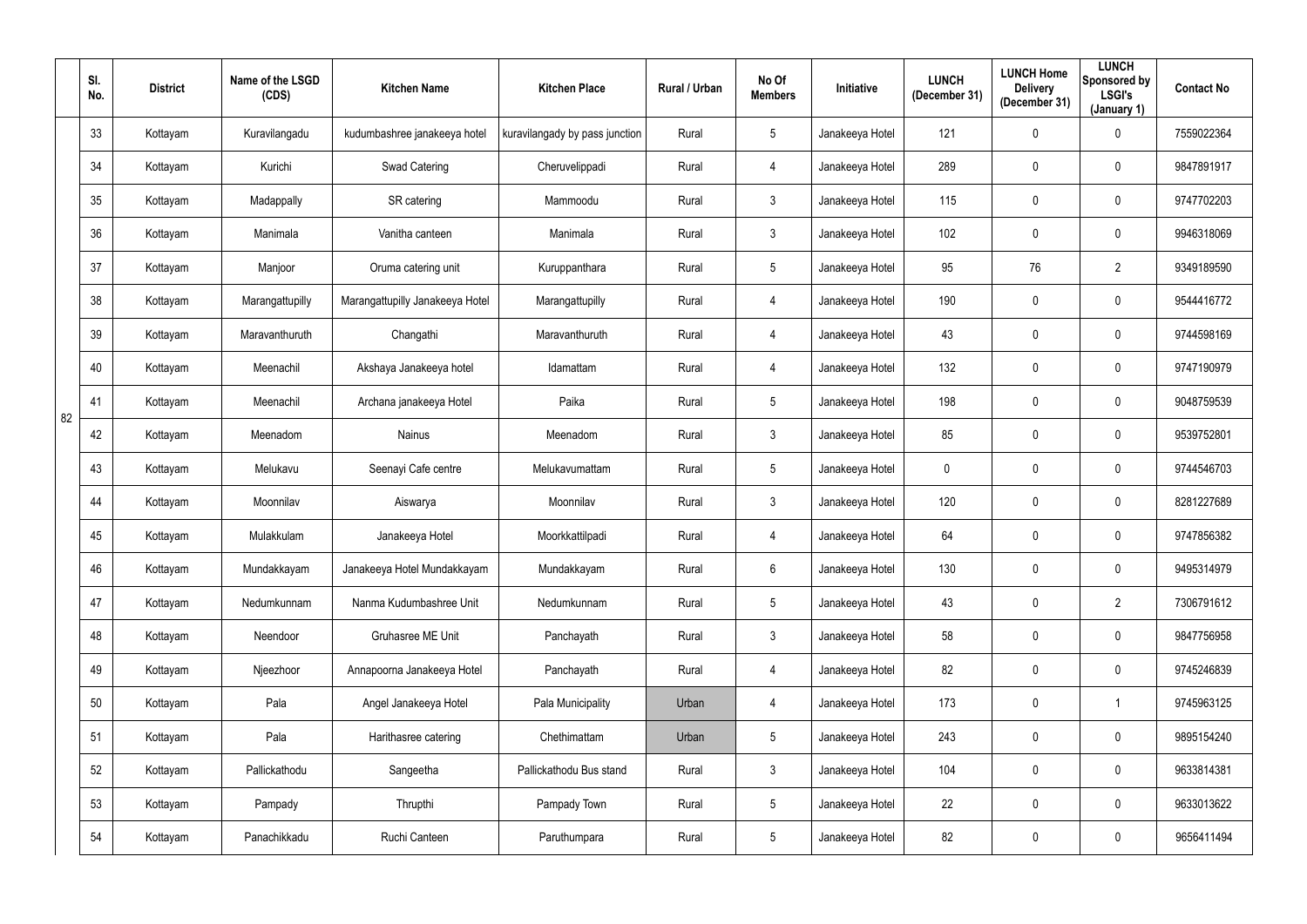| SI.<br>No. | <b>District</b> | Name of the LSGD<br>(CDS) | <b>Kitchen Name</b>                                      | <b>Kitchen Place</b>                        | Rural / Urban | No Of<br><b>Members</b> | <b>Initiative</b> | <b>LUNCH</b><br>(December 31) | <b>LUNCH Home</b><br><b>Delivery</b><br>(December 31) | <b>LUNCH</b><br>Sponsored by<br>LSGI's<br>(January 1) | <b>Contact No</b> |
|------------|-----------------|---------------------------|----------------------------------------------------------|---------------------------------------------|---------------|-------------------------|-------------------|-------------------------------|-------------------------------------------------------|-------------------------------------------------------|-------------------|
| 55         | Kottayam        | Parathodu                 | Janakeeya Hotel Parathodu                                | Panchayath                                  | Rural         | 4                       | Janakeeya Hotel   | 106                           | 0                                                     | $\mathbf 0$                                           | 7907455541        |
| 56         | Kottayam        | Paippadu                  | Thejus                                                   | Paippadu                                    | Rural         | 5 <sub>5</sub>          | Janakeeya Hotel   | 205                           | 0                                                     | $\mathbf 0$                                           | 7034621426        |
| 57         | Kottayam        | Poonjar                   | Haritham                                                 | Poonjar                                     | Rural         | $5\overline{)}$         | Janakeeya Hotel   | 93                            | 0                                                     | $\overline{2}$                                        | 9495235348        |
| 58         | Kottayam        | poonjar south             | Sowbhagya Janakeeya Hotel                                | poonjar south                               | Rural         | 4                       | Janakeeya Hotel   | 210                           | 0                                                     | $\overline{0}$                                        | 9495151799        |
| 59         | Kottayam        | Ramapuram                 | Ruchi                                                    | Ramapuram                                   | Rural         | 4                       | Janakeeya Hotel   | 120                           | 52                                                    | $\mathbf 0$                                           | 9495107277        |
| 60         | Kottayam        | T.V.Puram                 | Vijaya Janakeeya Hotel                                   | TV Puram                                    | Rural         | $\mathbf{3}$            | Janakeeya Hotel   | $\overline{0}$                | 0                                                     | $\mathbf 0$                                           | 9847614136        |
| 61         | Kottayam        | Teekkoy                   | Kairali                                                  | Vagamattom, Kallambhagam                    | Rural         | 3 <sup>1</sup>          | Janakeeya Hotel   | 125                           | 0                                                     | $\overline{0}$                                        | 7025702768        |
| 62         | Kottayam        | Thalanad                  | Nanma                                                    | Muttambhagam Kavala                         | Rural         | 3 <sup>1</sup>          | Janakeeya Hotel   | 32                            | 0                                                     | $\overline{0}$                                        | 9961289547        |
| 63         | Kottayam        | Thalappalam               | Ameya                                                    | Thalappalam                                 | Rural         | 4                       | Janakeeya Hotel   | 128                           | 0                                                     | $\overline{0}$                                        | 7025932626        |
| 64         | Kottayam        | Thalayolaparambu          | kudumbashree janakeeya hotel                             | Thalayolaparambu                            | Rural         | $\mathbf{3}$            | Janakeeya Hotel   | 97                            | 0                                                     | $\overline{0}$                                        | 7994830570        |
| 65         | Kottayam        | Thidanadu                 | Janani                                                   | Chemmlamattam                               | Rural         | $6\overline{6}$         | Janakeeya Hotel   | 120                           | 0                                                     | 0\$                                                   | 9562695545        |
| 66         | Kottayam        | Thidanadu                 | Krishna                                                  | Near Panchayath                             | Rural         | 4                       | Janakeeya Hotel   | 160                           | 0                                                     | $\mathbf 0$                                           | 9605565960        |
| 67         | Kottayam        | Thiruvarppu               | Sreeparvathy food products                               | Illickal                                    | Rural         | 3                       | Janakeeya Hotel   | 148                           | 0                                                     | $\overline{0}$                                        | 9747289846        |
| 68         | Kottayam        | Thrikkodithanam           | Swanthanam                                               | Thrikkodithanam                             | Rural         | $5\overline{)}$         | Janakeeya Hotel   | 67                            | 0                                                     | $\mathbf 0$                                           | 7902729237        |
| 69         | Kottayam        | Udayanapuram              | Uppum Mulakum                                            | Nerekadavu                                  | Rural         | $\mathbf{3}$            | Janakeeya Hotel   | $\pmb{0}$                     | 0                                                     | $\mathbf 0$                                           | 8111850728        |
| 70         | Kottayam        | Udayanapuram              | Aiswarya Activity Group                                  | Vaikom Block Panchayath                     | Rural         | $5\overline{)}$         | Janakeeya Hotel   | 36                            | 0                                                     | $\mathbf 0$                                           | 9847437286        |
| 71         | Kottayam        | Uzhavoor                  | Uzhavoor Janakeeya Hotel                                 | Uzhavoor Town                               | Rural         | 8                       | Janakeeya Hotel   | 185                           | 82                                                    | 15                                                    | 9746074266        |
| 72         | Kottayam        | Vaikom                    | <b>Chanees Eats</b>                                      | Chalapparambu                               | Urban         | $\overline{4}$          | Janakeeya Hotel   | 83                            | 0                                                     | $\mathbf 0$                                           | 9446467389        |
| 73         | Kottayam        | Vakathanam                | Padheyam                                                 | Njaliakuzhi                                 | Rural         | $6\overline{6}$         | Janakeeya Hotel   | 160                           | 0                                                     | $\mathbf 0$                                           | 9495010073        |
| 74         | Kottayam        | Vazhappally               | Udayam                                                   | Vazhappally                                 | Rural         | $\overline{4}$          | Janakeeya Hotel   | 95                            | 0                                                     | $\mathbf 0$                                           | 9562267564        |
| 75         | Kottayam        | Vazhoor                   | Kudumbashree Canteen Unit At<br>Vazhoor Grama Panchayath | Vazhoor Grama Panchayath<br><b>Building</b> | Rural         | 5 <sub>5</sub>          | Janakeeya Hotel   | 120                           | 0                                                     | $\mathbf 0$                                           | 9544717796        |
| 76         | Kottayam        | Vazhoor                   | New India                                                | Nedumavu                                    | Rural         | $\mathfrak{Z}$          | Janakeeya Hotel   | 15                            | 0                                                     | $\mathbf 0$                                           | 9744581242        |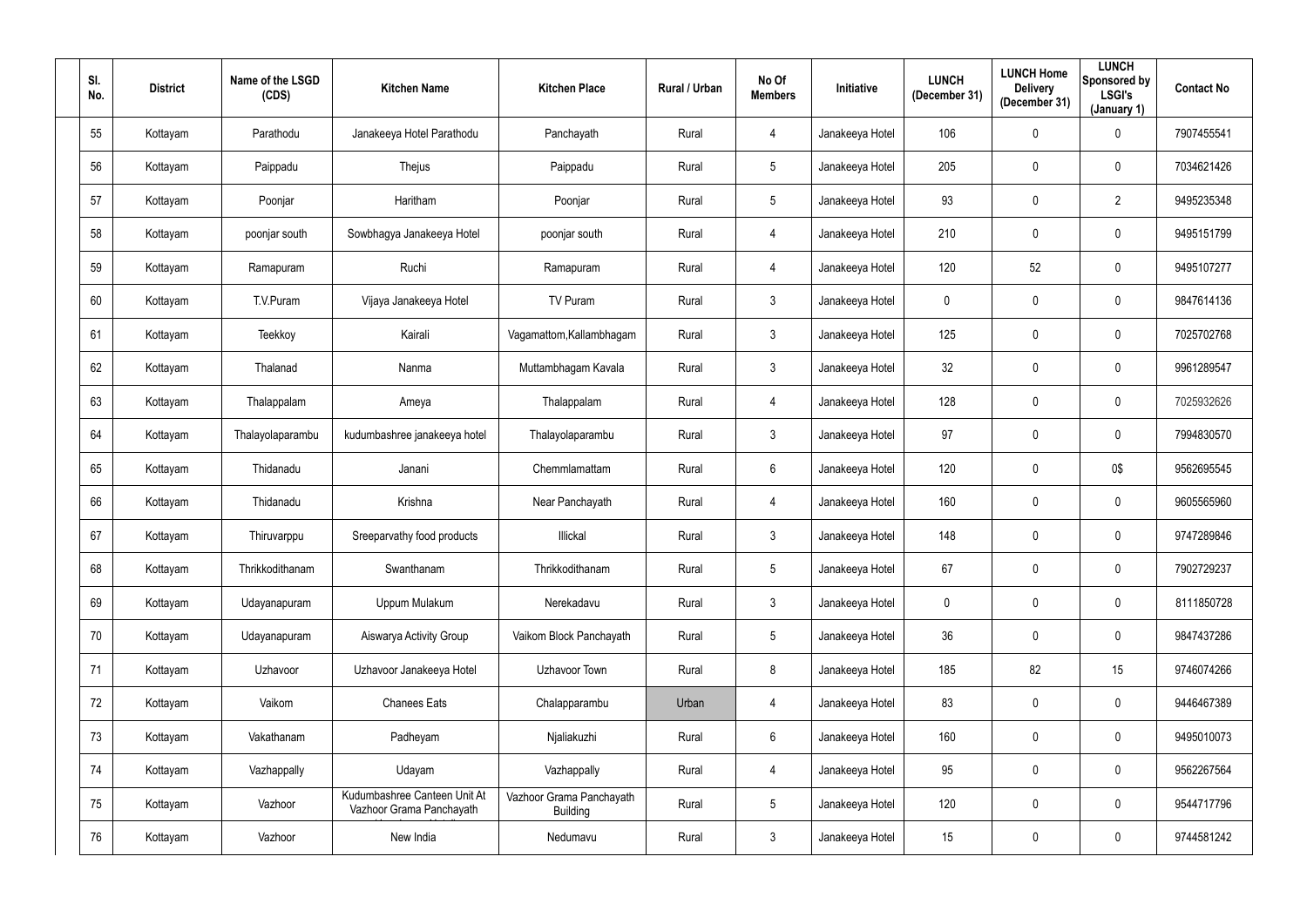|    | SI.<br>No.      | <b>District</b> | Name of the LSGD<br>(CDS) | <b>Kitchen Name</b>            | <b>Kitchen Place</b>                  | Rural / Urban | No Of<br><b>Members</b> | Initiative      | <b>LUNCH</b><br>(December 31) | <b>LUNCH Home</b><br><b>Delivery</b><br>(December 31) | <b>LUNCH</b><br>Sponsored by<br>LSGI's<br>(January 1) | <b>Contact No</b> |
|----|-----------------|-----------------|---------------------------|--------------------------------|---------------------------------------|---------------|-------------------------|-----------------|-------------------------------|-------------------------------------------------------|-------------------------------------------------------|-------------------|
|    | 77              | Kottayam        | Vechoor                   | Treeland Annapoorna            | <b>Bund Road</b>                      | Rural         | $\mathfrak{Z}$          | Janakeeya Hotel | 99                            | 0                                                     | $\mathbf 0$                                           | 8606814487        |
|    | 78              | Kottayam        | Veliyannoor               | Thanima foods                  | Veliyannoor                           | Rural         | $\mathbf{3}$            | Janakeeya Hotel | 102                           | 0                                                     | $\mathbf 0$                                           | 9744392147        |
|    | 79              | Kottayam        | Vellavoor                 | Uppum Mulakum Janakeeya Hotel  | Panchayath premise                    | Rural         | $5\phantom{.0}$         | Janakeeya Hotel | $\mathbf 0$                   | 0                                                     | $\mathbf 0$                                           | 9188317288        |
|    | 80              | Kottayam        | Velloor                   | Puzhayoram catering            | Near Velloor cds office               | Rural         | 4                       | Janakeeya Hotel | 102                           | 0                                                     | $\mathbf 0$                                           | 9895522286        |
|    | 81              | Kottayam        | Vijayapuram               | Niravu                         | Iranjal                               | Rural         | $\mathbf{3}$            | Janakeeya Hotel | 287                           | 0                                                     | $\mathbf 0$                                           | 9495245895        |
|    | 82              | Kottayam        | Vijayapuram               | Renown Janakeeya Hotel         | Vadavathoor                           | Rural         | $5\phantom{.0}$         | Janakeeya Hotel | 156                           | 0                                                     | $\mathbf 0$                                           | 8606536302        |
| 82 |                 |                 |                           |                                |                                       |               | 336                     |                 | 9130                          | 292                                                   | 22                                                    |                   |
|    |                 | Kozhikode       | Balussery                 | Unarvu Janakeeya Hotel         | Balussery                             | Rural         | $5\phantom{.0}$         | Janakeeya Hotel | 155                           | 0                                                     | $\mathbf 0$                                           | 95440 03929       |
|    | $\overline{2}$  | Kozhikode       | Panangad                  | Kairali Janakeeya Hotel        | Balussery mukku at KK<br>hospital     | Rural         | $\mathbf{3}$            | Janakeeya Hotel | 434                           | 0                                                     | $\overline{0}$                                        | 97450 85782       |
|    | $\mathbf{3}$    | Kozhikode       | Koorachundu               | Koorachundu Janakeeya hotel    | Koorachundu                           | Rural         | 4                       | Janakeeya Hotel | 270                           | 0                                                     | $\mathbf 0$                                           | 94967 07886       |
|    | 4               | Kozhikode       | Koorachundu               | Koottayma Janakeeya Hotel      | Kallanode                             | Rural         | $5\phantom{.0}$         | Janakeeya Hotel | 368                           | 0                                                     | $\mathbf 0$                                           | 94967 26850       |
|    | $5\overline{)}$ | Kozhikode       | Kottur                    | Sneha Janakeeya Hotel          | Kottur                                | Rural         | $5\phantom{.0}$         | Janakeeya Hotel | 122                           | 0                                                     | $\mathbf 0$                                           | 97456 72101       |
|    | 6               | Kozhikode       | Naduvannur                | Naduvannur Janakeeya Hotel     | Naduvannur                            | Rural         | $\overline{7}$          | Janakeeya Hotel | 371                           | 0                                                     | $\overline{0}$                                        | 8592-031802       |
|    | $\overline{7}$  | Kozhikode       | Naduvannur                | Kudumbashree Janakeeya Hotel   | Anjolimukku                           | Rural         | $\mathfrak{Z}$          | Janakeeya Hotel | 413                           | $\mathbf 0$                                           | $\mathbf 0$                                           | 9995947043        |
|    | 8               | Kozhikode       | Ulliyeri                  | Ulliyeri Janakeeya Hotel       | Ulliyeri                              | Rural         | 4                       | Janakeeya Hotel | 354                           | $\pmb{0}$                                             | $\mathbf 0$                                           | 89434 06681       |
|    | 9               | Kozhikode       | Unnikulam                 | Swad Janakeeya Hotel           | Ekarool Kaappil Road                  | Rural         | $\mathbf{3}$            | Janakeeya Hotel | 688                           | 0                                                     | $\mathbf 0$                                           | 85475 75474       |
|    | 10              | Kozhikode       | Unnikulam                 | Chaithanya Janakeeya Hotel     | Opposite unnikulam<br>gramapanchayath | Rural         | $\mathfrak{Z}$          | Janakeeya Hotel | 496                           | $\mathbf 0$                                           | $\mathbf 0$                                           | 87141 31460       |
|    | 11              | Kozhikode       | Nanminda                  | Akshaya vanitha hotel          | Nanminda panchayath building          | Rural         | $\mathfrak{Z}$          | Janakeeya Hotel | 140                           | $\pmb{0}$                                             | $\mathbf 0$                                           | 9961184212        |
|    | 12              | Kozhikode       | Thalakkulathur            | Thalakkulathur Janakeeya Hotel | Parambath                             | Rural         | 4                       | Janakeeya Hotel | 241                           | $\pmb{0}$                                             | $\mathbf 0$                                           | 7593067511        |
|    | 13              | Kozhikode       | Kakkodi                   | Kakkodi Janakeeya Hotel        | Kakkodi Bazar                         | Rural         | $\overline{7}$          | Janakeeya Hotel | 299                           | 0                                                     | $\mathbf 0$                                           | 8943123615        |
|    | 14              | Kozhikode       | Chelannur                 | Oottupura Janakeeya Hotel      | Ambalathukulangara                    | Rural         | $\overline{7}$          | Janakeeya Hotel | 168                           | 0                                                     | $\overline{2}$                                        | 9846010528        |
|    | 15              | Kozhikode       | Narikkuni                 | Amma Janakeeya Hotel           | Narikkuni                             | Rural         | $\mathfrak{Z}$          | Janakeeya Hotel | 168                           | 0                                                     | $\mathbf 0$                                           | 9645606562        |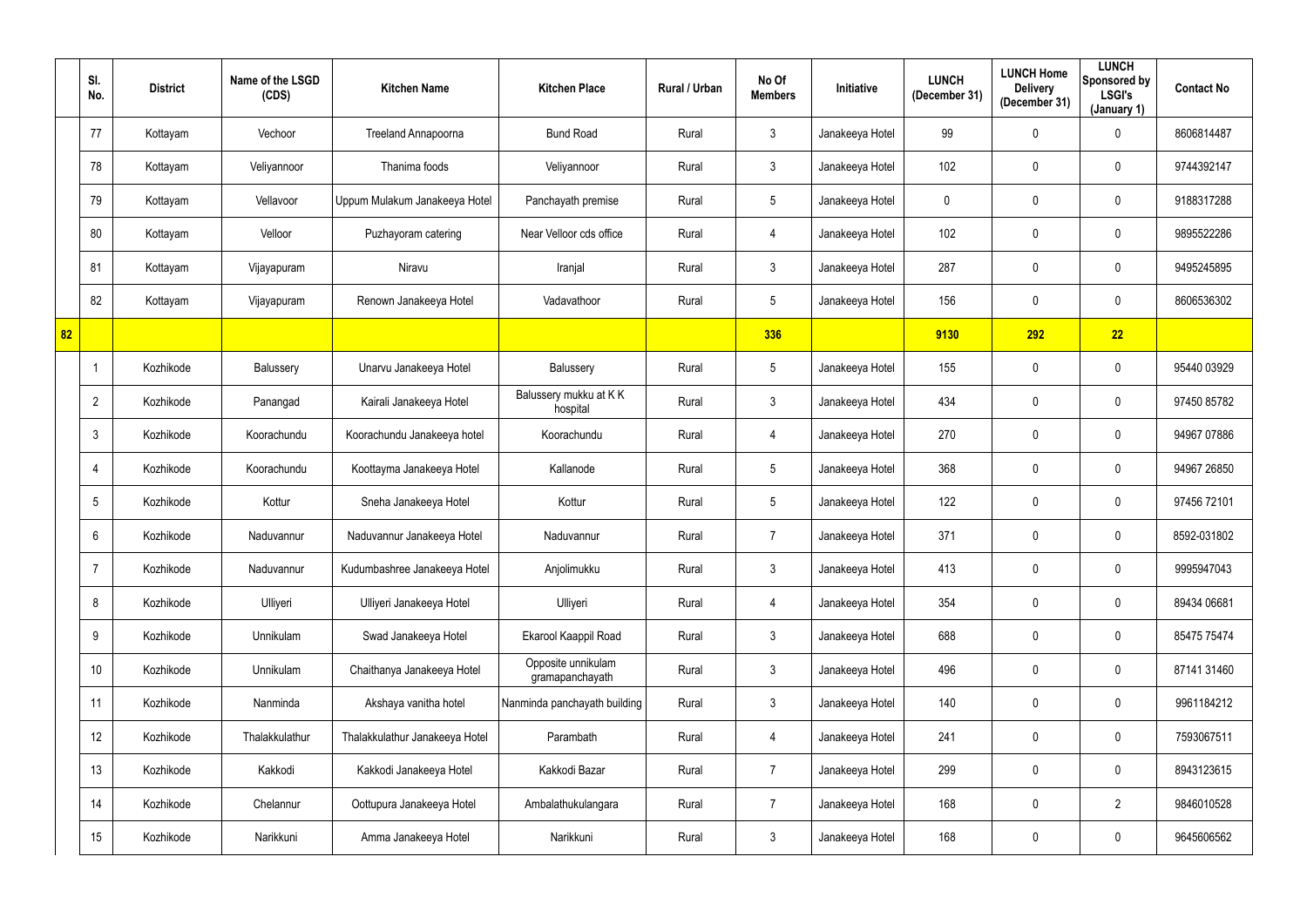| SI.<br>No. | <b>District</b> | Name of the LSGD<br>(CDS) | <b>Kitchen Name</b>                      | <b>Kitchen Place</b>      | Rural / Urban | No Of<br><b>Members</b> | <b>Initiative</b> | <b>LUNCH</b><br>(December 31) | <b>LUNCH Home</b><br><b>Delivery</b><br>(December 31) | <b>LUNCH</b><br>Sponsored by<br><b>LSGI's</b><br>(January 1) | <b>Contact No</b> |
|------------|-----------------|---------------------------|------------------------------------------|---------------------------|---------------|-------------------------|-------------------|-------------------------------|-------------------------------------------------------|--------------------------------------------------------------|-------------------|
| 16         | Kozhikode       | Kakkoor                   | Janakeeya Hotel Kakkoor                  | Kakkoor                   | Rural         | $5\overline{)}$         | Janakeeya Hotel   | 153                           | 0                                                     | $\mathbf 0$                                                  | 8592050112        |
| 17         | Kozhikode       | Koduvally                 | Sadhya Janakeeya Hotel                   | G M L P School, Koduvally | Urban         | $5\phantom{.0}$         | Janakeeya Hotel   | 499                           | 0                                                     | $\overline{0}$                                               | 8593898831        |
| 18         | Kozhikode       | Koduvally                 | KKN Janakeeya Hotel Koduvally            | Nellamkandi               | Urban         | $\mathbf{3}$            | Janakeeya Hotel   | 169                           | 0                                                     | $\mathbf 0$                                                  | 9847650894        |
| 19         | Kozhikode       | Koduvally                 | Swad Janakeeya Hotel                     | Manipuram                 | Urban         | $5\overline{)}$         | Janakeeya Hotel   | 168                           | 0                                                     | $\mathbf 0$                                                  | 9946991995        |
| 20         | Kozhikode       | Madavoor                  | Madavoor Janakeeya Hotel                 | Near madavoor panchayath  | Rural         | $5\overline{)}$         | Janakeeya Hotel   | 156                           | 0                                                     | $\mathbf 0$                                                  | 8547590842        |
| 21         | Kozhikode       | Omasseri                  | Annapoornna Janakeeya Hotel              | Omasseri                  | Rural         | 4                       | Janakeeya Hotel   | 284                           | 0                                                     | $\mathbf 0$                                                  | 9605102599        |
| 22         | Kozhikode       | Puthuppadi                | Ruchi Janakeeya Hotel                    | Puthupadi                 | Rural         | $5\phantom{.0}$         | Janakeeya Hotel   | 246                           | 0                                                     | $\mathbf 0$                                                  | 7909113114        |
| 23         | Kozhikode       | Kizhakkoth                | Swad Janakeeya Hotel                     | Mariveettilthazham        | Rural         | 4                       | Janakeeya Hotel   | 128                           | 0                                                     | $\overline{0}$                                               | 9847086665        |
| 24         | Kozhikode       | Thamarassery              | Pavithram Janakeeya hotel                | Thamarassery old stand    | Rural         | 6                       | Janakeeya Hotel   | 384                           | 0                                                     | $\overline{0}$                                               | 9048389661        |
| 25         | Kozhikode       | Kodenchery                | Kairali Janakeeya Hotel                  | Kodenchery                | Rural         | 4                       | Janakeeya Hotel   | 112                           | 0                                                     | $\mathbf 0$                                                  | 9446037829        |
| 26         | Kozhikode       | Koodaranji                | Ruchikkoot Janakeeya Hotel               | Koodaranji                | Rural         | $6^{\circ}$             | Janakeeya Hotel   | 307                           | $\mathbf 0$                                           | $\mathbf 0$                                                  | 9496439278        |
| 27         | Kozhikode       | Thiruvambadi              | Pulari Janakeeya Hotel                   | Thondimmal                | Rural         | $5\phantom{.0}$         | Janakeeya Hotel   | 144                           | 0                                                     | $\mathbf 0$                                                  | 7034264232        |
| 28         | Kozhikode       | Kattippara                | Ruchi Janakeeya Hotel                    | Chamal                    | Rural         | $6\phantom{.}$          | Janakeeya Hotel   | 201                           | 0                                                     | $\mathbf 0$                                                  | 7591974045        |
| 29         | Kozhikode       | Koyilandy North           | Naveena canteen                          | Near new bus stand        | Urban         | $\overline{7}$          | Janakeeya Hotel   | 662                           | $\mathbf 0$                                           | $\overline{2}$                                               | 9544185262        |
| 30         | Kozhikode       | Koyilandy North           | Koyilandi Nagarasabha Janakeeya<br>Hotel | Near Kollamchira          | Urban         | 10                      | Janakeeya Hotel   | 384                           | 0                                                     | $\mathbf 0$                                                  | 8943191728        |
| 31         | Kozhikode       | Koyilandi South           | Snehadeepam Janakeeya Hotel              | Muthambi                  | Urban         | 6                       | Janakeeya Hotel   | 72                            | 0                                                     | $\mathbf 0$                                                  | 9188198658        |
| 32         | Kozhikode       | Koyilandi South           | Kudumbashree Janakeeya Hotel             | Koyilandi Market          | Urban         | $\mathbf{3}$            | Janakeeya Hotel   | 319                           | $\mathbf 0$                                           |                                                              |                   |
| 33         | Kozhikode       | Chengottukavu             | Amma Janakeeya Hotel                     | Edakkulam                 | Rural         | $5\phantom{.0}$         | Janakeeya Hotel   | 151                           | 0                                                     | $\mathbf 0$                                                  | 9048235785        |
| 34         | Kozhikode       | Atholi                    | Atholi Janakeeya Hotel                   | Kodassery                 | Rural         | $\overline{4}$          | Janakeeya Hotel   | 133                           | 0                                                     | $\mathbf 0$                                                  | 9072499251        |
| 35         | Kozhikode       | Moodadi                   | Ruchi Janakeeya Hotel                    | Moodadi                   | Rural         | $5\overline{)}$         | Janakeeya Hotel   | 312                           | 0                                                     | $\mathbf 0$                                                  | 8281226403        |
| 36         | Kozhikode       | Chemancheri               | Annapoornna Janakeeya Hotel              | Pookkad                   | Rural         | 5 <sup>5</sup>          | Janakeeya Hotel   | 280                           | 0                                                     |                                                              | 9048235785        |
| 37         | Kozhikode       | Arikkulam                 | Thanima Janakeeya Hotel                  | Kurudimukku               | Rural         | 4                       | Janakeeya Hotel   | 117                           | 0                                                     |                                                              | 9645137125        |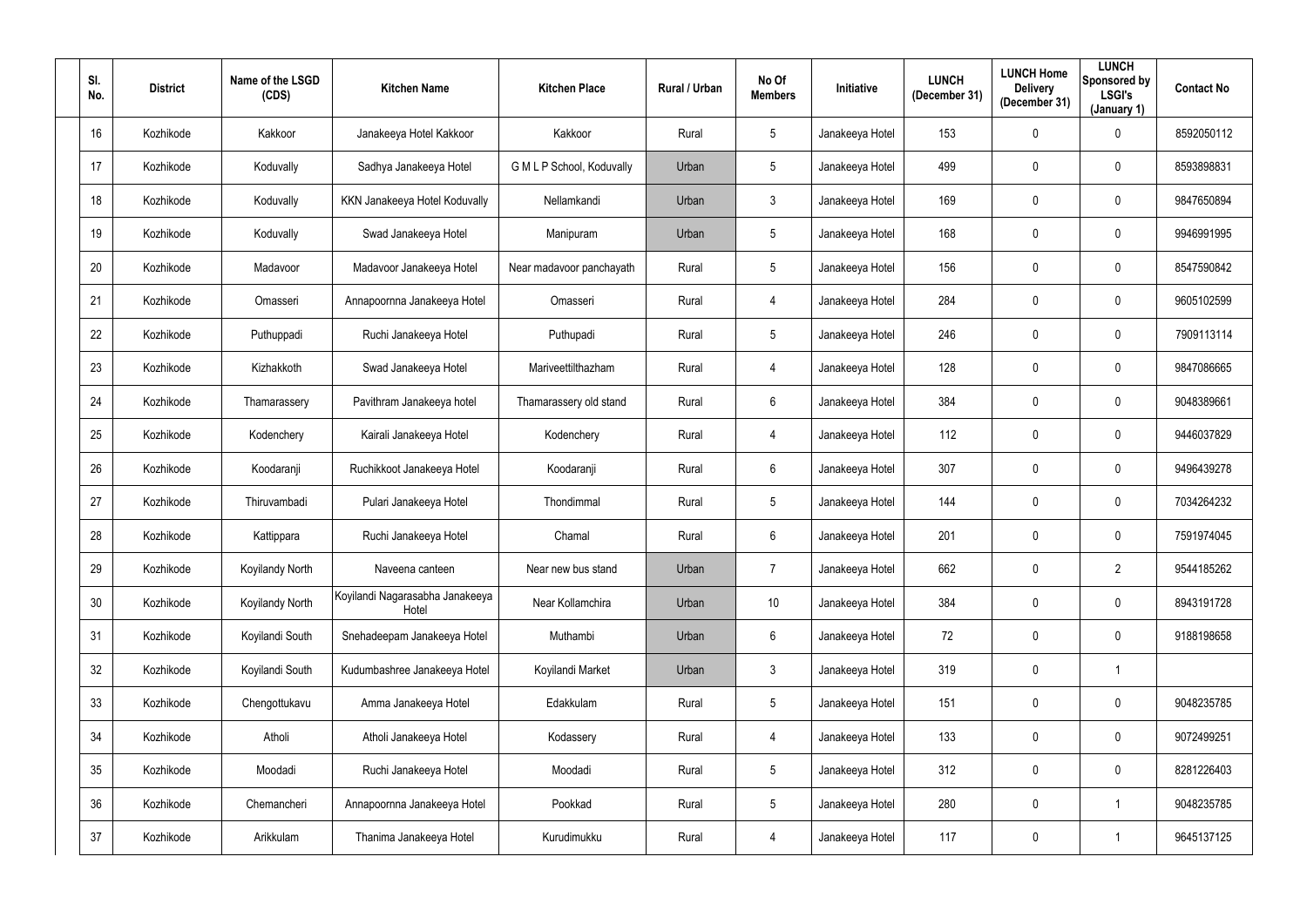|     | SI.<br>No. | <b>District</b> | Name of the LSGD<br>(CDS) | <b>Kitchen Name</b>        | <b>Kitchen Place</b>                        | Rural / Urban | No Of<br><b>Members</b> | Initiative      | <b>LUNCH</b><br>(December 31) | <b>LUNCH Home</b><br><b>Delivery</b><br>(December 31) | <b>LUNCH</b><br>Sponsored by<br><b>LSGI's</b><br>(January 1) | <b>Contact No</b> |
|-----|------------|-----------------|---------------------------|----------------------------|---------------------------------------------|---------------|-------------------------|-----------------|-------------------------------|-------------------------------------------------------|--------------------------------------------------------------|-------------------|
|     | 38         | Kozhikode       | Arikkulam                 | Ruchiyidam Janakeeya Hotel | Arikkulam                                   | Rural         | 4                       | Janakeeya Hotel | 78                            | $\mathbf 0$                                           | $\overline{0}$                                               | 9048410803        |
|     | 39         | Kozhikode       | Kozhikode Central.        | Ruchikkoott                | <b>District Veterinary Hospital</b>         | Urban         | 3                       | Janakeeya Hotel | 865                           | 240                                                   | $\overline{0}$                                               | 7025774213        |
|     | 40         | Kozhikode       | Kozhikode Central         | Sneha Ruchikkoott          | Mankavu                                     | Urban         | 4                       | Janakeeya Hotel | 294                           | 80                                                    | $\mathbf 0$                                                  | 8921995031        |
|     | 41         | Kozhikode       | Kozhikode Central         | Tripthi Janakeeya Hotel    | Near AMLP School,<br>Moozhikkal             | Urban         | $\mathfrak{Z}$          | Janakeeya Hotel | 715                           | 130                                                   | $\overline{0}$                                               | 8129200288        |
|     | 42         | Kozhikode       | Kozhikode Central         | New Ganesh                 | Kovoor, near library                        | Urban         | $5\phantom{.0}$         | Janakeeya Hotel | 980                           | 130                                                   | $\mathbf 0$                                                  | 9349123701        |
|     | 43         | Kozhikode       | Kozhikode Central         | Ruchippura Janakeeya Hotel | Near Focus mall, New bus<br>stand Kozhikode | Urban         | $\mathbf{3}$            | Janakeeya Hotel | 975                           | $\mathbf 0$                                           | $\mathbf 0$                                                  | 9605602806        |
|     | 44         | Kozhikode       | Kozhikode Central         | Souparnika Janakeeya Hotel | Medical college near chest<br>hospital      | Urban         | $6\phantom{.}$          | Janakeeya Hotel | $\overline{0}$                | $\mathbf 0$                                           | $\overline{0}$                                               | 8281709784        |
|     | 45         | Kozhikode       | Kozhikode North           | Udayam kudumbasree canteen | Thadambattuthazham                          | Urban         | $5\phantom{.0}$         | Janakeeya Hotel | 650                           | 74                                                    | $\mathbf 0$                                                  | 7736850096        |
|     | 46         | Kozhikode       | Kozhikode North           | Ruchi                      | Elathoor, Chettikulam                       | Urban         | 4                       | Janakeeya Hotel | 314                           | $\mathbf 0$                                           | $\overline{0}$                                               | 9947743713        |
|     | 47         | Kozhikode       | Kozhikode North           | Tasty Janakeeya Hotel      | Butt road                                   | Urban         | $5\phantom{.0}$         | Janakeeya Hotel | 610                           | 65                                                    | $\overline{0}$                                               | 9074462795        |
|     | 48         | Kozhikode       | Kozhikode North           | Oruma                      | Eranjikkal                                  | Urban         | 4                       | Janakeeya Hotel | 412                           | 10                                                    | $\mathbf 0$                                                  |                   |
|     | 49         | Kozhikode       | Feroke                    | Ruchi vanitha mess         | <b>Feroke Muncipality</b>                   | Urban         | $\overline{7}$          | Janakeeya Hotel | 212                           | 0                                                     | $\mathbf 0$                                                  | 9544468026        |
|     | 50         | Kozhikode       | Feroke                    | Mithra Janakeeya Hotel     | Ambalangadi                                 | Urban         | 5                       | Janakeeya Hotel | 226                           | $\mathbf 0$                                           | $\mathbf 0$                                                  | 9847657229        |
|     | 51         | Kozhikode       | Feroke                    | Chemmeen Janakeeya Hotel   | Karuvanthuruthi                             | Urban         | 4                       | Janakeeya Hotel | 302                           | $\mathbf 0$                                           | $\pmb{0}$                                                    |                   |
|     | 52         | Kozhikode       | Ramanattukara             | Tasty catering unit        | Ramanattukara                               | Urban         | $6\phantom{.0}$         | Janakeeya Hotel | 360                           | $\pmb{0}$                                             | $\mathbf 0$                                                  | 9961004004        |
| 106 | 53         | Kozhikode       | KozhikodeSouth            | Ushass cattering           | Meenchantha school                          | Urban         | $5\phantom{.0}$         | Janakeeya Hotel | 783                           | 0                                                     | $\mathbf 0$                                                  | 9645629224        |
|     | 54         | Kozhikode       | Kozhikode South           | Oruma                      | Naduvattam                                  | Urban         | 4                       | Janakeeya Hotel | 281                           | $\mathbf 0$                                           | $\mathbf 0$                                                  | 9747405960        |
|     | 55         | Kozhikode       | Kozhikode South           | Ruchi Janakeeya Hotel      | Kundayithode                                | Urban         | $5\phantom{.0}$         | Janakeeya Hotel | 559                           | $\pmb{0}$                                             | $\mathbf 0$                                                  | 9526521036        |
|     | 56         | Kozhikode       | Kozhikode South           | Five star                  | Palayam                                     | Urban         | 4                       | Janakeeya Hotel | 372                           | 0                                                     | $\mathbf 0$                                                  | 9744307041        |
|     | 57         | Kozhikode       | Olavanna                  | Kailamadam Janakeeya Hotel | Pantheerankavu bypass                       | Rural         | $6\overline{6}$         | Janakeeya Hotel | $\mathbf 0$                   |                                                       | $\mathbf 0$                                                  | 9526123535        |
|     | 58         | Kozhikode       | Olavanna                  | Snehitha Janakeeya Hotel   | Kunnathupalam                               | Rural         | $6\overline{6}$         | Janakeeya Hotel | 323                           | 185                                                   | $\mathbf 0$                                                  | 9072771905        |
|     | 59         | Kozhikode       | Kadalundi                 | Kadambhari Janakeeya Hotel | Mannoor valavil                             | Rural         | 6                       | Janakeeya Hotel | 150                           | $\overline{0}$                                        | $\overline{0}$                                               | 9349923675        |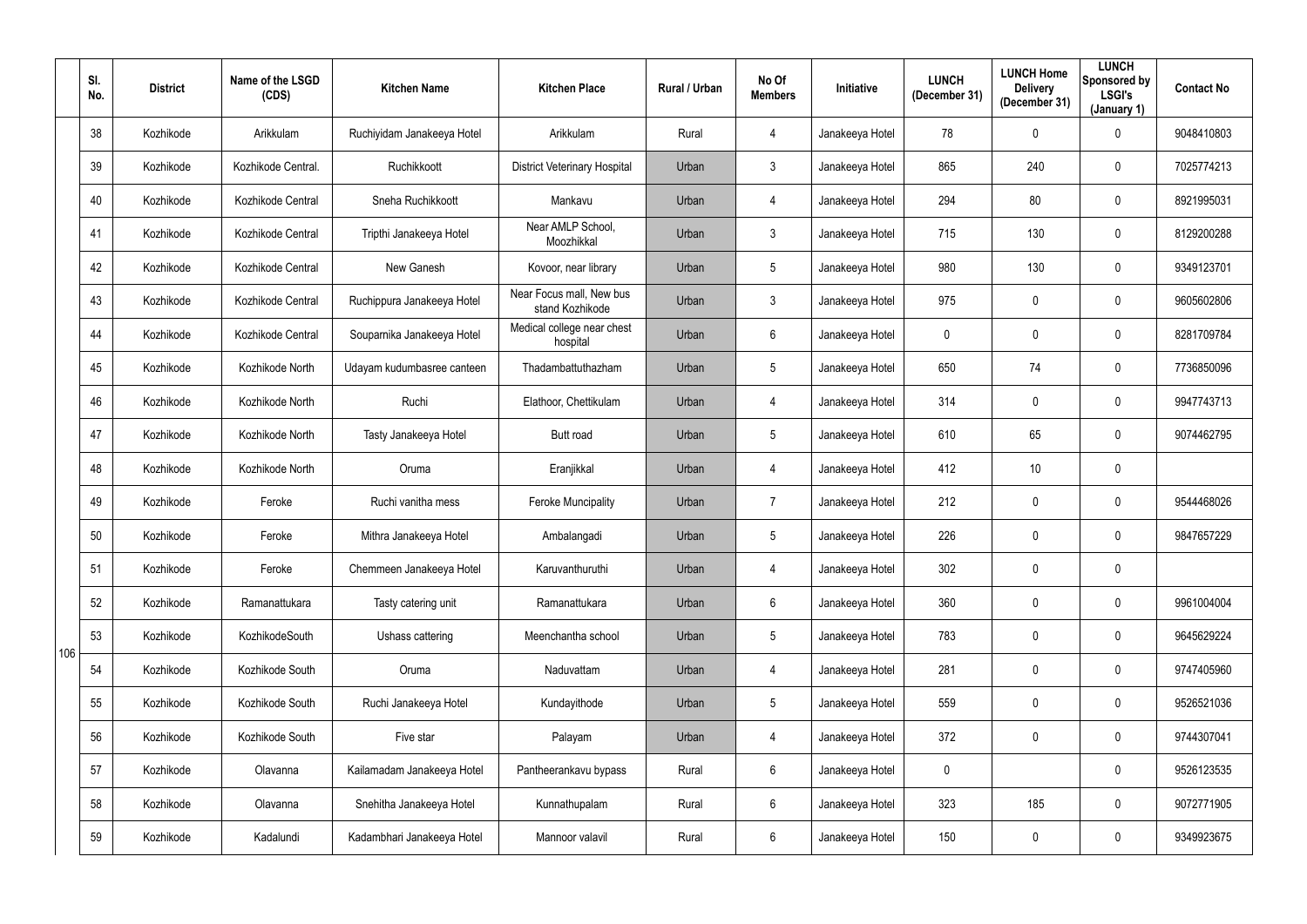| SI.<br>No. | <b>District</b> | Name of the LSGD<br>(CDS) | <b>Kitchen Name</b>                       | <b>Kitchen Place</b>               | Rural / Urban | No Of<br><b>Members</b> | Initiative      | <b>LUNCH</b><br>(December 31) | <b>LUNCH Home</b><br><b>Delivery</b><br>(December 31) | <b>LUNCH</b><br>Sponsored by<br><b>LSGI's</b><br>(January 1) | <b>Contact No</b> |
|------------|-----------------|---------------------------|-------------------------------------------|------------------------------------|---------------|-------------------------|-----------------|-------------------------------|-------------------------------------------------------|--------------------------------------------------------------|-------------------|
| 60         | Kozhikode       | Mukkam                    | Mukkam Friends Janakeeya hotel            | Mukkam                             | Urban         | 4                       | Janakeeya Hotel | 423                           | 0                                                     | $\mathbf 0$                                                  | 9497215604        |
| 61         | Kozhikode       | Mukkam                    | Oottupura Janakeeya Hotel                 | Manassery                          | Urban         | 4                       | Janakeeya Hotel | 348                           | 0                                                     | $\overline{0}$                                               | 9645563417        |
| 62         | Kozhikode       | Chathamangalam            | Prakruthi                                 | Chathamangalam vipanana<br>kendram | Rural         | 5 <sub>5</sub>          | Janakeeya Hotel | 90                            | 0                                                     | $\overline{0}$                                               | 9745828787        |
| 63         | Kozhikode       | Perumanna                 | Thushara Janakeeya Hotel                  | Vallikkunnu                        | Rural         | 5 <sup>5</sup>          | Janakeeya Hotel | 188                           | 0                                                     | $\mathbf 0$                                                  | 8113873612        |
| 64         | Kozhikode       | Kodiyathur                | Kanivu                                    | Eranjimavu                         | Rural         | 4                       | Janakeeya Hotel | 115                           | $\mathbf 0$                                           | $\mathbf 0$                                                  | 9048094053        |
| 65         | Kozhikode       | Karassery                 | Karassery CDS Janakeeya Hotel             | Near karassery panchayath          | Rural         | 4                       | Janakeeya Hotel | 142                           | 0                                                     | $\mathbf 0$                                                  | 9645120636        |
| 66         | Kozhikode       | Kuruvattoor               | Nanma Janakeeya Hotel                     | Payambra                           | Rural         | 4                       | Janakeeya Hotel | 126                           | 0                                                     | $\mathbf 0$                                                  | 8547413299        |
| 67         | Kozhikode       | Mavoor                    | Koottayma Janakeeya Hotel                 | Mavoor                             | Rural         | 4                       | Janakeeya Hotel | 332                           | 0                                                     | $\overline{0}$                                               | 9961856227        |
| 68         | Kozhikode       | Peruvayal                 | Tripthi Janakeeya Hotel                   | Velliparambu                       | Rural         | 5 <sup>5</sup>          | Janakeeya Hotel | 145                           | 0                                                     | $\overline{0}$                                               | 6238723687        |
| 69         | Kozhikode       | Kunnamangalam             | Snehapuram Janakeeya Hotel                | Karanthoor                         | Rural         | $\mathbf{3}$            | Janakeeya Hotel | $\mathbf 0$                   | 0                                                     | $\mathbf 0$                                                  | 9048545152        |
| 70         | Kozhikode       | Kuttiadi                  | Janakeeya Hotel                           | Kuttiadi Town                      | Rural         | 9                       | Janakeeya Hotel | 207                           | $\mathbf 0$                                           | $\mathbf 0$                                                  | 8606099575        |
| 71         | Kozhikode       | Kavilumpara               | Kavilumpara panchayath<br>Janakeeya Hotel | Thottilpalam                       | Rural         | 4                       | Janakeeya Hotel | 308                           | 0                                                     | $\mathbf 0$                                                  | 8157900256        |
| 72         | Kozhikode       | Maruthonkara              | Thanima Janakeeya Hotel                   | Adukkath                           | Rural         | $5\phantom{.0}$         | Janakeeya Hotel | 397                           | 0                                                     | $\overline{2}$                                               | 9846974198        |
| 73         | Kozhikode       | Velom                     | Samridhi                                  | Kallumpuram - Theekkuni            | Rural         | $5\overline{)}$         | Janakeeya Hotel | 213                           | $\mathbf 0$                                           | $\mathbf 0$                                                  | 9846813401        |
| 74         | Kozhikode       | Kunnummal                 | Ruchi Janakeeya Hotel                     | Kakkattil                          | Rural         | $5\overline{)}$         | Janakeeya Hotel | 332                           | 0                                                     | $\mathbf 0$                                                  | 9605800608        |
| 75         | Kozhikode       | Naripatta                 | Sthree sakthi Janakeeya Hotel             | Kaiveli                            | Rural         | 5 <sub>5</sub>          | Janakeeya Hotel | 159                           | 0                                                     | $\mathbf 0$                                                  | 9645339232        |
| 76         | Kozhikode       | Kayakkodi                 | Samridhi Janakeeya Hotel                  | Kayakkodi                          | Rural         | $5\overline{)}$         | Janakeeya Hotel | 234                           | $\mathbf 0$                                           | $\mathbf 0$                                                  | 9495587551        |
| 77         | Kozhikode       | Thurayur                  | Cds coffee house                          | Thurayur                           | Rural         | 5 <sub>5</sub>          | Janakeeya Hotel | 245                           | 0                                                     | $\mathbf 0$                                                  | 9048028293        |
| 78         | Kozhikode       | Payyoli                   | Mithra                                    | Payyoli Municipality               | Urban         | $5\phantom{.0}$         | Janakeeya Hotel | 260                           | 0                                                     | $\mathbf 0$                                                  | 8606505900        |
| 79         | Kozhikode       | Meppayur                  | Ruchi canteen                             | Meppayur                           | Rural         | 5 <sub>5</sub>          | Janakeeya Hotel | 331                           | $\pmb{0}$                                             | $\mathbf 0$                                                  | 9447469729        |
| 80         | Kozhikode       | Thikkodi                  | Kaippunnyam Janakeeya Hotel               | Thikkodi                           | Rural         | 5 <sub>5</sub>          | Janakeeya Hotel | 205                           | 0                                                     | $\mathbf 0$                                                  | 9526071250        |
| 81         | Kozhikode       | Keezhariyur               | Tripthi Janakeeya Hotel                   | Arayanattu para                    | Rural         | 8                       | Janakeeya Hotel | 302                           | 0                                                     | $\mathbf 0$                                                  | 8592834034        |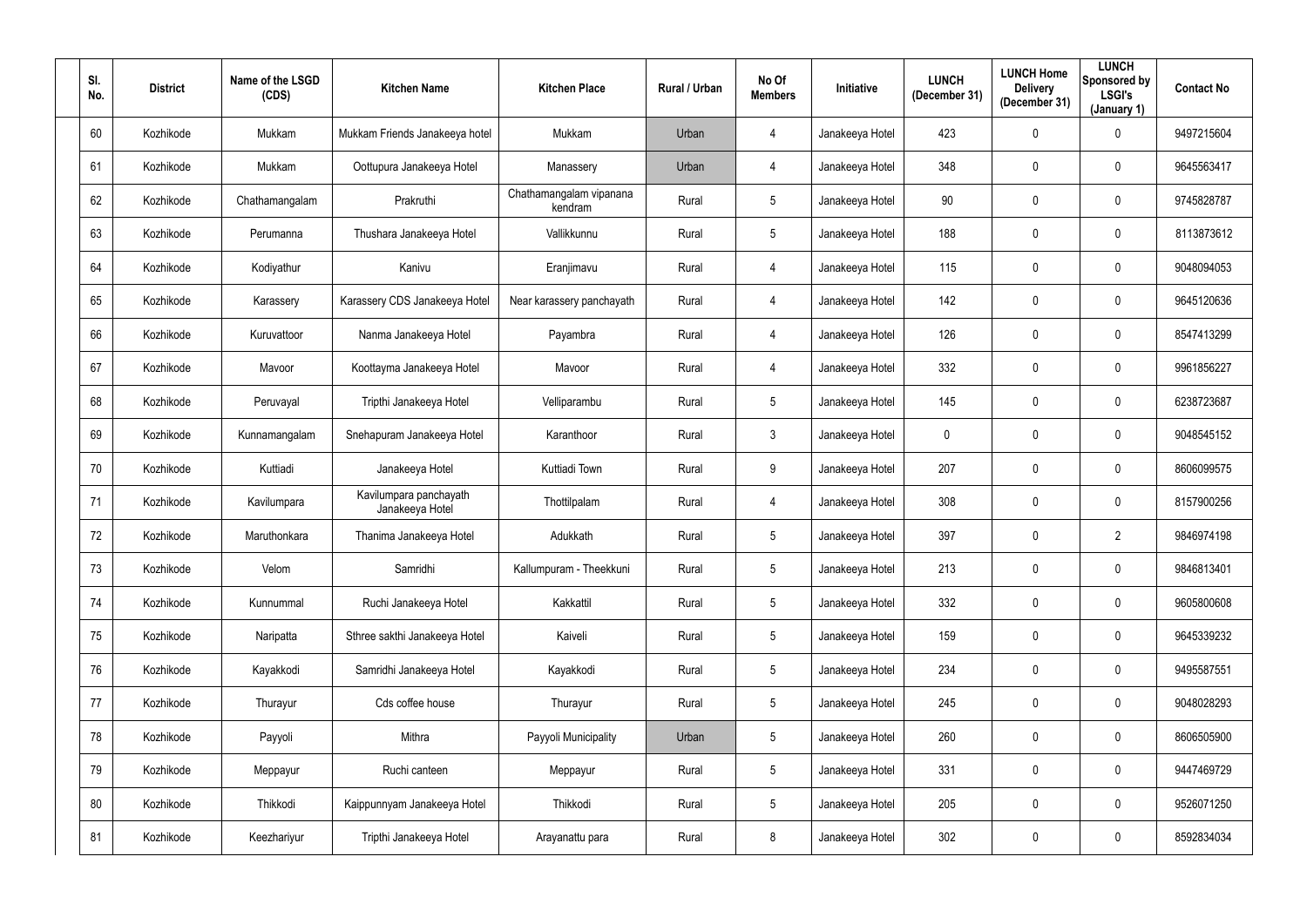| SI.<br>No. | <b>District</b> | Name of the LSGD<br>(CDS) | <b>Kitchen Name</b>                                  | <b>Kitchen Place</b>                               | Rural / Urban | No Of<br><b>Members</b> | Initiative      | <b>LUNCH</b><br>(December 31) | <b>LUNCH Home</b><br><b>Delivery</b><br>(December 31) | <b>LUNCH</b><br>Sponsored by<br><b>LSGI's</b><br>(January 1) | <b>Contact No</b> |
|------------|-----------------|---------------------------|------------------------------------------------------|----------------------------------------------------|---------------|-------------------------|-----------------|-------------------------------|-------------------------------------------------------|--------------------------------------------------------------|-------------------|
| 82         | Kozhikode       | Chakkittappara            | Chakkittapara cds Hotel                              | Chakkittapara CDS                                  | Rural         | $\mathfrak{Z}$          | Janakeeya Hotel | $\mathbf 0$                   | 0                                                     | $\mathbf 0$                                                  | 9526881089        |
| 83         | Kozhikode       | Cheruvannur               | Vanitha canteen                                      | near cheruvannur panchayath<br>office, Cheruvannur | Rural         | $5\phantom{.0}$         | Janakeeya Hotel | 293                           | 0                                                     | $\overline{0}$                                               | 9400676505        |
| 84         | Kozhikode       | Koothali                  | Salkara stationary cum Coffee<br>house and photostat | Near Koothali panchayath<br>office                 | Rural         | $6\overline{6}$         | Janakeeya Hotel | 155                           | 0                                                     | $\overline{0}$                                               | 9847642496        |
| 85         | Kozhikode       | Changaroth                | Changorath Janakeeya Hotel                           | Near Vadakkumbad HSS                               | Rural         | 5 <sup>5</sup>          | Janakeeya Hotel | 67                            | 0                                                     | $\mathbf 0$                                                  | 9747353283        |
| 86         | Kozhikode       | Perambra                  | Perambra Janakeeya Hotel                             | Perambra                                           | Rural         | 4                       | Janakeeya Hotel | 281                           | 0                                                     | $\mathbf 0$                                                  | 6238677483        |
| 87         | Kozhikode       | Kayanna                   | Kudumbashree Janakeeya Hotel<br>Kayanna              | Kayanna Bazar                                      | Rural         | 3 <sup>1</sup>          | Janakeeya Hotel | 60                            | 0                                                     | $\mathbf 0$                                                  | 9496130121        |
| 88         | Kozhikode       | Nochad                    | Kudumbashree Janakeeya Hotel                         | Muliyangal                                         | Rural         | 5 <sub>5</sub>          | Janakeeya Hotel | 214                           | 0                                                     | $\overline{0}$                                               | 7034944936        |
| 89         | Kozhikode       | Ayenchery                 | Janakeeya Hotel Ayanchery                            | Ayanchery                                          | Rural         | 4                       | Janakeeya Hotel | 207                           | 0                                                     | $\overline{0}$                                               | 8078369520        |
| 90         | Kozhikode       | Maniyur                   | Ruchikoott Vanitha Hotel                             | Near maniyur panchayath<br>office, Navodaya stop   | Rural         | 4                       | Janakeeya Hotel | 115                           | 0                                                     | $\overline{0}$                                               | 9400097895        |
| 91         | Kozhikode       | Villiappally              | Janakeeya Hotel Villiappally                         | <b>Keezhal Mukku</b>                               | Rural         | 4                       | Janakeeya Hotel | 175                           | 0                                                     | $\mathbf 0$                                                  | 8086472039        |
| 92         | Kozhikode       | Thiruvallur               | Ruchi Janakeeya Hotel                                | Thiruvallur                                        | Rural         | 5 <sup>5</sup>          | Janakeeya Hotel | 283                           | $\mathbf 0$                                           | $\mathbf 0$                                                  | 9400723619        |
| 93         | Kozhikode       | Edachery                  | Kudumbasree cafe and helpdesk                        | Edachery                                           | Rural         | 4                       | Janakeeya Hotel | 236                           | 0                                                     | $\mathbf 0$                                                  | 7736287974        |
| 94         | Kozhikode       | Nadapuram                 | Uttupura canteen and catering                        | Kallachi                                           | Rural         | 6                       | Janakeeya Hotel | 480                           | 0                                                     | $\mathbf 0$                                                  | 9946448011        |
| 95         | Kozhikode       | Chekkyad                  | Ruchi vanitha hotel                                  | Puliyav                                            | Rural         | 4                       | Janakeeya Hotel | 264                           | $\mathbf 0$                                           | $\mathbf 0$                                                  | 9048541152        |
| 96         | Kozhikode       | Valayam                   | Nanma Janakeeya Hotel                                | Valayam                                            | Rural         | $5\overline{)}$         | Janakeeya Hotel | 200                           | 0                                                     | $\mathbf 0$                                                  | 9207821783        |
| 97         | Kozhikode       | Purameri                  | Nanma Janakeeya Hotel                                | Purameri                                           | Rural         | $6\overline{6}$         | Janakeeya Hotel | 340                           | 0                                                     | $\mathbf 0$                                                  | 9745393164        |
| 98         | Kozhikode       | Vanimel                   | Vanimel Janakeeya Hotel                              | Bhoomivathukkal                                    | Rural         | $5\phantom{.0}$         | Janakeeya Hotel | 205                           | $\mathbf 0$                                           | $\mathbf 0$                                                  | 9048163049        |
| 99         | Kozhikode       | Tuneri                    | Menma Oottupura Janakeeya Hotel                      | Tuneri                                             | Rural         | 3 <sup>1</sup>          | Janakeeya Hotel | 221                           | 0                                                     | $\mathbf 0$                                                  | 9745251928        |
| 100        | Kozhikode       | Onchiyam                  | Adukkala                                             | Kannookkara                                        | Rural         | 3 <sup>1</sup>          | Janakeeya Hotel | 212                           | 0                                                     | $\mathbf 0$                                                  | 8606115054        |
| 101        | Kozhikode       | Chorode                   | Janani Hotel and Catering Unit                       | Chorode                                            | Rural         | $\overline{4}$          | Janakeeya Hotel | 304                           | 0                                                     | $\mathbf 0$                                                  | 9645426343        |
| 102        | Kozhikode       | Eramala                   | Janakeeya Hotel - Eramala                            | Orkkatteri                                         | Rural         | 8                       | Janakeeya Hotel | 130                           | 0                                                     | $\mathbf 0$                                                  | 9645239675        |
| 103        | Kozhikode       | Vadakara West             | Janakeeya Hotel - Vadakara west                      | Vadakara                                           | Urban         | 3 <sup>1</sup>          | Janakeeya Hotel | $\boldsymbol{0}$              | 0                                                     | $\mathbf 0$                                                  | 8943703596        |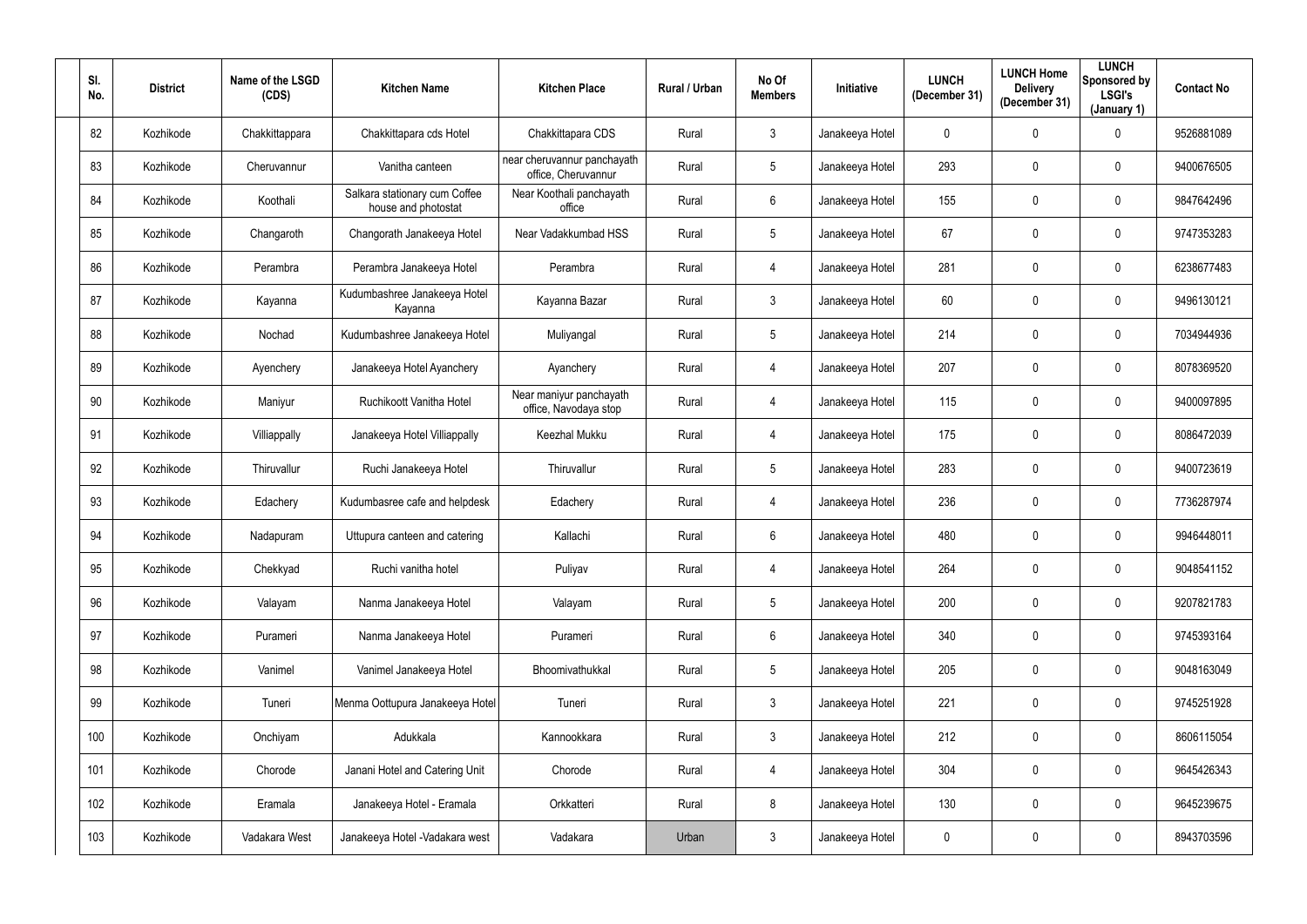|     | SI.<br>No.      | <b>District</b> | Name of the LSGD<br>(CDS) | <b>Kitchen Name</b>                      | <b>Kitchen Place</b>                     | <b>Rural / Urban</b> | No Of<br><b>Members</b> | Initiative      | <b>LUNCH</b><br>(December 31) | <b>LUNCH Home</b><br><b>Delivery</b><br>(December 31) | <b>LUNCH</b><br>Sponsored by<br><b>LSGI's</b><br>(January 1) | <b>Contact No</b> |
|-----|-----------------|-----------------|---------------------------|------------------------------------------|------------------------------------------|----------------------|-------------------------|-----------------|-------------------------------|-------------------------------------------------------|--------------------------------------------------------------|-------------------|
|     | 104             | Kozhikode       | Vadakara West             | Chithra Janakeeya Hotel                  | Vadakara New bus stand                   | Urban                | $\mathbf{3}$            | Janakeeya Hotel | 389                           | $\overline{0}$                                        | $\mathbf 0$                                                  | 9387762939        |
|     | 105             | Kozhikode       | Vadakara East             | Janakeeya Hotel Vadakara<br>Municipality | Edodi                                    | Urban                | 6                       | Janakeeya Hotel | 448                           | $\mathbf 0$                                           | $\mathbf 0$                                                  | 9207604876        |
|     | 106             | Kozhikode       | Azhiyoor                  | Janakeeya Hotel Azhiyoor                 | Chombala near Block Office               | Rural                | $\mathbf{3}$            | Janakeeya Hotel | 211                           | $\mathbf 0$                                           | $\pmb{0}$                                                    | 8086159250        |
| 106 |                 |                 |                           |                                          |                                          |                      | 501                     |                 | 30121                         | 914                                                   | 9                                                            |                   |
|     |                 | Malappuram      | Triprangode               | Vishista Vanitha Canteen                 | Ottumpuram                               | Rural                | $5\phantom{.0}$         | Janakeeya Hotel | 155                           | 13                                                    | $\overline{0}$                                               | 9526951352        |
|     | $\overline{2}$  | Malappuram      | Kondotty-2                | Amrutham Janakeeya Hotel                 | Kondotty busstand                        | Urban                | 4                       | Janakeeya Hotel | 516                           | $\overline{0}$                                        | $5\phantom{.0}$                                              | 7356582539        |
|     | $\mathbf{3}$    | Malappuram      | Ponmundam                 | Janakeeya hotel                          | Athanikkal                               | Rural                | $\overline{4}$          | Janakeeya Hotel | 139                           | $\mathbf 0$                                           | $\mathbf 0$                                                  | 9746986753        |
|     | 4               | Malappuram      | Ponnani-1                 | Samridhi                                 | Ponnani                                  | Urban                | $5\phantom{.0}$         | Janakeeya Hotel | 78                            | $\mathbf 0$                                           | $\pmb{0}$                                                    | 9526810552        |
|     | 5               | Malappuram      | Parappanangadi            | Thathoos janakeeya hotel                 | Parappanangadi                           | Urban                | $\mathbf{3}$            | Janakeeya Hotel | 175                           | 157                                                   | $\overline{2}$                                               | 9048515158        |
|     | 6               | Malappuram      | Edayur                    | mathuraka vanita hotel                   | vattaparamb                              | Rural                | 3 <sup>1</sup>          | Janakeeya Hotel | 94                            | $\mathbf 0$                                           | $\mathbf 0$                                                  | 9995857550        |
|     | 7               | Malappuram      | Kaladi                    | Thripthi Janakeeya Hotel                 | Naripparamb                              | Rural                | 4                       | Janakeeya Hotel | 99                            | $\overline{0}$                                        | $\mathbf 0$                                                  | 9048111134        |
|     | 8               | Malappuram      | Tavanur                   | Snehitha                                 | Ayankalam                                | Rural                | $5\phantom{.0}$         | Janakeeya Hotel | 28                            | $\mathbf 0$                                           | $\mathbf 0$                                                  | 9995887155        |
|     | 9               | Malappuram      | Karulai                   | Janakeeya Hotel                          | Karulayi Town                            | Rural                | 4                       | Janakeeya Hotel | 106                           | 15                                                    | $\pmb{0}$                                                    | 9388070564        |
|     | 10 <sup>°</sup> | Malappuram      | Melattur                  | Melattur Janakeeya Hotel                 | Melattur                                 | Rural                | $\overline{5}$          | Janakeeya Hotel | 276                           | $\mathbf 0$                                           | $\pmb{0}$                                                    | 9497644650        |
|     | 11              | Malappuram      | Vallikkunnu               | Ruchikootu                               | Anangadi                                 | Rural                | $\overline{4}$          | Janakeeya Hotel | 187                           | 95                                                    | $\overline{0}$                                               | 9846828029        |
|     | 12              | Malappuram      | Parappanangadi            | Sobhika Janakeeya hotel                  | Parappanangadi                           | Urban                | $5\overline{)}$         | Janakeeya Hotel | 452                           | 145                                                   | $\overline{0}$                                               | 9048220552        |
|     | 13              | Malappuram      | Vazhakkad                 | Ruchi hotel vazhakkad                    | Gup school vazhakkad                     | Rural                | $5\phantom{.0}$         | Janakeeya Hotel | 340                           | 162                                                   | $\overline{0}$                                               | 9656316072        |
|     | 14              | Malappuram      | Amarambalam               | Janakeeya Hotel                          | Opposite Federal Bank<br>Pookkottumpadam | Rural                | $\overline{4}$          | Janakeeya Hotel | 86                            | 8                                                     | $\overline{2}$                                               | 8157060589        |
|     | 15              | Malappuram      | Marakkara                 | Famous Hotel                             | marakkara                                | Rural                | $\mathbf{3}$            | Janakeeya Hotel | $\mathbf 0$                   | $\mathbf 0$                                           | $\mathbf 0$                                                  | 6238909658        |
|     | 16              | Malappuram      | Ozhur                     | Archana Vanitha Canteen                  | Pulparambu                               | Rural                | $2^{\circ}$             | Janakeeya Hotel | 162                           | $\pmb{0}$                                             | $\mathbf 0$                                                  | 9645906084        |
|     | 17              | Malappuram      | Keezhuparambu             | Sisiram hotel keezhuparambu              | New bazar kuniyil                        | Rural                | $5\phantom{.0}$         | Janakeeya Hotel | 69                            | 30                                                    | $\overline{0}$                                               | 8086830582        |
|     | 18              | Malappuram      | Irimbiliyam               | nandanam vanita hotel                    | kotappuram                               | Rural                | $5\phantom{.0}$         | janakeeya Hotel | 115                           | $\pmb{0}$                                             | $\pmb{0}$                                                    | 7306302029        |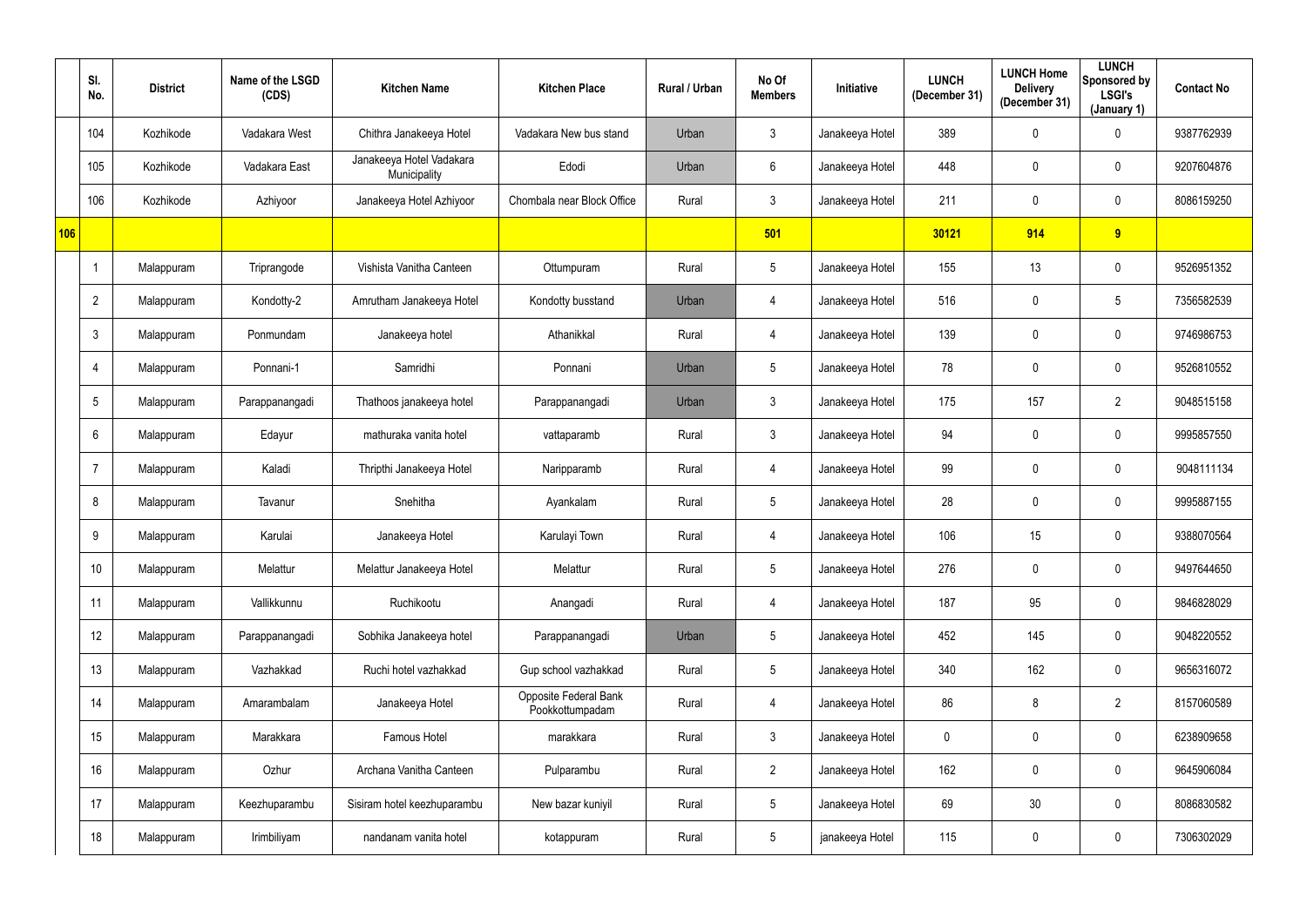| SI.<br>No. | <b>District</b> | Name of the LSGD<br>(CDS) | <b>Kitchen Name</b>         | <b>Kitchen Place</b> | Rural / Urban | No Of<br><b>Members</b> | Initiative      | <b>LUNCH</b><br>(December 31) | <b>LUNCH Home</b><br><b>Delivery</b><br>(December 31) | <b>LUNCH</b><br>Sponsored by<br>LSGI's<br>(January 1) | <b>Contact No</b> |
|------------|-----------------|---------------------------|-----------------------------|----------------------|---------------|-------------------------|-----------------|-------------------------------|-------------------------------------------------------|-------------------------------------------------------|-------------------|
| 19         | Malappuram      | Porur                     | Kudumbasree vanitha canteen | Cherukod             | Rural         | $\overline{4}$          | Janakeeya Hotel | 188                           | 0                                                     | $\mathbf 0$                                           | 9745425647        |
| 20         | Malappuram      | Tirunavaya                | Vibhava Cafesree            | Karathoor            | Rural         | $\overline{4}$          | Janakeeya Hotel | 91                            | 32                                                    | $\overline{0}$                                        | 9645414837        |
| 21         | Malappuram      | Moothedam                 | Moothedam janakeeya hotel   | Karappuram           | Rural         | 3                       | Janakeeya Hotel | 195                           | 0                                                     | $\mathbf 0$                                           | 9447630154        |
| 22         | Malappuram      | Vazhayur                  | Three Star Janakeeya Hotel  | Karad                | Rural         | 4                       | Janakeeya Hotel | 302                           | 48                                                    | $\mathbf 0$                                           | 9744305921        |
| 23         | Malappuram      | urngattiri                | Oottupura                   | Therattummal         | Rural         | $5\overline{)}$         | Janakeeya Hotel | 97                            | 85                                                    | $\mathbf 0$                                           | 9562851125        |
| 24         | Malappuram      | Maranchery                | Janakeeya Hotel maranchey   | Panambad             | Rural         | 5 <sub>5</sub>          | Janakeeya Hotel | 73                            | 162                                                   | $\mathbf 0$                                           | 9048081621        |
| 25         | Malappuram      | Athavanad                 | Janakeeya Bhakshanasala     | Vettichira           | Rural         | $5\phantom{.0}$         | Janakeeya Hotel | 135                           | 0                                                     | $\mathbf 0$                                           | 9495291580        |
| 26         | Malappuram      | Pothukal                  | Vanitha Canteen             | Nettikulam           | Rural         | $6\overline{6}$         | Janakeeya Hotel | 98                            | 0                                                     | $\mathbf 0$                                           | 9048501397        |
| 27         | Malappuram      | Mampad                    | <b>Bismi Cafe</b>           | Mampad               | Rural         | $\mathbf{3}$            | Janakeeya Hotel | 92                            | 0                                                     | $\overline{0}$                                        | 9961170251        |
| 28         | Malappuram      | Marakkara                 | Ruchikoottu                 | <b>AC Nirappu</b>    | Rural         | $5\overline{)}$         | Janakeeya Hotel | 57                            | 0                                                     | $\mathbf 0$                                           | 9745625415        |
| 29         | Malappuram      | Alipparambu               | Oottupura                   | Alipparambu          | Rural         | $5\overline{)}$         | Janakeeya Hotel | 164                           | $\mathbf 0$                                           | $\mathbf 0$                                           | 9847690941        |
| 30         | Malappuram      | Valanchery                | Janakkeeya Hotel            | Valanchery           | Urban         | $5\phantom{.0}$         | Janakeeya Hotel | 167                           | 0                                                     | $\mathbf 0$                                           | 8593812408        |
| 31         | Malappuram      | Chaliyar                  | Chaliyar Janakeeya Hotel    | Akambaadam           | Rural         | $\mathbf{3}$            | Janakeeya Hotel | 112                           | 37                                                    | $\overline{0}$                                        | 9605274841        |
| 32         | Malappuram      | Kalikavu                  | Friends Janakeeya Hotel     | Kalikavu             | Rural         | $\overline{4}$          | Janakeeya Hotel | 86                            | 11                                                    | $\mathbf 0$                                           | 9745751684        |
| 33         | Malappuram      | Angadipuram               | Janakeeya Hotel             | Angadipuram          | Rural         | $\overline{4}$          | Janakeeya Hotel | 171                           | $\mathbf 0$                                           | $\mathbf 0$                                           | 7902314724        |
| 34         | Malappuram      | Puzhakkattri              | Jasmin                      | Puzhakkattiri        | Rural         | $5\overline{)}$         | Janakeeya Hotel | 154                           | 102                                                   | $\mathbf 0$                                           | 9495497872        |
| 35         | Malappuram      | Nannamukku                | Tanima                      | Nannamukku           | Rural         | $5\phantom{.0}$         | Janakeeya Hotel | 189                           | 137                                                   | $\mathbf 0$                                           | 8943417885        |
| 36         | Malappuram      | Moorkkanad                | Oruma Janakeeya Hotel       | Moorkkanad           | Rural         | $5\overline{)}$         | Janakeeya Hotel | 72                            | 68                                                    | $\mathbf 0$                                           | 9605728248        |
| 37         | Malappuram      | Edavanna                  | Souhrtham Janakeeya Hotel   | Edavanna             | Rural         | $5\phantom{.0}$         | Janakeeya Hotel | 216                           | 91                                                    | $\mathbf 0$                                           | 9746986110        |
| 38         | Malappuram      | Tirur                     | Ruchi Janakeeya Hotel       | Tirur                | Urban         | $\overline{4}$          | Janakeeya Hotel | 428                           | 58                                                    | $\mathbf 0$                                           | 9895409528        |
| 39         | Malappuram      | Tirur                     | Amrutham Janakeeya Hotel    | Tirur                | Urban         | $\overline{4}$          | Janakeeya Hotel | 284                           | 0                                                     | $\mathbf 0$                                           | 9745074259        |
| 40         | Malappuram      | Edappal                   | Daya Cafesree               | Edappal              | Rural         | $5\phantom{.0}$         | Janakeeya Hotel | 148                           | $\pmb{0}$                                             | $\mathbf 0$                                           | 9895439056        |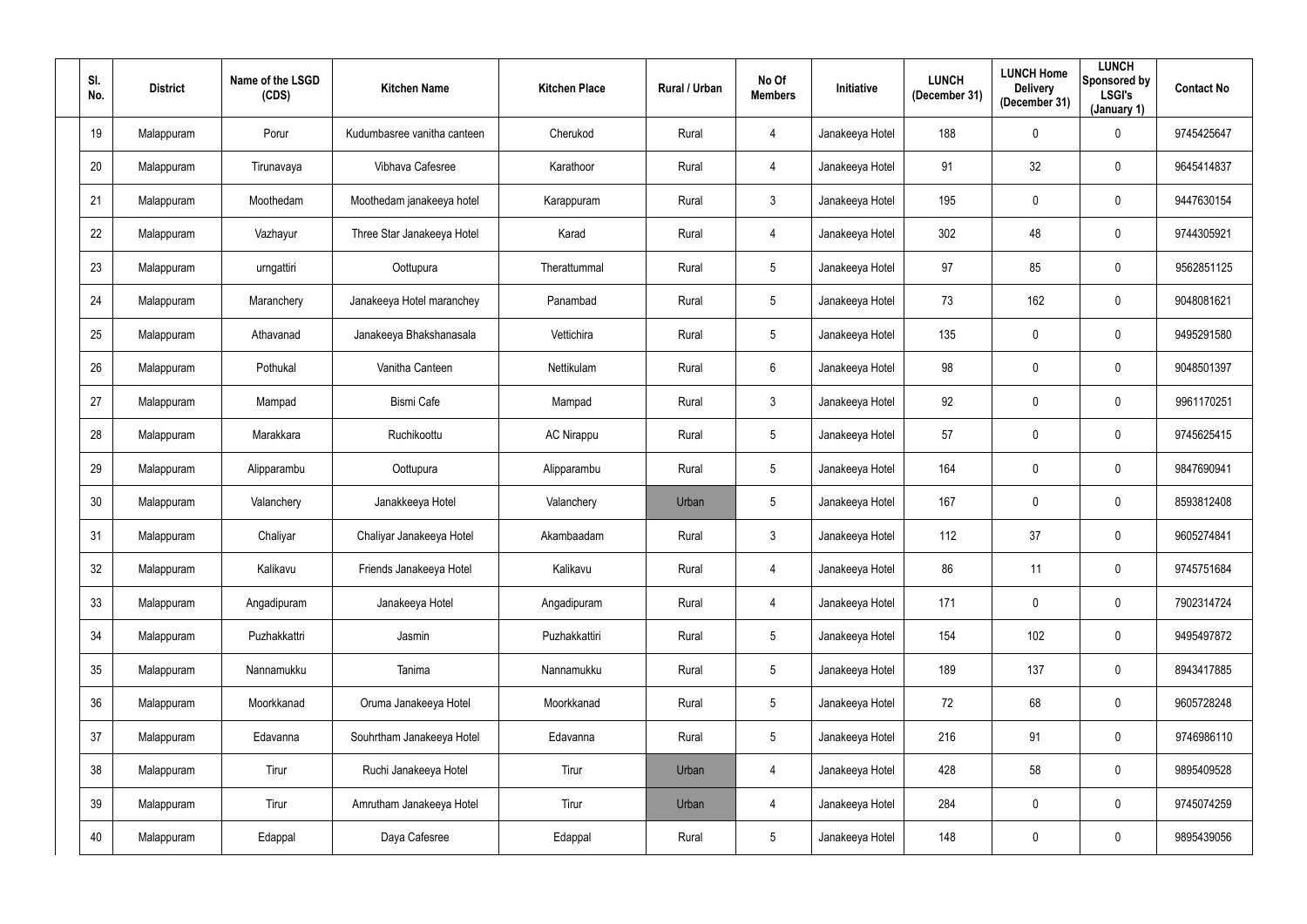|     | SI.<br>No. | <b>District</b> | Name of the LSGD<br>(CDS) | <b>Kitchen Name</b>                               | <b>Kitchen Place</b>   | <b>Rural / Urban</b> | No Of<br><b>Members</b> | Initiative      | <b>LUNCH</b><br>(December 31) | <b>LUNCH Home</b><br><b>Delivery</b><br>(December 31) | <b>LUNCH</b><br>Sponsored by<br><b>LSGI's</b><br>(January 1) | <b>Contact No</b> |
|-----|------------|-----------------|---------------------------|---------------------------------------------------|------------------------|----------------------|-------------------------|-----------------|-------------------------------|-------------------------------------------------------|--------------------------------------------------------------|-------------------|
|     | 41         | Malappuram      | Koottilangadi             | Janakeeya Hotel                                   | Koottilangadi          | Rural                |                         | Janakeeya Hotel | 55                            | 44                                                    | $\overline{2}$                                               | 9539471939        |
|     | 42         | Malappuram      | Vattamkulam               | Vibhava Janakeeya Hotel                           | Edappal                | Rural                | 4                       | Janakeeya Hotel | 148                           | 0                                                     | $\mathbf 0$                                                  | 9744844512        |
|     | 43         | Malappuram      | Nilambur                  | Annapporna Janakeeya Hotel                        | Nilambur               | Urban                | 8                       | Janakeeya Hotel | 362                           | 132                                                   | $\mathbf 0$                                                  | 8547795364        |
|     | 44         | Malappuram      | Puzhakkattri              | PT Group                                          | Ramapuram              | Rural                | 4                       | Janakeeya Hotel | 126                           | 55                                                    | $\mathbf 0$                                                  | 9745108676        |
|     | 45         | Malappuram      | Vazhikkadavu              | Vanitha Janakeeya Hotel                           | Manimooli              | Rural                | 4                       | Janakeeya Hotel | 130                           | 51                                                    | $\mathbf 0$                                                  | 8943046755        |
|     | 46         | Malappuram      | Chungathara               | Chungathara Annapoorna Vanitha<br>Janakeeya Hotel | Chalikkulam            | Rural                | $\mathbf{3}$            | Janakeeya Hotel | 64                            | 0                                                     | $\mathbf 0$                                                  | 9745674102        |
|     | 47         | Malappuram      | Vallikunnu                | Punathil Janakeeya Hotel                          | Vallikunnu             | Rural                | 4                       | Janakeeya Hotel | 74                            | 216                                                   | $\mathbf 0$                                                  | 9946051042        |
|     | 48         | Malappuram      | Tirurangadi               | Nirmalyam Janakeeya Hotel                         | Chanthappadi           | Urban                | $5\overline{)}$         | Janakeeya Hotel | 306                           | 216                                                   | $\mathbf 0$                                                  | 9895168511        |
|     | 49         | Malappuram      | Purathur                  | Purathur Janakeeya Hotel                          | Kavilakkad             | Rural                | $\mathbf{3}$            | Janakeeya Hotel | 120                           | 76                                                    | $\mathbf 0$                                                  | 9645170119        |
|     | 50         | Malappuram      | Kuruva                    | Swad                                              | Ambalaparamb           | Rural                | 4                       | Janakeeya Hotel | 36                            | 41                                                    | $\mathbf 0$                                                  | 9495993543        |
|     | 51         | Malappuram      | Perumanna Klari           | Perumanna Klari Janakeeya Hotel                   | Near Panjayathu office | Rural                | $\mathbf{3}$            | Janakeeya Hotel | 107                           | 0                                                     | $\mathbf 0$                                                  | 7306197556        |
|     | 52         | Malappuram      | Kuttippuram               | Janakeeya Hotel Kuttippurram                      | Kuttipuram             | Rural                | 5                       | Janakeeya Hotel | 205                           | 0                                                     | $\mathbf 0$                                                  | 8921459017        |
|     | 53         | Malappuram      | Niramaruthur              | Annapporna Janakeeya Hotel                        | Mangad                 | Rural                | $\mathfrak{Z}$          | Janakeeya Hotel | 120                           | 0                                                     | $\overline{0}$                                               | 9746334349        |
|     | 54         | Malappuram      | Veliyancode               | Cafe Kudumbashree                                 | Eramangalam            | Rural                | $\mathfrak{Z}$          | Janakeeya Hotel | $\mathbf 0$                   | $\mathbf 0$                                           | $\overline{0}$                                               | 9567575145        |
|     | 55         | Malappuram      | Pulilkal                  | Ruchi Koottu Janakeeya Hotel                      | Pulikkal               | Rural                | $\overline{4}$          | Janakeeya Hotel | 195                           | 41                                                    | $\mathbf 0$                                                  | 9947039208        |
|     | 56         | Malappuram      | Karuvarakund              | Janakeeya Hotel                                   | Karuvarakund           | Rural                | $\overline{4}$          | Janakeeya Hotel | 222                           | 20                                                    | $\mathbf 0$                                                  | 9562233316        |
|     | 57         | Malappuram      | Thuvvur                   | Janakeeya Hotel                                   | Thuvvur                | Rural                | $5\phantom{.0}$         | Janakeeya Hotel | 97                            | 24                                                    | $\mathbf 0$                                                  | 8075365565        |
|     | 58         | Malappuram      | Kottakkal                 | Kottakkal Janakeeya Hotel                         | Kottakkal              | Urban                | $\mathfrak{Z}$          | Janakeeya Hotel | 383                           | $\pmb{0}$                                             | $\mathbf 0$                                                  | 9946216609        |
|     | 59         | Malappuram      | Kuzhimanna                | Mythri Janakkeeya Hotel                           | Cheruparamb            | Rural                | 4                       | Janakeeya Hotel | 159                           | 68                                                    | $\mathbf 0$                                                  | 9961738543        |
|     | 60         | Malappuram      | Talakkad                  | Talakkad Janakeeya Hotel                          | <b>BP</b> Angadi       | Rural                | $\overline{4}$          | Janakeeya Hotel | $\mathbf 0$                   | $\pmb{0}$                                             | $\mathbf 0$                                                  | 9447824517        |
|     | 61         | Malappuram      | Areecode                  | Haritha sree Janakeeya Hotel                      | Pookottuchola          | Rural                | $\overline{4}$          | Janakeeya Hotel | 97                            | 26                                                    | $\mathbf 0$                                                  | 7025072558        |
| 123 | 62         | Malappuram      | Cherukkavu                | Kitchen Hut Janakeeya Hotel                       | Chevayoor              | Rural                | $\overline{4}$          | Janakeeya Hoel  | 157                           | 70                                                    | 4                                                            | 9895195887        |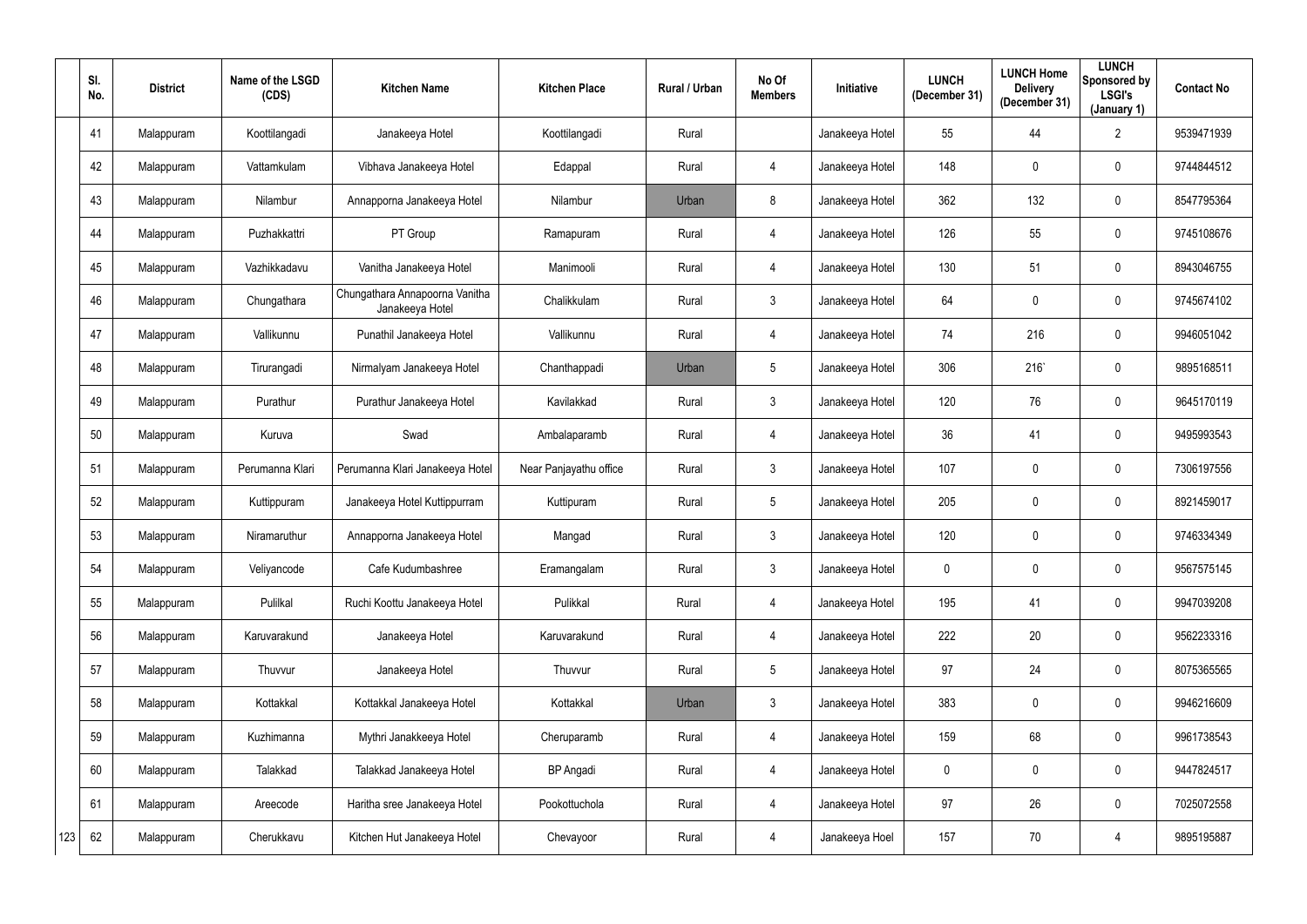| SI.<br>No. | <b>District</b> | Name of the LSGD<br>(CDS) | <b>Kitchen Name</b>        | <b>Kitchen Place</b> | Rural / Urban | No Of<br><b>Members</b> | Initiative      | <b>LUNCH</b><br>(December 31) | <b>LUNCH Home</b><br><b>Delivery</b><br>(December 31) | <b>LUNCH</b><br>Sponsored by<br>LSGI's<br>(January 1) | <b>Contact No</b> |
|------------|-----------------|---------------------------|----------------------------|----------------------|---------------|-------------------------|-----------------|-------------------------------|-------------------------------------------------------|-------------------------------------------------------|-------------------|
| 63         | Malappuram      | Thiruvali                 | Janakeeya hotel            | Thiruvali            | Rural         | $5\overline{)}$         | Janakeeya Hotal | 101                           | 0                                                     | $\mathbf 0$                                           | 9746385945        |
| 64         | Malappuram      | Alamcode                  | Janakeeya hotel            | Alamcode             | Rural         | $5\phantom{.0}$         | Janakeeya Hotal | 118                           | 128                                                   | $\overline{0}$                                        | 8129368109        |
| 65         | Malappuram      | Manjeri 1                 | Cafe Janakeeya hotel       | Manjeri              | Urban         | $6\overline{6}$         | Janakeeya Hotal | 226                           | 228                                                   | $\mathbf 0$                                           | 7336671011        |
| 66         | Malappuram      | kalpakanchery             | Janakeeya HOTEL            | Kalpakanchery        | Rural         | $\overline{4}$          | Janakeeya Hotel | 105                           | 0                                                     | $\mathbf 0$                                           | 9048929947        |
| 67         | Malappuram      | Kodur                     | Janakeeya hotel            | vadakkemanna         | Rural         | $\mathbf{3}$            | Janakeeya hotel | 117                           | 37                                                    | $\mathbf 0$                                           | 9605430938        |
| 68         | Malappuram      | Anakayam                  | janakeeya hotel            | Anakayam             | Rural         | $5\phantom{.0}$         | Janakeeya hotel | 292                           | 0                                                     | $\mathbf 0$                                           | 7025840671        |
| 69         | Malappuram      | Malappuram                | Janakeeya Hotel            | Malappuram           | Urban         | $\mathbf{3}$            | Janakeeya Hotal | 198                           | 30                                                    | $\overline{0}$                                        | 8281125864        |
| 70         | Malappuram      | Tanur                     | Azhimukham Janakeeya hotel | tanur                | Urban         | $\mathbf{3}$            | Janakeeya Hotel | 150                           | 0                                                     | $\mathbf 0$                                           | 7594914843        |
| 71         | Malappuram      | Elamkulam                 | Janapriya                  | Kunnakav             | Rural         | 4                       | Janakeeya Hotel | 159                           | 0                                                     | $\overline{0}$                                        | 9496725446        |
| 72         | Malappuram      | Wandoor                   | Janakeeya Hotel            | wandoor              | Rural         | 4                       | Janakeeya Hotel | 112                           | 45                                                    | $\mathbf 0$                                           | 8086064498        |
| 73         | Malappuram      | Perinthalmanna            | samrthi janakeeya hotei    | Perinthalmanna       | Urban         | $5\overline{)}$         | Janakeeya hotel | 150                           | 0                                                     | $\mathbf 0$                                           | 7994259773        |
| 74         | Malappuram      | Munniyur                  | Oottupura                  | Munniyur             | Rural         | $5\phantom{.0}$         | Janakeeya Hotel | $\mathbf 0$                   | 0                                                     | $\overline{0}$                                        |                   |
| 75         | Malappuram      | AR Nagar                  | Aiswarya                   | AR Nagar             | Rural         | $\mathbf{3}$            | Janakeeya Hotel | 130                           | 0                                                     | $\overline{0}$                                        |                   |
| 76         | Malappuram      | Thenjippalam              | Nanma                      | Thenjippalam         | Rural         |                         | Janakeeya Hotel | 274                           | 92                                                    | $\mathbf 0$                                           |                   |
| 77         | Malappuram      | Peruvallur                | Anugraha                   | Super bazar          | Rural         | $5\phantom{.0}$         | Jankeeya Hotel  | 167                           | 109                                                   | $\overline{2}$                                        | 9747037665        |
| 78         | Malappuram      | Muthuvallur               | Nanma janakeeya hotel      | Muthuparambu         | Rural         | $\mathbf{3}$            | Janakeeya hotel | 434                           | 0                                                     | $\mathbf 0$                                           | 9744406501        |
| 79         | Malappuram      | mankada                   | janakeeya hatel            | Aryiranazhipadi      | Rural         | $3\phantom{a}$          | janakeeya hotel | $\mathbf 0$                   | $\mathbf 0$                                           | $\mathbf 0$                                           | 9539855520        |
| 80         | Malappuram      | Vengara                   | Ponnoos hotel              | Vengara              | Rural         | 4                       | Janakeeya hotel | 298                           | 0                                                     | $\mathbf 0$                                           | 9947424618        |
| 81         | Malappuram      | Pulpatta                  | Santhwanam Janakeeya hotel | Padikkal parambil    | Rural         | $5\phantom{.0}$         | Janakeeya hotel | 362                           | 348                                                   | $\mathbf 0$                                           | 9526367569        |
| 82         | Malappuram      | Keezhattur                | Keezhattur Janakeeya hotel | Keezhattur           | Rural         | 4                       | Janakeeya hotel | 60                            | 0                                                     | $\mathbf 0$                                           | 9539209640        |
| 83         | Malappuram      | Cherumundam               | Nanma janakeeya hotel      | Manchingapara        | Rural         | 4                       | Janakeeya hotel | 110                           | 0                                                     | $\mathbf 0$                                           | 9496048689        |
| 84         | Malappuram      | Chelambre                 | Soorya Janakeeya hotel     | Pulluparamb          | Rural         | $\mathbf{3}$            | Janakeeya hotel | 117                           | 81                                                    | $\mathbf 0$                                           | 7994179285        |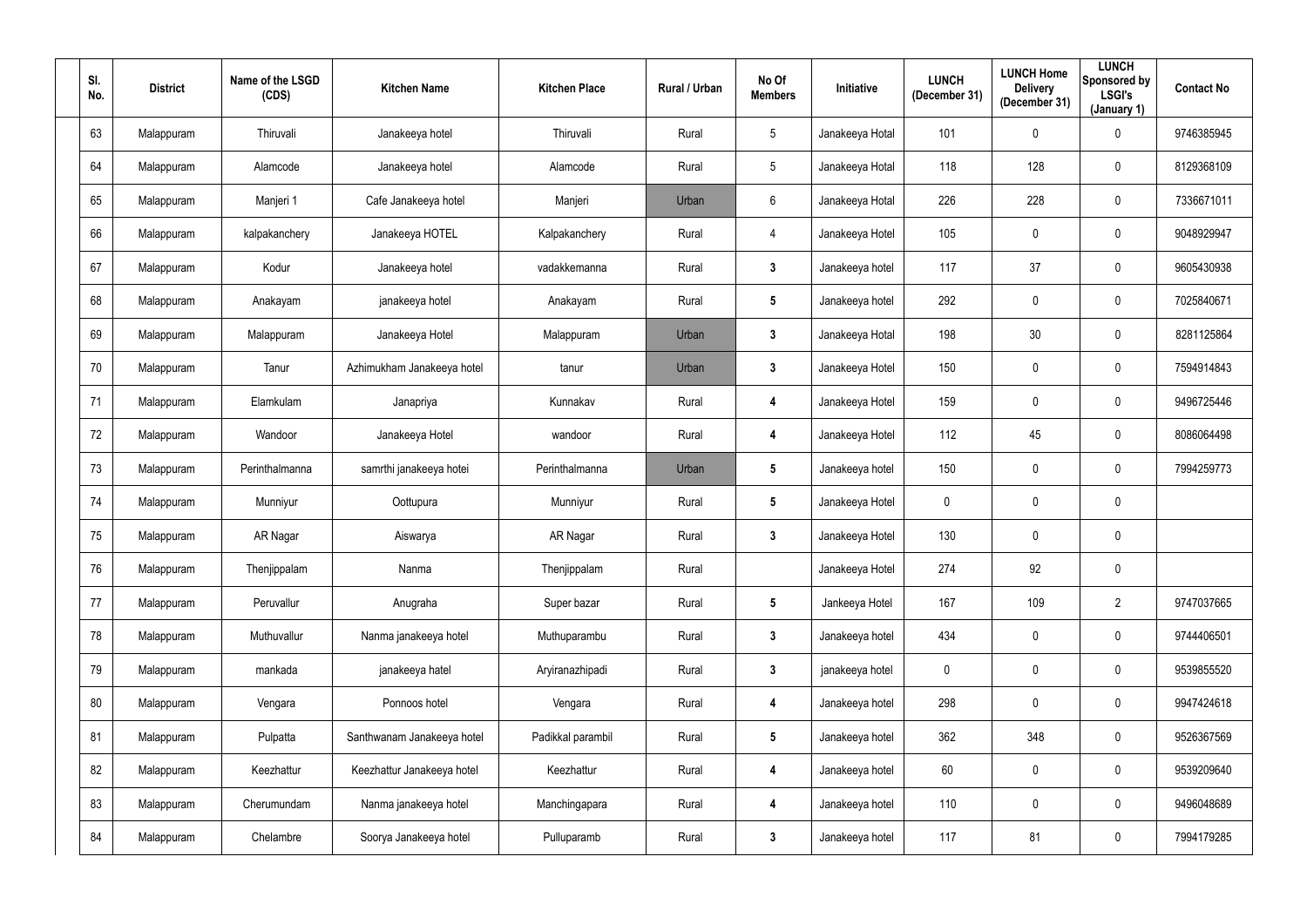| SI.<br>No. | <b>District</b> | Name of the LSGD<br>(CDS) | <b>Kitchen Name</b>      | <b>Kitchen Place</b> | Rural / Urban | No Of<br><b>Members</b> | Initiative      | <b>LUNCH</b><br>(December 31) | <b>LUNCH Home</b><br><b>Delivery</b><br>(December 31) | <b>LUNCH</b><br>Sponsored by<br>LSGI's<br>(January 1) | <b>Contact No</b> |
|------------|-----------------|---------------------------|--------------------------|----------------------|---------------|-------------------------|-----------------|-------------------------------|-------------------------------------------------------|-------------------------------------------------------|-------------------|
| 85         | Malappuram      | Ponmala                   | Janakeeya hotel          | Chappangadi          | Rural         | 4                       | Janakeeya hotel | 196                           | 0                                                     | $\mathbf 0$                                           | 9605811748        |
| 86         | Malappuram      | Thennala                  | <b>Bismi Hotel</b>       | Pookkiparamb         | Rural         | 4                       | Jankeeya Hotel  | 237                           | 0                                                     | $\overline{0}$                                        | 9995757092        |
| 87         | Malappuram      | Tanalur                   | Janakeeya Hotel          | Tanalur              | Rural         |                         | Jankeeya Hotel  | $\pmb{0}$                     | 0                                                     | $\mathbf 0$                                           |                   |
| 88         | Malappuram      | Parappur                  | Janakeeya Hotel          | chullipparambu       | Rural         | $5\phantom{.0}$         | Janakeeya Hotel | 287                           | 0                                                     | $\mathbf 0$                                           | 9961091317        |
| 89         | Malappuram      | Edarikkode                | Janakeeya Hotel          | Edarikkod            | Rural         | $\mathbf{3}$            | Janakeeya Hotel | $\mathbf 0$                   | 0                                                     | $\mathbf 0$                                           | 8089003770        |
| 90         | Malappuram      | Oorakam                   | Ammoos                   | Panchayath padi      | Rural         | $3\overline{3}$         | Janakeeya Hotel | 234                           | 0                                                     | $\mathbf 0$                                           | 9526449294        |
| 91         | Malappuram      | Nannambra                 | Veeturuchi               | Kundoor Athani       | Rural         | 4                       | Janakeeya Hotel | $\mathbf 0$                   | $\mathbf 0$                                           | $\overline{0}$                                        | 9400618659        |
| 92         | Malappuram      | Pandikkad                 | Janakeeya Hotel          | Pandikkad            | Rural         | 4                       | Janakeeya Hotel | 173                           | 0                                                     | $\overline{0}$                                        | 9995504081        |
| 93         | Malappuram      | Chokkad                   | Natturuchi               | Chokkad              | Rural         |                         | Janakeeya Hotel | 80                            | 24                                                    | $\mathbf 0$                                           |                   |
| 94         | Malappuram      | Cheekode                  | Cheekode Janakeeya Hotel | Cheekode             | Rural         |                         | Janakeeya Hotel | 52                            | 30                                                    | $\overline{0}$                                        |                   |
| 95         | Malappuram      | Makkarapparamb            | Subiksha                 | Makkarapparamb       | Rural         | $\mathbf{3}$            | Janakeeya Hotel | 65                            | 42                                                    | $\overline{0}$                                        | 8089003770        |
| 96         | Malappuram      | Ponnani-1                 | Devi Janakeeya Hotel     | Ponnani              | Urban         | $5\phantom{.0}$         | Janakeeya Hotel | $\mathbf 0$                   | 0                                                     | $\mathbf 0$                                           | 9961919097        |
| 97         | malappuram      | mangalam                  | Soubagya                 | mangalam             | Rural         | $5\phantom{.0}$         | janakeeya hotel | $\mathbf 0$                   | 0                                                     | $\mathbf 0$                                           |                   |
| 98         | Malappuram      | Trikkalangode             | janakeeya hotel          | karakkunnu           | Rural         | $6\phantom{1}$          | Janakeeya Hotel | 213                           | 0                                                     | $\mathbf 0$                                           |                   |
| 99         | Malppuram       | Morayoor                  | Janakeeya hotel          | Valanchery           | Rural         | $\mathbf{3}$            | Janakeeya hotel | 110                           | $\mathbf 0$                                           | $\overline{0}$                                        |                   |
| 100        | Malappuram      | Perumbadapp               | Janakeeya hotel          | Perumbadapp          | Rural         | 4                       | Janakeeya hotel | $\pmb{0}$                     | 0                                                     | $\mathbf 0$                                           |                   |
| 101        | Malappuram      | Tirur                     | Samruthi Janakeeya Hotel | Vettom               | <b>RURAL</b>  |                         | Janakeeya hotel | 151                           | 145                                                   | $\mathbf 0$                                           |                   |
| 102        | Malappuram      | Kondotty                  | Janakeeya hotel          | vazhakad             | <b>RURAL</b>  |                         | janakeeya hotel | 306                           | 230                                                   | $2^{\circ}$                                           |                   |
| 103        | Malappuram      | Perinthalmanna            | Janakeeya hotel          | pulamanthole         | <b>RURAL</b>  | 4                       | Janakeeya hotel | 186                           | 0                                                     | $\mathbf 0$                                           |                   |
| 104        | Malappuram      | Tanur                     | Jankeeya hotel           | Valavannur           | <b>RURAL</b>  |                         | Janakeeya hotel | 270                           | $\mathbf 0$                                           | $\mathbf 0$                                           |                   |
| 105        | Malappuram      | kottakkal                 | Janakeeya hotel          | kotakkal             | <b>URBAN</b>  |                         | Janakeeya hotel | 283                           | 0                                                     | $\mathbf 0$                                           |                   |
| 106        | Malappuram      | Vettom                    | Thripthi Janakeeya Hotel | vettom               | <b>RURAL</b>  |                         | Janakeeya hotel | 118                           | $\pmb{0}$                                             | $\mathbf 0$                                           |                   |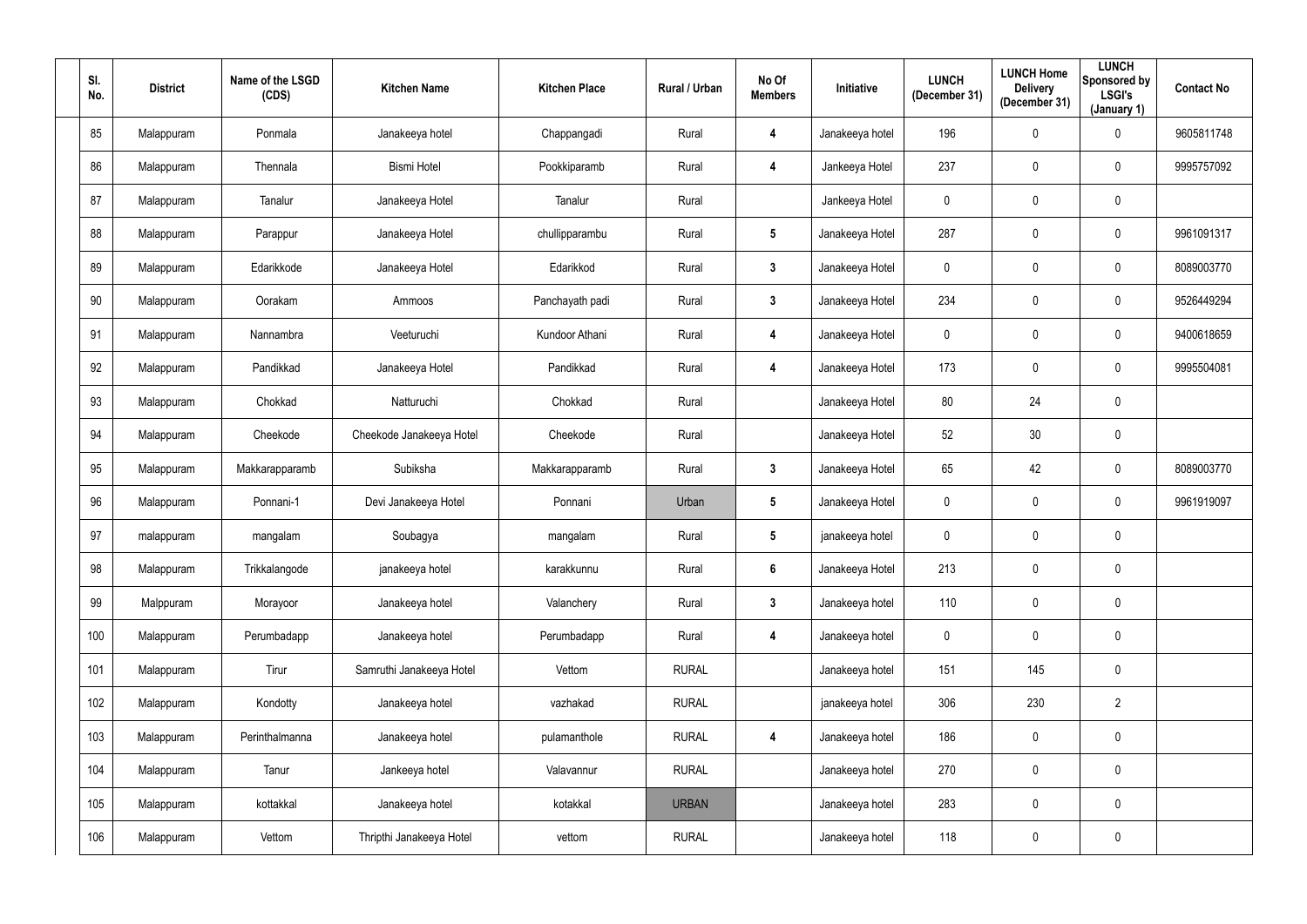|     | SI.<br>No. | <b>District</b> | Name of the LSGD<br>(CDS) | <b>Kitchen Name</b>        | <b>Kitchen Place</b> | <b>Rural / Urban</b> | No Of<br><b>Members</b> | Initiative      | <b>LUNCH</b><br>(December 31) | <b>LUNCH Home</b><br><b>Delivery</b><br>(December 31) | <b>LUNCH</b><br>Sponsored by<br><b>LSGI's</b><br>(January 1) | <b>Contact No</b> |
|-----|------------|-----------------|---------------------------|----------------------------|----------------------|----------------------|-------------------------|-----------------|-------------------------------|-------------------------------------------------------|--------------------------------------------------------------|-------------------|
|     | 107        | Malappuram      | Nilambur                  | Janakeeya hotel            | nilambur             | <b>URBAN</b>         |                         | Janakeeya hotel | 230                           | 20                                                    | $\mathbf 0$                                                  |                   |
|     | 108        | Malappuram      | Nilambur                  | Janakeeya hotel            | nilambur             | <b>URBAN</b>         |                         | Janakeeya hotel | 288                           | $\mathbf 0$                                           | $\overline{0}$                                               |                   |
|     | 109        | Malappuram      | Vallikkunn                | Rasakkut                   |                      | Rural                |                         | janakeeyahotel  | 162                           | 122                                                   | $\overline{0}$                                               |                   |
|     | 110        | Malappuram      | kuruva                    | Ruchi                      |                      | Rural                | $5\phantom{.0}$         | Janakeeyahotel  | 92                            | 16                                                    | $\mathbf 0$                                                  | 9745414800        |
|     | 111        | Malappuram      | Kannamangalam             |                            |                      | Rural                |                         | Janakeeya Hotel | 368                           | $\mathbf 0$                                           | $\overline{0}$                                               |                   |
|     | 112        | Malappuram      | Othungal                  | janakeeya hotel            | Othukkungal          | Rural                | $5\phantom{.0}$         | Janakeeya Hotel | 250                           | $\overline{0}$                                        | $\overline{0}$                                               | 9656716066        |
|     | 113        | Malappuram      | Pookkottur                | janakeeya hotel            | valluvambram         | Rural                | 4                       | Janakeeya Hotel | 216                           | $\mathbf 0$                                           | $\overline{0}$                                               | 9447334084        |
|     | 114        | Malappuram      | Edakkara                  | Edakkara janakeeya hotel   |                      | Rural                |                         | janakeeya hotel | 171                           | $\pmb{0}$                                             | $\pmb{0}$                                                    |                   |
|     | 115        | Malappuram      | porur                     | Thanima Janakeeya Hotel    |                      | Rural                |                         | janakeeya hotel | 50                            | 63                                                    | $\mathbf 0$                                                  | 9539928567        |
|     | 116        | Malappuram      | pulikkal                  | Janakeeya Hotel            | pulikkal             | Rural                |                         | Janakeeya Hotel | 132                           | 55                                                    | $\overline{0}$                                               |                   |
|     | 117        | malappuram      | thanur                    | amma janakeeyahottel       |                      | Rural                | $5\overline{)}$         | janakeeyahottel | 392                           | $\mathbf 0$                                           | $\mathbf 0$                                                  |                   |
|     | 118        | malappuram      | pallikkal                 | padheyam janakeeyahottel   |                      | Rural                | $5\overline{)}$         | janakeeyahotel  | 57                            | 53                                                    | $\mathbf 0$                                                  |                   |
|     | 119        | Malappuram      | chelembra                 | janakeeyahotel2            |                      | Rural                |                         | janakeeyahotel  | 190                           | 78                                                    | $\boldsymbol{0}$                                             |                   |
|     | 120        | Malappuram      | Purathur                  | Safa Janakeeya Hotel       | Paravanna            | Rural                | $5\phantom{.0}$         | Janakeeya Hotel | $\pmb{0}$                     | $\mathbf 0$                                           | $\mathbf 0$                                                  |                   |
|     | 121        | malappuram      | vazhayur                  | puthuma janakeeyahotel     |                      | Rural                |                         | janakeeyahotel  | 210                           | 25                                                    | $\mathbf 0$                                                  |                   |
|     | 122        | malappuram      | mangalam                  | janakeeyahotel2            |                      | Rural                |                         | janakeeyahotel  | 76                            | 60                                                    | $\mathbf 0$                                                  |                   |
|     | 123        | malappuram      | kuttippuram               | nilayoram janakeeya hotel  |                      |                      | 4                       | janakeeyahotel  | 124                           | $\pmb{0}$                                             | $\bm{0}$                                                     |                   |
|     | 124        | malapluram      | thazhekode                |                            |                      | Rural                |                         |                 | 431                           | $\pmb{0}$                                             | $\mathbf 0$                                                  |                   |
|     | 125        | malappuram      | munniyur                  | my kitchen                 | Alinchuvad           | Rural                | $5\phantom{.0}$         | janakeeya hotel | $\boldsymbol{0}$              | $\mathbf 0$                                           | $\mathbf 0$                                                  | 8589809765        |
|     | 126        | Malappuram      | Mangalam                  | Ruchikkoottu               | Mangalam             | Rural                | 4                       | Janakeeya hotel | 76                            | 30                                                    | $\mathbf 0$                                                  |                   |
| 123 |            |                 |                           |                            |                      |                      |                         |                 | 19915                         | 4411                                                  | 19                                                           |                   |
|     |            | Palakkad        | Elapully                  | Nakshathra Vanitha canteen | Canteen              | Rural                | $\overline{4}$          | Janakeeya Hotel | 100                           | $\pmb{0}$                                             | $\overline{0}$                                               | 8547384972        |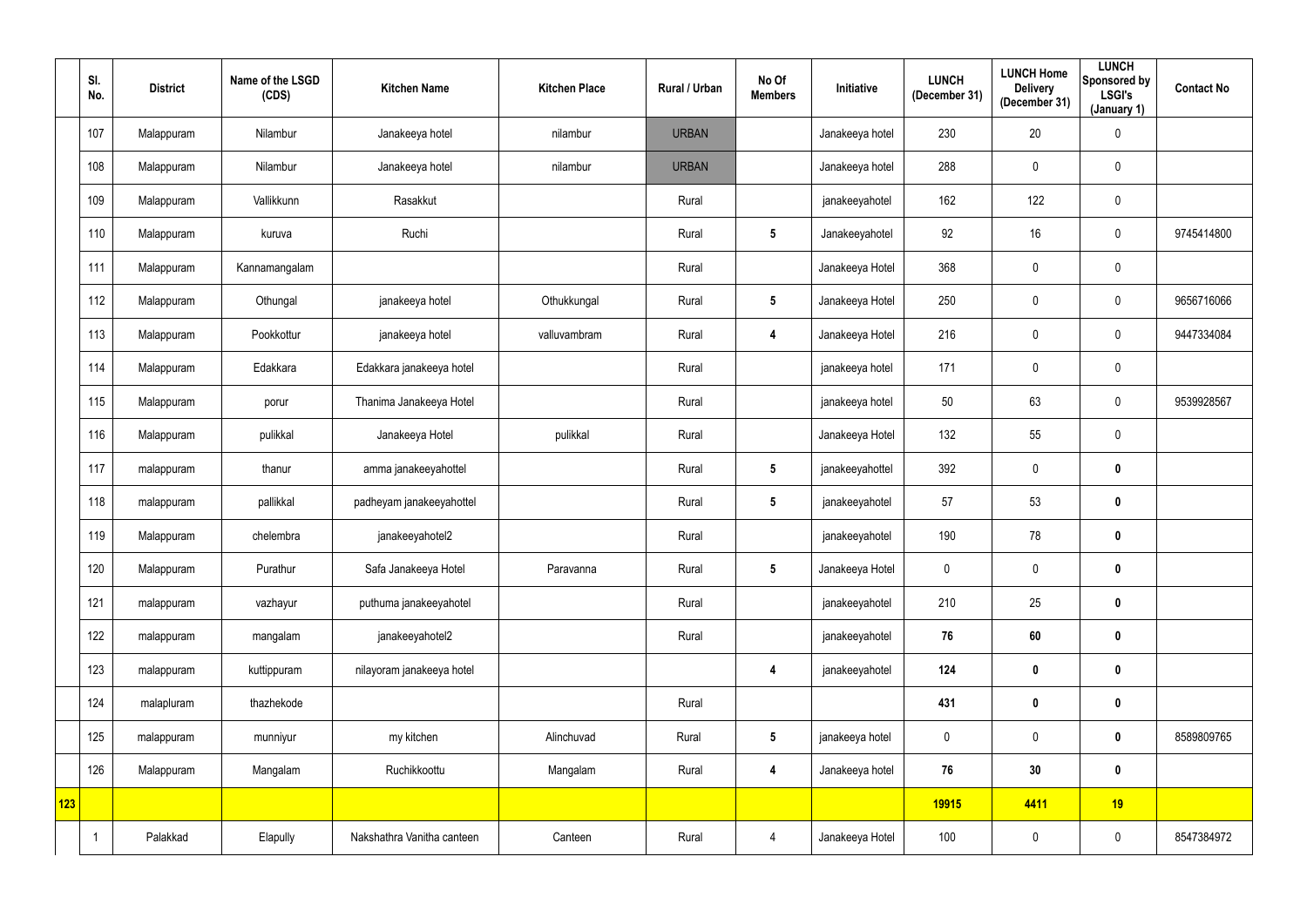| SI.<br>No.      | <b>District</b> | Name of the LSGD<br>(CDS) | <b>Kitchen Name</b>             | <b>Kitchen Place</b>                      | Rural / Urban | No Of<br><b>Members</b> | <b>Initiative</b> | <b>LUNCH</b><br>(December 31) | <b>LUNCH Home</b><br><b>Delivery</b><br>(December 31) | <b>LUNCH</b><br>Sponsored by<br><b>LSGI's</b><br>(January 1) | <b>Contact No</b> |
|-----------------|-----------------|---------------------------|---------------------------------|-------------------------------------------|---------------|-------------------------|-------------------|-------------------------------|-------------------------------------------------------|--------------------------------------------------------------|-------------------|
| $\overline{2}$  | Palakkad        | Nalleppilly               | Vanitha Canteen                 | Canteen                                   | Rural         | 4                       | Janakeeya Hotel   | 158                           | 0                                                     | $\mathbf 0$                                                  | 9656232569        |
| $\mathbf{3}$    | Palakkad        | Chittur                   | Thanal vanitha Canteen          | Thathamangalam, Mettuvalavu               | Urban         | $\mathbf{3}$            | Janakeeya Hotel   | 358                           | 0                                                     | $\overline{0}$                                               | 9447105400        |
| $\overline{4}$  | Palakkad        | chittur                   | urapp janakeeya hotel           | Anicode junction                          | urban         | $5\phantom{.0}$         | Janakeeya hotel   | 193                           | 0                                                     | $\overline{0}$                                               | 9349930549        |
| $5\phantom{.0}$ | Palakkad        | polpully                  | subiksha janakeeya hotel        | kallootiyal                               | Rural         | $5\phantom{.0}$         | Janakeeya hotel   | 177                           | 0                                                     | $\mathbf 0$                                                  | 9495197498        |
| $6\phantom{.}$  | Palakkad        | Eruthenpathy              | Nila janakeeya hotel            | Mooniilmada muniyappan<br>kshethram near  | Rural         | $5\phantom{.0}$         | Janakeeya hotel   | 148                           | 0                                                     | $\mathbf 0$                                                  | 9037290925        |
| $\overline{7}$  | Palakkad        | Perumatty                 | Nanam Janakeeya hotel           | kannimari                                 | Rural         | $\mathbf{3}$            | Janakeeya hotel   | 135                           | 0                                                     | $\mathbf 0$                                                  | 9605529657        |
| 8               | Palakkad        | Vadakarapathy             | soubhagya janakeeya hotel       | vadakarapathy panchayath                  | Rural         | $5\phantom{.0}$         | Janakeeya hotel   | 130                           | $\mathbf 0$                                           | $\overline{0}$                                               | 9633578756        |
| 9               | Palakkad        | Kozhinjampara             | Sreesakthi Janakeeya hotel      | Kozhinjampara<br>gramapanchayth, near bus | Rural         | $5\phantom{.0}$         | Janakeeya hotel   | 185                           | 0                                                     | $\mathbf 0$                                                  | 9847121105        |
| 10              | Palakkad        | Vadakkenchery             | Oottupura Vanitha Canteen       | Panchayath building,<br>Vadakkenchery     | Rural         | 4                       | Janakeeya Hotel   | 261                           | 0                                                     | $\mathbf 0$                                                  | 9656360141        |
| 11              | Palakkad        | PKD North                 | Cafesree                        | opp. ksrtc bus stand,<br>Manjakulam road  | Urban         | $5\overline{)}$         | Janakeeya Hotel   | $\mathbf 0$                   | 0                                                     | $\mathbf 0$                                                  | 9037332005        |
| 12              | Palakkad        | Ongallur                  | Amma canteen                    | Ongallur vipanana kendram                 | Rural         | 4                       | Janakeeya Hotel   | 129                           | 0                                                     | $\mathbf 0$                                                  | 7560924507        |
| 13              | Palakkad        | Muthuthala                | Sreelakshmi vanitha canteen     | Muthuthala panchayath                     | Rural         | 4                       | Janakeeya Hotel   | 86                            | 0                                                     | $\overline{0}$                                               | 7558865485        |
| 14              | Palakkad        | Koppam                    | Natturuchi kudumbashree cafe    | Near koppam village                       | Rural         | $5\phantom{.0}$         | Janakeeya Hotel   | 188                           | 0                                                     | $\mathbf 0$                                                  | 8075779172        |
| 15              | Palakkad        | Paruthur                  | Mamatty vanitha canteen         | Near panchayath                           | Rural         | $5\phantom{.0}$         | Janakeeya Hotel   | 98                            | $\mathbf 0$                                           | $\mathbf 0$                                                  | 9544847874        |
| 16              | Palakkad        | Vilayur                   | Souhritha caffesree (Ruchipura) | Near Vilayur Panchayath                   | Rural         | $6\overline{6}$         | Janakeeya Hotel   | 162                           | 0                                                     | $\mathbf 0$                                                  | 9747342046        |
| 17              | palakkad        | Kulukkallur               | Snehitha Janakeeya hotel        | Kulukkallur panchayath                    | Rural         | $5\phantom{.0}$         | Janakeeya hotel   | 105                           | 0                                                     | $\mathbf 0$                                                  | 9746701454        |
| 18              | Palakkad        | Pattambi                  | Janakeeya hotel                 | near Govt samskritha college,<br>Pattambi | Urban         | 4                       | Janakeeya hotel   | $\mathbf 0$                   | $\mathbf 0$                                           | $\mathbf 0$                                                  | 9562043428        |
| 19              | Palakkad        | Erimayur                  | Thanima Vanitha Canteen         | Panchayath building, Erimayur             | Rural         | $5\overline{)}$         | Janakeeya Hotel   | 52                            | 0                                                     | $\overline{2}$                                               | 9746440633        |
| $20\,$          | Palakkad        | Kizhekkencheri            | Vanitha Canteen                 | Panchayath Building,<br>Kizhakkenchery    | Rural         | 4                       | Janakeeya Hotel   | 100                           | 0                                                     |                                                              | 9747923418        |
| 21              | Palakkad        | Peringottukkurrissi       | Aiswarya Vanitha canteen        | Panchayth building                        | Rural         | 3                       | Janakeeya Hotel   | 69                            | 0                                                     | $\mathbf 0$                                                  | 9048665884        |
| 22              | Palakkad        | Mundoor                   | Bharath vanitha canteen         | Panchayath building                       | Rural         | $\mathbf{3}$            | Janakeeya Hotel   | 163                           | 0                                                     | $\mathbf 0$                                                  | 8592830607        |
| 23              | Palakkad        | Kodumbu                   | kripa                           | kodumb panchayath                         | Rural         | 4                       | Janakeeya HoteL   | 65                            | 0                                                     | $\mathbf 0$                                                  | 9048682860        |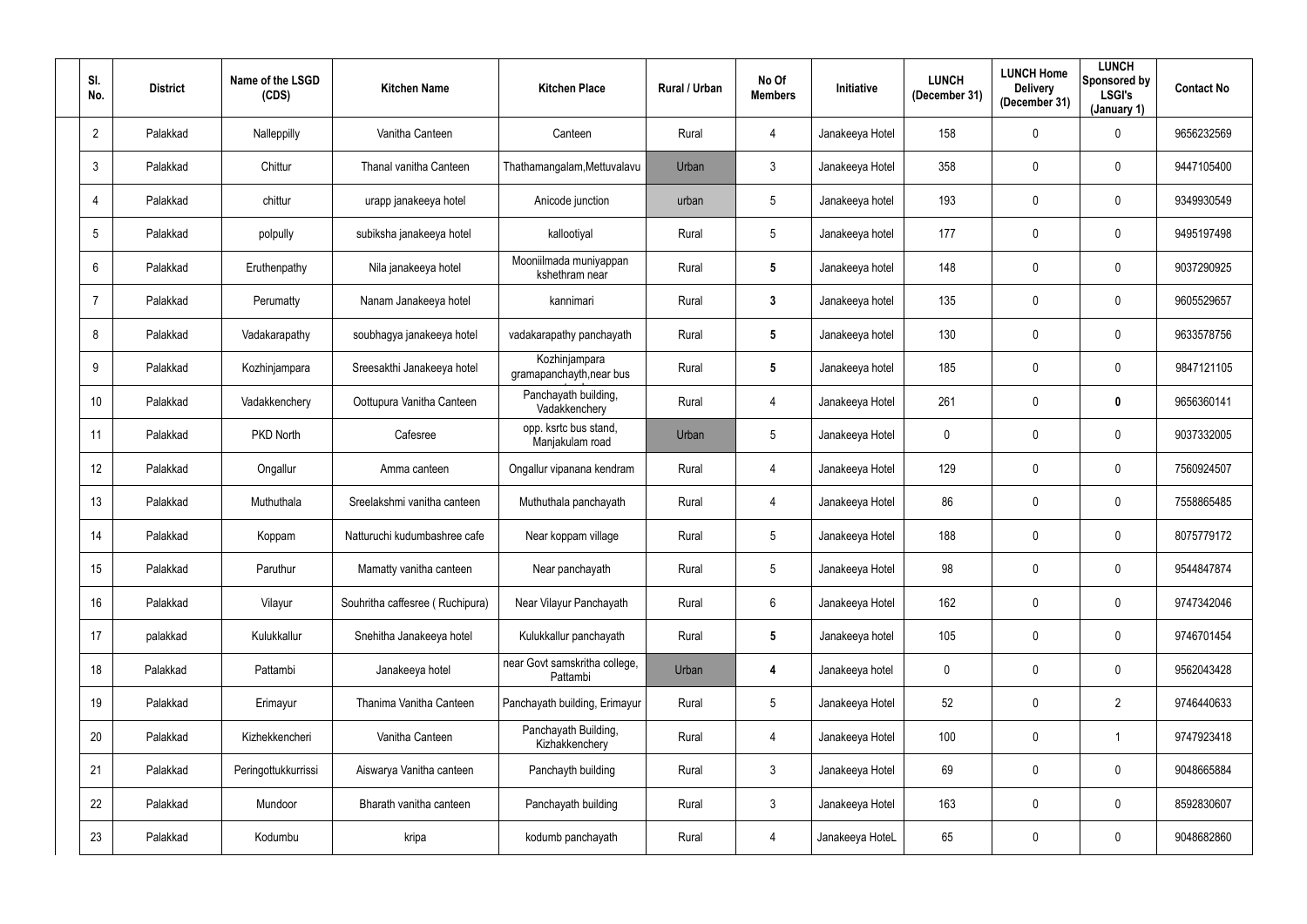| SI.<br>No. | <b>District</b> | Name of the LSGD<br>(CDS) | <b>Kitchen Name</b>                      | <b>Kitchen Place</b>                            | Rural / Urban | No Of<br><b>Members</b> | Initiative       | <b>LUNCH</b><br>(December 31) | <b>LUNCH Home</b><br><b>Delivery</b><br>(December 31) | <b>LUNCH</b><br>Sponsored by<br>LSGI's<br>(January 1) | <b>Contact No</b> |
|------------|-----------------|---------------------------|------------------------------------------|-------------------------------------------------|---------------|-------------------------|------------------|-------------------------------|-------------------------------------------------------|-------------------------------------------------------|-------------------|
| 24         | Palakkad        | Thirumittakode            | Thirumuttam Janakeeya Hotel              | Karukaputhur                                    | Rural         | 6                       | Janakeeya Hotel  | 98                            | 0                                                     | $\overline{0}$                                        | 9072841599        |
| 25         | Palakkad        | Akathethara               | Nanma canteen                            | kalyanamandapam                                 | Rural         | $\mathbf{3}$            | Janakeeya Hotel  | 190                           | 0                                                     | $\mathbf 0$                                           | 7025563510        |
| 26         | Palakkad        | Marutharoad               | flavours cantteen                        | panchayath                                      | Rural         | $5\overline{)}$         | Janakeeya Hotela | 135                           | 0                                                     | $\mathbf 0$                                           | 9746227966        |
| 27         | Palakkad        | Trithala                  | Kairali Vanitha Hotel                    | Thirthala                                       | Rural         | $5\phantom{.0}$         | Janakeeya Hotel  | 127                           | 0                                                     | $\mathbf 0$                                           | 9048710155        |
| 28         | Palakkad        | Kongad                    | Annapoorna vanitha canteen               | Near Kongad village office                      | Rural         | $5\overline{)}$         | Janakeeya Hotel  | 102                           | 0                                                     | $\mathbf 0$                                           | 9645425774        |
| 29         | Palakkad        | Sreekrishnapuram          | Subiksha canteen                         | Near panchayath office                          | Rural         | 3 <sup>1</sup>          | Janakeeya Hotel  | 112                           | 0                                                     | $\mathbf 0$                                           | 8086697226        |
| 30         | Palakkad        | Pallassana                | dhanalakshmi vanitha canteen             | pallassana panchayath<br>building               | Rural         | $5\phantom{.0}$         | Janakeeya Hotel  | 206                           | 0                                                     | $\mathbf 0$                                           | 8943225892        |
| 31         | Palakkad        | Nenmmara                  | Nemmara Janakeeya hotel                  | Nemmara junction                                | Rural         | 4                       | Janakeeya hotel  | 290                           | 0                                                     | $\mathbf 0$                                           | 8157850935        |
| 32         | Palakkad        | Ayilur                    | Janakeeya hotel                          | Thalavettanpara, Ayilur                         | Rural         | $\mathbf{3}$            | Janakeeya hotel  | 110                           | 0                                                     | $\mathbf 0$                                           | 9539517856        |
| 33         | Palakkad        | Melarkode                 | Janakeeya Hotel                          | near Melarkode panchayath                       | Rural         | 4                       | Janakeeya hotel  | 152                           | 0                                                     | $\mathbf 0$                                           | 8606193918        |
| 34         | Palakkad        | Vandazhi                  | janakeeya hotel                          | Kaniyamangalam                                  | Rural         | 3 <sup>1</sup>          | Janakeeya hotel  | 71                            | 0                                                     | $\mathbf 0$                                           | 9645919937        |
| 35         | Palakkad        | Nelliayampathy            | Janakeeya hotel                          | near Panchayat, kaikaty                         | Rural         | 4                       | Janakeeya hotel  | $\mathbf 0$                   | 0                                                     | $\mathbf 0$                                           | 9497123529        |
| 36         | Palakkad        | Elavanchery               | Snehatheeram                             | Near GUPS, Vattekkad                            | Rural         | $5\phantom{.0}$         | Janakeeya Hotel  | 140                           | 0                                                     | $\mathbf 0$                                           | 9744195274        |
| 37         | Palakkad        | Kollemkode                | Priya Vanitha Canteen                    | Block Panchayath Office,<br>Kollengode          | Rural         | $\overline{4}$          | Janakeeya Hotel  | 251                           | $\mathbf 0$                                           | $\mathbf 0$                                           | 9745456764        |
| 38         | Palakkad        | Koduvayur                 | Samridhi Kudumbashree Vanitha<br>Canteen | Panchayath Building                             | Rural         | $5\overline{)}$         | Janakeeya Hotel  | 158                           | 0                                                     | $\mathbf 0$                                           | 8086263595        |
| 39         | Palakkad        | Pattanchery               | Sreelakshmi vanitha canteen              | Panchayath Building                             | Rural         | $\overline{4}$          | Janakeeya Hotel  | 18                            | 0                                                     | $\mathbf 0$                                           | 8086916932        |
| 40         | Palakkad        | Pudunagaram               | Janakeeya Hotel                          | Near KSEB, Pudunagaram                          | Rural         | 4                       | Janakeeya hotel  | 196                           | $\mathbf 0$                                           | $\mathbf 0$                                           | 9497241598        |
| 41         | Palakkad        | Vadavanoor                | Sree Muruka Janakeeya Hotel              | Vydhyasala, Vadavanoor                          | Rural         | $5\phantom{.0}$         | Janakeeya hotel  | 177                           | 0                                                     | $\mathbf 0$                                           | 9567011729        |
| 42         | Palakkad        | Peruvemba                 | Samridi Janakeeya Hotel                  | Peruvemba Junction                              | Rural         | 4                       | Jankeeya hotel   | 26                            | 0                                                     | $\mathbf 0$                                           | 918089611261      |
| 43         | Palakkad        | Muthalamada               | Janakeeya Hotel                          | Chulliyarmedu                                   | Rural         | 4                       | Jankeeya hotel   | 370                           | 0                                                     | $\mathbf 0$                                           | 9633730067        |
| 44         | Palakkad        | Cherppalasseri            | Swad Janakiyahotel, CPY                  | Scheduled caste coperative<br>society hall, cpy | Urban         | $5\overline{)}$         | Janakeeya Hotel  | 148                           | 0                                                     | $\mathbf 0$                                           | 9447746082        |
| 45         | Palakkad        | Vellinezhi                | Aiswarya kudumbashree                    | Adakkaputhur                                    | Rural         | $\mathbf{3}$            | Janakeeya Hotel  | 91                            | 0                                                     | $\mathbf 0$                                           | 9747730588        |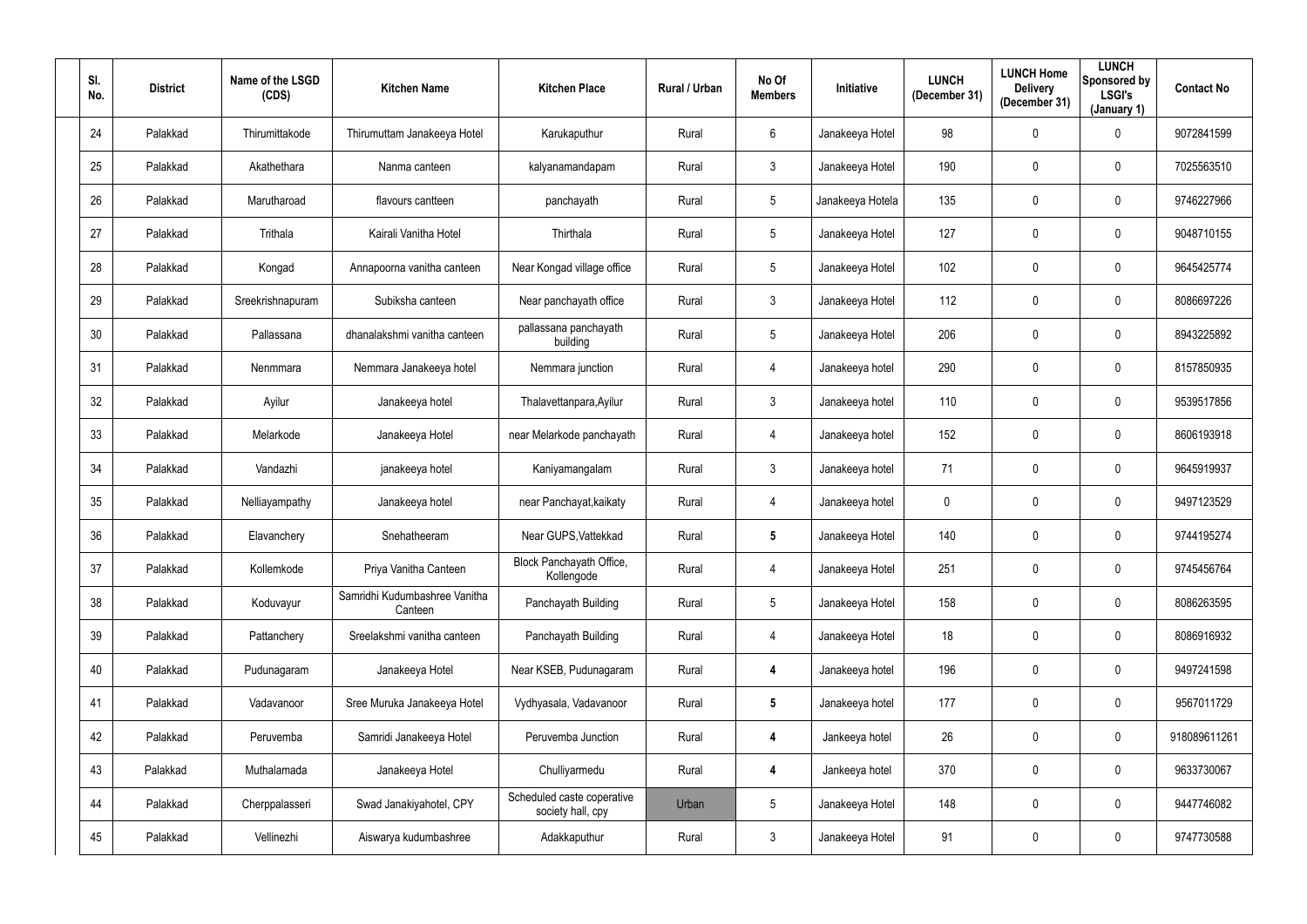|     | SI.<br>No. | <b>District</b> | Name of the LSGD<br>(CDS) | <b>Kitchen Name</b>                           | <b>Kitchen Place</b>                       | Rural / Urban | No Of<br><b>Members</b> | Initiative       | <b>LUNCH</b><br>(December 31) | <b>LUNCH Home</b><br><b>Delivery</b><br>(December 31) | <b>LUNCH</b><br>Sponsored by<br><b>LSGI's</b><br>(January 1) | <b>Contact No</b> |
|-----|------------|-----------------|---------------------------|-----------------------------------------------|--------------------------------------------|---------------|-------------------------|------------------|-------------------------------|-------------------------------------------------------|--------------------------------------------------------------|-------------------|
|     | 46         | Palakkad        | Keralasseri               | Bhagyasree janakeeya hotel                    | Near village office                        | Rural         | 3                       | Janakeeya Hotel  | 55                            | $\overline{0}$                                        | $\mathbf 0$                                                  | 8606125128        |
|     | 47         | Palakkad        | Kottayi                   | Kudumbashree Vanitha canteen                  | Near Kottayi Panchayath                    | Rural         | 4                       | Jankeeya hotel   | 90                            | $\mathbf 0$                                           | $\mathbf 0$                                                  | 9605699847        |
|     | 48         | Palakkad        | anakkara                  | udayasurya vanitha canteen                    | kumbidi                                    | rural         | 5                       | Janakeeya Hotel  | 172                           | $\mathbf 0$                                           | $\pmb{0}$                                                    | 9895947614        |
|     | 49         | Palakkad        | kappur                    | jeevanam hotel                                | kumaranellur                               | rural         | 6                       | Janakeeya Hotel  | 212                           | $\mathbf 0$                                           | $\pmb{0}$                                                    | 9605308385        |
| 102 | 50         | Palakkad        | Malampauzha               | Nandhanam canteen                             | near fantasy park                          | Rural         | $5\phantom{.0}$         | Janakeeya HotelT | 188                           | $\mathbf 0$                                           | $\overline{0}$                                               | 807587062         |
|     | 51         | Palakkad        | Puduppariyaram            | Anaswara Canteen                              | Panchayath                                 | Rural         | 4                       | Janakeeya Hotel  | 160                           | $\mathbf 0$                                           | $\mathbf 0$                                                  | 9526677781        |
|     | 52         | Palakkad        | kadambazhipuram           | Reshmi janakeeya hotel                        | 16 mail                                    | Rural         | 5                       | Janakeeya Hotel  | 87                            | $\mathbf 0$                                           | $\mathbf 0$                                                  | 9048375891        |
|     | 53         | Palakkad        | Kadambazhipuram           | Ardhram Janakeeya hotel                       | Pulapatta                                  | Rural         | $\mathbf{3}$            | Janakeeya Hotel  | 82                            | $\overline{0}$                                        | $\pmb{0}$                                                    | 9495775246        |
|     | 54         | Palakkad        | Kannambra                 | Sree kurumba canteen                          | kannambra                                  | Rural         | 4                       | Janakeeya Hotel  | 197                           | $\mathbf 0$                                           | $\pmb{0}$                                                    | 8157815819        |
|     | 55         | Palakkad        | karakkurissi              | Janakiya hotel                                | Near ammus auditorium,<br>Ayappankavu      | Rural         | $\mathbf{3}$            | Janakeeya Hotel  | 128                           | $\mathbf 0$                                           | $\pmb{0}$                                                    | 6238788932        |
|     | 56         | Palakkad        | Thenkara                  | Subiksham janakeeya hotel                     | Ayurveda hospital compound<br>Then kara    | Rural         | 5                       | Janakeeya Hotel  | 80                            | $\overline{0}$                                        | $\mathbf 0$                                                  | 9747557333        |
|     | 57         | Palakkad        | Alanallur                 | Keerthi vanitha canteen and<br>catering       | Near panchayath Alanallur                  | Rural         | $\overline{5}$          | Janakeeya hotel  | 105                           | $\overline{0}$                                        | $\mathbf 0$                                                  | 9495447569        |
|     | 58         | Palakkad        | Pudur                     | Asil canteen                                  | Pudur panchayath                           | Rural         | 4                       | Janakeeya hotel  | 63                            | $\mathbf 0$                                           | $\boldsymbol{0}$                                             | 8086968050        |
|     | 59         | Palakkad        | Parali                    | Annasree Janakeeya hotel                      | Near parali panchayath                     | Rural         | $\overline{4}$          | Janakeeya hotel  | 121                           | $\mathbf 0$                                           | $\pmb{0}$                                                    | 8281829238        |
|     | 60         | Palakkad        | Mannur                    | Kudumbasree janakeeya hotel                   | Mannur panchayath                          | Rural         | $\overline{5}$          | Janakeeya hotel  | 99                            | $\pmb{0}$                                             | $\overline{0}$                                               | 9495771095        |
|     | 61         | Palakkad        | Kuzhalmannam              | Janasree jankeeya hotel                       | Kuzhalmannam block<br>panchayth            | Rural         | $\mathbf{3}$            | Jankeeya hotel   | 160                           | $\mathbf 0$                                           | $\overline{0}$                                               | 9847364980        |
|     | 62         | Palakkad        | Kavassery                 | samridhi Janakeeya Hotel                      | Alathur road, kavasheery                   | Rural         | $6\phantom{.}$          | Janakeeya hotel  | 130                           | $\pmb{0}$                                             | $\overline{0}$                                               | 9747570761        |
|     | 63         | palakkad        | chalissery                | Thanal janakeeya hotel                        | chalissery panchayath building             | Rural         | $\mathfrak{Z}$          | Janakeeya hotel  | 85                            | $\pmb{0}$                                             | $\overline{0}$                                               | 9562702284        |
|     | 64         | palakkad        | Kottopadam                | Iva canteen and catering janakeeya  <br>hotel | Block building, Near<br>aryambavu junction | Rural         | $\overline{4}$          | Janakeeya hotel  | 126                           | $\mathbf 0$                                           | $\overline{0}$                                               | 9074818126        |
|     | 65         | palakkad        | kumaramputhur             | Ruchi cafe janakeeya hotel                    | Panchayath kumaramputhur                   | Rural         | $\mathbf{3}$            | Janakeeya hotel  | 265                           | $\pmb{0}$                                             | $\overline{0}$                                               | 8589968705        |
|     | 66         | palakkad        | Malampuzha                | Amma janakeeya hotel                          | kadukkamkunnu, Malampuzha                  | Rural         | 3 <sup>1</sup>          | Janakeeya hotel  | 405                           | $\pmb{0}$                                             | $\overline{0}$                                               | 9446521664        |
|     | 67         | palakkad        | Alathur                   | Rich Janakeeya hotel                          | Near bus stand, Alathur                    | Rural         | 4                       | Janakeeya hotel  | 310                           | $\pmb{0}$                                             | 12                                                           | 9947030779        |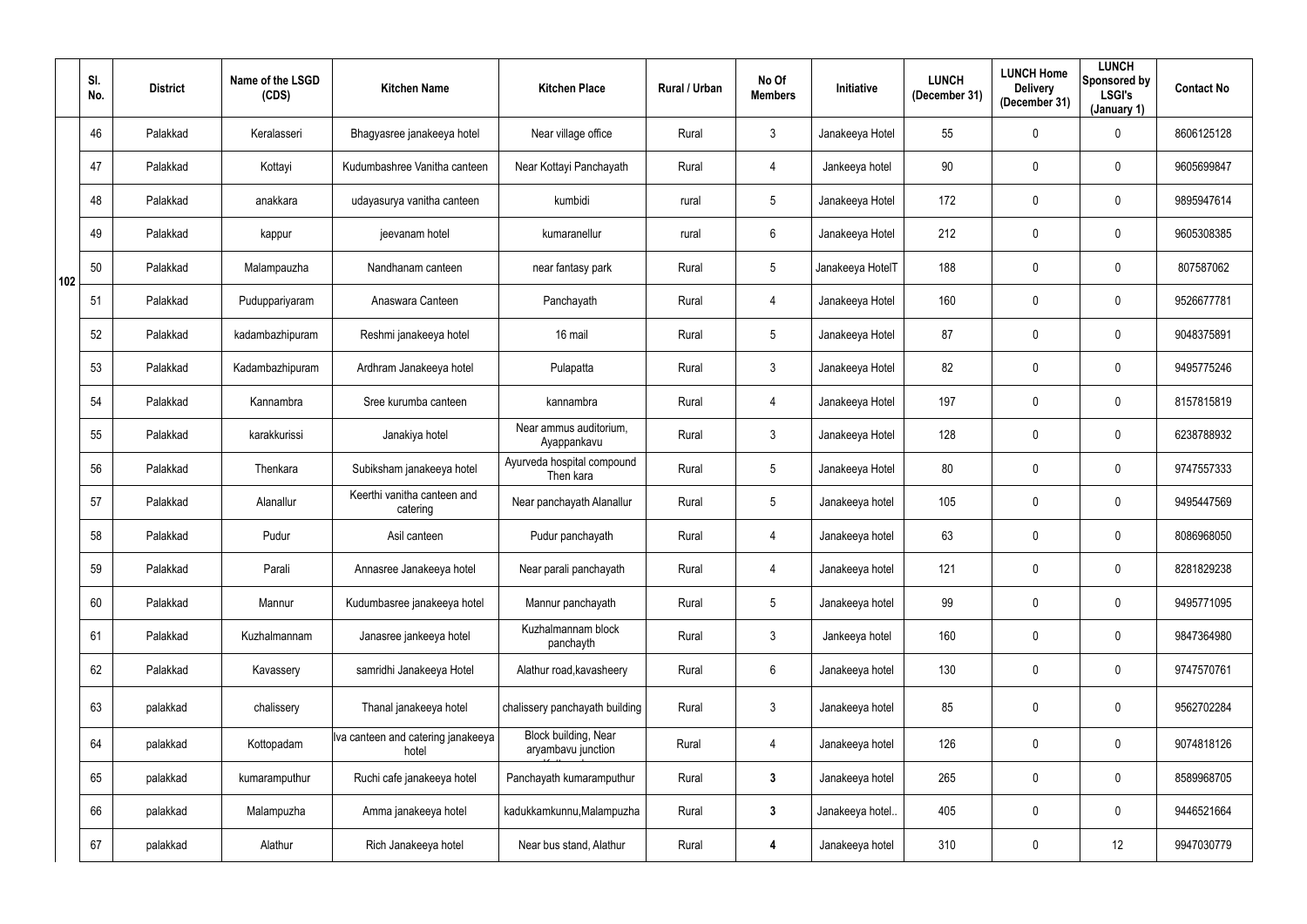| SI.<br>No. | <b>District</b> | Name of the LSGD<br>(CDS) | <b>Kitchen Name</b>         | <b>Kitchen Place</b>                | Rural / Urban | No Of<br><b>Members</b> | Initiative      | <b>LUNCH</b><br>(December 31) | <b>LUNCH Home</b><br><b>Delivery</b><br>(December 31) | <b>LUNCH</b><br>Sponsored by<br><b>LSGI's</b><br>(January 1) | <b>Contact No</b> |
|------------|-----------------|---------------------------|-----------------------------|-------------------------------------|---------------|-------------------------|-----------------|-------------------------------|-------------------------------------------------------|--------------------------------------------------------------|-------------------|
| 68         | palakkad        | Karimpuzha                | Janakeeya hotel             | Karimpuzha panchayath               | Rural         | $\mathbf{3}$            | Janakeeya hotel | 82                            | 0                                                     | $\overline{0}$                                               | 9961502739        |
| 69         | Palakkad        | Thenkurissi               | Eyeshee janakeeya hotel     | Panchayth building,<br>Thenkurissi  | Rural         | 4                       | Jankeeya hotel  | 93                            | 0                                                     | $\overline{0}$                                               | 9995662723        |
| 70         | Palakkad        | Agali                     | Janakeeya Hotel             | Block Panchayath building,<br>Agali | Rural         | $5\phantom{.0}$         | Jankeeya hotel  | 281                           | 0                                                     | $\mathbf 0$                                                  | 9037878897        |
| 71         | Palakkad        | Sholayur                  | Powrnami janakeeya hotel    | anakkatty bus stand                 | Rural         | 4                       | Jankeeya hotel  | $\mathbf 0$                   | 0                                                     | $\overline{0}$                                               | 9159556404        |
| 72         | Palakkad        | Puthushery                | Janakeeya hotel             | Puthushery panchayath               | Rural         | $5\phantom{.0}$         | Janakeeya hotel | 136                           | 0                                                     | $\mathbf 0$                                                  | 9562772723        |
| 73         | Palakkad        | Karimba                   | Janakeeya hotel             | Panchayath premise                  | Rural         | $\mathbf{3}$            | Janakeeya Hotel | 86                            | 0                                                     | $\mathbf 0$                                                  | 9562163979        |
| 74         | Palakkad        | Nagalasseri               | Janakeeya hotel             | near koottanad bus stand            | Rural         | $5\phantom{.0}$         | Janakeeya hotel | 250                           | 0                                                     | $\overline{0}$                                               | 8921928291        |
| 75         | Palakkad        | Mathur                    | Nila janakeeya Hotel        | Near Panchayth, Mathur              | Rural         | 4                       | Jankeeya hotel  | 149                           | 0                                                     | $\mathbf 0$                                                  | 9562356483        |
| 76         | Palakkad        | Chalavara                 | Janakeeya hotel             | Chalavara panchayath                | Rural         | $5\overline{)}$         | Janakeeya hotel | 62                            | 0                                                     | $\overline{0}$                                               | 9544659942        |
| 77         | Palakkad        | Ananganadi                | vanitha cateen              | near Ananganadi panchayath          | Rural         | 3 <sup>1</sup>          | Janakeeya Hotel | 64                            | 0                                                     | $\mathbf 0$                                                  | 8921410495        |
| 78         | Palakkad        | Lakkidiperur              | Janakeeya hotel             | Lekkidi perur panchayath            | Rural         | $5\overline{)}$         | Jankeeya hotel  | 106                           | $\mathbf 0$                                           | $\mathbf 0$                                                  | 6238921903        |
| 79         | Palakkad        | Nellaya                   | Janakeeya hotel             | Nellaya panchayath                  | Rural         | 4                       | Janakeeya hotel | 65                            | 0                                                     | $\mathbf 0$                                                  | 9562432883        |
| 80         | Palakkad        | Shornur                   | Oottupura Janakeeya hotel   | near bus stand, Shoranur            | Urban         | $5\phantom{.0}$         | Janakeeya hotel | 245                           | 0                                                     | $\mathbf 0$                                                  | 9747102377        |
| 81         | Palakkad        | Shornur                   | Snehadeepam Janakeeya hotel | Shoranur municipality               | Urban         | $\overline{\mathbf{4}}$ | Janakeeya hotel | 148                           | $\mathbf 0$                                           | $\mathbf 0$                                                  | 6238755729        |
| 82         | Palakkad        | Thrikkadiri               | Janakeeya hotel             | Samskarika nilayam                  | Rural         | 4                       | Janakeeya hotel | 57                            | 0                                                     | $\mathbf 0$                                                  | 9544806032        |
| 83         | palakkad        | Vaniyamkulam              | Janakeeya hotel             | near PK DAS hospital                | Rural         | $3\phantom{a}$          | Janakeeya hotel | 274                           | 0                                                     | 3                                                            | 9947408415        |
| 84         | Palakkad        | Ambalappara               | Janakiya hotel              | ambalappara<br>kalyanamandapam      | Rural         | $5\overline{)}$         | Janakeeya Hotel | 77                            | $\mathbf 0$                                           | $\mathbf 0$                                                  | 8129562289        |
| 85         | Palakkad        | Vallappuzha               | Janakeeya hotel             | Hayath Complex, Vallappuzha         | Rural         | $5\phantom{.0}$         | Janakeeya Hotel | 213                           | 0                                                     | $\mathbf 0$                                                  | 8086406897        |
| 86         | Palakkad        | Shoranur                  | Ela janakeeya hotel         | Vpc market, kulappully              | Urban         | $\mathbf{3}$            | Janakeeya hotel | 118                           | 0                                                     | $\mathbf 0$                                                  | 8129769113        |
| 87         | Palakkad        | Mankara                   | Subiksha Janakeeya hotel    | Near Mankara Panchayath             | Rural         | 5 <sub>5</sub>          | Janakeeya hotel | 80                            | $\pmb{0}$                                             | $\mathbf 0$                                                  | 8549045637        |
| 88         | Palakkad        | Kanjirapuzha              | Surya Janakeeya hotel       | Kanjirapuzha, panchayath            | Rural         | $5\phantom{.0}$         | Janakeeya hotel | 78                            | 0                                                     | $\mathbf 0$                                                  | 9048698194        |
| 89         | Palakkad        | Thachanattukara           | Haritham janakeeya hotel    | 53 mile, Thachanattukara            | Rural         | $\mathbf{3}$            | Janakeeya hotel | 65                            | 0                                                     | $\mathbf 0$                                                  | 9605097810        |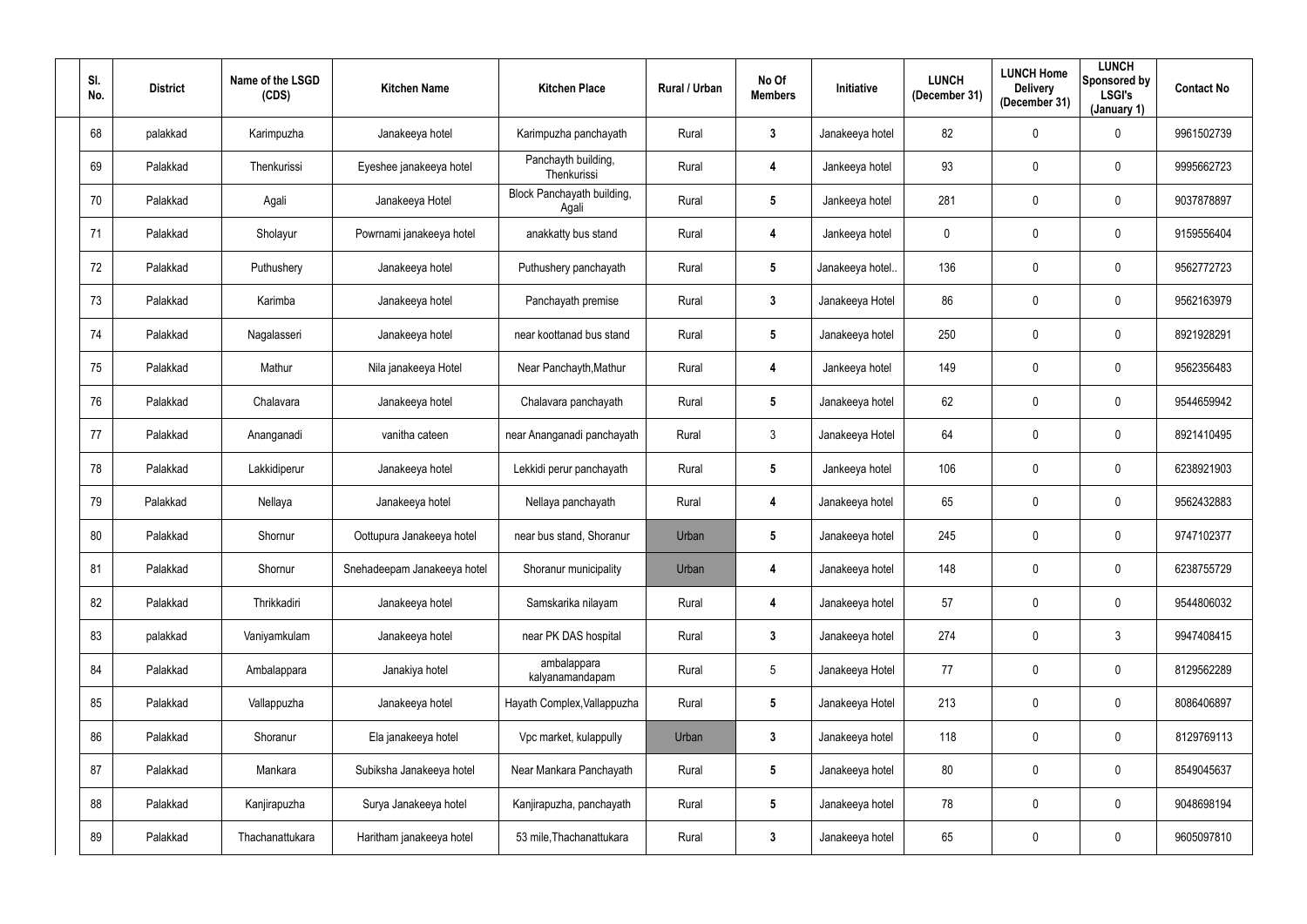|    | SI.<br>No.     | <b>District</b> | Name of the LSGD<br>(CDS) | <b>Kitchen Name</b>             | <b>Kitchen Place</b>                       | Rural / Urban | No Of<br><b>Members</b> | Initiative      | <b>LUNCH</b><br>(December 31) | <b>LUNCH Home</b><br><b>Delivery</b><br>(December 31) | <b>LUNCH</b><br>Sponsored by<br><b>LSGI's</b><br>(January 1) | <b>Contact No</b> |
|----|----------------|-----------------|---------------------------|---------------------------------|--------------------------------------------|---------------|-------------------------|-----------------|-------------------------------|-------------------------------------------------------|--------------------------------------------------------------|-------------------|
|    | 90             | Palakkad        | Puthukode                 | Puthuma jankeeya hotel          | Thachanadi junction                        | Rural         | 6                       | Janakeeya hotel | 318                           | $\mathbf{0}$                                          | $\mathbf 0$                                                  | 9744459080        |
|    | 91             | Palakkad        | Tarur                     | Jankeeya Hotel                  | Infront of vilage office, Tarurk           | Rural         | 4                       | Janakeeya hotel | 210                           | $\mathbf 0$                                           | $\pmb{0}$                                                    | 8606780959        |
|    | 92             | Palakkad        | Pirayiri                  | Janakeeya hotel                 | Near Panchayath office                     | Rural         | $5\phantom{.0}$         | Janakeeya hotel | 105                           | $\mathbf 0$                                           | $\pmb{0}$                                                    | 9037495586        |
|    | 93             | Palakkad        | Palakkad ulb              | Ruchi                           | Near Balaji hospital, Fort<br>Maidan       | Urban         | 4                       | Janakeeya hotel | 275                           | $\mathbf 0$                                           | $\overline{0}$                                               | 7994185687        |
|    | 94             | Palakkad        | Pookkottukavu             | Punya                           | Pookkottukavu Centre                       | Rural         | 4                       | Janakeeya Hotel | 104                           | $\mathbf 0$                                           | $\mathbf 0$                                                  | 9745511432        |
|    | 95             | Palakkad        | Kuthanoor                 | Suryodayam jankeeya hotel       | Kalapara, kuthanoor                        | Rural         | $5\phantom{.0}$         | Jankeeya hotel  | 50                            | $\mathbf 0$                                           | $\pmb{0}$                                                    | 9995159738        |
|    | 96             | Palakkad        | Thiruvegappura            | Janakeeya Hotel                 | Kaippuram                                  | Rural         | $5\phantom{.0}$         | Jankeeya hotel  | 169                           | $\mathbf 0$                                           | $\pmb{0}$                                                    | 8921882903        |
|    | 97             | Palakkad        | Thachampara               | Vanitha canteen Janakeeya Hotel | Thachampara town                           | Rural         | 4                       | Jankeeya hotel  | 83                            | $\mathbf 0$                                           | $\pmb{0}$                                                    | 9497826216        |
|    | 98             | Palakkad        | Kannadi                   | Sweet jankeeya hotel            | Yakkara junction                           | Rural         | $3\phantom{.0}$         | Jankeeya hotel  | 221                           | $\mathbf 0$                                           | $\mathbf 0$                                                  | 9846918028        |
|    | 99             | Palakkad        | Pattithara                | Bavana janakeeya hotel          | kottappadam                                | Rural         | $5\phantom{.0}$         | Janakeeya hotel | $\boldsymbol{0}$              | $\overline{0}$                                        | $\pmb{0}$                                                    | 9074163402        |
|    | 100            | Palakkad        | Mannarkkad                | Janakeeya Hotel                 | muncipal building, busstand,<br>mannarkkad | Urban         | 4                       | Janakeeya hotel | 153                           | $\mathbf 0$                                           | $\overline{0}$                                               |                   |
|    | 101            | Palakkad        | Pirayiri                  | Kudumbashree janakeeya hotel    | Kallekkad Block Panchayath                 | Rural         | 5                       | janakeeya hotel | 84                            | $\overline{0}$                                        | $\pmb{0}$                                                    | 8137940343        |
|    | 102            | Palakkad        | Marutharoad               | Sreelakshmi janakeeya hotel     | Pirivusala                                 | Rural         | 4                       | janakeeya hotel | 244                           | $\mathbf 0$                                           | $\pmb{0}$                                                    | 9048636162        |
| 99 |                |                 |                           |                                 |                                            |               | 434                     |                 | 14295                         | $\overline{0}$                                        | 18                                                           |                   |
|    | $\overline{1}$ | Pathanamthitta  | Anicadu                   | Janatha janakeeya hotel         | Nooromave                                  | Rural         | 3 <sup>1</sup>          | Janakeeya Hotel | 156                           | $\pmb{0}$                                             | $\overline{0}$                                               | 6282875679        |
|    | $\overline{2}$ | Pathanamthitta  | Kaviyoor                  | Janakeeya Hotel                 | Manakkachira                               | Rural         | 4                       | Janakeeya Hotel | 153                           | $\mathbf 0$                                           | $\overline{0}$                                               | 9747886172        |
|    | $\mathfrak{Z}$ | Pathanamthitta  | Kottanadu                 | Janakeeya Hotel                 | Kottanadu                                  | Rural         | 4                       | Janakeeya Hotel | 160                           | $\pmb{0}$                                             | $\overline{0}$                                               | 6282382608        |
|    | $\overline{4}$ | Pathanamthitta  | Kalloopara                | Janakeeya Hotel                 | Kalloopara                                 | Rural         | $5\phantom{.0}$         | Janakeeya Hotel | 85                            | $\pmb{0}$                                             | $\overline{0}$                                               | 9947471024        |
|    | $\overline{5}$ | Pathanamthitta  | Kunnamthanam              | Thripthi Hotel                  | Kunnamthanam                               | Rural         | 3 <sup>1</sup>          | Janakeeya Hotel | 86                            | $\pmb{0}$                                             | $\overline{0}$                                               | 6235908328        |
|    | 6              | pathanamthitta  | mallappally               | janakeeya hotel                 | mallappally                                | Rural         | $3\phantom{.0}$         | janakeeya hotel | 128                           | $\pmb{0}$                                             | $\overline{0}$                                               | 9744194830        |
|    | $\overline{7}$ | Pathanamthitta  | kottangal                 | janakeeya hotel                 | kottangal                                  | Rural         | $\mathfrak{Z}$          | Janakeeya Hotel | 117                           | $\pmb{0}$                                             | $\pmb{0}$                                                    | 9526690541        |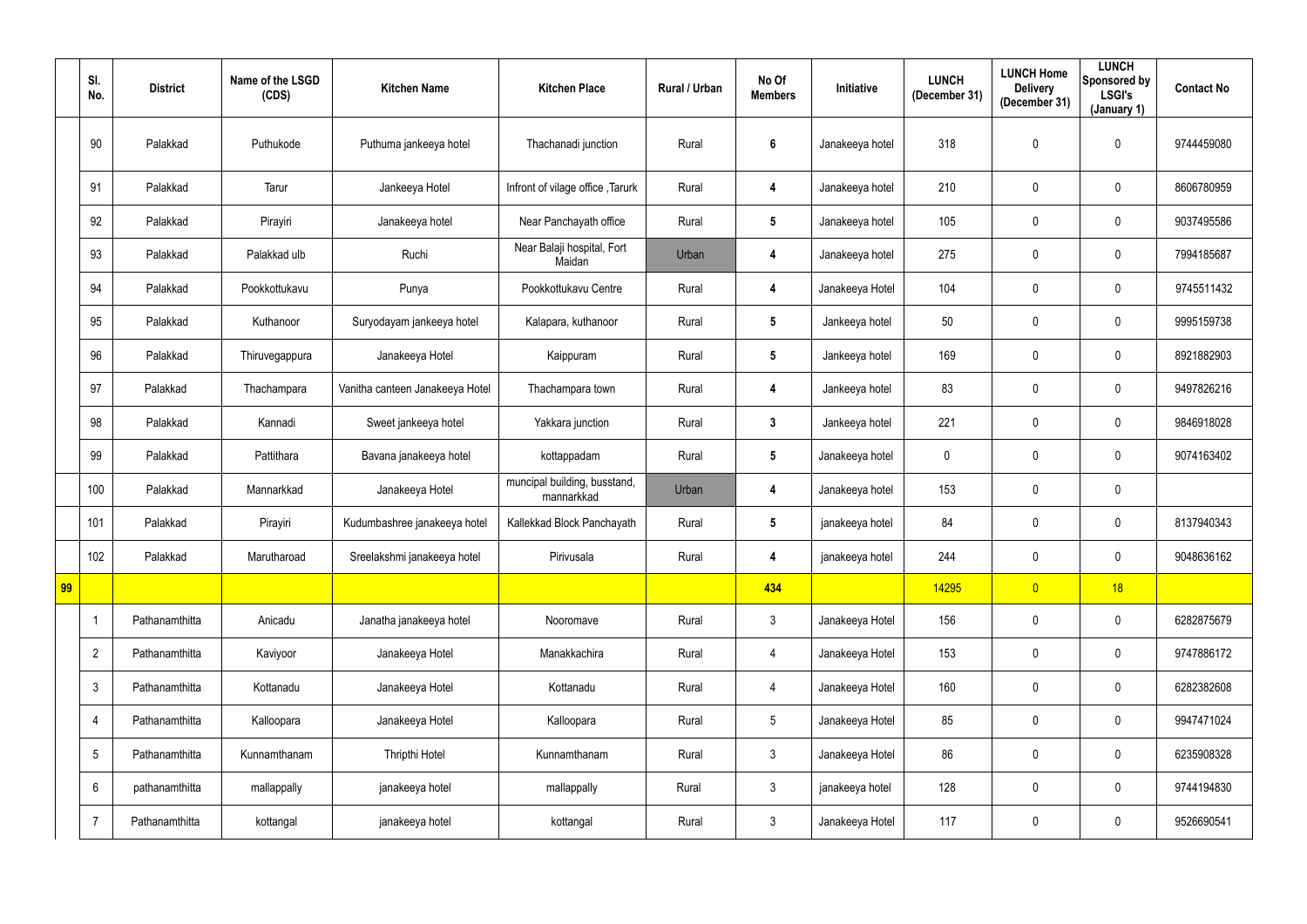| SI.<br>No. | <b>District</b> | Name of the LSGD<br>(CDS) | <b>Kitchen Name</b>             | <b>Kitchen Place</b>        | Rural / Urban | No Of<br><b>Members</b> | Initiative      | <b>LUNCH</b><br>(December 31) | <b>LUNCH Home</b><br><b>Delivery</b><br>(December 31) | <b>LUNCH</b><br>Sponsored by<br>LSGI's<br>(January 1) | <b>Contact No</b> |
|------------|-----------------|---------------------------|---------------------------------|-----------------------------|---------------|-------------------------|-----------------|-------------------------------|-------------------------------------------------------|-------------------------------------------------------|-------------------|
| 8          | Pathanamthitta  | Nedumpuram                | Nedumpram Janakeeya Hotel       | Podiyadi                    | Rural         | $5\phantom{.0}$         | Janakeeya Hotel | $\mathbf 0$                   | 0                                                     | $\mathbf 0$                                           | 919188291409      |
| $9\,$      | Pathanamthitta  | Niranam                   | Sakhi cafe                      | Niranam                     | Rural         | $\mathbf{3}$            | Janakeeya Hotel | $\overline{0}$                | 0                                                     | $\overline{0}$                                        | 919526423710      |
| 10         | Pathanamthitta  | Peringara                 | Haritha samrudhi Catering       | <b>PMVHS Pringara</b>       | Rural         | $\overline{4}$          | Janakeeya Hotel | 140                           | 0                                                     | $\overline{0}$                                        | 919961219550      |
| 11         | Pathanamthitta  | Peringara                 | Pulari janakeeya Hotel          | swamipalam                  | Rural         | $\overline{4}$          | Janakeeya hotel | $\mathbf 0$                   | 0                                                     | $\mathbf 0$                                           | 919656132036      |
| 12         | Pathanamthitta  | Kuttor                    | Nanma Catering                  | <b>GHS Kuttoor</b>          | Rural         | $\mathbf{3}$            | Janakeeya Hotel | 152                           | 0                                                     | $\mathbf 0$                                           | 919526323212      |
| 13         | Pathanamthitta  | Kadapra                   | Niradeepam janakeeya hotel      | Kadapra                     | Rural         | $\overline{4}$          | Janakeeya Hotel | $\mathbf 0$                   | 0                                                     | $\mathbf 0$                                           | 9656512066        |
| 14         | Pathanamthitta  | Eraviperoor               | Avi cafe                        | Avi cafe                    | Rural         | $\mathbf{3}$            | Janakeeya Hotel | 84                            | 0                                                     | $\overline{0}$                                        | 6238013293        |
| 15         | Pathanamthitta  | Koipuram                  | Ammas kudumbashree cafe         | Muttamon                    | Rural         | $5\phantom{.0}$         | Janakeeya Hotel | 104                           | 0                                                     | $\overline{0}$                                        | 9961485931        |
| 16         | Pathanamthitta  | Thottappuzhassery         | Thottapuzhassery Jankeeya Hotel | Thottapuzhassery            | Rural         | $\overline{4}$          | Janakeeya Hotel | $\mathbf 0$                   | 0                                                     | $\overline{0}$                                        | 9656403054        |
| 17         | Pathanamthitta  | Puramattom                | Top N Taste                     | Puramattom                  | Rural         | $\mathbf{3}$            | Janakeeya Hotel | $\mathbf 0$                   | 0                                                     | $\mathbf 0$                                           | 9526728230        |
| 18         | Pathanamthitta  | Ayroor                    | Janakeeya Hotel                 | Ayroor                      | Rural         | $6^{\circ}$             | Janakeeya Hotel | 50                            | 0                                                     | $\mathbf 0$                                           | 8086653951        |
| 19         | Pathanamthitta  | Ezhumattor                | Swad Hotel                      | Thadiyoor                   | Rural         | $\mathbf{3}$            | Janakeeya Hotel | 84                            | 0                                                     | $\overline{0}$                                        | 9526857335        |
| 20         | Pathanamthitta  | Kozhencherry              | Ruchi Janakeeya hotel           | Community hall, kozhenchery | Rural         | 4                       | Janakeeya Hotel | 112                           | 0                                                     | $\mathbf 0$                                           | 9947387912        |
| 21         | Pathanamthitta  | Mallappuzhassery          | Snehadeepam                     | Paramootil                  | Rural         | $6\overline{6}$         | Janakeeya Hotel | 45                            | $\mathbf 0$                                           | $\mathbf 0$                                           | 9847170052        |
| 22         | Pathanamthitta  | Chennerkara               | Thanal Kudumbasree Cafe         | Nallanikunnu                | Rural         | $5\overline{)}$         | Janakeeya Hotel | 30                            | 0                                                     | $\mathbf 0$                                           | 9747469562        |
| 23         | Pathanamthitta  | Cherukole                 | Janakeeya Hotel                 | Cherukole                   | Rural         | $\mathbf{3}$            | Janakeeya Hotel | 90                            | 0                                                     | $\mathbf 0$                                           | 7907811728        |
| 24         | Pathanamthitta  | Elanthoor                 | Janakeeya Hotel                 | Vary                        | Rural         | $\overline{4}$          | Janakeeya Hotel | 53                            | $\mathbf 0$                                           | $\mathbf 0$                                           | 9946047385        |
| 25         | Pathanamthitta  | naranganam                | janakeeya hotel                 | kadammanitta                | Rural         | $\mathbf{3}$            | janakeeya hotel | 105                           | 0                                                     | $\mathbf 0$                                           | 9744478962        |
| 26         | Pathanamthitta  | Omalloor                  | Janakeeya Hotel                 | Omalloor                    | Rural         |                         | Janakeeya Hotel | 92                            | 0                                                     | $\mathbf 0$                                           |                   |
| 27         | Pathanamthitta  | Chittar                   | Chittar janakiya hotel          | Koothattukulam              | Rural         | 3 <sup>1</sup>          | Janakeeya Hotel | 217                           | 0                                                     | $\mathbf 0$                                           | 9072374618        |
| 28         | Pathanamthitta  | Naranammoozhi             | Thanima                         | Arakkamon                   | Rural         | $\mathbf{3}$            | Janakeeya Hotel | $\pmb{0}$                     | 0                                                     | $\mathbf 0$                                           | 9605021278        |
| 29         | Pathanamthitta  | Perunadu                  | Perunadu Janakeeya Hotel        | Perunadu                    | Rural         | $5\phantom{.0}$         | Janakeeya Hotel | $\boldsymbol{0}$              | 0                                                     | $\overline{0}$                                        |                   |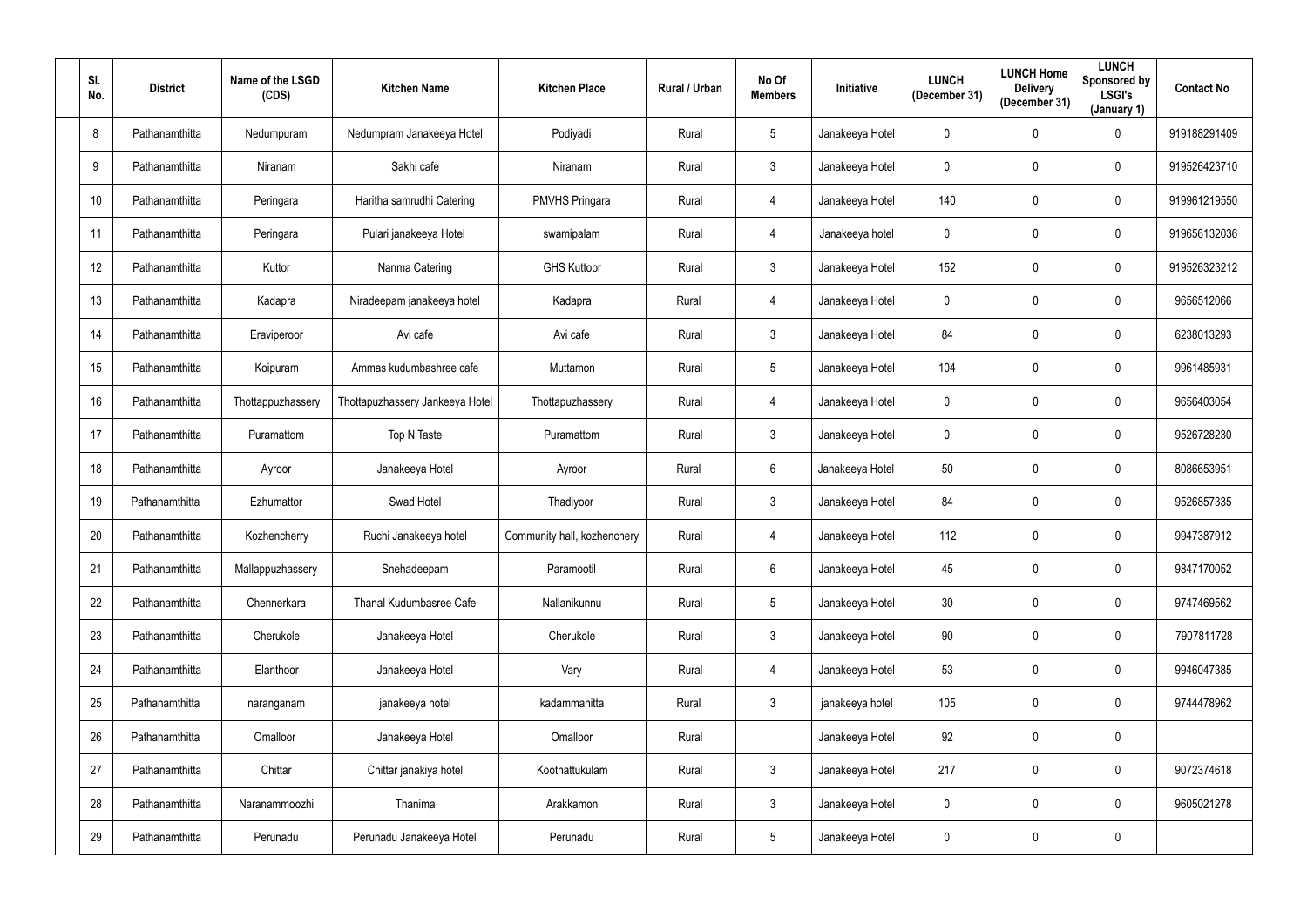|    | SI.<br>No. | <b>District</b> | Name of the LSGD<br>(CDS) | <b>Kitchen Name</b>        | <b>Kitchen Place</b>   | Rural / Urban | No Of<br><b>Members</b> | Initiative      | <b>LUNCH</b><br>(December 31) | <b>LUNCH Home</b><br><b>Delivery</b><br>(December 31) | <b>LUNCH</b><br>Sponsored by<br><b>LSGI's</b><br>(January 1) | <b>Contact No</b> |
|----|------------|-----------------|---------------------------|----------------------------|------------------------|---------------|-------------------------|-----------------|-------------------------------|-------------------------------------------------------|--------------------------------------------------------------|-------------------|
| 58 | 30         | Pathanamthitta  | Ranni-Angadi              | Angadi Janakeeya Hotel     | Thoodathil church hall | Rural         | 5                       | Janakeeya Hotel | 102                           | 0                                                     | $\overline{0}$                                               | 9961190622        |
|    | 31         | Pathanamthitta  | Ranni-Pazhavangadi        | Navami Hotel               | Makkappuzha            | Rural         | 4                       | Janakeeya Hotel | 150                           | 0                                                     | $\overline{0}$                                               | 9562135824        |
|    | 32         | Pathanamthitta  | Seethathodu               | Thanima catering unit      | Seethathodu            | Rural         | 5                       | Janakeeya Hotel | 52                            | 45                                                    | $\mathbf 0$                                                  | 9747622310        |
|    | 33         | Pathanamthitta  | Ranni                     | Janakeeya Hotel            | Ranni                  | Rural         | 4                       | Janakeeya Hotel | 110                           | 0                                                     | $\mathbf 0$                                                  | 99462338752       |
|    | 34         | Pathanamthitta  | Vechhoochira              | Annapoorneswary hotel      | Venkurinji             | Rural         | 4                       | Janakeeya Hotel | $\mathbf 0$                   | 0                                                     | $\mathbf 0$                                                  | 8547264134        |
|    | 35         | Pathanamthitta  | Vadasserikara             | Thannal Janakeeya Hotel    | Vadasserikara          | Rural         | $5\phantom{.0}$         | Janakeeya Hotel | 94                            | 0                                                     | $\mathbf 0$                                                  | 8590107684        |
|    | 36         | Pathanamthitta  | Vallickodu                | Janakeeya Hotel            | Vallicodu              | Rural         | 5                       | Janakeeya Hotel | 137                           | 0                                                     | $\mathbf 0$                                                  | 8547121591        |
|    | 37         | Pathanamthitta  | Pramadom                  | Aishwarya Janakeeya Hotel  | Pramadom               | Rural         | $\mathfrak{Z}$          | Janakeeya Hotel | 70                            | 0                                                     | $\mathbf 0$                                                  | 9495312020        |
|    | 38         | Pathanamthitta  | Aruvappulam               | Janakeeya Hotel            | Kallely                | Rural         | $\mathbf{3}$            | Janakeeya Hotel | 86                            | 0                                                     | $\mathbf 0$                                                  | 9656700499        |
|    | 39         | Pathanamthitta  | mylapra                   | Manna janakeeya hotel      | mylapra                | Rural         | $3\phantom{.0}$         | janakeeya hotel | 35                            | 0                                                     | $\mathbf 0$                                                  | 9961750470        |
|    | 40         | Pathanamthitta  | Thannithodu               | Flowers janakeeya hotel    | Thannithodu            | Rural         | $\mathbf{3}$            | Janakeeya hotel | 185                           | 0                                                     | $\mathbf 0$                                                  | 9061295035        |
|    | 40         | Pathanamthitta  | Malayappuzha              | Janakeeya Hotel            | Malayappuzha           | Rural         | $3\phantom{.0}$         | Janakeeya Hotel | 193                           | 0                                                     | $\mathbf 0$                                                  |                   |
|    | 41         | Pathanamthitta  | Konni                     | Janakeeya Hotel            | Konni                  | Rural         | $\mathfrak{Z}$          | Janakeeya Hotel | $\mathbf 0$                   | 0                                                     | $\mathbf 0$                                                  |                   |
|    | 43         | Pathanamthitta  | Kalanjoor                 | Kalanjoor janakeeya Hotel  | Kalanjoor              | Rural         | 4                       | Janakeeya Hotel | 153                           | $\pmb{0}$                                             | $\mathbf 0$                                                  | 6238045066        |
|    | 44         | Pathanamthitta  | Ezhamkulam                | Swad Catering Unit         | Enathu                 | Rural         | $5\phantom{.0}$         | Janakeeya Hotel | 140                           | $\pmb{0}$                                             | $\mathbf 0$                                                  | 9747243317        |
|    | 45         | Pathanamthitta  | Kodumon                   | Ruchiyidam Janakeeya Hotel | Kodumon                | Rural         | $\overline{7}$          | Janakeeya Hotel | 48                            | 0                                                     | $\mathbf 0$                                                  | 75611017112       |
|    | 46         | Pathanamthitta  | Erathu                    | Janakeeya Hotel            | Erathu                 | Rural         | $\overline{4}$          | Janakeeya Hotel | 145                           | $\overline{0}$                                        | $\mathbf 0$                                                  | 9645102262        |
|    | 47         | Pathanamthitta  | Enadimangalam             | Janakeeya Hotel            | Elamannoor             | Rural         | $\overline{4}$          | Janakeeya Hotel | 120                           | $\pmb{0}$                                             | $\overline{0}$                                               |                   |
|    | 48         | Pathanamthitta  | Kadampanadu               | Janakeeya Hotel            | Mannady                | Rural         | 3 <sup>1</sup>          | Janakeeya Hotel | 50                            | $\pmb{0}$                                             | $\mathbf 0$                                                  |                   |
|    | 49         | Pathanamthitta  | Pallickal                 |                            |                        | Rural         |                         | Janakeeya Hotel | 290                           | $\pmb{0}$                                             | $\mathbf 0$                                                  |                   |
|    | 50         | Pathanamthitta  | Thumpamon                 | Ruchi Cafe                 | Mampilali              | Rural         | $5\phantom{.0}$         | Janakeeya Hotel | $\mathbf 0$                   | $\pmb{0}$                                             | $\mathbf 0$                                                  | 9188300026        |
|    | 51         | Pathanamthitta  | Kulanada                  | Bhagyalekshmi cafe unit    | Kaipuzha               | Rural         | 3 <sup>1</sup>          | Janakeeya Hotel | $\mathbf 0$                   | 0                                                     | $\overline{0}$                                               |                   |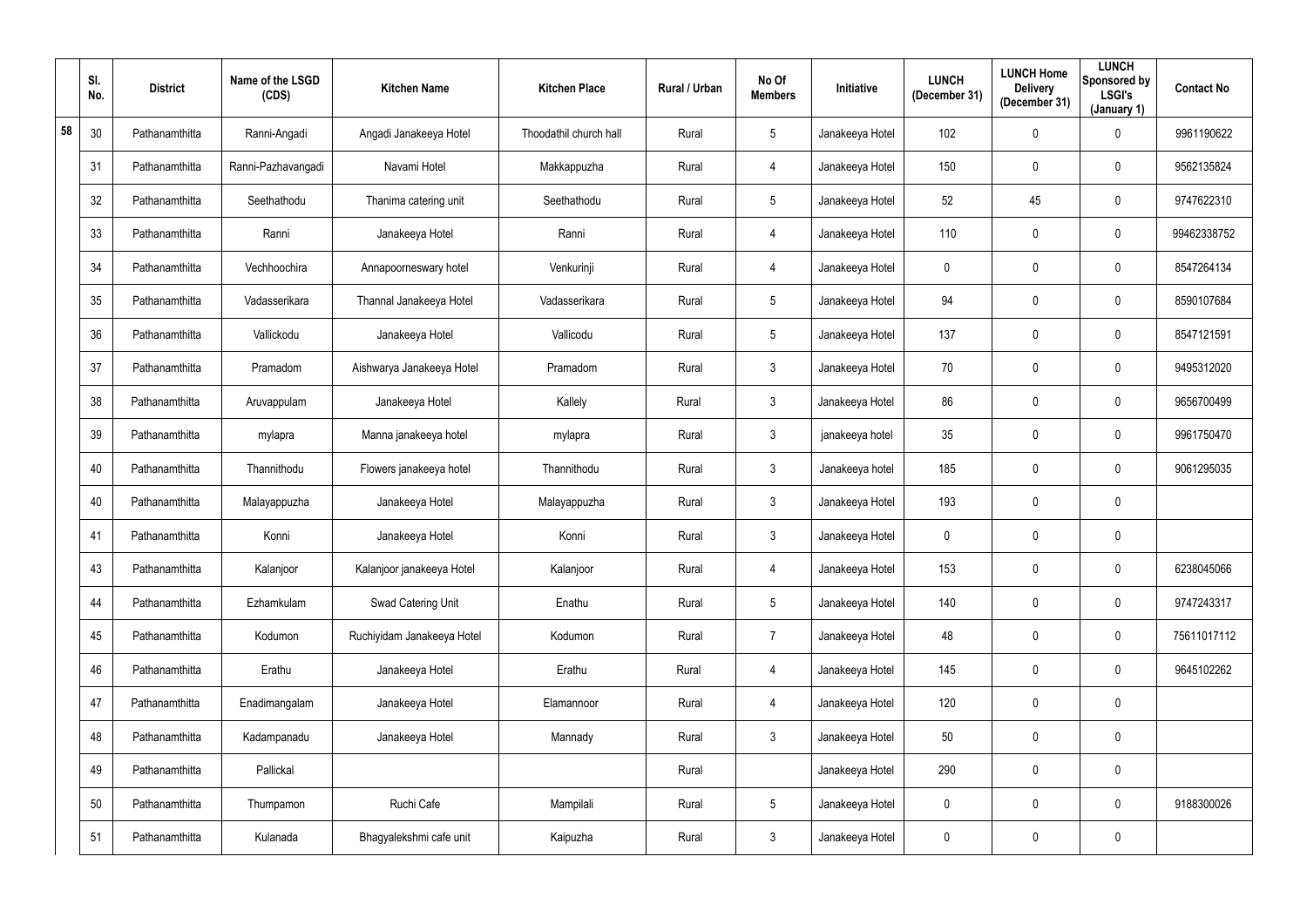|    | SI.<br>No.     | <b>District</b>    | Name of the LSGD<br>(CDS) | <b>Kitchen Name</b>                       | <b>Kitchen Place</b>                 | Rural / Urban | No Of<br><b>Members</b> | Initiative      | <b>LUNCH</b><br>(December 31) | <b>LUNCH Home</b><br><b>Delivery</b><br>(December 31) | <b>LUNCH</b><br>Sponsored by<br><b>LSGI's</b><br>(January 1) | <b>Contact No</b> |
|----|----------------|--------------------|---------------------------|-------------------------------------------|--------------------------------------|---------------|-------------------------|-----------------|-------------------------------|-------------------------------------------------------|--------------------------------------------------------------|-------------------|
|    | 52             | Pathanamthitta     | Pandalam Thekkekara       | Pandalam Thekkekara                       | Thatta                               | Rural         | $\mathfrak{Z}$          | Janakeeya Hotel | 129                           | 0                                                     | $\overline{0}$                                               | 9526224922        |
|    | 53             | Pathanamthitta     | Aranmula                  | Janakeeya Hotel                           | Aranmula                             | Rural         | $5\phantom{.0}$         | Janakeeya Hotel | $\overline{0}$                | 0                                                     | $\overline{0}$                                               | 9656296503        |
|    | 54             | Pathanamthitta     | Mezhuveli                 | Thripthi Janakeeya Hotel                  | Mezhuveli                            | Rural         | $\mathbf{3}$            | Janakeeya Hotel | 10                            | 0                                                     | $\mathbf 0$                                                  | 9495265971        |
|    | 55             | Pathanamthitta     | Adoor                     | Amma Catering Unit                        | Adoor                                | Urban         | $5\phantom{.0}$         | Janakeeya Hotel | $\mathbf 0$                   | 0                                                     | $\mathbf 0$                                                  | 8606887490        |
|    | 56             | Pathanamthitta     | Pandalam                  | Ruchi catering                            | Sivarenjini Auditorium               | Urban         | $5\phantom{.0}$         | Janakeeya Hotel | $\mathbf 0$                   | 0                                                     | $\mathbf 0$                                                  | 9846212739        |
|    | 57             | Pathanamthitta     | <b>Thiruvalla East</b>    | janakeeya hotel                           | near private bus stand<br>thiruvalla | Urban         | $5\phantom{.0}$         | Janakeeya Hotel | 303                           | 0                                                     | $\mathbf 0$                                                  | 919847729416      |
|    | 58             | Pathanamthitta     | Thiruvalla West           | janakeeya hotel                           | kizhakkan muthoor                    | Urban         | $5\phantom{.0}$         | Janakeeya Hotel | $\mathbf 0$                   | 0                                                     | $\mathbf 0$                                                  | 919656132036      |
|    | 59             | Pathanamthitta     | Pathanamthitta            | Janakeeya Hotel                           | <b>Near Municipality Office</b>      | Urban         | $5\phantom{.0}$         | Janakeeya Hotel | 0                             | 0                                                     | $\mathbf 0$                                                  |                   |
| 58 |                |                    |                           |                                           |                                      |               | 229                     |                 | 4845                          | 45                                                    | $\bullet$                                                    |                   |
|    |                | Thiruvananthapuram | Parassala                 | Bhagyalekshmi janakeeya hotel             | Mundaplavila                         | Rural         | 5                       | Janakeeya Hotel | 342                           | 0                                                     | $\overline{0}$                                               | 9895463718        |
|    | $\overline{2}$ | Thiruvananthapuram | Karode                    | Karode janakeeya hotel                    | Paavaara,<br>pazhaya uchakkada       | Rural         | 5                       | Janakeeya Hotel | 340                           | 0                                                     | $\overline{0}$                                               | 9605122139        |
|    | $\mathbf{3}$   | Thiruvananthapuram | Thirupuram                | Thirupuram janakeeya hotel                | Pazhayakada                          | Rural         | $5\phantom{.0}$         | Janakeeya Hotel | 234                           | 0                                                     | $\mathbf 0$                                                  | 7034723987        |
|    |                | Thiruvananthapuram | Chenkal                   | Karuna janakeeya hotel                    | Udiyankulangara                      | Rural         | $5\phantom{.0}$         | Janakeeya Hotel | 350                           | 0                                                     | $\mathbf 0$                                                  | 9746726109        |
|    | 5              | Thiruvananthapuram | Kulathoor                 | Nakshatra janakeeya hotel                 | Attapuram                            | Rural         | $5\phantom{.0}$         | Janakeeya Hotel | 479                           | 0                                                     | $\overline{0}$                                               | 8301924221        |
|    | 6              | Thiruvananthapuram | Neyyattinkara 1           | Oottupura                                 | Neyyattinkara                        | Urban         | $5\phantom{.0}$         | Janakeeya Hotel | 450                           | 0                                                     | $\mathbf 0$                                                  | 8129192485        |
|    |                | Thiruvananthapuram | Neyyattinkara 1           | Cafesree Janakeeya Hotel                  | Vazhimukku                           | Urban         | $5\phantom{.0}$         | Janakeeya Hotel | 496                           | 0                                                     | $\boldsymbol{0}$                                             | 9995604997        |
|    | 8              | Thiruvananthapuram | Neyyattinkara 1           | Thripthi janakeeya Hotel                  | perumpazhuthoor                      | urban         | 4                       | janakeeya Hotel | 300                           | 0                                                     | $\mathbf 0$                                                  | 6282944199        |
|    | 9              | Thiruvananthapuram | Neyyattinkara 2           | Harsha catering unit                      | Neyyattinkara                        | Urban         | $5\phantom{.0}$         | Janakeeya Hotel | 310                           | 0                                                     | $\mathbf 0$                                                  | 9048822770        |
|    | 10             | Thiruvananthapuram | Neyyattinkara 2           | Devarose Janakeeya Hotel                  | Amaravila                            | Urban         | $5\phantom{.0}$         | Janakeeya Hotel | 140                           | 0                                                     | $\mathbf 0$                                                  | 9995028659        |
|    | 11             | Thiruvananthapuram | Kollayil                  | ems janakeeya hotel                       | Dhanuvachapuram                      | Rural         | $5\phantom{.0}$         | Janakeeya Hotel | 410                           | 0                                                     | $\overline{0}$                                               | 8157880624        |
|    | 12             | Thiruvananthapuram | Kunnathukal               | Aiswarya Janakeeya Hotel -<br>Kunnathukal | Kuruwad, paliyodu                    | Rural         | $\mathbf{3}$            | Janakeeya Hotel | $\mathbf 0$                   | 0                                                     | $\mathbf 0$                                                  | 9539549507        |
|    | 13             | Thiruvananthapuram | Vellarada                 | Eden Janakeeya Hotel                      | Panachamoodu, Vellarada              | Rural         | $5\phantom{.0}$         | Janakeeya Hotel | 752                           | 0                                                     | $\overline{0}$                                               | 8547973305        |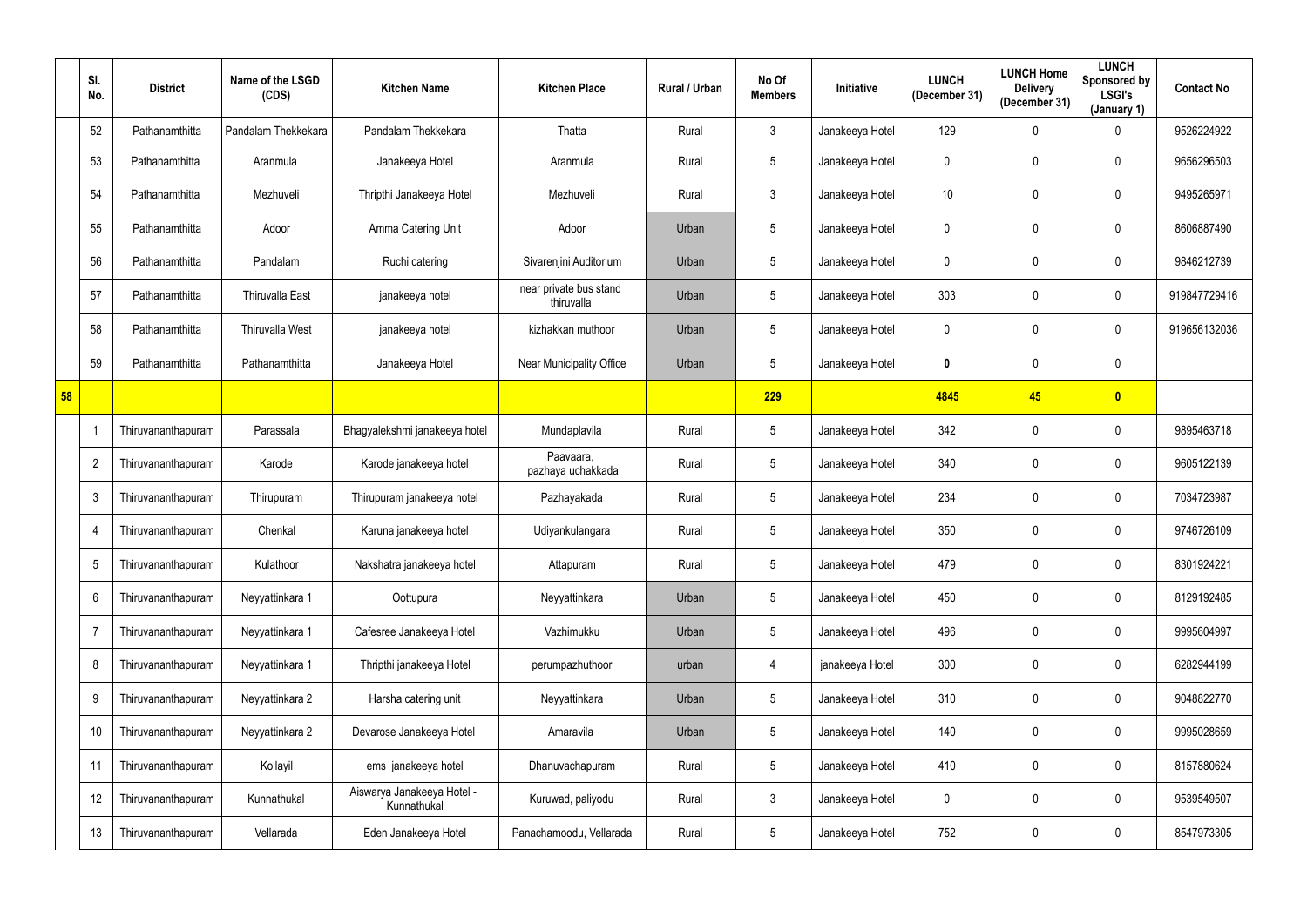| SI.<br>No. | <b>District</b>    | Name of the LSGD<br>(CDS) | <b>Kitchen Name</b>                      | <b>Kitchen Place</b>                       | Rural / Urban | No Of<br><b>Members</b> | <b>Initiative</b> | <b>LUNCH</b><br>(December 31) | <b>LUNCH Home</b><br><b>Delivery</b><br>(December 31) | <b>LUNCH</b><br>Sponsored by<br><b>LSGI's</b><br>(January 1) | <b>Contact No</b> |
|------------|--------------------|---------------------------|------------------------------------------|--------------------------------------------|---------------|-------------------------|-------------------|-------------------------------|-------------------------------------------------------|--------------------------------------------------------------|-------------------|
| 14         | Thiruvananthapuram | Vellarada                 | Chandrika Janakeeya Hotel -<br>Vellarada | Vellarada                                  | Rural         | 6                       | Janakeeya Hotel   | $\mathbf 0$                   | 0                                                     | $\overline{0}$                                               | 9539366295        |
| 15         | Thiruvananthapuram | Aryankode                 | Aryan Janakeeya Hotel -<br>Aryankode     | Aryankode                                  | Rural         | 5                       | Janakeeya Hotel   | 210                           | $\mathbf 0$                                           | $\mathbf 0$                                                  | 9746905408        |
| 16         | Thiruvananthapuram | Aryankode                 | stree souhritha jh                       | chemboor                                   | Rural         | $5\overline{)}$         | Janakeeya Hotel   | 147                           | 0                                                     | $\boldsymbol{0}$                                             |                   |
| 17         | Thiruvananthapuram | Ottashekharamangala<br>m  | Minnaram Janakeeya Hotel                 | Kuravara, Near<br>Ottashekharamangalam UPS | Rural         | $\overline{4}$          | Janakeeya Hotel   | $\overline{0}$                | 0                                                     | $\mathbf 0$                                                  | 9567553161        |
| 18         | Thiruvananthapuram | Kollayil                  | Janakeeya Hotel                          | Mylakkara                                  | Rural         | $5\overline{)}$         | Janakeeya Hotel   | 130                           | 0                                                     | $\mathbf 0$                                                  | 9605076268        |
| 19         | Thiruvananthapuram | perunkadavila             | shankholi janakeeya hotel                | perunkadavila                              | rural         | $\mathfrak{Z}$          | Janakeeya Hotel   | 163                           | 0                                                     | $\mathbf 0$                                                  |                   |
| 20         | Thiruvananthapuram | Amboori                   | Janakeeya Hotel                          | Amboori                                    | Rural         | $5\phantom{.0}$         | Janakeeya Hotel   | $\overline{0}$                | 0                                                     | $\mathbf 0$                                                  | 9747169098        |
| 21         | Thiruvananthapuram | Athiyanoor                | Kudumbashree janakeeya hotel             | Venpakal                                   | Rural         | $\overline{4}$          | Janakeeya Hotel   | 312                           | 0                                                     | $\overline{0}$                                               | 919562752580      |
| 22         | Thiruvananthapuram | Kottukal                  | Vismaya janakeeya hotel                  | Uchakkada                                  | Rural         | $5\phantom{.0}$         | Janakeeya Hotel   | 450                           | 0                                                     | $\mathbf 0$                                                  | 6282447041        |
| 23         | Thiruvananthapuram | Kanjiramkulam             | Padaswaram unit                          | Kanjiramkulam                              | Rural         | $\overline{4}$          | Janakeeya Hotel   | $\mathbf 0$                   | 0                                                     | $\mathbf 0$                                                  | 919072899432      |
| 24         | Thiruvananthapuram | Karumkulam                | Alil Janakeeya Hotel                     | Pallam                                     | Rural         | 5                       | Janakeeya Hotel   | $\mathbf 0$                   | 0                                                     | $\mathbf 0$                                                  | 917736513673      |
| 25         | Thiruvananthapuram | Venganoor                 | Venganoor Ruchi janakeeya hotel          | Peringamala                                | Rural         | 10                      | Janakeeya Hotel   | 106                           | 0                                                     | $\mathbf 0$                                                  | 9656309710        |
| 26         | Thiruvananthapuram | Vilavoorkkal              | Priyam Janakeeya Hotel                   | Chanthamukku, Peyadu Jn                    | Rural         | $5\phantom{.0}$         | Janakeeya Hotel   | 298                           | 0                                                     | 0                                                            | 7902504494        |
| 27         | Thiruvananthapuram | Vilavoorkal               | Vilavoorkal janakeeya hotel              | Pottayil                                   | Rural         | $5\phantom{.0}$         | Janakeeya Hotel   | 275                           | 0                                                     | $\overline{0}$                                               | 9497883130        |
| 28         | Thiruvananthapuram | Kalliyoor                 | Stree Shakthi Janakeeya Hotel            | Kalliyoor                                  | Rural         | $5\overline{)}$         | Janakeeya Hotel   | $\pmb{0}$                     | $\mathbf 0$                                           | $\mathbf 0$                                                  | 9074998782        |
| 29         | Thiruvananthapuram | Maranalloor               | Mayooram Janakeeya Hotel                 | Mannadikkonam                              | Rural         | $\overline{4}$          | Janakeeya Hotel   | 173                           | 0                                                     | $\mathbf 0$                                                  | 9847371025        |
| 30         | Thiruvananthapuram | Pallichal                 | Vandhanam Janakeeya hotel                | Naruvamoodu                                | Rural         | $\overline{4}$          | Janakeeya Hotel   | 235                           | 0                                                     | $\mathbf 0$                                                  | 9562636222        |
| 31         | Thiruvananthapuram | Vilappil                  | Sreebhadra janakeey a hotel              | peyad                                      | Rural         | $5\phantom{.0}$         | Janakeeya Hotel   | 245                           | 0                                                     | $\mathbf 0$                                                  | 919496194745      |
| 32         | Thiruvananthapuram | Malayinkeezhu             | Thapasya janakeeya hotel                 | Aruvacode                                  | Rural         | $5\phantom{.0}$         | Janakeeya Hotel   | 175                           | 0                                                     | $\boldsymbol{0}$                                             | 9074329707        |
| 3,3        | Thiruvananthapuram | balaramapuram             | Karunya                                  | balaramapuram                              | rural         | $5\overline{)}$         | Janakeeya Hotel   | 167                           | 0                                                     | $\mathbf 0$                                                  |                   |
| 34         | Thiruvananthapuram | Andoorkonam               | Thiruvathira janakeeya hotel             | Kaniyapuram                                | Rural         | 3 <sup>1</sup>          | Janakeeya Hotel   | 180                           | 0                                                     | $\mathbf 0$                                                  | 8921698989        |
| 35         | Thiruvananthapuram | Kadinamkulam              | Sabarmathi janakeeya hotel               | Chitattumukku                              | Rural         | $\overline{4}$          | Janakeeya Hotel   | 90                            | $\pmb{0}$                                             | $\overline{0}$                                               |                   |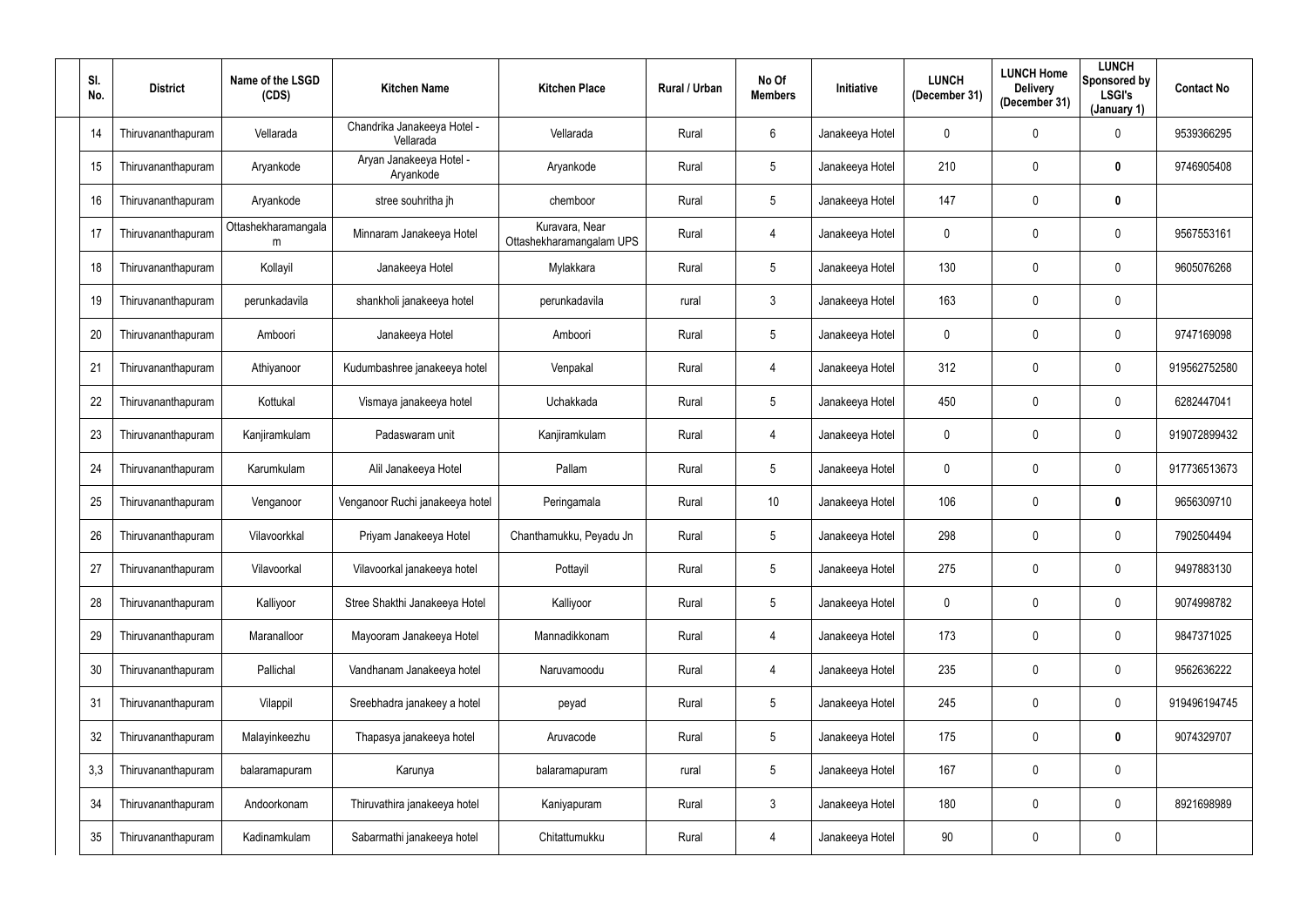|     | SI.<br>No. | <b>District</b>    | Name of the LSGD<br>(CDS)  | <b>Kitchen Name</b>                           | <b>Kitchen Place</b>                              | Rural / Urban | No Of<br><b>Members</b> | Initiative      | <b>LUNCH</b><br>(December 31) | <b>LUNCH Home</b><br><b>Delivery</b><br>(December 31) | <b>LUNCH</b><br>Sponsored by<br><b>LSGI's</b><br>(January 1) | <b>Contact No</b> |
|-----|------------|--------------------|----------------------------|-----------------------------------------------|---------------------------------------------------|---------------|-------------------------|-----------------|-------------------------------|-------------------------------------------------------|--------------------------------------------------------------|-------------------|
|     | 36         | Thiruvananthapuram | Azhoor                     | Kudumbadsree janakeeya hotel                  | Azhoor                                            | Rural         | 4                       | Janakeeya Hotel | 90                            | 0                                                     | $\mathbf 0$                                                  | 8129060294        |
|     | 37         | Thiruvanathapuram  | Pothencode                 | Pothencode Kudumbashree<br>Janakeeya hotel    | Pothencode ayiroorppara<br>Farmers centre         | Rural         | 5                       | Janakeeya Hotel | 150                           | 0                                                     | $\mathbf 0$                                                  | 9037832338        |
|     | 38         | Thiruvananthapuram | Mangalapuram               | Mangalapuram Kudumbashree<br>Janakeeya Hotel  | Managalapuram Junction,<br>Near Panchayath Office | Rural         | 5                       | Janakeeya Hotel | 220                           | 0                                                     | $\overline{0}$                                               | 9995459534        |
|     | 39         | Thiruvananthapuram | Mangalapuram               | Swad Kudumbashree Janakeeya<br>hotel          | Murukkumpuzha                                     | Rural         | 3                       | Janakeeya Hotel | 210                           | 0                                                     | $\mathbf 0$                                                  | 8281624670        |
|     | 40         | Thiruvananthapuram | Mangalapuram               | Ruchisagaram Kudumbashree<br>Janakeeya Hotel  | Chembakamangalam                                  | Rural         | 5                       | Janakeeya Hotel | 120                           | 0                                                     | $\mathbf 0$                                                  | 8139079929        |
|     | 41         | Thiruvanathapuram  | <b>TVM Corporation CDS</b> | Krishnakripa Janakeeya hotel                  | Anayara                                           | Urban         | 5                       | Janakeeya Hotel | 455                           | 0                                                     | $\mathbf 0$                                                  | 9745823832        |
|     | 42         | Thiruvanathapuram  | <b>TVM Corporation CDS</b> | Vanitha Janakeeya Hotel                       | Manvila                                           | Urban         | 4                       | Janakeeya Hotel | 350                           | 0                                                     | $\mathbf 0$                                                  | 8129412369        |
|     | 43         | Thiruvanathapuram  | <b>TVM Corporation CDS</b> | Bhagyalekshmi Kudumbashree<br>Janakeeya Hotel | EK Nayanar Trust, Medical<br>College              | Urban         | 6                       | Janakeeya Hotel | 223                           | 0                                                     | $\overline{0}$                                               |                   |
|     | 44         | Thiruvanathapuram  | <b>TVM Corporation CDS</b> | Tripthi Janakeeya Hotel                       | Pallithura                                        | Urban         | 3                       | Janakeeya Hotel | 35                            | 0                                                     | $\mathbf 0$                                                  | 9387738568        |
|     | 45         | Thiruvanathapuram  | <b>TVM Corporation CDS</b> | soubhagya janakeeya Hotel                     | kazhakoottam                                      | Urban         | 3                       | janakeeya Hotel | 480                           | 0                                                     | $\mathbf 0$                                                  | 8921555192        |
|     | 46         | Thiruvanathapuram  | <b>TVM Corporation CDS</b> | Uthradam Janakeeya Hotel                      | Pattom                                            | Urban         | 3                       | janakeeya Hotel | 680                           | 0                                                     | $\mathbf 0$                                                  | 8281062575        |
|     | 47         | Thiruvananthapuram | <b>TVM Corporation CDS</b> | Janakeeya hotel                               | Mannarakonam                                      | Urban         | 3                       | Janakeeya Hotel | 660                           | 0                                                     | $\overline{0}$                                               | 8281088923        |
|     | 48         | Thiruvananthapuram | <b>TVM Corporation CDS</b> | Kismath Janakeeya Hotel                       | Pottakuzhi                                        | Urban         | 3                       | Janakeeya Hotel | 369                           | 0                                                     | $\mathbf{0}$                                                 | 8129179622        |
|     | 49         | Thiruvananthapuram | <b>TVM Corporation CDS</b> | Salt and Pepper                               | Poomalliyoorkkonam                                | Urban         | $\mathfrak{Z}$          | Janakeeya Hotel | 352                           | 0                                                     | $\mathbf 0$                                                  | 8593986935        |
|     | 50         | Thiruvananthapuram | <b>TVM Corporation CDS</b> | Sreebhadra Janakeeya Hotel                    | Pettah                                            | Urban         | 4                       | Janakeeya Hotel | 331                           | 0                                                     | $\mathbf 0$                                                  | 9847227647        |
|     | 51         | Thiruvananthapuram | <b>TVM Corporation CDS</b> | kalavara Janakeeya Hotel                      | vattiyoorkavu                                     | Urban         | $\mathbf{3}$            | Janakeeya Hotel | 325                           | 0                                                     | $\mathbf 0$                                                  | 9847655426        |
|     | 52         | Thiruvananthapuram | <b>TVM Corporation CDS</b> | punartham kudumbashree                        | kudappanakunnu                                    | Urban         | $\mathbf{3}$            | Janakeeya Hotel | 173                           | 0                                                     | $\mathbf 0$                                                  | 9747115789        |
|     | 53         | Thiruvananthapuram | <b>TVM Corporation CDS</b> | peroor JH                                     | Palayam                                           | Urban         | $\mathbf{3}$            | Janakeeya Hotel | 345                           | 0                                                     | $\mathbf 0$                                                  | 8086119633        |
| 109 | 54         | Thiruvananthapuram | Aryanadu                   | Aryanad Janakeeya Hotel                       | Aryanad                                           | Rural         | 6                       | Janakeeya Hotel | 268                           | 0                                                     | $\mathbf 0$                                                  | 9207447839        |
|     | 55         | Thiruvananthapuram | Kuttichal                  | Kutichal Janakeeya Hotel                      | Kuttichal                                         | Rural         | $5\phantom{.0}$         | Janakeeya Hotel | 186                           | 0                                                     | $\mathbf 0$                                                  | 9446331479        |
|     | 56         | Thiruvananthapuram | Poovachal                  | Poovachal Janakeeya Hotel                     | Poovachal Panchayath                              | Rural         | 5                       | Janakeeya Hotel | 110                           | 0                                                     | $\mathbf 0$                                                  | 9495225046        |
|     | 57         | Thiruvananthapuram | Vithura                    | Navodaya Janakeeya hotel                      | Koppam, Vithura                                   | Rural         | 4                       | Janakeeya Hotel | $\overline{0}$                | 0                                                     | $\overline{0}$                                               | 9946837014        |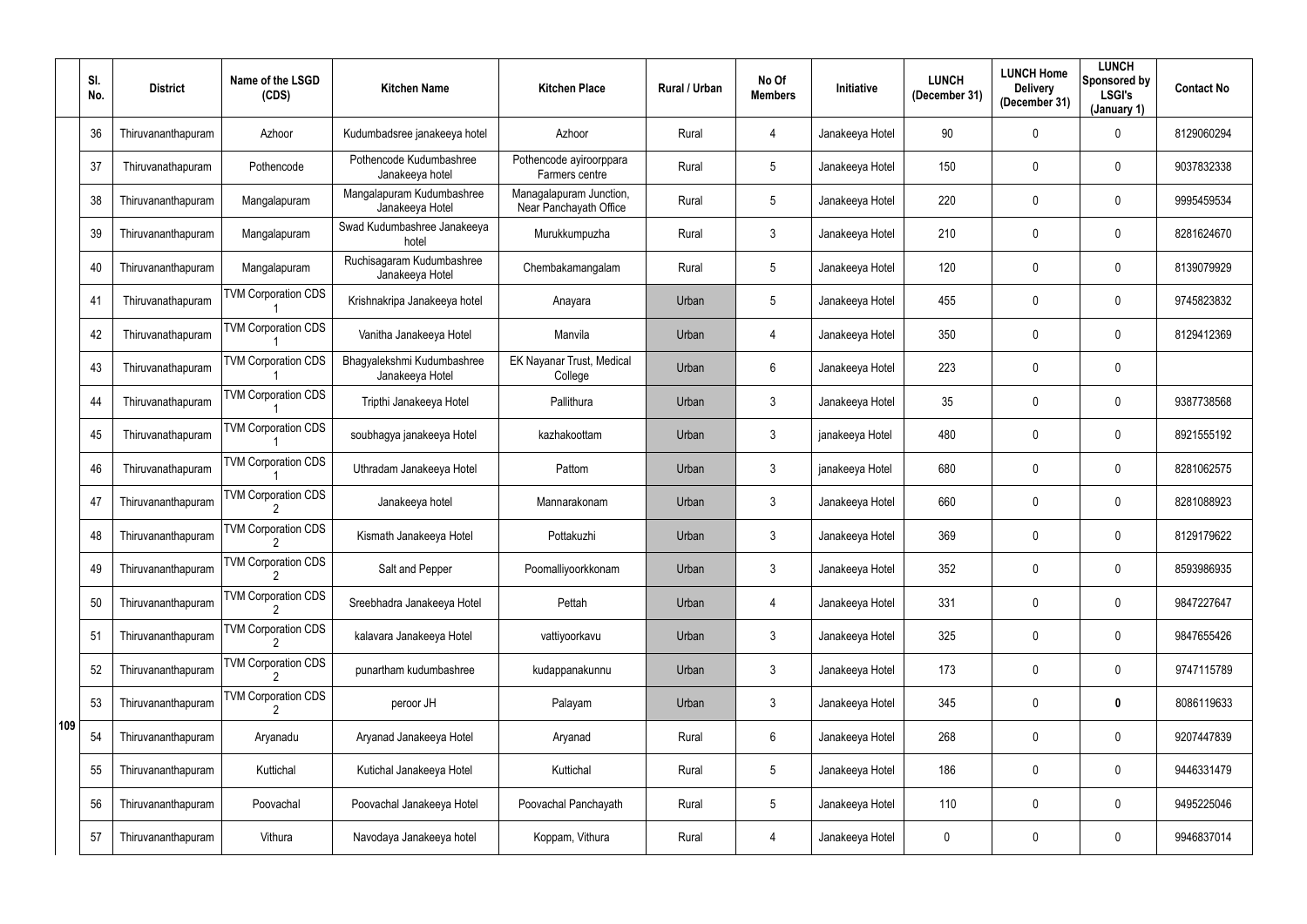| SI.<br>No. | <b>District</b>    | Name of the LSGD<br>(CDS) | <b>Kitchen Name</b>                     | <b>Kitchen Place</b>                              | Rural / Urban | No Of<br><b>Members</b> | Initiative      | <b>LUNCH</b><br>(December 31) | <b>LUNCH Home</b><br><b>Delivery</b><br>(December 31) | <b>LUNCH</b><br>Sponsored by<br>LSGI's<br>(January 1) | <b>Contact No</b> |
|------------|--------------------|---------------------------|-----------------------------------------|---------------------------------------------------|---------------|-------------------------|-----------------|-------------------------------|-------------------------------------------------------|-------------------------------------------------------|-------------------|
| 58         | Thiruvananthapuram | Tholicode                 | Tholicode Janakeeya Hotel               | Pulimoodu, Near Bharath<br>Petrol Pump, Tholicode | Rural         | $\overline{4}$          | Janakeeya Hotel | $\mathbf 0$                   | $\mathbf 0$                                           | $\mathbf 0$                                           | 9539995862        |
| 59         | Thiruvananthapuram | Vellanad                  | vellanad JH                             | kulacode vellanad                                 | Rural         | $\mathbf{3}$            | Janakeeya Hotel | $\mathbf 0$                   | $\mathbf 0$                                           | $\overline{0}$                                        | 9048295005        |
| 60         | Thiruvananthapuram | uzhamalackal              | mazhavil jh                             | Puthukulangara                                    | Rural         | $5\phantom{.0}$         | Janakeeya Hotel | 352                           | 0                                                     | $\overline{0}$                                        | 96457 54988       |
| 61         | Thiruvananthapuram | <b>TVPM Corpn CDS 4</b>   | Maithri Janakeeya Hotel                 | Poozhyakkunnu, Nemom, TVM                         | Urban         | $5\phantom{.0}$         | Janakeeya Hotel | $\mathbf 0$                   | 0                                                     | $\mathbf 0$                                           | 9846905594        |
| 62         | Thiruvananthapuram | TVPM. Corpn. CDS III      | Janatha hotel                           | Over bridge                                       | Urban         | 9                       | Janakeeya Hotel | $\mathbf 0$                   | 0                                                     | $\mathbf 0$                                           | 919746149160      |
| 63         | Thiruvananthapuram | TVPM. Corpn. CDS III      | Asraya Janakeeya Hotel                  | <b>DPI</b>                                        | Urban         | $\overline{4}$          | Janakeeya Hotel | $\mathbf 0$                   | 0                                                     | $\mathbf 0$                                           | 918113008306      |
| 64         | Thiruvananthapuram | TVPM. Corpn. CDS III      | Ruchikkoott                             | Mudavanmukal                                      | Urban         | $\overline{4}$          | Janakeeya Hotel | 106                           | 0                                                     | $\overline{0}$                                        | 917907579424      |
| 65         | Thiruvananthapuram | TVPM. Corpn. CDS IV       | Janakeeya hotel tvm corporation<br>cds4 | Vallakkadavu                                      | Urban         | $5\phantom{.0}$         | Janakeeya Hotel | 298                           | 0                                                     | $\mathbf 0$                                           | 8129795072        |
| 66         | Thiruvananthapuram | TVPM. Corpn. CDS IV       | Karuna Janakeeya Hotel                  | Avaduthura                                        | Urban         | $5\phantom{.0}$         | Janakeeya Hotel | 256                           | 0                                                     | $\mathbf{3}$                                          | 9567523799        |
| 67         | Thiruvananthapuram | Anadu                     | Nanma anad                              | Govt LPS Anad                                     | Rural         | $\overline{4}$          | Janakeeya Hotel | $\mathbf 0$                   | 0                                                     | $\overline{0}$                                        | 9645709754        |
| 68         | Thiruvananthapuram | Vembayam                  | Liya canteen                            | Perumboor near panchayath<br>office               | Rural         | $5\overline{)}$         | Janakeeya Hotel | $\overline{0}$                | 0                                                     | $\mathbf 0$                                           | 9544337362        |
| 69         | Thiruvananthapuram | Vembayam                  | Four's Janakeeya Hotel                  | Naduveli Konchira                                 | Rural         | $\overline{4}$          | Janakeeya Hotel | 242                           | 0                                                     | $\overline{0}$                                        | 9526253578        |
| 70         | Thiruvananthapuram | Nedumangad 1              | Subhiksham                              | Irinjayam                                         | Urban         | 4                       | Janakeeya Hotel | 262                           | 0                                                     | $\mathbf 0$                                           | 9745606588        |
| 71         | Thiruvananthapuram | Nedumangad 1              | Ootupura                                | Pazhakutty                                        | Urban         | $6\phantom{.0}$         | Janakeeya Hotel | 436                           | $\mathbf 0$                                           | $\mathbf 0$                                           | 7510910614        |
| 72         | Thiruvananthapuram | Nedumangad 2              | Niravu                                  | Near ksrtc bus stand                              | Urban         | $\overline{4}$          | Janakeeya Hotel | 528                           | 0                                                     | $\mathbf 0$                                           | 9645958207        |
| 73         | Thiruvananthapuram | Nedumangad 2              | Ruchiyidam                              | <b>Near Municipality</b>                          | Urban         | $\mathbf 0$             | Janakeeya Hotel | 380                           | 0                                                     | $\mathbf 0$                                           | 9846371353        |
| 74         | Thiruvananthapuram | Karakulam                 | Karakulam Vanitha hotel                 | Karakulam Junction                                | Rural         | $\overline{4}$          | Janakeeya Hotel | 394                           | $\mathbf 0$                                           | $\mathbf 0$                                           | 9747176668        |
| 75         | Thiruvananthapuram | Panavoor                  | Kudumbashree vanitha hotel              | HI auditorium near panavoor<br>panchayath         | Rural         | $6\overline{6}$         | Janakeeya Hotel | 246                           | 0                                                     | $5\overline{)}$                                       | 9526740817        |
| 76         | Thiruvananthapuram | Aruvikara                 | Nanma                                   | Aruvikara junction                                | Rural         | $\mathfrak{Z}$          | Janakeeya hotel | $\mathbf 0$                   | 0                                                     | $\overline{0}$                                        | 8606524464        |
| 77         | Thiruvananthapuram | Pullampara                | Janakeeya Hotel                         | Kalumkinmukham                                    | Rural         | $5\phantom{.0}$         | Janakeeya Hotel | $\overline{0}$                | 0                                                     | $\mathbf 0$                                           |                   |
| 78         | Thiruvananthapuram | Pangode                   | Bhagyalekshmi janakeeya hotel           | Pangodu Panchayath Hall                           | Rural         | $5\overline{)}$         | Janakeeya Hotel | 311                           | 0                                                     | $\mathbf 0$                                           |                   |
| 79         | Thiruvananthapuram | Manickal                  | Janakeeya hotel                         | Pirappancode                                      | Rural         | $6\phantom{.0}$         | Janakeeya Hotel | 174                           | 0                                                     | $\boldsymbol{0}$                                      | 9745874522        |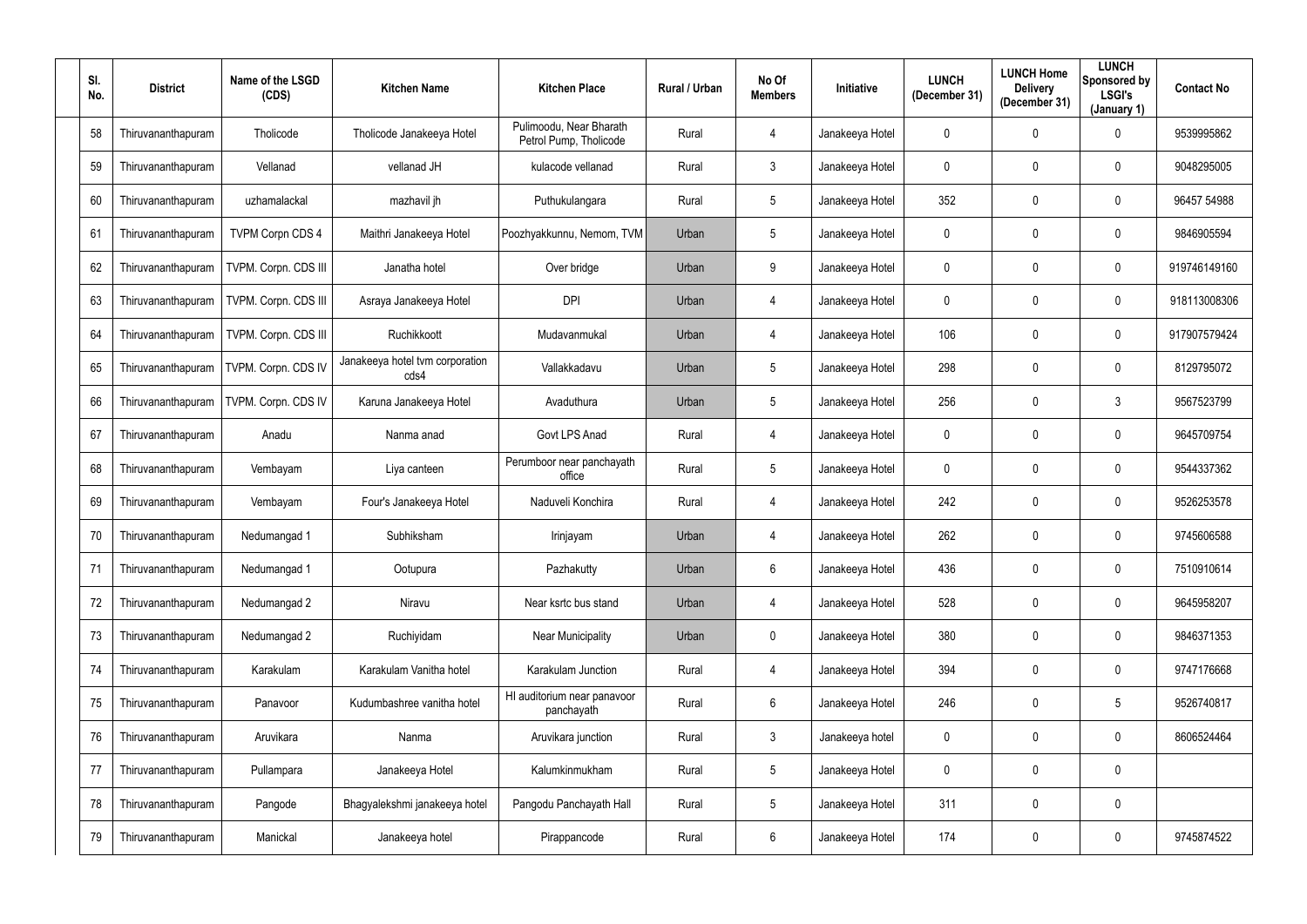| SI.<br>No. | <b>District</b>    | Name of the LSGD<br>(CDS) | <b>Kitchen Name</b>                    | <b>Kitchen Place</b>     | Rural / Urban | No Of<br><b>Members</b> | Initiative      | <b>LUNCH</b><br>(December 31) | <b>LUNCH Home</b><br><b>Delivery</b><br>(December 31) | <b>LUNCH</b><br>Sponsored by<br><b>LSGI's</b><br>(January 1) | <b>Contact No</b> |
|------------|--------------------|---------------------------|----------------------------------------|--------------------------|---------------|-------------------------|-----------------|-------------------------------|-------------------------------------------------------|--------------------------------------------------------------|-------------------|
| 80         | Thiruvananthapuram | Vamanapuram               | Pournami Kalamachal                    | Kalamachal               | Rural         | $5\phantom{.0}$         | Janakeeya Hotel | 195                           | $\mathbf 0$                                           | $\mathbf 0$                                                  | 9846825964        |
| 81         | Thiruvananthapuram | kallara                   | Amma janakeeya hotel                   | kallara                  | rural         | $\overline{4}$          | Janakeeya Hotel | $\mathbf 0$                   | $\mathbf 0$                                           | $\mathbf 0$                                                  | 8111891405        |
| 82         | Thiruvananthapuram | nellanad                  | Nellanad janakeeya hotel               | keezhayikkonam           | rural         | $6\phantom{.0}$         | Janakeeya Hotel | 234                           | 0                                                     | $\mathbf 0$                                                  | 9946994811        |
| 83         | Thiruvananthapuram | Pazhayakunnummel          | Chaitanya janakeeya hotel              | Pazhayakunnumel          | Rural         | $5\phantom{.0}$         | Janakeeya Hotel | $\mathbf 0$                   | 0                                                     | $\mathbf 0$                                                  | 9496997201        |
| 84         | Thiruvananthapuram | Karavaram                 | Takkolam, Karavaram janakeeya<br>hotel | Pullurmukk, kallambalam  | Rural         | $5\phantom{.0}$         | Janakeeya Hotel | 168                           | 0                                                     | $\mathbf 0$                                                  | 9539723288        |
| 85         | Thiruvananthapuram | Kilimanoor                | Tanima vanitha canteen                 | Kilimanoor               | Rural         | $\overline{4}$          | Janakeeya Hotel | 182                           | 0                                                     | $\mathbf 0$                                                  | 9846657166        |
| 86         | Thiruvananthapuram | Pulimath                  | Iswarya catering unit                  | Pulimath, Karet          | Rural         | $\overline{4}$          | Janakeeya Hotel | 255                           | 0                                                     | $\mathbf 0$                                                  | 9645514593        |
| 87         | Thiruvananthapuram | Navaikkulam               | Kudumbashree janakeeya hotel           | Kadambaattukonam         | Rural         | $5\phantom{.0}$         | Janakeeya Hotel | 107                           | 0                                                     | $\mathbf 0$                                                  | 9400619476        |
| 88         | Thiruvananthapuram | Nagaroor                  | Janakeeya Hotel                        | Altharamoodu             | Rural         | $5\phantom{.0}$         | Janakeeya Hotel | 156                           | 0                                                     | $\mathbf 0$                                                  | 7034964806        |
| 89         | Thiruvananthapuram | Pallikal                  | pallikkal janakeeya hotel              | pakalkkuri               | rural         | $\overline{4}$          | Janakeeya Hotel | 98                            | 0                                                     | $\mathbf 0$                                                  | 9447886364        |
| 90         | Thiruvananthapuram | Madavoor                  | Madavoor janakeeya hotel               | madavoor                 | rural         | $5\overline{)}$         | Janakeeya Hotel | 141                           | 0                                                     | $\mathbf 0$                                                  | 9526206002        |
| 91         | Thiruvananthapuram | Chirayinkeezh             | Sevenstar Janakeeya Hotel              | Sarkkara                 | Rural         | $5\phantom{.0}$         | Janakeeya Hotel | 123                           | 0                                                     | $\overline{0}$                                               | 8921556636        |
| 92         | Thiruvananthapuram | Kadaykkavoor              | Karmalamatha Janakeeya Hotel           | Kadakkavoor              | Rural         | 5                       | Janakeeya Hotel | 105                           | 0                                                     | $\mathbf 0$                                                  | 9645405591        |
| 93         | Thiruvananthapuram | Mudakkal                  | Sarovaram Janakeeya Hotel              | Valakkadu                | Rural         | $\mathfrak{Z}$          | Janakeeya Hotel | 125                           | $\mathbf 0$                                           | $\mathbf 0$                                                  | 8086240900        |
| 94         | Thiruvananthapuram | Vakkom                    | Jananai Janakeeya Hotel                | SN Junction, Jeeva Dhara | Rural         | $5\phantom{.0}$         | Janakeeya Hotel | 145                           | 0                                                     | $\mathbf 0$                                                  | 8137014724        |
| 95         | Thiruvananthapuram | Vakkom                    | Diya Janakeeya Hotel                   | Panayile Kadavu          | Rural         | 5 <sup>5</sup>          | Janakeeya Hotel | 169                           | 0                                                     | $\mathbf 0$                                                  | 8590439391        |
| 96         | Thiruvananthapuram | Kizhuvilam                | Kudumbashree vanitha canteen           | Kizhuvillam              | Rural         | $\overline{4}$          | Janakeeya Hotel | 133                           | $\mathbf 0$                                           | $\mathbf 0$                                                  | 9747361312        |
| 97         | Thiruvananthapuram | Anchuthengu               | Swad Janakeeya Hotel                   | Anchuthengu              | Rural         | $5\phantom{.0}$         | Janakeeya Hotel | 102                           | 0                                                     | $\mathbf 0$                                                  |                   |
| 98         | Thiruvananthapuram | Attingal                  | Bhagyashree janakeeya hotel            | Attingal                 | Urban         | $5\phantom{.0}$         | Janakeeya Hotel | 98                            | 0                                                     | $\mathbf 0$                                                  | 9539968503        |
| 99         | Thiruvananthapuram | Cherunniyoor              | Lekshmi janakeeya hotel                | Dhalavapuram             | Rural         | 3 <sup>1</sup>          | Janakeeya Hotel | 97                            | 0                                                     | $\overline{2}$                                               | 9995391999        |
| 100        | Thiruvananthapuram | Chemmaruthi               | Dreams janakeeya hotel                 | Mavinmoodu, muthana      | Rural         | 5 <sup>5</sup>          | Janakeeya Hotel | 298                           | 0                                                     | $\mathbf 0$                                                  | 8129240185        |
| 101        | Thiruvananthapuram | Chemmaruthi               | Natturuchi janakeeya hotel             | Panayara&sivapuram       | Rural         | $5\overline{)}$         | Janakeeya Hotel | 183                           | 0                                                     | $\mathbf 0$                                                  | 8129240185        |
| 102        | Thiruvananthapuram | Chemmaruthi               | <b>Bhanusree</b>                       | Chavadimukku             | Rural         | $\overline{4}$          | Janakeeya Hotel | 120                           | 0                                                     | $\mathbf 0$                                                  | 8129240185        |
| 103        | Thiruvananthapuram | Manamboor                 | Manamboor janakeeya hotel              | Kavalayoor               | Rural         | $\overline{4}$          | Janakeeya Hotel | 98                            | 35                                                    | 2\$                                                          | 9074388684        |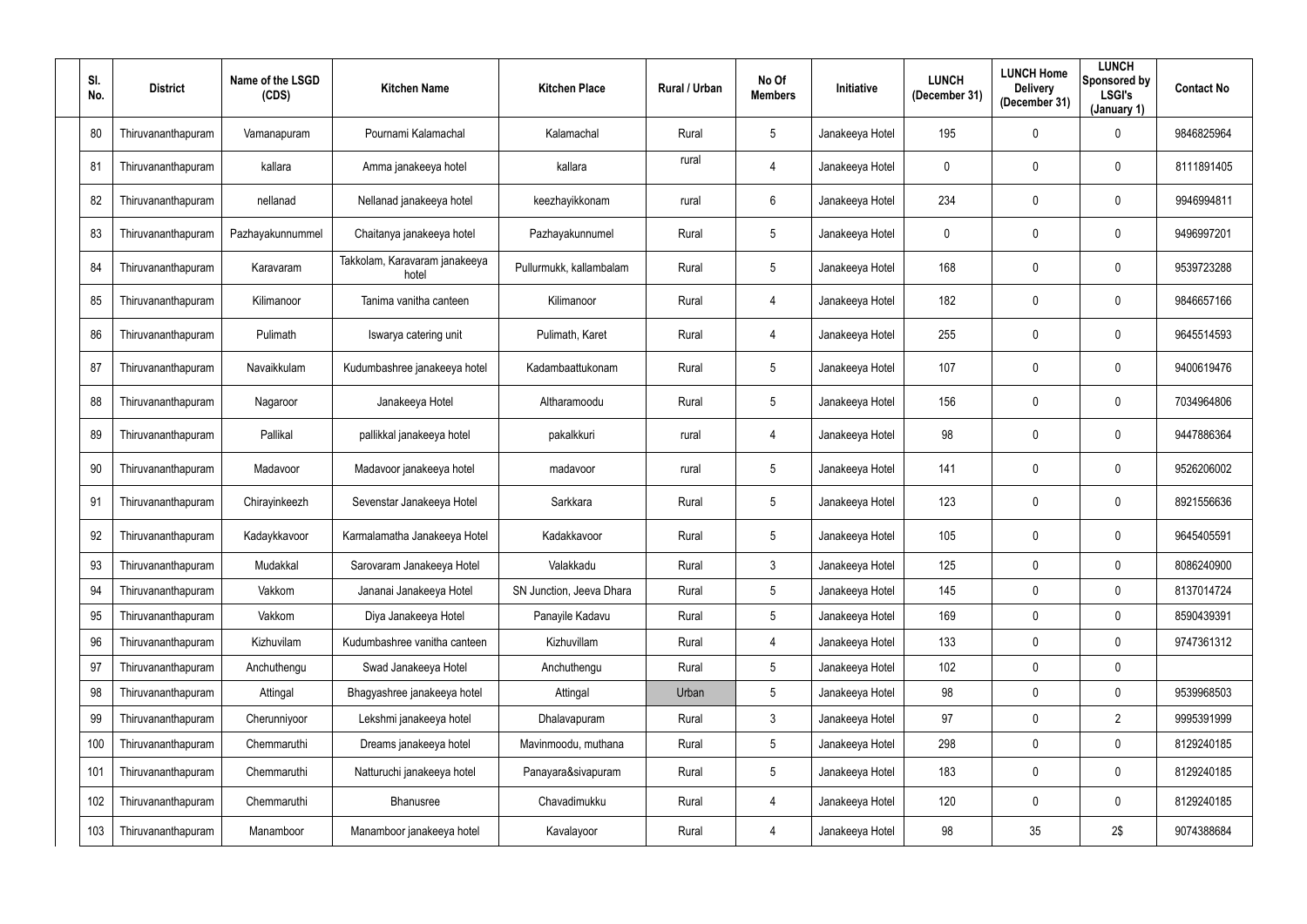|     | SI.<br>No.     | <b>District</b>    | Name of the LSGD<br>(CDS) | <b>Kitchen Name</b>                        | <b>Kitchen Place</b>                             | Rural / Urban | No Of<br><b>Members</b> | <b>Initiative</b> | <b>LUNCH</b><br>(December 31) | <b>LUNCH Home</b><br><b>Delivery</b><br>(December 31) | <b>LUNCH</b><br>Sponsored by<br><b>LSGI's</b><br>(January 1) | <b>Contact No</b> |
|-----|----------------|--------------------|---------------------------|--------------------------------------------|--------------------------------------------------|---------------|-------------------------|-------------------|-------------------------------|-------------------------------------------------------|--------------------------------------------------------------|-------------------|
|     | 104            | Thiruvananthapuram | Edava                     | Sreenandha janakeeyahotel                  | Kaappil                                          | Rural         | 5                       | Janakeeya Hotel   | 185                           | $\mathbf 0$                                           | $\mathbf 0$                                                  | 9895337334        |
|     | 105            | Thiruvananthapuram | Elakamon                  | Sreenarayana janakeeya hotel               | Elakamon                                         | Rural         | $\overline{7}$          | Janakeeya Hotel   | 46                            | 0                                                     | $\pmb{0}$                                                    | 8086637798        |
|     | 106            | Thiruvananthapuram | Elakamon                  | kudumbashree janakeeya hotel               | Elakamon                                         | Rural         | 5                       | janakeeya hotel   | 55                            | $\mathbf 0$                                           | $\mathbf 0$                                                  | 8590725126        |
|     | 107            | Thiruvananthapuram | Vettoor                   | Kashi janakeeya hotel                      | Vettoor                                          | Rural         | 4                       | Janakeeya Hotel   | 33                            | $\mathbf 0$                                           | $\mathbf 0$                                                  | 9061547396        |
|     | 108            | Thiruvananthapuram | Ottoor                    | Kudumbashree Janakeeya hotel               | ottoor                                           | rural         | $\mathfrak{Z}$          | Janakeeya Hotel   | 49                            | $\mathbf 0$                                           | $\mathbf 0$                                                  | 8590570561        |
|     | 109            | Thiruvanathapuram  | Varkala                   | Janakeeya hotel                            | Varkala municipality                             | Urban         | $5\phantom{.0}$         | Janakeeya Hotel   | 31                            | $\mathbf 0$                                           | $\overline{2}$                                               | 8943261611        |
| 107 |                |                    |                           |                                            |                                                  |               | 495                     |                   | 21807                         | 35                                                    | 14                                                           |                   |
|     |                | Thrissur           | Kadangodu                 | Janakeeya Hotel Kadangod                   | Kadangod                                         | Rural         | 4                       | Janakeeya Hotel   | 50                            | 22                                                    | 7                                                            |                   |
|     | $\overline{2}$ | Thrissur           | Chalakudy                 | Thripthy Janakeeya Hotel<br>Chalakudy      | North Busstand Chalakudy                         | Urban         | 4                       | Janakeeya Hotel   | 240                           | 0                                                     | $\pmb{0}$                                                    | 9544048190        |
|     | 3              | Thrissur           | Pananchery                | Pananchery Janakeeya Hotel                 | Pattikkad                                        | Rural         | 5                       | Janakeeya Hotel   | 129                           | 69                                                    | $\mathbf 0$                                                  | 9746354118        |
|     |                | Thrissur           | Kadavallur                | Janakeeya Hotel Kadavalloor                | Panjayath Compound                               | Rural         | 4                       | Janakeeya Hotel   | 86                            | 54                                                    | $\pmb{0}$                                                    | 8943983995        |
|     | 5              | Thrissur           | Kattoor                   | Janakeeya Hotel Kattoor                    | Kudumbashree Vipanana<br>Kendram, Katoor Bazzar, | Rural         | 5 <sub>5</sub>          | Janakeeya Hotel   | $\mathbf 0$                   | $\mathbf 0$                                           | $\mathbf 0$                                                  |                   |
|     | 6              | Thrissur           | Elavally                  | Janakeeya Hotel Elavally                   | Elavally Panchayath<br>Compound                  | Rural         | 4                       | Janakeeya Hotel   | 234                           | 0                                                     | $\mathbf 0$                                                  | 9744738247        |
|     |                | Thrissur           | Paralam                   | Paralam Janakeeya Hotel                    | Nanma Kudumbashree<br>canteen                    | Rural         | 3                       | Janakeeya Hotel   | 16                            | 68                                                    | $\mathbf 0$                                                  | 9744441594        |
|     | 8              | Thrissur           | Kadukutty                 | Uppum Mulakum Janakeeya Hotel<br>Kadukutty | Kottamuri Junction                               | Rural         | 5 <sub>5</sub>          | Janakeeya Hotel   | 45                            | 36                                                    | $\overline{0}$                                               | 9846634710        |
|     | 9              | Thrissur           | Thrissur 2                | Kuttanellur Janakeeya Hotel                | Kuttanellur                                      | Urban         | $5\phantom{.0}$         | Janakeeya Hotel   | 83                            | 0                                                     | $\overline{0}$                                               | 8330800498        |
|     | 10             | Thrissur           | Pazhayannur               | Janakeeya Hotel, Pazhayanoor               | Pazhayannur Panchayath                           | Rural         | 4                       | Janakeeya Hotel   | 236                           | 0                                                     | $\overline{0}$                                               | 9400257329        |
|     | 11             | Thrissur           | Aloor                     | Aloor Janakeeya Hotel                      | Aloor                                            | Rural         | $5\phantom{.0}$         | Janakeeya Hotel   | $\mathbf 0$                   | 96                                                    | $\overline{0}$                                               | 9946922936        |
|     | 12             | Thrissur           | Muriyad                   | Jankeeya Hotel, Muriyad                    | Karuna Canteen, Muriyad                          | Rural         | $5\phantom{.0}$         | Janakeeya Hotel   | 78                            | 0                                                     | $\overline{0}$                                               | 9961920358        |
|     | 13             | Thrissur           | Valapad                   | Janakeeya Hotel Valapad                    | Valapad Chanthapadi                              | Rural         | $6\overline{6}$         | Janakeeya Hotel   | 120                           | 0                                                     | $\pmb{0}$                                                    |                   |
|     | 14             | Thrissur           | Kaipamangalam             | Kaipamngalam Janakeeya Hotel               | Kaipamangalam Panchayath                         | Rural         | 3 <sup>1</sup>          | Janakeeya Hotel   | 192                           | 0                                                     | $\overline{2}$                                               |                   |
|     | 15             | Thrissur           | Annamanada                | Snehitha Catering                          | Annamanada                                       | Rural         | $5\phantom{.0}$         | Janakeeya Hotel   | $\mathbf 0$                   | $50\,$                                                | $\pmb{0}$                                                    | 9747712615        |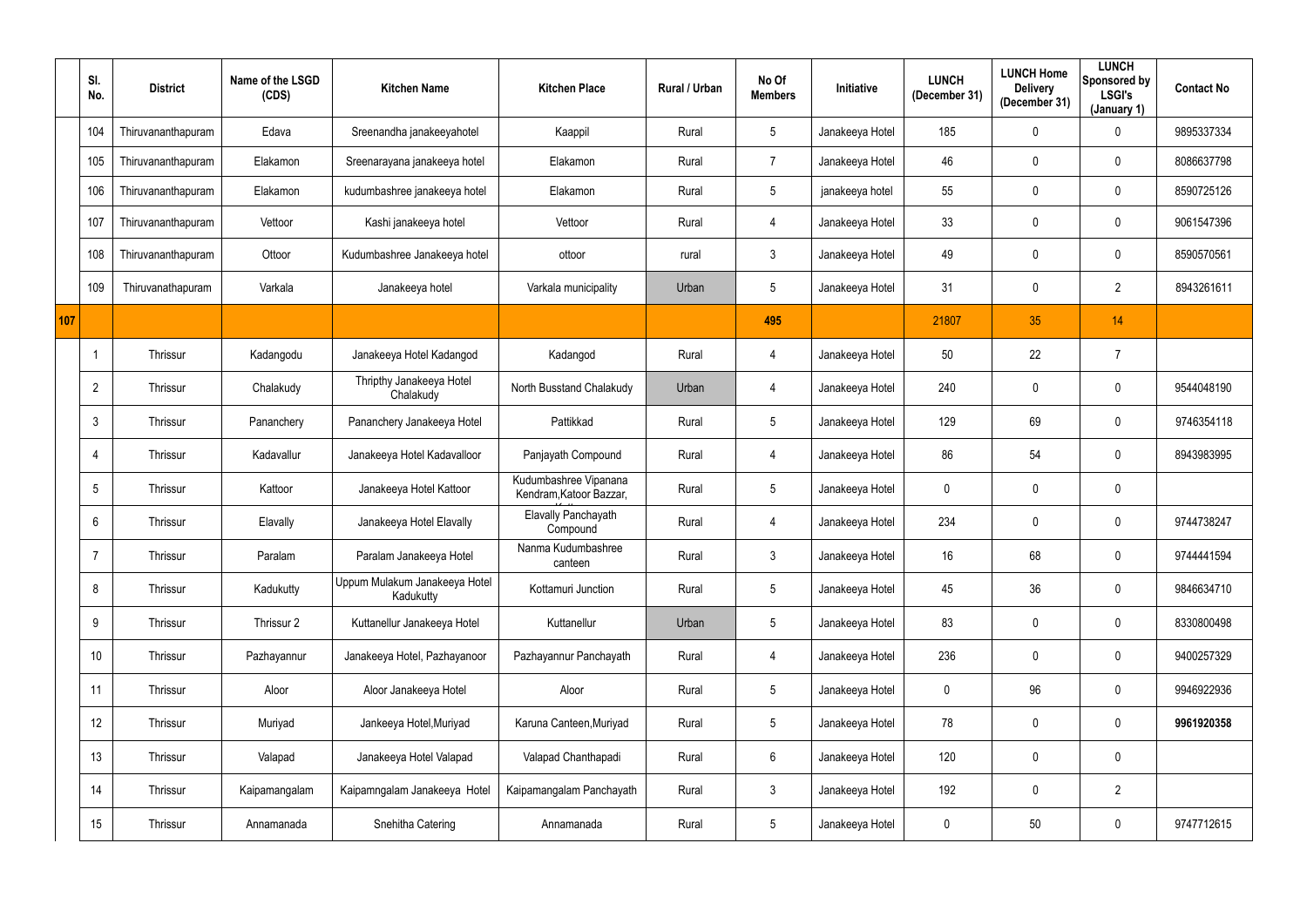| SI.<br>No. | <b>District</b> | Name of the LSGD<br>(CDS) | <b>Kitchen Name</b>                             | <b>Kitchen Place</b>                         | Rural / Urban | No Of<br><b>Members</b> | Initiative      | <b>LUNCH</b><br>(December 31) | <b>LUNCH Home</b><br><b>Delivery</b><br>(December 31) | <b>LUNCH</b><br>Sponsored by<br><b>LSGI's</b><br>(January 1) | <b>Contact No</b> |
|------------|-----------------|---------------------------|-------------------------------------------------|----------------------------------------------|---------------|-------------------------|-----------------|-------------------------------|-------------------------------------------------------|--------------------------------------------------------------|-------------------|
| 16         | Thrissur        | Vellangallur              | Janakeeya Hotel Vellangallur                    | Panchayath Community Hall                    | Rural         | 6                       | Janakeeya Hotel | 52                            | 53                                                    | $\mathbf 0$                                                  | 9947462258        |
| 17         | Thrissur        | Pavaratty                 | Janakeeya Hotel Pavaratty                       | Akashaya Vanitha Canteen                     | Rural         | 3                       | Janakeeya Hotel | 152                           | 0                                                     | $\overline{0}$                                               |                   |
| 18         | Thrissur        | Edathiruthy               | Janakeeya Hotel Edathuruthi<br>(Nalinam Stores) | Opposite of GLPS,<br>Chenthrappinni Centre   | Rural         | 4                       | Janakeeya Hotel | 142                           | 0                                                     | $\overline{2}$                                               |                   |
| 19         | Thrissur        | Adatt                     | Janakeeya Hotel Adat                            | Muthuvara                                    | Rural         | $\overline{7}$          | Janakeeya Hotel | 76                            | 85                                                    | $\mathbf 0$                                                  | 6235203703        |
| 20         | Thrissur        | Irinjalakuda 1            | Janakeeya Hotel Irinjalakuda Cds1               | Irinjalakuda Muncipality                     | Urban         | 4                       | Janakeeya Hotel | 67                            | 0                                                     | $\mathbf 0$                                                  | 9526912506        |
| 21         | Thrissur        | Parapookkara              | Janakeeya Hotel , Parapookkara                  | Panchayath Canteen                           | Rural         | 5 <sup>5</sup>          | Janakeeya Hotel | 56                            | 0                                                     | $\mathbf 0$                                                  | 9605428611        |
| 22         | Thrissur        | Puthanchira               | Annapoorna Janakeeya Hotel<br>Puthenchira       | Panchayath Community Hall                    | Rural         | 5 <sub>5</sub>          | Janakeeya Hotel | 15                            | 13                                                    | $\overline{0}$                                               | 9383421350        |
| 23         | Thrissur        | SreeNarayanapuram         | Sree Narayana Puram Janakeeya<br>Hotel          | Sreenarayanapuram<br>Panchayath              | Rural         | 5 <sub>5</sub>          | Janakeeya Hotel | 200                           | 0                                                     | 2\$                                                          |                   |
| 24         | Thrissur        | Nadathara                 | Nadathara Janakeeya Hotel                       | Moorkanikkara                                | Rural         | 5 <sup>5</sup>          | Janakeeya Hotel | 43                            | 188                                                   | $\mathbf{3}$                                                 | 9744611176        |
| 25         | Thrissur        | Vallachira                | Vallachira Janakeeya Hotel                      | Vallachira Gramapanchayath                   | Rural         | 4                       | Janakeeya Hotel | $\mathbf 0$                   | 30                                                    | $\mathbf 0$                                                  | 9744804256        |
| 26         | Thrissur        | Poyya                     | Janakeeya Hotel, Poyya                          | Poyya Junction                               | Rural         | 5 <sup>5</sup>          | Janakeeya Hotel | $\overline{0}$                | $\mathbf 0$                                           | $\mathbf 0$                                                  | 7902318250        |
| 27         | Thrissur        | Wadakanchery 1            | Vrindavan Janakeeya Hotel                       | Ottupara                                     | Urban         | $5\phantom{.0}$         | Janakeeya Hotel | 310                           | 0                                                     | $\overline{0}$                                               |                   |
| 28         | Thrissur        | Varandarappilly           | Janakeeya Hotel                                 | Varandarappilly Panchayath                   | Rural         | 5                       | Janakeeya Hotel | 70                            | 27                                                    | $\mathbf 0$                                                  | 9048283463        |
| 29         | Thrissur        | Nenmanikkara              | Vanitha Janakeeya Hotel                         | Paliyekkara, Nenmanikkara<br>Gramapanchayath | Rural         | 5 <sup>5</sup>          | Janakeeya Hotel | 71                            | 22                                                    | $\mathbf 0$                                                  | 9747494386        |
| 30         | Thrissur        | Kodakara                  | Nanma Janakeeya Hotel                           | Kodakara Bus Stand                           | Rural         | $5\overline{)}$         | Janakeeya Hotel | 221                           | 227                                                   | $\mathbf 0$                                                  | 9946283762        |
| 31         | Thrissur        | Thekkumkkara              | Janakeeya Hotel Thekkumkara                     | Vanitha Canteen, Thekkumkara                 | Rural         | $\overline{4}$          | Janakeeya Hotel | 60                            | 0                                                     | $\mathbf 0$                                                  |                   |
| 32         | Thrissur        | Alagappa Ngar             | Janakeeya Hotel                                 | Amballur                                     | Rural         | $5\overline{)}$         | Janakeeya Hotel | 120                           | 58                                                    | $\overline{4}$                                               | 8606553521        |
| 33         | Thrissur        | Kolazhy                   | Janakeeya Hotel Kolazhy                         | <b>ZMLP School</b>                           | Rural         | $\overline{4}$          | Janakeeya Hotel | $\mathbf 0$                   | 126                                                   | $\mathbf 0$                                                  | 9645535725        |
| 34         | Thrissur        | Manalur                   | Janakeeya Hotel Manalur                         | Govt High School, Manaloor                   | Rural         | $6\overline{6}$         | Janakeeya Hotel | 42                            | 18                                                    | $\overline{4}$                                               | 9446619441        |
| 35         | Thrissur        | Arimpur                   | Janakeeya Hotel Arimbur                         | Kudumbashree Vanitha<br>Canteen , Arimbur    | Rural         | 5 <sub>5</sub>          | Janakeeya Hotel | 200                           | 50                                                    | $\mathbf 0$                                                  | 9946789338        |
| 36         | Thrissur        | Thanniyam                 | Thannyam Janakeeya Hotel                        | Peringottukara                               | Rural         | $\overline{4}$          | Janakeeya Hotel | 51                            | 24                                                    | $\mathbf 0$                                                  | 9048570194        |
| 37         | Thrissur        | Madakkathara              | Madakkathara Annapoorna<br>Janakeeya Hotel      | Madakkathara                                 | Rural         | $6\overline{6}$         | Janakeeya Hotel | 100                           | 78                                                    | $2^{\circ}$                                                  | 9388431507        |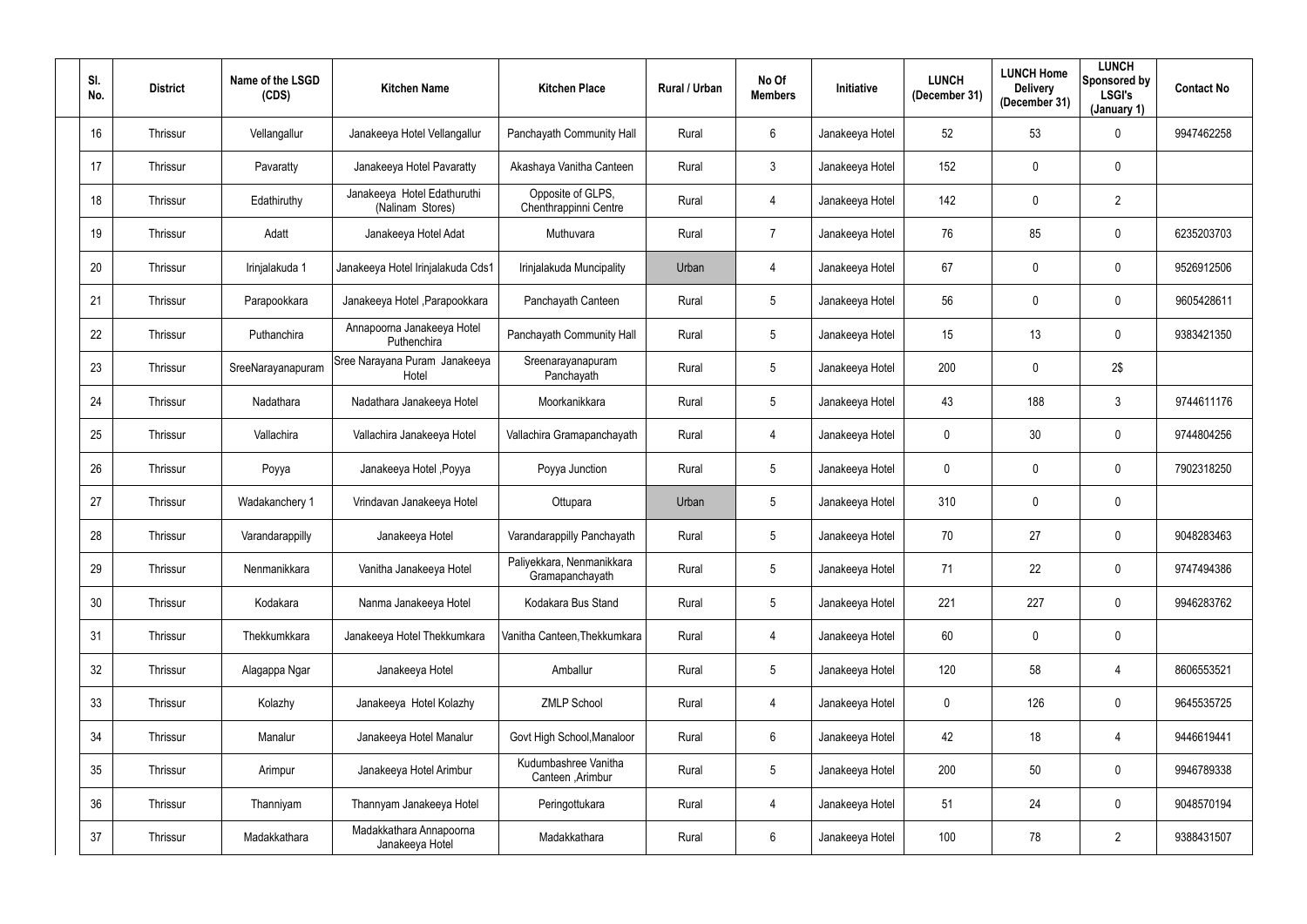|    | SI.<br>No. | <b>District</b> | Name of the LSGD<br>(CDS) | <b>Kitchen Name</b>                    | <b>Kitchen Place</b>               | Rural / Urban | No Of<br><b>Members</b> | Initiative      | <b>LUNCH</b><br>(December 31) | <b>LUNCH Home</b><br><b>Delivery</b><br>(December 31) | <b>LUNCH</b><br>Sponsored by<br><b>LSGI's</b><br>(January 1) | <b>Contact No</b> |
|----|------------|-----------------|---------------------------|----------------------------------------|------------------------------------|---------------|-------------------------|-----------------|-------------------------------|-------------------------------------------------------|--------------------------------------------------------------|-------------------|
|    | 38         | Thrissur        | Athirappilly              | Panchayath Kudumbashree<br>Canteen     | Athirappilly                       | Rural         | $3\phantom{.0}$         | Janakeeya Hotel | 55                            | 32                                                    | $\mathbf 0$                                                  | 9496151187        |
|    | 39         | Thrissur        | Kodassery                 | Five Star Janakeeya Hotel              | Kodassery                          | Rural         | 4                       | Janakeeya Hotel | 136                           | 62                                                    | $\mathbf 0$                                                  | 9846464927        |
|    | 40         | Thrissur        | Mattathur                 | Karunya<br>kudumbShree                 | Vellikkulangara                    | Rural         | 4                       | Janakeeya Hotel | 173                           | 142                                                   | $\mathbf 0$                                                  | 9539102486        |
|    | 41         | Thrissur        | Koratty                   | Ruchi Janakeeya Hotel                  | Koratty                            | Rural         | 4                       | Janakeeya Hotel | 75                            | 55                                                    | 0.00\$                                                       | 9496527583        |
|    | 42         | Thrissur        | Thrikkoor                 | Susthira Janakeeya Hotel               | Alengaad                           | Rural         | $3\phantom{.0}$         | Janakeeya Hotel | 134                           | 38                                                    | $\overline{4}$                                               | 8111847055        |
|    | 43         | Thrissur        | Venkitangu                | Ottupura<br>Janakeeya Hotel Vengidangu | Vengidangu Panchayath              | Rural         | $\mathbf{3}$            | Janakeeya Hotel | 204                           | 75                                                    | $\mathbf 0$                                                  | 8156981840        |
|    | 44         | Thrissur        | Padiyoor                  | Padiyoor<br>Janakeya Hotel             | HDC School, Kakkathuruthy          | Rural         | $5\phantom{.0}$         | Janakeeya Hotel | 34                            | 15                                                    | $\mathbf 0$                                                  | 9048817359        |
|    | 45         | Thrissur        | Pariyaram                 | Samridhi Janakeeya Hotel               | Pariyaram                          | Rural         | $5\phantom{.0}$         | Janakeeya Hotel | 103                           | 73                                                    | $\mathbf 0$                                                  | 7025950795        |
|    | 46         | Thrissur        | Wadakanchery cds2         | Janakeeya Hotel, Wadakanchery<br>cds2  | Minaloor                           | Urban         | $\mathbf{3}$            | Janakeeya Hotel | 96                            | 0                                                     | $\mathbf 0$                                                  |                   |
|    | 47         | Thrissur        | Kodungaloor cds2          | Jathikka Janakeeya Hotel               | Arakkulam                          | Urban         | 4                       | Janakeeya Hotel | 111                           | 0                                                     | $\mathbf 0$                                                  | 9745397171        |
| 96 | 48         | Thrissur        | Punnayur                  | Kaipunnyam Janakeeya Hotel             | Edakazhiyur                        | Rural         | $5\phantom{.0}$         | Janakeeya Hotel | 65                            | 83                                                    | $\mathbf 0$                                                  | 9744680885        |
|    | 49         | Thrissur        | Velookkara                | Velookkara Janakeeya Hotel             | Panchayath shopping complex        | Rural         | $3\phantom{.0}$         | Janakeeya Hotel | 30                            | 0                                                     | $\mathbf 0$                                                  | 9048756685        |
|    | 50         | Thrissur        | Meloor                    | Thanima Janakeeya Hotel Meloor         | Meloor centre                      | Rural         | 4                       | Janakeeya Hotel | $90\,$                        | 37                                                    | $\mathbf 0$                                                  | 7902354039        |
|    | 51         | Thrissur        | Vallathol Nagar           | Janakeeya Hotel, Vallathol Nagar       | near youth welfare center          | rural         | $5\phantom{.0}$         | Janakeeya Hotel | 148                           | $\mathbf 0$                                           | $\mathbf 0$                                                  | 9961296574        |
|    | 52         | Thrissur        | Eriyad                    | janakeeya Hotel, eriyad                | community hall                     | Rural         | $\overline{4}$          | Janakeeya Hotel | $\mathbf 0$                   | $\pmb{0}$                                             | $\mathbf 0$                                                  |                   |
|    | 53         | Thrissur        | Edavilangu                | Janakeeya Hotel, Edavilangu            | Edavilangu Center                  | Rural         | $\overline{4}$          | Janakeeya Hotel | 155                           | 0                                                     | $\mathbf 0$                                                  |                   |
|    | 54         | Thrissur        | Avanoor                   | Janakeeya Hotel, Avanoor               | near panchayath office,<br>Avanoor | Rural         | $5\phantom{.0}$         | Janakeeya Hotel | 58                            | 67                                                    | $\mathbf 0$                                                  | 9447343516        |
|    | 55         | Thrissur        | Mala                      | Janakeeya hotel Mala                   | Near panchayath office, Mala       | Rural         | $\overline{4}$          | Janakeeya Hotel | $\mathbf 0$                   | 163                                                   | $\mathbf 0$                                                  | 9946442260        |
|    | 56         | Thrissur        | Guruvayur1                | Guruvayur Janakeeya Hotel              | Guruvayur                          | Urban         | 3 <sup>1</sup>          | Janakeeya Hotel | 411                           | 248                                                   | $\mathbf 0$                                                  | 9961227858        |
|    | 57         | Thrissur        | Vadakkekad                | Kudumbasree janakeeya hotel            | Nalam kallu                        | Rural         | $\overline{4}$          | Janakeeya Hotel | 98                            | 30 <sup>°</sup>                                       | $\mathbf 0$                                                  | 9645190166        |
|    | 58         | Thrissur        | Kadappuram                | Kadappuram janakeeya hotel             | Kadappuram panchayath<br>building  | Rural         | $\overline{4}$          | Janakeeya Hotel | 79                            | 32                                                    | $\mathbf 0$                                                  | 8156984319        |
|    | 59         | Thrissur        | Chavakkad                 | Chavakkad Janakeeya hotel              | Chavakkad, near bus stand          | Urban         | $5\phantom{.0}$         | Janakeeya Hotel | 152                           | 83                                                    | $\overline{0}$                                               | 7560874804        |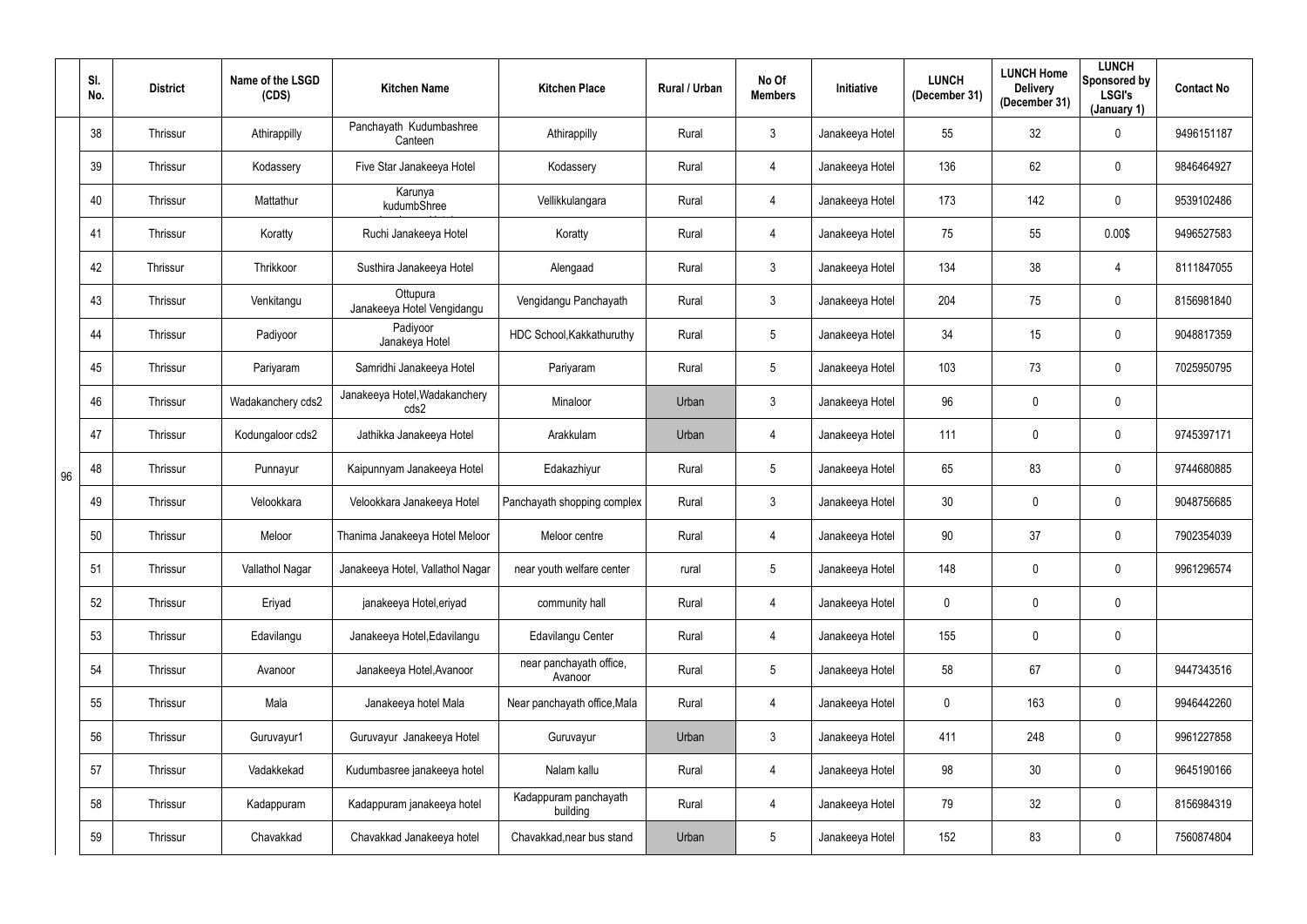| SI.<br>No. | <b>District</b> | Name of the LSGD<br>(CDS) | <b>Kitchen Name</b>               | <b>Kitchen Place</b>       | Rural / Urban | No Of<br><b>Members</b> | Initiative      | <b>LUNCH</b><br>(December 31) | <b>LUNCH Home</b><br><b>Delivery</b><br>(December 31) | <b>LUNCH</b><br>Sponsored by<br><b>LSGI's</b><br>(January 1) | <b>Contact No</b> |
|------------|-----------------|---------------------------|-----------------------------------|----------------------------|---------------|-------------------------|-----------------|-------------------------------|-------------------------------------------------------|--------------------------------------------------------------|-------------------|
| 60         | Thrissur        | Engadiyoor                | pavithra janikeeya hotel          | Pokulangara                | Rural         | 5                       | Janakeeya Hotel | 85                            | $\mathbf 0$                                           | $\mathbf 0$                                                  | 9562239618        |
| 61         | Thrissur        | Varavoor                  | Friends janakeeya hotel, Varavoor | Thichur                    | Rural         | $\mathbf{3}$            | Janakeeya Hotel | 68                            | 0                                                     |                                                              |                   |
| 62         | Thrisssur       | Punnayurkulam             | Punnayurkkulam janakeeya hotel    | Althara centre             | Rural         | 5                       | Janakeeya Hotel | 185                           | 53                                                    | $\mathbf 0$                                                  | 8086093454        |
| 63         | Thrissur        | Thiruwilamala             | Villuadry Janakeeya hotel         | Thiruwilamala              | Rural         | 5                       | Janakeeya Hotel | 90                            | $\mathbf 0$                                           | $\mathbf 0$                                                  | 9846174729        |
| 64         | Thrissur        | Kattakampal               | Janakeeya Hotel Kattakampal       | Chirakkal                  | Rural         | 4                       | Janakeeya Hotel | 49                            | 0                                                     | $\mathbf 0$                                                  |                   |
| 65         | Thrissur        | Kandanassery              | kandanassery janakeeya hotel      | kandanassery               | Rural         | $5\phantom{.0}$         | Janakeeya Hotel | 40                            | 24                                                    | $\mathbf 0$                                                  |                   |
| 66         | Thrissur        | Kaiparambu                | Janakeeya Hotel Kaiparambu        | Near mundoor health center | Rural         | 5                       | janakeeya hotel | 58                            | 79                                                    | $\mathbf 0$                                                  | 9645828069        |
| 67         | Thrissur        | Thrissur 2(new)           | kitchen girls janakeeya hotel     | Olari                      | urban         | 4                       | janakeeya hotel | 117                           | 104                                                   | $\mathbf 0$                                                  | 9388828112        |
| 68         | Thrissur        | Kuzhur                    |                                   | kuzhur                     | Rural         | 4                       | janakeeya hotel | $\mathbf 0$                   | $\mathbf 0$                                           | $\mathbf 0$                                                  | 9526566073        |
| 69         | Thrissur        | Chazhur                   | Chazur Janakeeya Hotel            | Pazhuvil Center            | Rural         | 4                       | janakeeya hotel | $\mathbf 0$                   | 133                                                   | $\mathbf 0$                                                  | 9061946216        |
| 70         | Thrissur        | Nattika                   | uttupura                          | Thriprayar                 | Rural         | 5                       | janakeeya hotel | 171                           | $\mathbf 0$                                           | $\mathbf 0$                                                  | 9544055637        |
| 71         | Thrissur        | Thalikulam                | Nidhi janakeeya hotel             | Puthenthodu                | Rural         | 5                       |                 | 168                           | $\mathbf 0$                                           | $\mathbf 0$                                                  | 8606213960        |
| 72         | Thrissur        | Vadanapilly               | vadanappilly janakeeya hotel      | vadanapilly                | Rural         | 5                       | janakeeya hotel | 350                           | $\mathbf 0$                                           | $\mathbf 0$                                                  | 9947728948        |
| 73         | Thrissur        | orumanayur                | orumanayur janakeeya hotel        | orumanayur                 | rural         | 5                       | janakeeya hotel | 93                            | 38                                                    | $\mathbf 0$                                                  | 9995588758        |
| 74         | Thrissur        | Panjal                    | Five-star Janakeeya hotel         | Panjal                     | Rural         | $5\phantom{.0}$         | janakeeya hotel | $\mathbf 0$                   | $\overline{0}$                                        | $\mathbf 0$                                                  | 9746847353        |
| 75         | Thrissur        | veloor                    | Veloor Janakeeya hotel            | veloor                     | Rural         | 5 <sup>5</sup>          | janakeeya hotel | 102                           | 32                                                    | $\mathbf 0$                                                  | 9447724685        |
| 76         | Thrissur        | Chowanoor                 | Chowanoor Janakeeya hotel         | Chowanoor                  | Rural         | 3 <sup>1</sup>          | janakeeya hotel | 40                            | 22                                                    | $\overline{0}$                                               | 9,526,340,307     |
| 77         | Thrissur        | Puthur                    | Puthur janakeeyahotel             | puthur                     | Rural         | 5 <sup>5</sup>          | janakeeya hotel | 62                            | 54                                                    | $\mathbf 0$                                                  | 6238101595        |
| 78         | Thrissur        | Erumapetty                | subhiksha janakeeya hotel         | Erumapetty                 | Rural         | 5 <sup>5</sup>          | janakeeya hotel | 159                           | 20                                                    | $\mathbf 0$                                                  | 9207201880        |
| 79         | Thrissur        | Kondazhy                  | Santhwanam Janakeeya Hotel        | Kondazhy                   | Rural         | $\overline{4}$          | janakeeya hotel | 38                            | $\mathbf 0$                                           | $\mathbf 0$                                                  | 9526401759        |
| 80         | Thrissur        | Mullurkkara               | Kaniv Janakeeya Hotel             | Atoor                      | Rural         | 4                       | janakeeya hotel | $\mathbf 0$                   | $\mathbf 0$                                           | $\overline{0}$                                               |                   |
| 81         | Thrissur        | Porkkulam                 | Porkulam janakeeya hotel          | Parempadam                 | Rural         | $5\phantom{.0}$         | Janakeeya hotel | $\mathbf 0$                   | 110                                                   | $5\overline{)}$                                              | 8129017841        |
| 82         | Thrissur        | Puthukkad                 | Puthukkad Janakeeya Hotel         | Puthukkad                  | Rural         | $5\phantom{.0}$         | Janakeeya hotel | 88                            | 29                                                    | $\mathbf 0$                                                  | 7356668644        |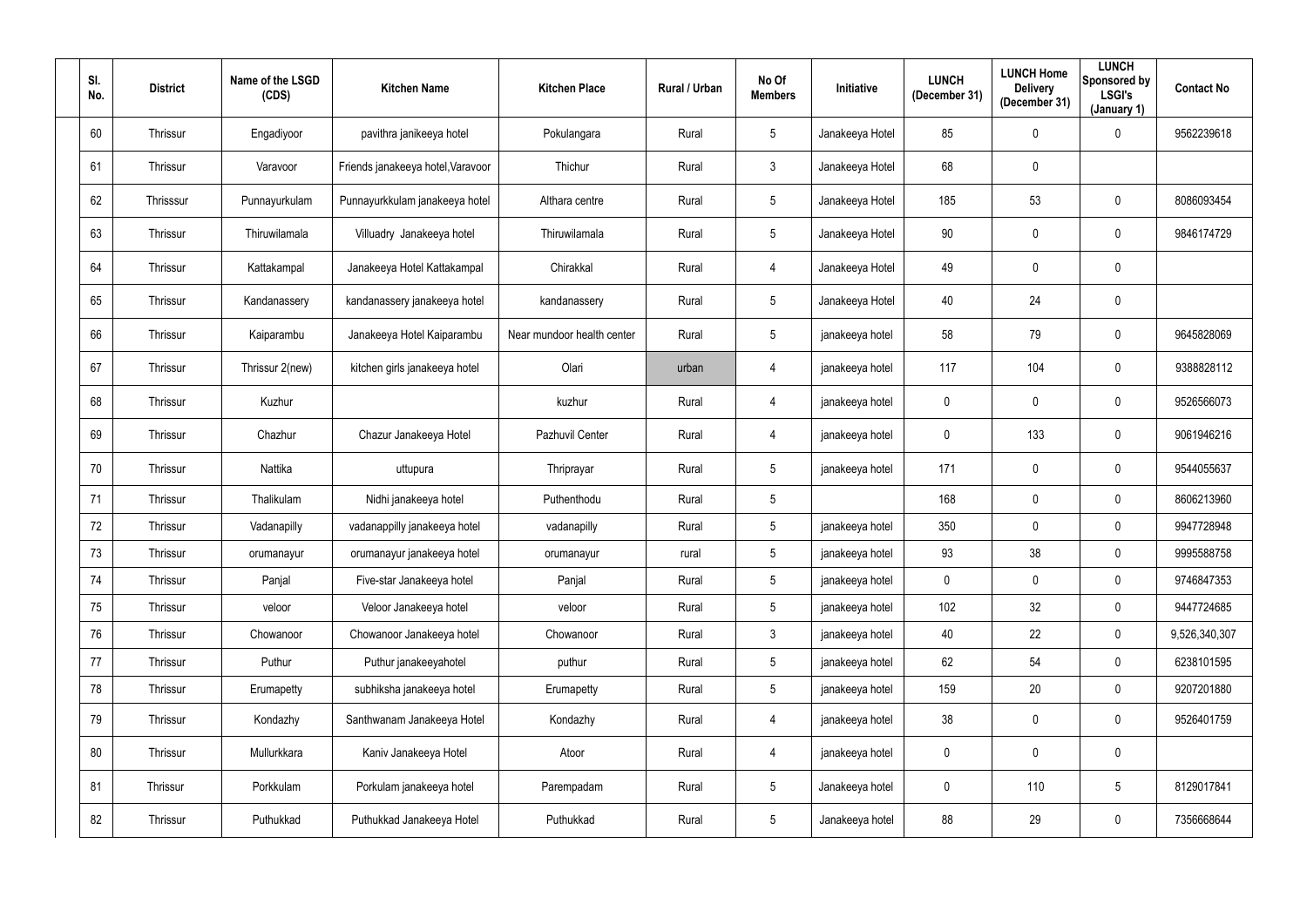| SI.<br>No.      | <b>District</b> | Name of the LSGD<br>(CDS) | <b>Kitchen Name</b>         | <b>Kitchen Place</b>                   | Rural / Urban | No Of<br><b>Members</b> | <b>Initiative</b> | <b>LUNCH</b><br>(December 31) | <b>LUNCH Home</b><br><b>Delivery</b><br>(December 31) | <b>LUNCH</b><br>Sponsored by<br><b>LSGI's</b><br>(January 1) | <b>Contact No</b> |
|-----------------|-----------------|---------------------------|-----------------------------|----------------------------------------|---------------|-------------------------|-------------------|-------------------------------|-------------------------------------------------------|--------------------------------------------------------------|-------------------|
| 83              | Thrissur        | Choondal                  | Choondal Janakeeya Hotel    | <b>Kechery Centre</b>                  | Rural         | 8                       | Janakeeya Hotel   | 48                            | 25                                                    | $\pmb{0}$                                                    |                   |
| 84              | Thrissur        | Cherpu                    | Cherpu Janakeeya Hotel      | Cherpu                                 | Rural         | $\mathfrak{Z}$          | Janakeeya Hotel   | 90                            | 0                                                     | $\mathbf 0$                                                  | 9605375648        |
| 85              | Thrissur        | Mathilakam                | Mathilakam Janakeeya hotel  | Mathilakam gramapanchayath<br>compound | Rural         | $\mathfrak{Z}$          | Janakeeya hotel   | 20                            | 0                                                     | $\mathbf 0$                                                  | 9995986808        |
| 86              | Thrissur        | Anthikad                  | Anthikad Janakeeya hotel    | Anthikad                               | Rural         | 4                       | Janakeeya hotel   | $\mathbf 0$                   | 0                                                     | $\mathbf 0$                                                  |                   |
| 87              | Thrissur        | Mullassery                | Mullassery Janakeeya Hotel  | Mullassery centre                      | Rural         | $5\phantom{.0}$         | Janakeeya hotel   | 130                           | 105                                                   | $\mathbf 0$                                                  |                   |
| 88              | Thrissur        | Karalam                   | Karalam Janakeeya Hotel     |                                        | Rural         | 4                       | Janakeeya hotel   | 103                           | $\mathbf 0$                                           | $\overline{0}$                                               | 6282924636        |
| 89              | Thrissur        | Poomangalam               | Poomangalam Janakeeya Hotel | Edakkulam                              | Rural         | $\mathfrak{Z}$          | Janakeeya hotel   | 66                            | 24                                                    | $\mathbf 0$                                                  |                   |
| 90              | Thrissur        | <b>MG Kavu</b>            | Annapoorna Janakeeya Hotel  | <b>MG Kavu</b>                         | Rural         | 4                       | Janakeeya hotel   | 150                           | 42                                                    | $\overline{0}$                                               | 7558080131        |
| 91              | Thrissur        | chelakkara                | Nila janakeeya hotel        | chelakkara                             | rural         | 5                       | janakeeya hotel   | 131                           | 0                                                     | $\mathbf 0$                                                  |                   |
| 92              | Thrissur        | Avinissery                | Avinissery Janakeeya Hotel  | Palakkal                               | Rural         | 4                       | janakeeya hotel   | $\mathbf 0$                   | 80                                                    | $\mathbf 0$                                                  | 9446800192        |
| 93              | Thrissur        | Nadathara 2               | Grandmaas Janakeeya hotel   | Nadathara                              | Rural         | 5 <sup>5</sup>          | Janakeeya Hotel   | 162                           | 200                                                   | $\overline{0}$                                               |                   |
| 94              | Thrissur        | Chavakkad                 | Janakeeya hotel             | Chavakkad                              | Urban         | $5\phantom{.0}$         | Janakeeya hotel   | 178                           | 49                                                    | $\mathbf 0$                                                  | 7034752180        |
| 95              | Thrissur        | Mala 2                    | Janakeeya hotel             |                                        | Rural         | 5                       | janakeeya hotel   | $\mathbf 0$                   | 123                                                   | $\mathbf 0$                                                  |                   |
| 96              | Thrissur        | Thrissur1                 | Janakeeya hotel             | <b>Mannuthy</b>                        | Urban         | $5\phantom{.0}$         | janakeeya hotel   | 141                           | 40                                                    | $\overline{2}$                                               | 919746287281      |
| 96              |                 |                           |                             |                                        |               | 430                     |                   | 9146                          | 4015                                                  | 37                                                           |                   |
| -1              | Wayanad         | Vellamunda                | Thanima mess                | 8/4 vellamuda                          | Rural         | 4                       | janakeeya Hotel   | 144                           | $\pmb{0}$                                             | $\overline{0}$                                               | 7025659685        |
| $\overline{2}$  | Wayanad         | Thavinjal                 | Sobhagya Vanitha mess       | Thalappuzha<br>chungam                 | Rural         | 4                       | janakeeya Hotel   | 189                           | 0                                                     | $\overline{0}$                                               | 9497247541        |
| $\mathbf{3}$    | Wayanad         | Vythiri                   | Dharshana catering          | Vythiri                                | Rural         | 4                       | janakeeya Hotel   | 196                           | $\mathbf 0$                                           | $\overline{0}$                                               | 9074598184        |
| $\overline{4}$  | Wayanad         | Mullankolly               | Kairali catering group      | Mullankolli                            | Rural         | 3 <sup>1</sup>          | janakeeya Hotel   | 149                           | $\mathbf 0$                                           | $\overline{0}$                                               | 9526706627        |
| $5\overline{)}$ | Wayanad         | Poothadi                  | Mary matha mess             | Kenichira                              | Rural         | 5 <sub>5</sub>          | janakeeya Hotel   | 162                           | $\mathbf 0$                                           | $\overline{0}$                                               | 9526376970        |
| $6\overline{6}$ | Wayanad         | Meppadi                   | Cafe Kudumbashree           | Meppadi                                | Rural         | 5 <sub>5</sub>          | janakeeya Hotel   | $\mathbf 0$                   | $\mathbf 0$                                           | $\overline{0}$                                               | 9207935764        |
| $\overline{7}$  | Wayanad         | Pozhuthana                | Dhanya mess                 | Pozhuthana                             | Rural         | 3 <sup>1</sup>          | janakeeya Hotel   | 216                           | $\mathbf 0$                                           | $\overline{0}$                                               | 8111838165        |
| 8               | Wayanad         | Thondernad                | Thanima canteen             | Korom                                  | Rural         | 3 <sup>1</sup>          | janakeeya Hotel   | 63                            | $\pmb{0}$                                             | $\overline{0}$                                               | 8943476943        |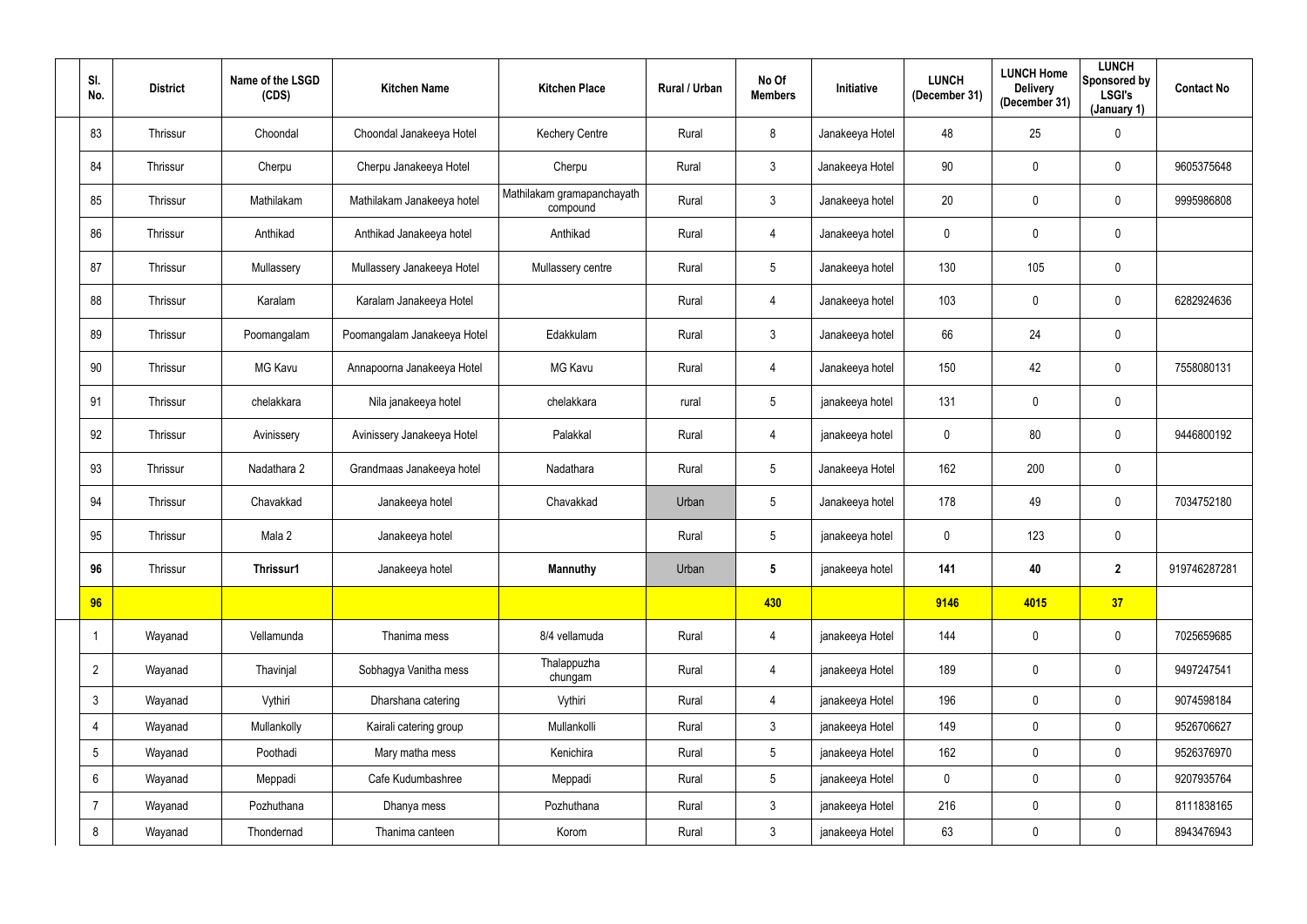|                 | SI.<br>No. | <b>District</b> | Name of the LSGD<br>(CDS) | <b>Kitchen Name</b>                 | <b>Kitchen Place</b>                   | Rural / Urban | No Of<br><b>Members</b> | Initiative      | <b>LUNCH</b><br>(December 31) | <b>LUNCH Home</b><br><b>Delivery</b><br>(December 31) | <b>LUNCH</b><br>Sponsored by<br><b>LSGI's</b><br>(January 1) | <b>Contact No</b> |
|-----------------|------------|-----------------|---------------------------|-------------------------------------|----------------------------------------|---------------|-------------------------|-----------------|-------------------------------|-------------------------------------------------------|--------------------------------------------------------------|-------------------|
|                 | 9          | Wayanad         | Meenangady                | Haritham Janakeeya Hotel            | Opposite police station,<br>Meenangadi | Rural         | 6                       | janakeeya Hotel | $\mathbf 0$                   | $\overline{0}$                                        | $\mathbf 0$                                                  | 9526895975        |
|                 | 10         | Wayanad         | Nenmeni                   | Minnaram Mess and Chappathi<br>Unit | Cheeral                                | Rural         | $5\overline{)}$         | janakeeya Hotel | 126                           | $\overline{0}$                                        | $\mathbf 0$                                                  | 8086835886        |
|                 | 11         | Wayanad         | Thirunelli                | Adigamanai Mess and Catering        | Kartikulam                             | Rural         | $\overline{5}$          | janakeeya Hotel | 169                           | $\mathbf 0$                                           | $\pmb{0}$                                                    | 9207406211        |
|                 | 12         | Wayanad         | Mananthavady              | Dhanasree canteen                   | Mananthavadi                           | Urban         | 5                       | janakeeya Hotel | $\boldsymbol{0}$              | 0                                                     | $\pmb{0}$                                                    | 9496997382        |
|                 | 13         | Wayanad         | Ambalavayal               | Ruchi Catering                      | kalathuvayal                           | Rural         | $5\phantom{.0}$         | janakeeya Hotel | 288                           | $\mathbf 0$                                           | $\mathbf 0$                                                  | 9495084437        |
| 28              | 14         | Wayanad         | Kaniyambetta              | sree Vinayaka                       | millumukk                              | rural         | $5\overline{)}$         | janakeeya Hotel | 188                           | $\overline{0}$                                        | $\overline{0}$                                               | 9061486938        |
|                 | 15         | Wayanad         | Pulpally                  | Vinayaka catering                   | Pulpally                               | Rural         | $5\phantom{.0}$         | janakeeya Hotel | 229                           | $\mathbf 0$                                           | $\mathbf 0$                                                  | 9947319307        |
|                 | 16         | Wayanad         | Noolpuzha                 | Friends catering                    | Naikketty                              | Rural         | $5\overline{)}$         | janakeeya Hotel | 232                           | $\mathbf 0$                                           | $\overline{0}$                                               | 7558019388        |
|                 | 17         | Wayanad         | Panamaram                 | Testy mess                          | Panamaram                              | Rural         | 4                       | janakeeya Hotel | 178                           | 0                                                     | $\pmb{0}$                                                    | 9605814620        |
|                 | 18         | wayanad         | Moopainad                 | vanitha mess                        | vaduvanchal                            | Rural         | $5\phantom{.0}$         | janakeeya Hotel | 286                           | $\mathbf 0$                                           | $\pmb{0}$                                                    | 974596708         |
|                 | 19         | wayanad         | Edavaka                   | <b>Teasty Mess</b>                  | Irumbupalam                            | Rural         | 4                       | janakeeya Hotel | 122                           | $\overline{0}$                                        | $\overline{0}$                                               | 9847842390        |
|                 | 20         | wayanad         | kalpetta                  | shiya catering                      | pallithazhe, kalpetta town             | urban         | $\mathbf{3}$            | janakeeya Hotel | 356                           | $\overline{0}$                                        | $\mathbf 0$                                                  | 6282822890        |
|                 | 21         | wayanad         | sulthan bathery           | preethis                            | near telephone exchange                | urban         | $5\phantom{.0}$         | janakeeya Hotel | 467                           | $\overline{0}$                                        | $\mathbf 0$                                                  | 9961088393        |
|                 | 22         | wayanad         | Muttil                    | swad cattering                      | Muttil bus stand                       | Rural         | $5\phantom{.0}$         | janakeeya Hotel | 230                           | $\mathbf 0$                                           | $\overline{0}$                                               | 9074461322        |
|                 | 23         | wayanad         | padinjarathara            | oruma                               | padinjarathara town                    | Rural         | 5 <sup>5</sup>          | janakeeya Hotel | 325                           | $\mathbf 0$                                           | $\overline{0}$                                               | 9495814542        |
|                 | 24         | wayanad         | kalpetta                  | Anjuse cattering                    | kalpetta town                          | Urban         | 5 <sup>5</sup>          | janakeeya Hotel | 362                           | $\mathbf 0$                                           | $\mathbf 0$                                                  | 9745883809        |
|                 | 25         | wayanad         | Thariyode                 | Haritham                            | kavumadham town                        | Rural         | 3 <sup>1</sup>          | janakeeya Hotel | 98                            | $\mathbf 0$                                           | $\overline{0}$                                               | 9074095457        |
|                 | 26         | wayanad         | Mananthavady              | chothis mess                        | Kozhikode road,<br>Mananthavady        | Urban         | 3 <sup>1</sup>          | janakeeya Hotel | 208                           | $\mathbf 0$                                           | $\overline{0}$                                               | 9947376596        |
|                 | 27         | wayanad         | vengapalli                | Annapoorna                          | vengapalli town                        | Rural         | 5 <sup>5</sup>          | janakeeya Hotel | 396                           | $\mathbf 0$                                           | $\mathbf 0$                                                  | 7592831851        |
|                 | 28         | Wayanad         | Kottathara                | Jyothi vanitha mess                 | Venniyod                               | Rural         | 3 <sup>1</sup>          | janakeeya Hotel | 253                           | $\mathbf 0$                                           | $\overline{0}$                                               | 9961844026        |
| $\overline{28}$ |            |                 |                           | 752                                 |                                        |               | 122                     |                 | 5019                          | $\mathbf 0$                                           | $\mathbf 0$                                                  |                   |
|                 |            |                 |                           |                                     |                                        | <b>TOTAL</b>  | 4638                    |                 |                               | 8958                                                  |                                                              |                   |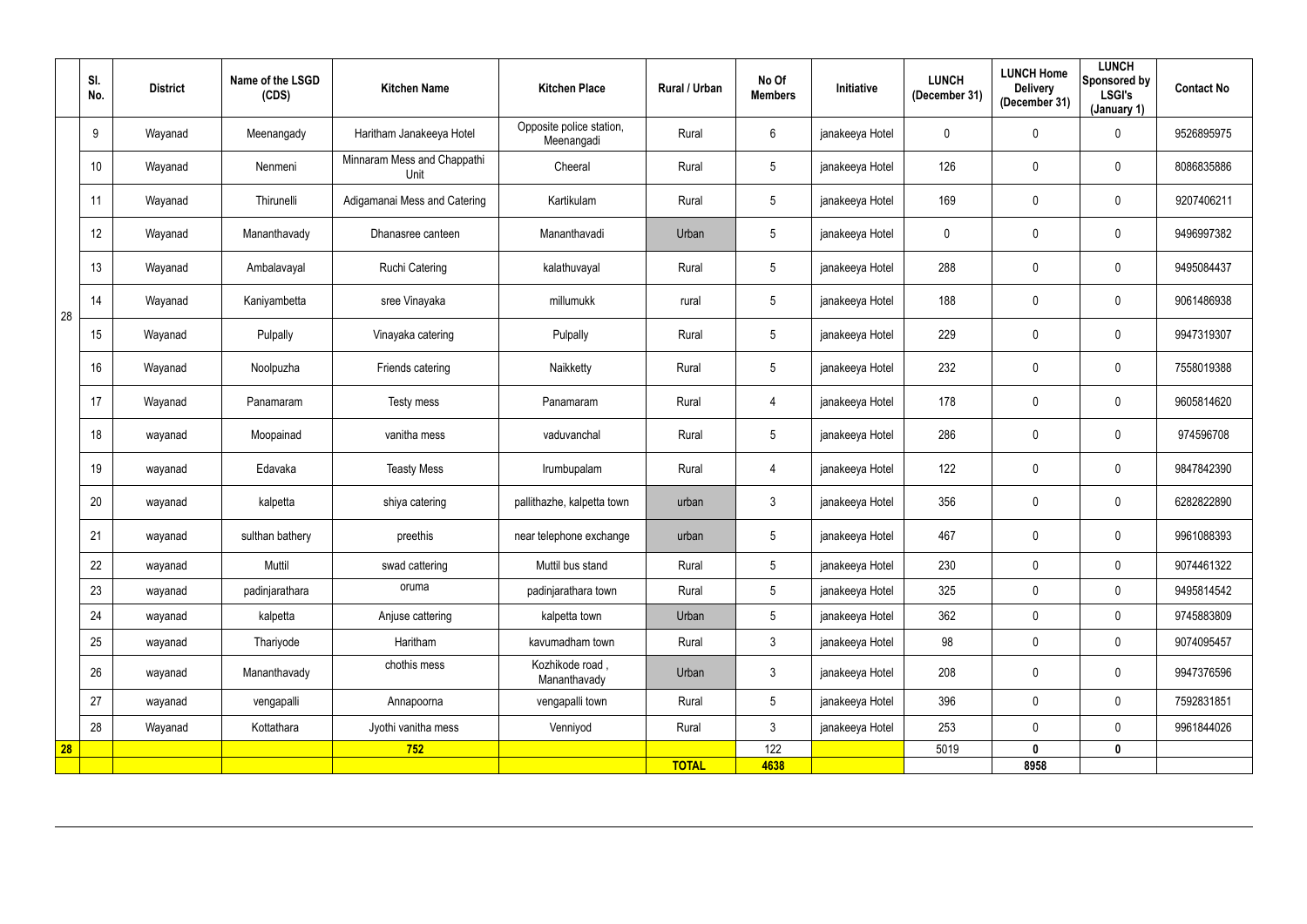| SI.<br>No. | <b>District</b> | Name of the LSGD<br>(CDS)                                                                        | <b>Kitchen Name</b>                                | <b>Kitchen Place</b>  | Rural / Urban                   | No Of<br><b>Members</b> | Initiative                                                           | <b>LUNCH</b><br>(December 31) | <b>LUNCH Home</b><br><b>Delivery</b><br>(December 31) | <b>LUNCH</b><br>Sponsored by<br><b>LSGI's</b><br>(January 1) | <b>Contact No</b> |
|------------|-----------------|--------------------------------------------------------------------------------------------------|----------------------------------------------------|-----------------------|---------------------------------|-------------------------|----------------------------------------------------------------------|-------------------------------|-------------------------------------------------------|--------------------------------------------------------------|-------------------|
|            |                 |                                                                                                  | STATUS OF JANAKEEYA HOTELS FUNCTIONING IN DISTRICT |                       |                                 |                         | STATUS OF FOOD DISTRIBUTED THROUGH JANAKEEYA HOTELS AS ON 31.12.2021 |                               |                                                       |                                                              |                   |
|            | <b>District</b> | <b>Total</b><br>Janakeeya Hotels                                                                 | <b>Rural Units</b>                                 | <b>Urban</b><br>units | <b>STATUS OF</b><br><b>FOOD</b> | Home<br><b>Delivery</b> | <b>Food Sponsored</b><br>by LSGIs                                    |                               | <b>TOTAL Meals</b><br><b>Distributed</b>              |                                                              |                   |
|            | <b>TVM</b>      | 108                                                                                              | 78                                                 | 30                    | 21,807                          | 35                      | 14                                                                   |                               | 21,856                                                |                                                              |                   |
|            | <b>KLM</b>      | 82                                                                                               | 72                                                 | 10 <sup>°</sup>       | 11503                           | $\overline{0}$          | $\boldsymbol{8}$                                                     | 11,511                        |                                                       |                                                              |                   |
|            | PTA             | 59                                                                                               | 54                                                 | 5 <sub>1</sub>        | 4845                            | 45                      | $\pmb{0}$                                                            | 4,890                         |                                                       |                                                              |                   |
|            | <b>ALP</b>      | 87                                                                                               | 78                                                 | 9 <sup>°</sup>        | 4623                            | 2141                    | 35                                                                   | 6,799                         |                                                       |                                                              |                   |
|            | <b>KTM</b>      | 82                                                                                               | 73                                                 | 9                     | 9130                            | 292                     | 22                                                                   | 9,444                         |                                                       |                                                              |                   |
|            | <b>IDK</b>      | 51                                                                                               | 50                                                 |                       | 7621                            | $\overline{0}$          | $6\phantom{.}6$                                                      | 7,627                         |                                                       |                                                              |                   |
|            | <b>EKM</b>      | 114                                                                                              | 81                                                 | 33                    | 21387                           | 1120                    | 11                                                                   | 22,518                        |                                                       |                                                              |                   |
|            | <b>TSR</b>      | 96                                                                                               | 85                                                 | 11                    | 9,146                           | 4,015                   | 37                                                                   |                               | 13,198                                                |                                                              |                   |
|            | PGT             | 102                                                                                              | 92                                                 | 10 <sub>1</sub>       | 14,295                          | $\overline{0}$          | 18                                                                   |                               | 14,313                                                |                                                              |                   |
|            | <b>MLP</b>      | 126                                                                                              | 107                                                | 19 <sup>°</sup>       | 19,915                          | 4411                    | 19                                                                   |                               | 24,345                                                |                                                              |                   |
|            | <b>WYD</b>      | 28                                                                                               | <b>23</b>                                          | 5 <sub>1</sub>        | 5019                            | $\overline{0}$          | $\pmb{0}$                                                            | 5,019                         |                                                       |                                                              |                   |
|            | <b>KKD</b>      | 106                                                                                              | 75                                                 | 31                    | 30,121                          | 914                     | 9                                                                    |                               | 31,044                                                |                                                              |                   |
|            | <b>KNR</b>      | 88                                                                                               | 74                                                 | 14 <sub>1</sub>       | 19,481                          | $\overline{0}$          | 11                                                                   |                               | 19,492                                                |                                                              |                   |
|            | <b>KSG</b>      | 42                                                                                               | 36                                                 | 6 <sub>1</sub>        | 6444                            | $\overline{0}$          | $\overline{0}$                                                       | 6,444                         |                                                       |                                                              |                   |
|            | <b>Total</b>    | 1171                                                                                             | 978                                                | 193                   | 185,337                         | 12,973                  | 190                                                                  |                               | 198,500                                               |                                                              |                   |
|            |                 |                                                                                                  | 2234                                               |                       |                                 | 198,500                 |                                                                      |                               |                                                       |                                                              |                   |
|            | Date            | <b>Grand Total of meals</b><br><b>Distributed through</b><br>Janakeeya hotel as<br>on 31.12.2021 | Urban<br>units                                     | <b>Total</b><br>units | Rs. 20 /Lunch<br><b>Parcel</b>  | Home<br><b>Delivery</b> | <b>LUNCH</b><br>sponsored by<br><b>LSGIs</b>                         | <b>Total Meals</b>            |                                                       |                                                              |                   |
|            | 31.12.2021      | 978                                                                                              | 193                                                | 1171                  | 185,337                         | 12,973                  | 190                                                                  | 198,500                       |                                                       |                                                              |                   |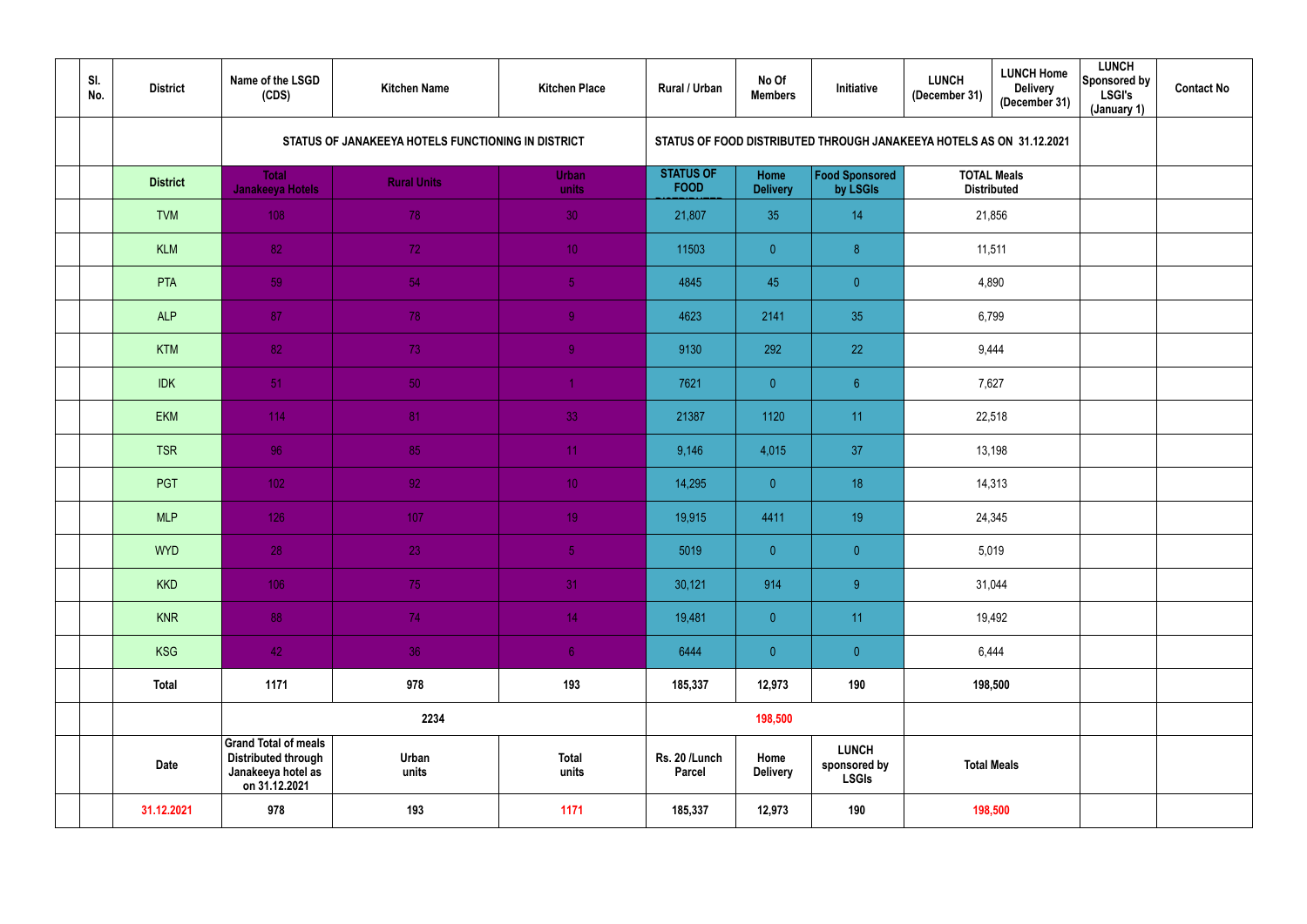| <b>C</b><br>.JI<br>No. | <b>District</b> | Name of the LSGD<br>(CDS) | <b>Kitchen Name</b> | <b>Kitchen Place</b> | Rural / Urban | No Of<br><b>Members</b> | Initiative | <b>LUNCH</b><br>(December 31) | <b>LUNCH Home</b><br><b>Delivery</b><br>(December 31) | <b>LUNCH</b><br>Sponsored by<br><b>LSGI's</b><br>(January 1) | Contact No |
|------------------------|-----------------|---------------------------|---------------------|----------------------|---------------|-------------------------|------------|-------------------------------|-------------------------------------------------------|--------------------------------------------------------------|------------|
|------------------------|-----------------|---------------------------|---------------------|----------------------|---------------|-------------------------|------------|-------------------------------|-------------------------------------------------------|--------------------------------------------------------------|------------|

| Districts with same number of hotels<br>(Each district use seperate cell for filling the    | tvm                                                                                                                                                                                                                                                                                                                                                                                                                                                                                                                                                                                                                                                                                                                                                                                                                                                                                                                                                                                                                                                                                                                                                                                                                                                                                                              | Wayanad                                                                                                                                                                                                                                                                                                                                                          | Alappuzha      | Malappuram  | Kozhikode                                     | Thrissur      | Kollam     |  |  |  |  |  |  |
|---------------------------------------------------------------------------------------------|------------------------------------------------------------------------------------------------------------------------------------------------------------------------------------------------------------------------------------------------------------------------------------------------------------------------------------------------------------------------------------------------------------------------------------------------------------------------------------------------------------------------------------------------------------------------------------------------------------------------------------------------------------------------------------------------------------------------------------------------------------------------------------------------------------------------------------------------------------------------------------------------------------------------------------------------------------------------------------------------------------------------------------------------------------------------------------------------------------------------------------------------------------------------------------------------------------------------------------------------------------------------------------------------------------------|------------------------------------------------------------------------------------------------------------------------------------------------------------------------------------------------------------------------------------------------------------------------------------------------------------------------------------------------------------------|----------------|-------------|-----------------------------------------------|---------------|------------|--|--|--|--|--|--|
| details)                                                                                    | Kannur                                                                                                                                                                                                                                                                                                                                                                                                                                                                                                                                                                                                                                                                                                                                                                                                                                                                                                                                                                                                                                                                                                                                                                                                                                                                                                           | Kasaragod                                                                                                                                                                                                                                                                                                                                                        | Kottayam       | Palakkad    | Pathanamthitta                                | Ernakulam     |            |  |  |  |  |  |  |
| Districts with number of hotels increased                                                   | Kasaragod                                                                                                                                                                                                                                                                                                                                                                                                                                                                                                                                                                                                                                                                                                                                                                                                                                                                                                                                                                                                                                                                                                                                                                                                                                                                                                        |                                                                                                                                                                                                                                                                                                                                                                  |                |             |                                               |               |            |  |  |  |  |  |  |
| (Each district use seperate cell for filling the<br>details)                                |                                                                                                                                                                                                                                                                                                                                                                                                                                                                                                                                                                                                                                                                                                                                                                                                                                                                                                                                                                                                                                                                                                                                                                                                                                                                                                                  |                                                                                                                                                                                                                                                                                                                                                                  |                |             |                                               |               |            |  |  |  |  |  |  |
| Districts with number of hotels with zero entry of<br>meals                                 | Thrissur(7)                                                                                                                                                                                                                                                                                                                                                                                                                                                                                                                                                                                                                                                                                                                                                                                                                                                                                                                                                                                                                                                                                                                                                                                                                                                                                                      | Kasargod (5)                                                                                                                                                                                                                                                                                                                                                     | Kottayam(7)    |             | Alappuzha (43)   malappuram (13)              | Kozhikode(05) | Kannur-(2) |  |  |  |  |  |  |
| (Each district use seperate cell for filling the<br>details)                                | pathanamthitta(16)                                                                                                                                                                                                                                                                                                                                                                                                                                                                                                                                                                                                                                                                                                                                                                                                                                                                                                                                                                                                                                                                                                                                                                                                                                                                                               | Trivandrum (19)                                                                                                                                                                                                                                                                                                                                                  | ERNAKULAM (15) | Palakkad(5) | Wayanad (3)                                   | Idukki(5)     | Kollam(18) |  |  |  |  |  |  |
| New hotels started (numbers)                                                                | kasargod(1)                                                                                                                                                                                                                                                                                                                                                                                                                                                                                                                                                                                                                                                                                                                                                                                                                                                                                                                                                                                                                                                                                                                                                                                                                                                                                                      |                                                                                                                                                                                                                                                                                                                                                                  |                |             |                                               |               |            |  |  |  |  |  |  |
| New hotels started at (location)                                                            | madhur                                                                                                                                                                                                                                                                                                                                                                                                                                                                                                                                                                                                                                                                                                                                                                                                                                                                                                                                                                                                                                                                                                                                                                                                                                                                                                           |                                                                                                                                                                                                                                                                                                                                                                  |                |             |                                               |               |            |  |  |  |  |  |  |
|                                                                                             |                                                                                                                                                                                                                                                                                                                                                                                                                                                                                                                                                                                                                                                                                                                                                                                                                                                                                                                                                                                                                                                                                                                                                                                                                                                                                                                  | TVM- vellanadu, Vithura, Tholicode, Tvm cds 4Ilottashekharamangalm vellarada chandrikakanjiramkulam janatha asraya<br>Anad, aruvikkara, vembayam liyaPullampara, Kallarapazhakunnumelkunnathukal amboori                                                                                                                                                         |                |             |                                               |               |            |  |  |  |  |  |  |
|                                                                                             | Kottayam-Chembu, Kottayam north, kozhuvanal, melukav, TVPuram, Udayanapuram, Vellavoor                                                                                                                                                                                                                                                                                                                                                                                                                                                                                                                                                                                                                                                                                                                                                                                                                                                                                                                                                                                                                                                                                                                                                                                                                           |                                                                                                                                                                                                                                                                                                                                                                  |                |             |                                               |               |            |  |  |  |  |  |  |
|                                                                                             | Alappuzha - Alappuzha South Alappuzha South Alappuzha South Arattupuzha Arattupuzha Arookuty Budhanoor Chenganoor Chennam Pallippuram Chennithala Cheppad Cheppad                                                                                                                                                                                                                                                                                                                                                                                                                                                                                                                                                                                                                                                                                                                                                                                                                                                                                                                                                                                                                                                                                                                                                | Cherthala Municipality Cherthala Municipality Cherthala South Cheruthana Chettikulangara Chingoli Devikulangara Harippad Kadakkarappally Kandalloor Kanjikuzhy Karthikappally Karuvatta<br>Kayamkulam West Krishnapuram Kumarapuram Kumarapuram Mannar Mavelikara Municipality Mavelikkara Thekkekara Pallippad Panavally Pathiyoor Perumbalam Purakad Thalavady |                |             | Thannermukkom Thazhakkara Veeyapuram Venmoney |               |            |  |  |  |  |  |  |
|                                                                                             | Ernakulam: Cheranalloor,Edathala,Karumalloor ,Koothattukulam,Kuttampuzha,Mudakkuzha,Okkal,Parakkadave ,Pootrikka,Puthanvelikkara,Ramamangalam,Thirumarady,Thiruvaniyoor, Vadavukode                                                                                                                                                                                                                                                                                                                                                                                                                                                                                                                                                                                                                                                                                                                                                                                                                                                                                                                                                                                                                                                                                                                              |                                                                                                                                                                                                                                                                                                                                                                  |                | Puthancruz  |                                               |               |            |  |  |  |  |  |  |
|                                                                                             |                                                                                                                                                                                                                                                                                                                                                                                                                                                                                                                                                                                                                                                                                                                                                                                                                                                                                                                                                                                                                                                                                                                                                                                                                                                                                                                  |                                                                                                                                                                                                                                                                                                                                                                  |                |             | Wayanad -meenagadi, meppadi, mananthavady     |               |            |  |  |  |  |  |  |
| Kozhikode- Kunnamangalam, Vadakara west, Chakkittapara, Kkd central-1, Olavanna (Today off) |                                                                                                                                                                                                                                                                                                                                                                                                                                                                                                                                                                                                                                                                                                                                                                                                                                                                                                                                                                                                                                                                                                                                                                                                                                                                                                                  |                                                                                                                                                                                                                                                                                                                                                                  |                |             |                                               |               |            |  |  |  |  |  |  |
|                                                                                             | Malappuram -triprangode, kondotty, Ponmundam, ponnani 1,Padappanagadi, edayur,kalady, tavanur, karulai, melattur, vallikkunnu, Padappanagadi, vazhakkad,amarambalam, ozhur, keezhparamba,,<br>irimbiliyam,, porur, tirunavaya, Moothedam, vazhayur, urgattiri, Athavanad, pothukallu, mampad, Marakkara, valancheri, chaliyar, kalikavu, Angadippuram, nannamukku, moorkkanad, edavanna, tirur,<br>edappal, koottilangadi, vattamkulam, nilambur, Puzhakkattiri, vazhikkadavu, chungathara, vallikkunnu, tirurangadi, purathur, perumanna klari, kuttippuram, niiramaruthur, veliyankode, pulikkal, thuvvur,,<br>kottakkal, talakkad, areacode, cherukavu, tiruvali, alamkode, manjeri, kalpakanchery, kodur, anakkayam, Malappuram 1,tanur, perinthalmanna, munniyur, A. R nagar, thenhippalam, munniyur,peruvallur,<br>mankada, vengara, keezhattur, cheriyamundam, chelembra, tanalur, parappur, -Ederikkode, oorakam, nannamukku, pandikkad, chokkad, cheakode, makkaraparamba, ponnani1,mangalam,<br>thrikkalangode, Morayur, perumpadappu, pulamanthole, valavannur, kottakkal, vettom, nilambur 2,nilambur 3,vallikkunnu, kuruva, kannamangalam, othukkungal, pookkottur, edakkara, pulikkal 2,tanur,<br>pallikkal, chelembra, purathur, vazhayur, mangalam, kuttippuram, thazhekkode, munniyur, mangalam |                                                                                                                                                                                                                                                                                                                                                                  |                |             |                                               |               |            |  |  |  |  |  |  |
| Idukki - Devikulam, Edavetty, Senapathy, Vathikudy (karthika), Vannappuram (Today off)      |                                                                                                                                                                                                                                                                                                                                                                                                                                                                                                                                                                                                                                                                                                                                                                                                                                                                                                                                                                                                                                                                                                                                                                                                                                                                                                                  |                                                                                                                                                                                                                                                                                                                                                                  |                |             |                                               |               |            |  |  |  |  |  |  |